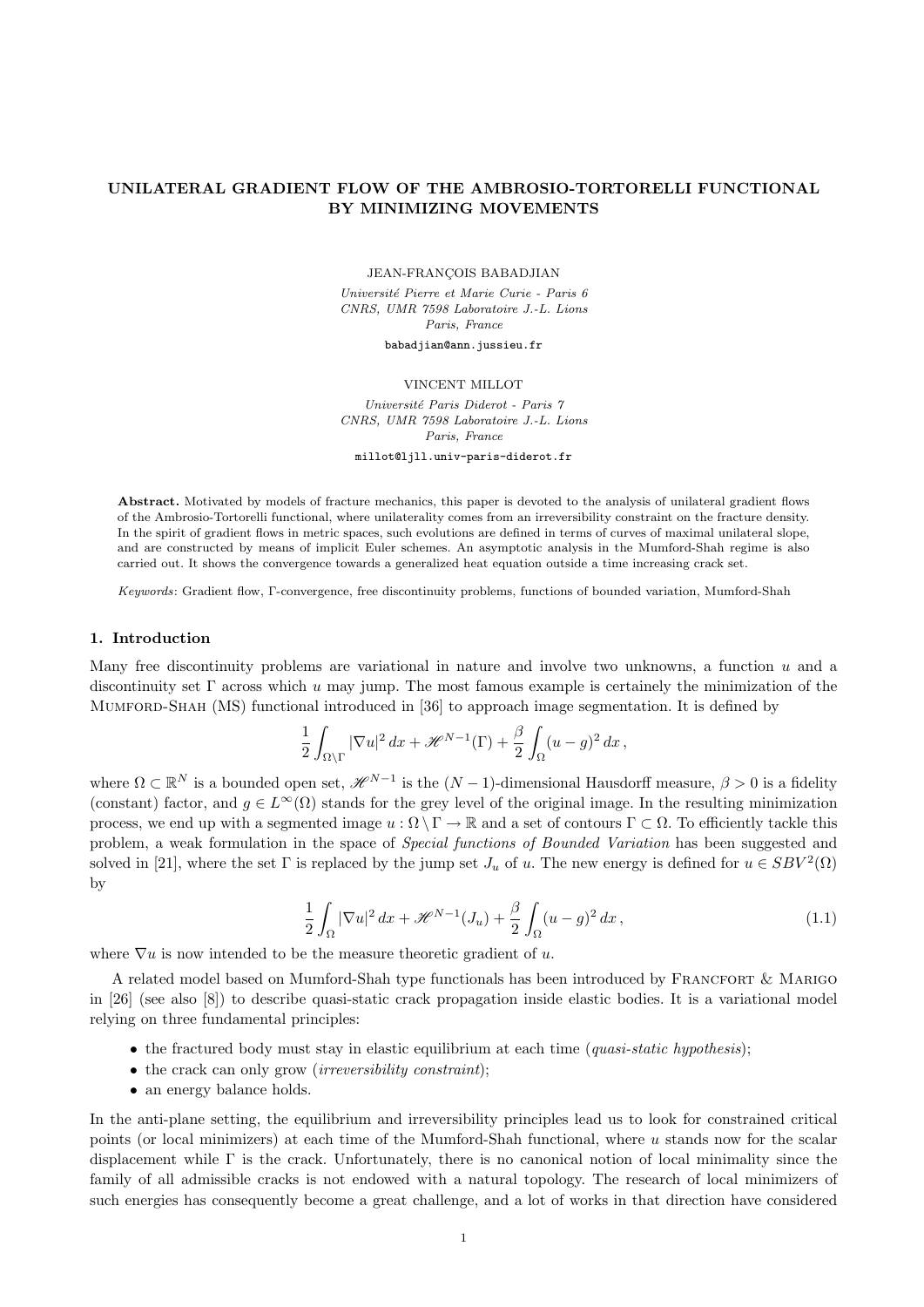global minimizers instead, see [17,14,24]. In the discrete setting, one looks at each time step for a pair  $(u_i, \Gamma_i)$ minimizing

$$
(u,\Gamma)\mapsto \frac{1}{2}\int_{\Omega\backslash\Gamma}|\nabla u|^2\,dx+\mathscr{H}^{N-1}(\Gamma)\,,
$$

among all cracks  $\Gamma \supset \Gamma_{i-1}$  and all displacements  $u : \Omega \setminus \Gamma \to \mathbb{R}$  satisfying an updated boundary condition, where  $\Gamma_{i-1}$  is the crack found at the previous time step. A first attempt to local minimization has been carried out in [18] where a variant of this model is considered. At each time step the  $L^2(\Omega)$ -distance to the previous displacement is penalized. More precisely, denoting by  $u_{i-1}$  the displacement at the previous time step, one looks for minimizers of

$$
(u,\Gamma) \mapsto \frac{1}{2} \int_{\Omega \backslash \Gamma} |\nabla u|^2 dx + \mathcal{H}^{N-1}(\Gamma) + \lambda \|u - u_{i-1}\|_{L^2(\Omega)}^2,
$$
\n(1.2)

on the same class of competitors than before, where  $\lambda > 0$  is a fixed parameter. We emphasize that this formulation only involves some kind of local minimality with respect to the displacement. A notion of stability which implies another local minimality criterion has been introduced in [32]. It focuses on what the author calls "accessibility between two states". In the case of global minimization, when passing from one discrete time to the next, all states are accessible. From the point of view of [18], a state u is accessible from  $u_{i-1}$  if and only if there is a certain gradient flow beginning at  $u_{i-1}$  which approaches u in the long-time limit. The main idea in [32] is that a state u is accessible from  $u_{i-1}$  if and only if both states can be connected through a continuous path for which the total energy is never increased more than a fixed amount.

While static free discontinuity problems start to be well understood, many questions remain open concerning their evolutionary version. Apart from the quasi-static case, the closest evolution problem to statics consists in finding a steepest gradient descent of the energy, and thus in solving a gradient flow type equation. A major difficulty in this setting is to define a suitable notion of gradient since the functional is neither regular nor convex, and standard theories such as maximal monotone operators [11] do not apply. To overcome the use of differential or subdifferential, a general theory of gradient flows in metric spaces has been introduced in [22] where the notion of gradient is replaced by the notion of slope, and the standard gradient flow equation is recast in terms of curves of maximal slope (see [4] for a detailed description of thissubject). The construction of such generalized evolution is usually performed by means of an implicit Euler scheme (corresponding to a discretein-time steepest descent) whose limits are refered to as DE GIORGI's minimizing movements, see [1,20]. The minimizing movements of the Mumford-Shah functional have been first considered in [2], and further developed in [12]. Motivated by the crack growth model, the authors actually apply the iterative scheme with respect to the variable u while minimizing the energy with respect to  $\Gamma$  under the constraint of irreversibility. More precisely, they minimize energy (1.2) exactly as in [18] with  $\lambda$  replaced by  $(2\delta)^{-1}$ , where  $\delta > 0$  is the time step. Showing compactness of the resulting discrete evolution as  $\delta \to 0$ , they obtain existence of "unilateral" minimizing movements of the Mumford-Shah energy (we add here the adjective unilateral to underline the irreversibility constraint on the evolution). In any space dimension, the limiting displacement  $u(t)$  satisfies some kind of heat equation (in a very weak sense), and an energy inequality with respect to the initial time holds. Assuming that admissibe cracks are compact and connected, they improve the result in two dimensions showing that  $u(t)$  solves a true heat equation in a fractured space-time domain, and that the energy inequality holds between arbitrary times. With the (probable) aim of relating the unilateral minimizing movements of [2,12] to some generalized gradient flow, a notion of unilateral slope for the Mumford-Shah functional has been introduced in [19]. Up to our knowledge, no precise relation between these objects has been found yet.

The Mumford-Shah functional enjoys good variational approximation properties by means of regular energies. Constructing gradient flows for these regularized energies and taking the limit in the approximation parameter could be a way to derive a generalized gradient flow for MS. It was actually the path followed in [30] where a gradient flow equation for the one-dimensional Mumford-Shah functional is obtained as a limit of ordinary differential equations derived from a non-local approximation of MS. Many other approximations are available, and the most famous one is certainely the AMBROSIO-TORTORELLI functional defined for  $(u, \rho) \in [H^1(\Omega)]^2$  by

$$
AT_{\varepsilon}(u,\rho) := \frac{1}{2} \int_{\Omega} (\eta_{\varepsilon} + \rho^2) |\nabla u|^2 \, dx + \frac{1}{2} \int_{\Omega} \left( \varepsilon |\nabla \rho|^2 + \frac{1}{\varepsilon} (1 - \rho)^2 \right) dx + \frac{\beta}{2} \int_{\Omega} (u - g)^2 \, dx \, .
$$

The idea is to replace the discontinuity set Γ by a (diffuse) phase field variable, denoted by  $\rho : \Omega \to [0,1]$ , which is "smooth" and identically 0 in a  $\varepsilon$ -neighborhood of Γ. Such energies are of great importance for numerical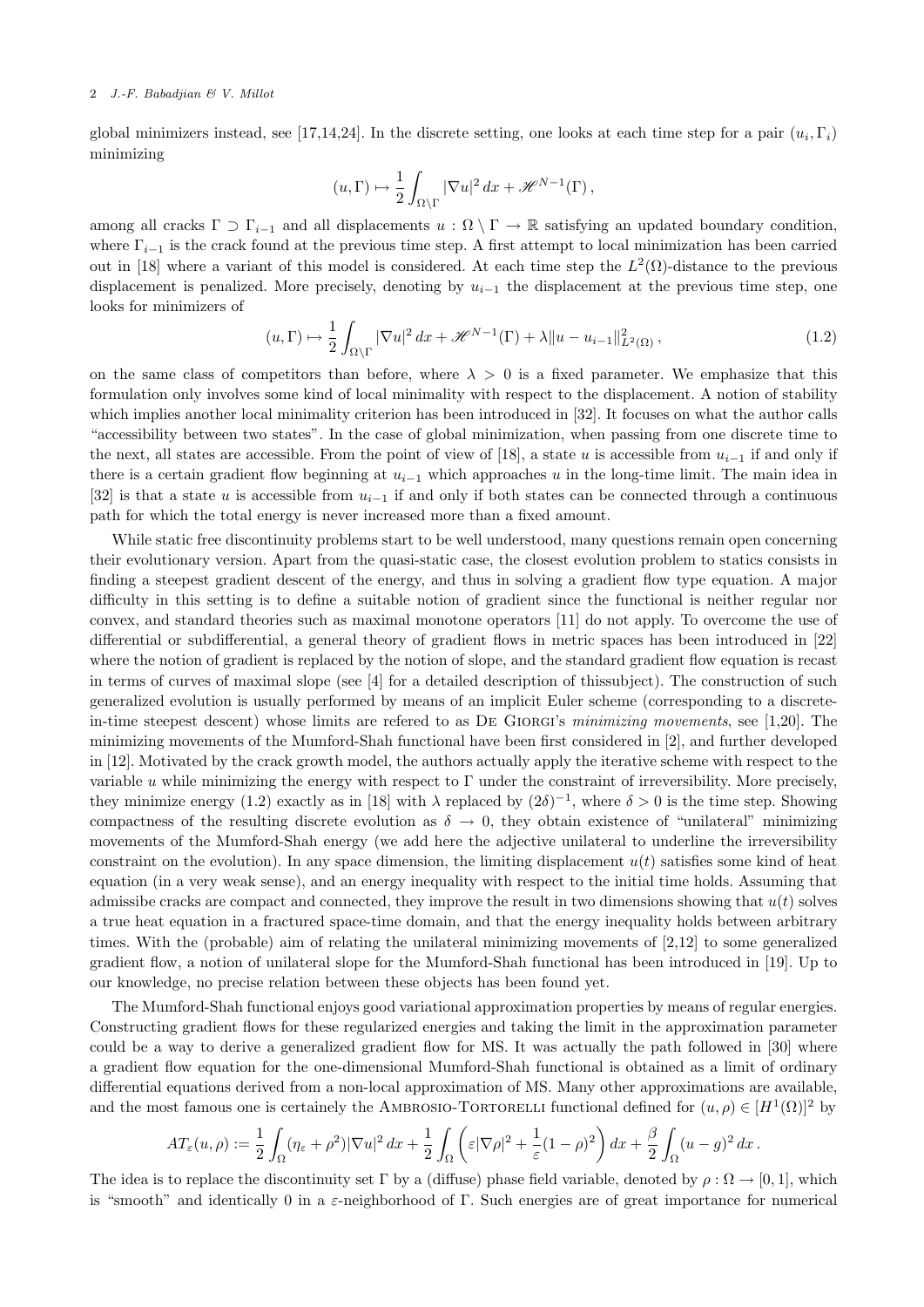simulations in imaging or brittle fracture, see [7,8]. From the mechanical point of view, it is interpreted as a non-local damage approximation of fracture models, where  $\rho$  represents a fracture density. The approximation result of [5,6] (see also [28]) states that  $AT_{\varepsilon}$  Γ-converges as  $\varepsilon \to 0$  to MS (in the form (1.1)) with respect to a suitable topology. For the static problem, it implies the convergence of  $AT_{\varepsilon}$ -minimizers towards MS-minimizers by standard results from Γ-convergence theory. However, the convergence of general critical points is a priori not guaranteed. Positive results in this direction have been obtained in [25,34] for the one-dimensional case. Note that it is also of numerical interest to investigate the behavior of general critical points of  $AT_{\varepsilon}$ . Indeed, while existence of minimizers is easy to prove, it is not straightforward to compute them numerically since the functional  $AT_{\varepsilon}$  is not globally convex (but only separately convex). The algorithm used in [8] consists in performing alternate minimizations in each variable, and it only provides critical points of  $AT_{\varepsilon}$ .

The Ambrosio-Tortorelli approximation of quasi-static crack evolution is considered in [29], where the irreversibility constraint translates into the decrease monotonicity of the phase field  $t \mapsto \rho(t)$ . The main result of [29] concerns the convergence of this regularized model towards the original one in [24]. Motivated by the formulation of a model of fracture dynamics, a hyperbolic evolution related to the Ambrosio-Tortorelli functional is also studied in [33], but the asymptotic behavior of solutions as  $\varepsilon \to 0$  is left open. A first step in that direction is made in [15] where the analysis of a wave equation on a domain with growing cracks is performed. Concerning parabolic type evolutions, a full gradient flow of the Ambrosio-Tortorelli functional is numerically investigated in [27] for the purposes of image segmentation and inpainting.

The object of the present article is to present a new notion of unilateral gradient flow for the Ambrosio-Tortorelli functional taking into account the irreversibility constraint on the phase field variable. Motivated by [19], we adopt the general framework of gradient flows in metric spaces [4], defined here as curves of maximal unilateral slope (see Definition 3.7). Existence is obtained through the minimizing movements method, where the discrete Euler scheme is precisely the Ambrosio-Tortorelli regularization of the one studied in [2,12]. As in [29], the irreversibility of the process is encoded into the decrease monotonicity of the phase field variable, and leads to constrained minimization problems. At the discrete time level, given an initial data  $(u_0, \rho_0)$ , one recursively defines pairs  $(u_i, \rho_i)$  by minimizing at each time  $t_i \sim i\delta$ ,

$$
(u,\rho) \mapsto AT_{\varepsilon}(u,\rho) + \frac{1}{2\delta} \|u - u_{i-1}\|_{L^2(\Omega)}^2,
$$
\n(1.3)

among all u and  $\rho \leq \rho_{i-1}$ , where  $(u_{i-1}, \rho_{i-1})$  is a pair found at the previous time step. The objective is then to pass to the limit as the time step  $\delta$  tends to 0. A main difficulty is to deal with the asymptotics of the obstacle problems in the  $\rho$  variable. It is known that such problems are not stable with respect to weak  $H^1(\Omega)$ -convergence, and that "strange terms" of capacitary type may appear [13,16]. However, having uniform convergence of obstacles would be enough to rule out this situation. For that reason, instead of  $AT_{\epsilon}$ , we consider a modified Ambrosio-Tortorelli functional with p-growth in  $\nabla \rho$  with  $p > N$ . By the Sobolev Imbedding Theorem, with such a functional in hand, uniform convergence on the  $\rho$  variable is now ensured. We define for every  $(u, \rho) \in H^1(\Omega) \times W^{1,p}(\Omega),$ 

$$
\mathcal{E}_{\varepsilon}(u,\rho):=\frac{1}{2}\int_{\Omega}(\eta_{\varepsilon}+\rho^2)|\nabla u|^2\,dx+\int_{\Omega}\left(\frac{\varepsilon^{p-1}}{p}|\nabla \rho|^p+\frac{\alpha}{p'\varepsilon}|1-\rho|^p\right)dx+\frac{\beta}{2}\int_{\Omega}(u-g)^2\,dx\,,
$$

where  $\alpha > 0$  is a suitable normalizing factor defined in (2.2). Note that an immediate adaptation of [28] shows that  $\mathcal{E}_{\varepsilon}$  is still an approximation of MS in the sense of Γ-convergence.

Considering the incremental scheme (1.3) with  $\mathcal{E}_{\varepsilon}$  instead of  $AT_{\varepsilon}$ , we prove that the discrete evolutions strongly converge as  $\delta \to 0$  to continous evolutions  $t \mapsto (u_{\varepsilon}(t), \rho_{\varepsilon}(t))$  that we call unilateral minimizing movements (see Definition 3.4). These limiting evolutions turn out to be  $L^2(\Omega)$ -steepest descents of  $\mathcal{E}_{\varepsilon}$  with respect to u in the direction of non-increasing  $\rho$ 's, i.e., curves of maximal unilateral slope in the spirit of [4,19] (see Theorems 5.1 & 5.2). The Euler-Lagrange equation for  $u_{\varepsilon}$  is given by

$$
\begin{cases} \partial_t u_{\varepsilon} - \text{div}\left( (\eta_{\varepsilon} + \rho_{\varepsilon}^2) \nabla u_{\varepsilon} \right) + \beta (u_{\varepsilon} - g) = 0 & \text{in } \Omega \times (0, +\infty), \\ \frac{\partial u_{\varepsilon}}{\partial \nu} = 0 & \text{on } \partial \Omega \times (0, +\infty), \end{cases}
$$
(1.4)

while the irreversibility and minimality conditions for  $\rho_{\varepsilon}$  are

$$
\begin{cases}\nt \mapsto \rho_{\varepsilon}(t) \text{ is non-increasing,} \\
\mathcal{E}_{\varepsilon}(u_{\varepsilon}(t), \rho_{\varepsilon}(t)) \leq \mathcal{E}_{\varepsilon}(u_{\varepsilon}(t), \rho) \text{ for every } t \geq 0 \text{ and } \rho \in W^{1, p}(\Omega) \text{ such that } \rho \leq \rho_{\varepsilon}(t) \text{ in } \Omega.\n\end{cases}
$$
\n(1.5)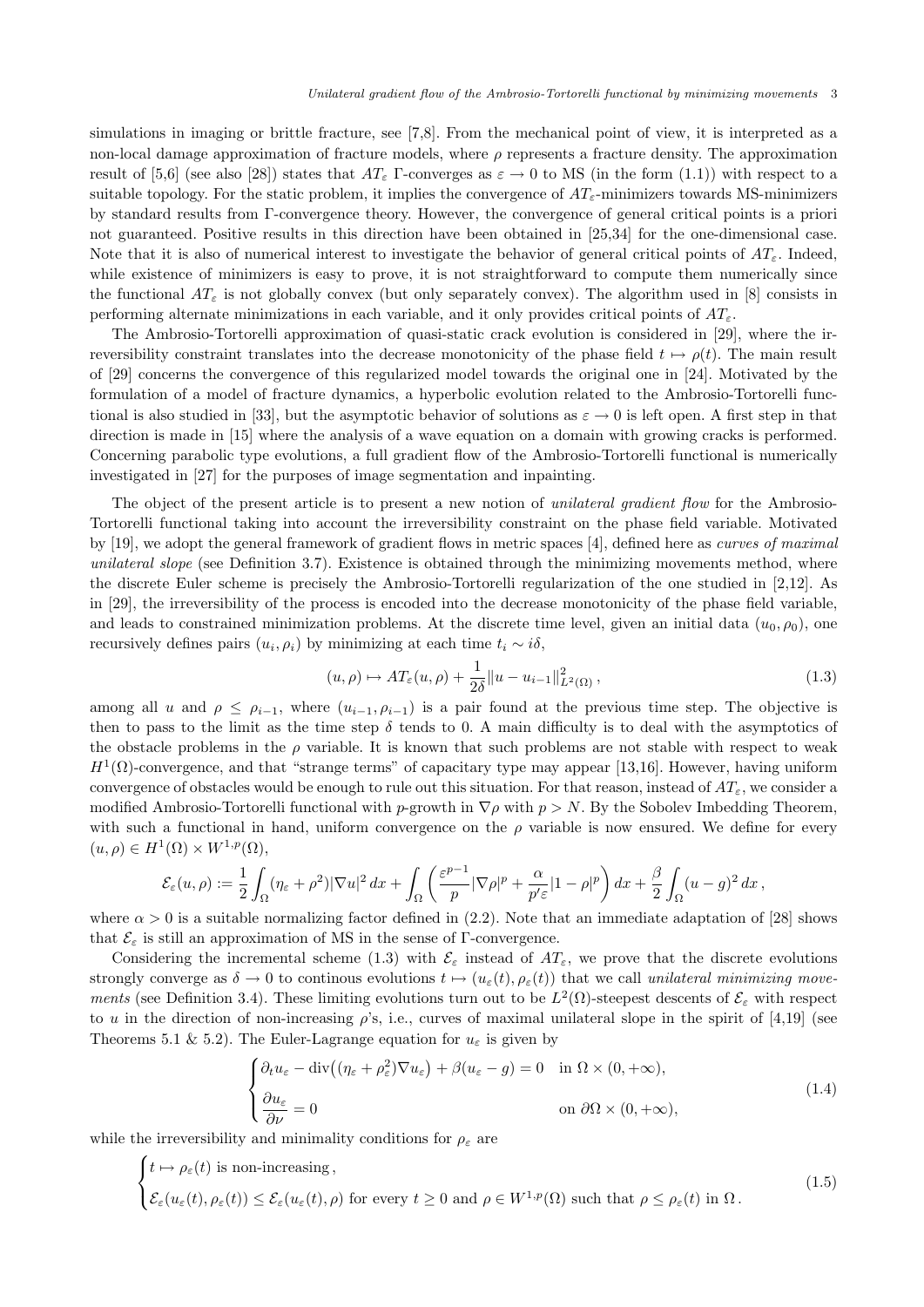The system  $(1.4)-(1.5)$  is supplemented with the initial condition

$$
(u_{\varepsilon}(0), \rho_{\varepsilon}(0)) = (u_0, \rho_0) \quad \text{in } \Omega.
$$

In addition, we prove that the bulk and diffuse surface energies, defined by

$$
t \mapsto \frac{1}{2} \int_{\Omega} (\eta_{\varepsilon} + \rho_{\varepsilon}(t)^2) |\nabla u_{\varepsilon}(t)|^2 dx
$$

and

$$
t \mapsto \int_{\Omega} \left( \frac{\varepsilon^{p-1}}{p} |\nabla \rho_{\varepsilon}(t)|^{p} + \frac{\alpha}{p' \varepsilon} |1 - \rho_{\varepsilon}(t)|^{p} \right) dx
$$

are respectively non-increasing and non-decreasing, a fact which is meaningful from the mechanical point of view. Moreover, the total energy is non-increasing, and it satisfies the following inequality: for a.e.  $s \in [0, +\infty)$ and every  $t \geq s$ ,

$$
\mathcal{E}_{\varepsilon}(u_{\varepsilon}(t),\rho_{\varepsilon}(t)) + \int_{s}^{t} \|\partial_t u_{\varepsilon}(r)\|_{L^2(\Omega)}^2 dr \leq \mathcal{E}_{\varepsilon}(u_{\varepsilon}(s),\rho_{\varepsilon}(s)).
$$

Note that the inequality above is reminiscent of gradient flow type equations, and that it usually reduces to equality whenever the flow is regular enough. In any case, an energy equality would be equivalent to the absolute continuity in time of the total energy. The reverse inequality might be obtained through an abstract infinite-dimensional chain-rule formula in the spirit of [37]. In our case, if we formally differentiate in time the total energy, we obtain

$$
\frac{d}{dt}\mathcal{E}_{\varepsilon}(u_{\varepsilon}(t),\rho_{\varepsilon}(t))=\left\langle \partial_{u}\mathcal{E}_{\varepsilon}(u_{\varepsilon}(t),\rho_{\varepsilon}(t)),\partial_{t}u_{\varepsilon}(t)\right\rangle +\left\langle \partial_{\rho}\mathcal{E}_{\varepsilon}(u_{\varepsilon}(t),\rho_{\varepsilon}(t)),\partial_{t}\rho_{\varepsilon}(t)\right\rangle.
$$

From (1.5) we could expect that

$$
\langle \partial_{\rho} \mathcal{E}_{\varepsilon}(u_{\varepsilon}(t), \rho_{\varepsilon}(t)), \partial_t \rho_{\varepsilon}(t) \rangle = 0, \qquad (1.6)
$$

which would lead, together with (1.4), to the energy equality. Now observe that (1.6) is precisely the regularized version of Griffith's criterion stating that a crack evolves if and only if the release of bulk energy is compensated by the increase of surface energy (see e.g. [8, Section 2.1]). Unfortunately, the chain-rule above is not available since we do not have enough control on the time regularity of  $\rho_{\varepsilon}$ . In the quasi-static case, one observes discontinuous time evolutions for the surface energy. Since the evolution law for  $\rho_{\varepsilon}$  is quite similar to the quasi-static case (see [29]), we also expect here time discontinuities for the diffuse surface energy. Adding a parabolic regularization in  $\rho$  could be a way to improve the time regularity, but unfortunately, it would also break the increase monotonicity of the surface energy.

A natural continuation to the qualitative analysis of Ambrosio-Tortorelli minimizing movements is now to understand their limiting behavior as  $\varepsilon \to 0$ . We stress that the general theory on Γ-convergence of gradient flows as presented in [38,39] does not apply here since it requires a well defined gradient structure for the Γlimit. A specific analysis thus seems to be necessary. In doing so, we show that  $(u_{\varepsilon}, \rho_{\varepsilon})$  tends to  $(u_*, 1)$  for some mapping  $t \mapsto u_*(t)$  taking values in  $SBV^2(\Omega)$ , and solving (in a weak sense) the equation

$$
\begin{cases}\n\partial_t u_* - \operatorname{div}(\nabla u_*) + \beta(u_* - g) = 0 & \text{in } \Omega \times (0, +\infty), \\
\nabla u_* \cdot \nu = 0 & \text{on } \partial\Omega \times (0, +\infty), \\
u_*(0) = u_0.\n\end{cases}
$$
\n(1.7)

In addition, using the monotonicity of the diffuse surface energy, we are able to pass to the limit in (1.5). It yields the existence of a non-decreasing family of rectifiable subsets  $\{\Gamma(t)\}_{t\geq0}$  of  $\Omega$  such that  $J_{u_*(t)}\subset \Gamma(t)$  for every  $t \geq 0$ , and for which the following energy inequality holds at any time:

$$
\frac{1}{2} \int_{\Omega} |\nabla u_*(t)|^2 dx + \mathcal{H}^{N-1}(\Gamma(t)) + \frac{\beta}{2} \int_{\Omega} (u_*(t) - g)^2 dx + \int_0^t \|u'_*(s)\|_{L^2(\Omega)}^2 ds
$$
  

$$
\leq \frac{1}{2} \int_{\Omega} |\nabla u_0|^2 dx + \frac{\beta}{2} \int_{\Omega} (u_0 - g)^2 dx.
$$

Comparing our result with  $[12]$ , we find that  $u_*$  solves the same generalized heat equation with an improvement in the energy inequality where an increasing family of cracks appears. The optimality of this inequality and the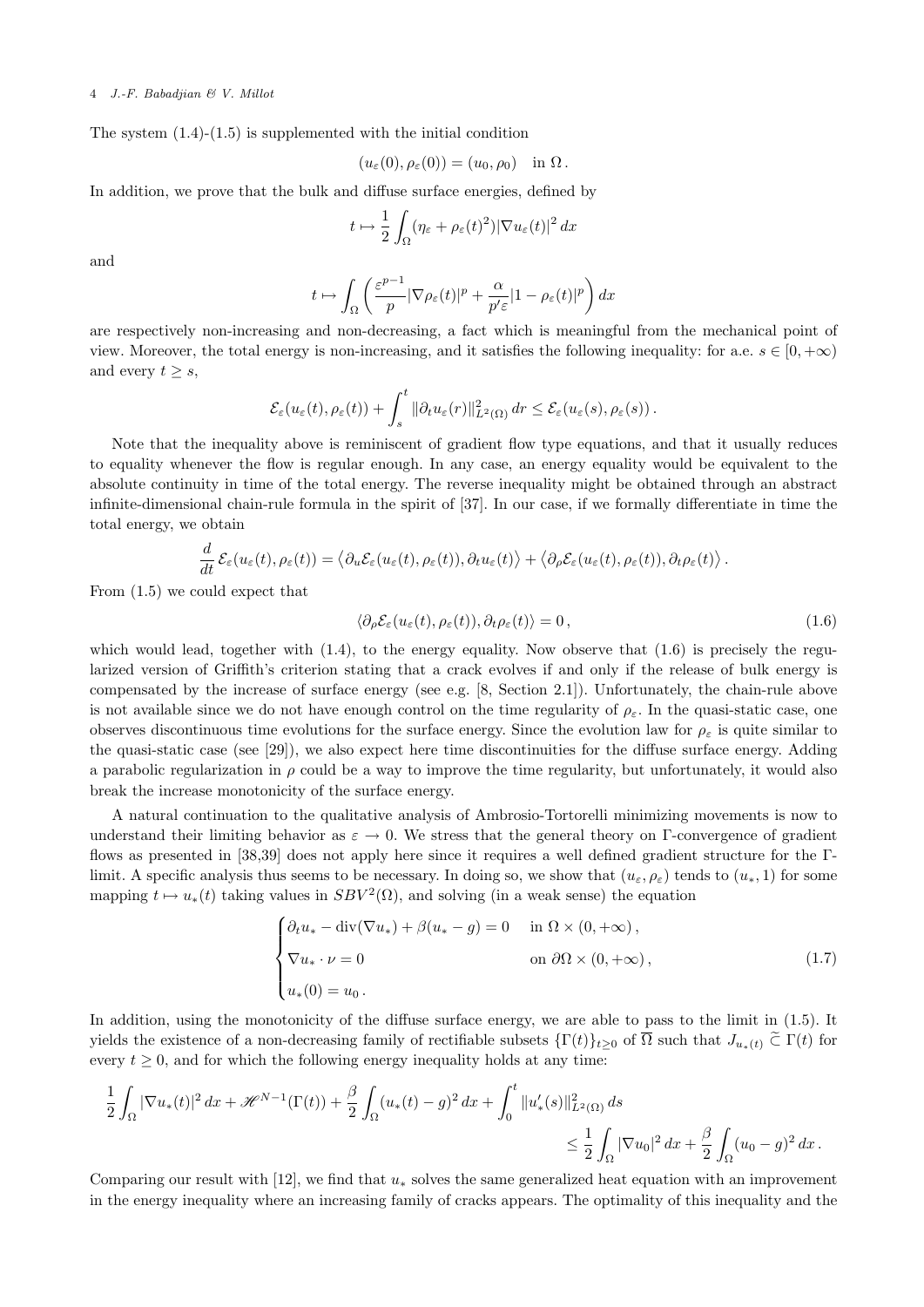convergence of energies remain open problems. Note that the convergence of the bulk energy usually follows by taking the solution as test function in the equation. In our case it asks the question wether  $SBV^2(\Omega)$  functions whose jump set is contained in  $J_{u_*(t)}$  can be used in the variational formulation of (1.7). It would yield a weak form of the relation

$$
\left((u_*^+(t)-u_*^-(t)\right)\frac{\partial u_*(t)}{\partial\nu}=0\quad\hbox{ on }\Gamma(t)\,,
$$

where  $u_*^{\pm}(t)$  denote the one-sided traces of  $u_*(t)$  on  $\Gamma(t)$ . This is indeed the missing equation to complement (1.7), and it is intimately related to the finiteness of the unilateral slope of the Mumford-Shah functional evaluated at  $(u_*(t), \Gamma(t))$  (see [19, Proposition 1.1], and Section 6.3).

The paper is organized as follows. In Section 2, we define in details the Ambrosio-Tortorelli and Mumford-Shah functionals as well as the functional setting of the problem. In the first part of Section 3, we introduce two implicit Euler schemes generating two different types of unilateral minimizing movements. The first one is based on global minimization, while the second one relies on alternate minimization as in [7,8]. In the second part of Section 3, we define and analyse the notions of unilateral slope and curve of maximal unilateral slope for the Ambrosio-Tortorelli functional. In Section 4, we establish compactness of discrete evolutions when the time step tends to zero. In order to get sharp energy inequalities, we are led to extend the concept of De Giorgi's interpolation to our unilateral setting. Then we study in Section 5 some qualitative properties of unilateral minimizing movements, showing in particular that they are curves of maximal unilateral slope. Finally, Section 6 is devoted to the asymptotic analysis as  $\varepsilon \to 0$ , where we show that unilateral minimizing movements of the Ambrosio-Tortorelli functional converge to solutions of the generalized heat equation (1.7) outside time-increasing cracks.

**Notations.** For an open set  $U \subset \mathbb{R}^N$ , we denote by  $\mathscr{M}(U;\mathbb{R}^m)$  the space of all finite  $\mathbb{R}^m$ -valued Radon measures on U, i.e., the topological dual of the space  $\mathscr{C}_0(U; \mathbb{R}^m)$  of all  $\mathbb{R}^m$ -valued continuous functions vanishing on  $\partial U$ . For  $m = 1$  we simply write  $\mathscr{M}(U)$ . The Lebesgue measure in  $\mathbb{R}^N$  is denoted by  $\mathscr{L}^N$ , while  $\mathscr{H}^{N-1}$  stands for the  $(N-1)$ -dimensional Hausdorff measure. If  $B_1$  is the open unit ball in  $\mathbb{R}^N$ , we write  $\omega_N := \mathscr{L}^N(B_1)$ . We use the notations  $\tilde{\subset}$  and  $\tilde{=}$  for inclusions or equalities between sets up to  $\mathscr{H}^{N-1}$ -negligible sets. For two real numbers a and b, we denote by  $a \wedge b$  and  $a \vee b$  the minimum and maximum value between a and b, respectively, and  $a^+ := a \vee 0$ .

### 2. Preliminaries

Absolutely continuous functions. Throughout the paper, we consider the integration theory for Banach space valued functions in the sense of Bochner. All standard definitions and results we shall use can be found in [11, Appendix] (see also [23]). We just recall here some basic facts. If X denotes a Banach space, we say that a mapping  $u : [0, +\infty) \to X$  is absolutely continuous, and we write  $u \in AC([0, +\infty); X)$ , if there exists  $m \in L^1(0, +\infty)$  such that

$$
||u(s) - u(t)||_X \le \int_s^t m(r) dr \quad \text{ for every } t \ge s \ge 0.
$$
 (2.1)

If the space X turns out to be reflexive, then any map  $u \in AC([0, +\infty); X)$  is (strongly) derivable almost everywhere. More precisely, for a.e.  $t \in (0, +\infty)$ , there exists  $u'(t) \in X$  such that

$$
\frac{u(t) - u(s)}{t - s} \to u'(t) \quad \text{strongly in } X \text{ as } s \to t \,.
$$

Moreover  $u' \in L^1(0, +\infty; X)$ , u' coincides with distributional derivative of u, and the Fundamental Theorem of Calculus holds, i.e.,

$$
u(t) - u(s) = \int_s^t u'(r) dr \quad \text{ for every } t \ge s \ge 0.
$$

If further the function m in (2.1) belongs to  $L^2(0, +\infty)$ , then we write  $u \in AC^2([0, +\infty); X)$ , and in that case we have  $u' \in L^2(0, +\infty; X)$ .

Special functions of bounded variation. For an open set  $U \subset \mathbb{R}^N$ , we denote by  $BV(U)$  the space of functions of bounded variation, i.e., the space of all functions  $u \in L^1(U)$  whose distributional gradient Du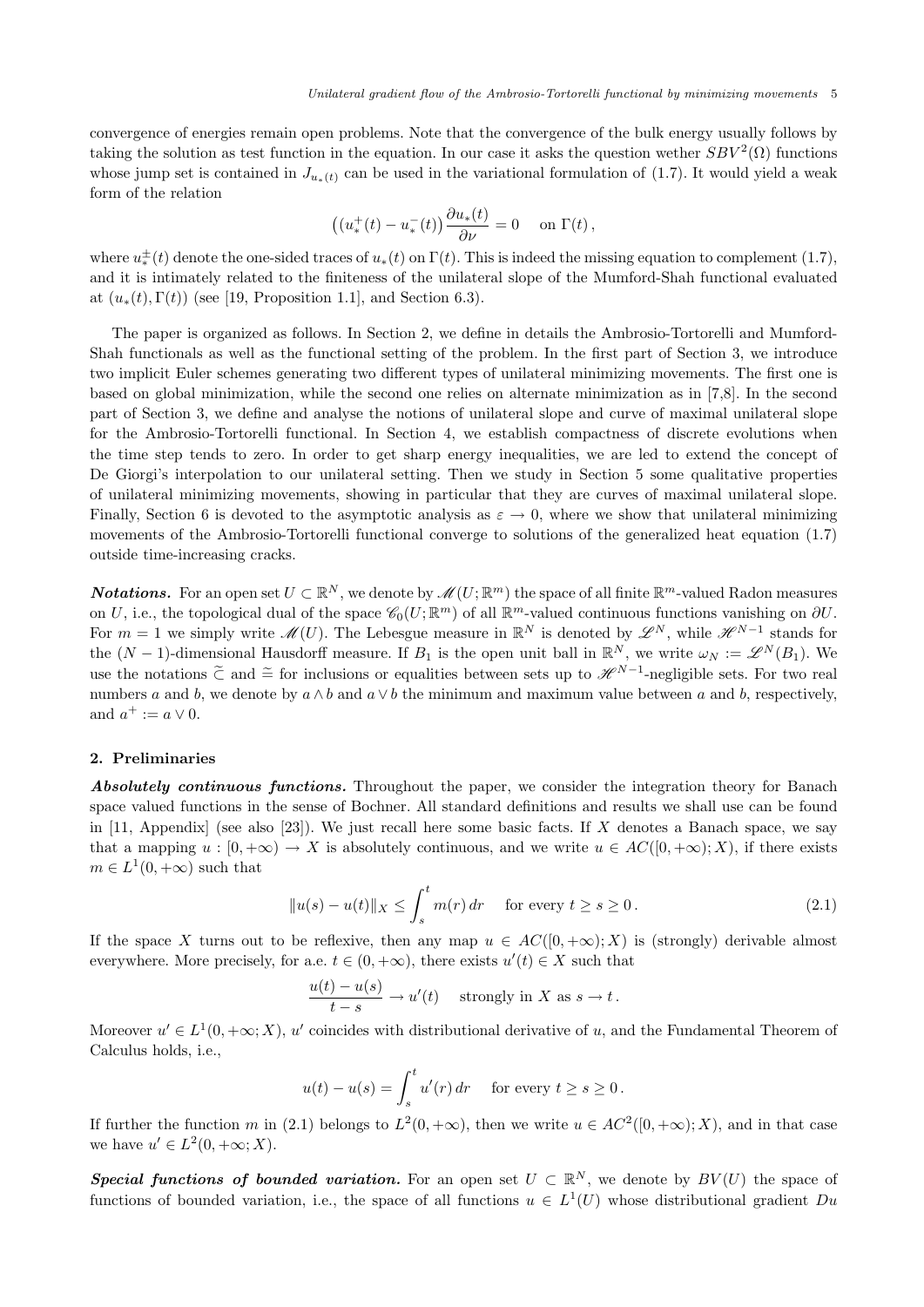belongs to  $\mathscr{M}(U;\mathbb{R}^N)$ . We shall also consider the subspace  $SBV(U)$  of special functions of bounded variation made of functions  $u \in BV(U)$  whose derivative  $Du$  can be decomposed as

$$
Du = \nabla u \mathscr{L}^N + (u^+ - u^-)\nu_u \mathscr{H}^{N-1} \mathcal{L} J_u.
$$

In the previous expression,  $\nabla u$  is the Radon-Nikodým derivative of Du with respect to  $\mathscr{L}^N$ , and it is called approximate gradient of u. The Borel set  $J_u$  is the (approximate) jump set of u. It is a countably  $\mathscr{H}^{N-1}$ rectifiable subset of U oriented by the (normal) direction of jump  $\nu_u : J_u \to \mathbb{S}^{N-1}$ , and  $u^{\pm}$  are the one-sided approximate limits of u on  $J_u$  according to  $\nu_u$ , see [3]. We say that a measurable set E has finite perimeter in U if  $\chi_E \in BV(U)$ , and we denote by  $\partial^*E$  its reduced boundary. We also denote by  $GSBV(U)$  the space of all measurable functions  $u: U \to \mathbb{R}$  such that  $(-M \vee u) \wedge M \in SBV(U)$  for all  $M > 0$ . Again, we refer to [3] for an exhaustive treatment on the subject. Finally we define the spaces

$$
SBV^2(U) := \left\{ u \in SBV(U) \cap L^2(U) : \nabla u \in L^2(U; \mathbb{R}^N) \text{ and } \mathscr{H}^{N-1}(J_u) < \infty \right\},
$$

and

$$
GSBV^2(U) := \left\{ u \in GSBV(U) \cap L^2(U) : \nabla u \in L^2(U; \mathbb{R}^N) \text{ and } \mathcal{H}^{N-1}(J_u) < \infty \right\}.
$$

Note that, according to the chain rule formula for real valued BV-functions, we have the inclusion  $SBV^2(U) \cap$  $L^{\infty}(U) \subset GSBV^2(U)$  (see e.g. [3, Theorem 3.99]).

The following proposition will be very useful to derive a lower estimate for the Ambrosio-Tortorelli functional. It is a direct consequence of the proof of [9, Theorem 10.6] (see [10, Theorem 16] for the original proof).

**Proposition 2.1.** Let  $\Omega \subset \mathbb{R}^N$  be a bounded open set, let  $\{u_n\}_{n\in\mathbb{N}} \subset H^1(\Omega) \cap L^{\infty}(\Omega)$  be such that  $\sup_{n\in\mathbb{N}}\|u_n\|_{L^{\infty}(\Omega)} < \infty$ , and let  $\{E_n\}_{n\in\mathbb{N}}$  be a sequence of subsets of  $\Omega$  of finite perimeter in  $\Omega$  such that  $\sup_{n\in\mathbb{N}}\mathscr{H}^{N-1}(\partial^*E_n\cap\Omega) < \infty$ . Assume that  $u_n \to u$  strongly in  $L^2(\Omega)$ , and that  $\mathscr{L}^N(E_n) \to 0$ . Set- $\lim_{n \to \infty} \tilde{u}_n := (1 - \chi_{E_n}) u_n \in SBV^2(\Omega) \cap L^{\infty}(\Omega)$ , assume in addition that  $\sup_{n \in \mathbb{N}} ||\nabla \tilde{u}_n||_{L^2(\Omega;\mathbb{R}^N)} < \infty$ . Then  $u \in SBV^2(\Omega) \cap L^{\infty}(\Omega)$ , and

$$
\begin{cases}\n\tilde{u}_n \to u \text{ strongly in } L^2(\Omega), \\
\tilde{u}_n \to u \text{ weakly* in } L^{\infty}(\Omega), \\
\nabla \tilde{u}_n \to \nabla u \text{ weakly in } L^2(\Omega; \mathbb{R}^N), \\
2 \mathcal{H}^{N-1}(J_u) \le \liminf_{n \to \infty} \mathcal{H}^{N-1}(\partial^* E_n \cap \Omega).\n\end{cases}
$$

The Ambrosio-Tortorelli & Mumford-Shah functionals. Let us now consider a bounded open subset  $\Omega$ of  $\mathbb{R}^N$ ,  $p > N$ ,  $\beta > 0$ , and  $g \in L^{\infty}(\Omega)$ . For  $\varepsilon > 0$  and  $\eta_{\varepsilon} \in (0,1)$ , we define the Ambrosio-Tortorelli functional  $\mathcal{E}_{\varepsilon}: L^2(\Omega) \times L^p(\Omega) \to [0, +\infty]$  by

$$
\mathcal{E}_{\varepsilon}(u,\rho) := \begin{cases} \frac{1}{2} \int_{\Omega} (\eta_{\varepsilon} + \rho^2) |\nabla u|^2 \, dx + \int_{\Omega} \left( \frac{\varepsilon^{p-1}}{p} |\nabla \rho|^p + \frac{\alpha}{p' \varepsilon} |1 - \rho|^p \right) \, dx & \text{if } (u,\rho) \in H^1(\Omega) \times W^{1,p}(\Omega), \\ & \qquad \qquad + \frac{\beta}{2} \int_{\Omega} (u - g)^2 \, dx & \text{otherwise} \,, \end{cases}
$$

where  $p' := p/(p-1)$  and  $\alpha$  is the normalizing factor given by

$$
\alpha := \left(2 \int_0^1 (1-s)^{p/p'} ds\right)^{-p'} = \left(\frac{p}{2}\right)^{p'}.
$$
\n(2.2)

The Mumford-Shah functional  $\mathcal{E}: L^2(\Omega) \to [0, +\infty]$  is in turn defined by

$$
\mathcal{E}(u) := \begin{cases} \frac{1}{2} \int_{\Omega} |\nabla u|^2 dx + \mathcal{H}^{N-1}(J_u) + \frac{\beta}{2} \int_{\Omega} (u - g)^2 dx & \text{if } u \in GSBV^2(\Omega), \\ +\infty & \text{otherwise.} \end{cases}
$$
(2.3)

It is well known by now that the Ambrosio-Tortorelli functional approximates as  $\varepsilon \to 0$  the Mumford-Shah functional in the sense of Γ-convergence, as stated in the following result, see [5,28]. Let us mention that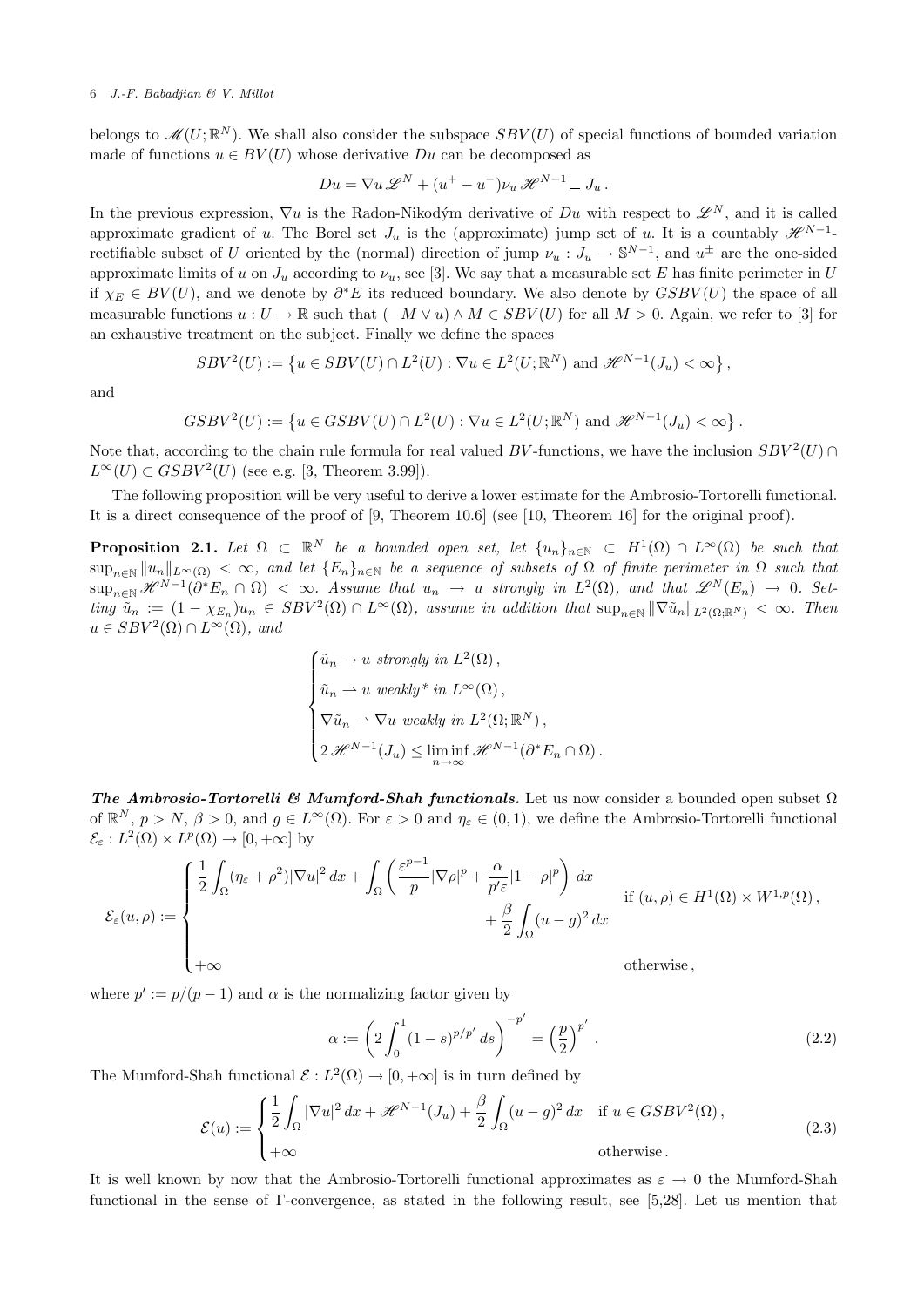Theorem 2.2 is not precisely a direct consequence of [5,28]. In [5], the case  $p = 2$  is adressed, while [28] deals with energies having the same p-growth in  $\nabla u$  and  $\nabla \rho$  (recall that  $p > N \ge 2$ ). However, a careful inspection of the proof of [28, Theorem 3.1] shows that the Γ-convergence result still holds for  $\mathcal{E}_{\varepsilon}$ .

**Theorem 2.2.** Assume that  $\eta_{\varepsilon} = o(\varepsilon)$ . Then  $\mathcal{E}_{\varepsilon}$   $\Gamma$ -converges as  $\varepsilon \to 0$  (with respect to the strong  $L^2(\Omega) \times L^p(\Omega)$ topology) to the functional  $\mathcal{E}_0$  defined by

$$
\mathcal{E}_0(u,\rho) := \begin{cases} \mathcal{E}(u) & \text{if } u \in GSBV^2(\Omega) \text{ and } \rho = 1 \text{ in } \Omega, \\ +\infty & \text{otherwise.} \end{cases}
$$

### 3. Unilateral minimizing movements & curves of maximal unilateral slope

### 3.1. The discrete evolution schemes

Throughout the paper, we shall say that a sequence of time steps  $\boldsymbol{\delta} := {\delta^i}_{i \in \mathbb{N}^*}$  is a partition of  $[0, +\infty)$  if

$$
\delta^i > 0
$$
,  $\sup_{i \ge 1} \delta_i < +\infty$ , and  $\sum_{i \ge 1} \delta^i = +\infty$ .

To a partition  $\delta$  we associate the sequence of discrete times  $\{t^i\}_{i\in\mathbb{N}}$  given by  $t^0 := 0$ ,  $t^i := \sum_{j=1}^i \delta^j$  for  $i \geq 1$ , and we define the time step length by

$$
|\boldsymbol{\delta}| := \sup_{i \geq 1} \delta^i.
$$

To an initial datum  $u_0 \in H^1(\Omega) \cap L^{\infty}(\Omega)$ , we shall *always* associate (for simplicity) the initial state  $\rho_0^{\varepsilon}$ determined by

$$
\rho_0^{\varepsilon} := \underset{\rho \in W^{1,p}(\Omega)}{\operatorname{argmin}} \mathcal{E}_{\varepsilon}(u_0, \rho).
$$
\n(3.1)

It is standard to check that the above minimization problem has a unique solution (by coercivity and strict convexity of the functional  $\mathcal{E}_{\varepsilon}(u_0, \cdot)$ , and it follows by minimality that  $0 \leq \rho_0^{\varepsilon} \leq 1$ . Given a partition  $\delta$  of  $[0, +\infty)$ , we now introduce two discrete evolution schemes starting from  $(u_0, \rho_0^{\varepsilon})$ .

**Scheme 1 (global minimization):** Set  $(u^0, \rho^0) := (u_0, \rho_0^{\varepsilon})$ , and select recursively for all integer  $i \ge 1$ ,

$$
(u^i, \rho^i) \in \operatorname{argmin}\left\{ \mathcal{E}_{\varepsilon}(u, \rho) + \frac{1}{2\delta^i} ||u - u^{i-1}||^2_{L^2(\Omega)} : (u, \rho) \in H^1(\Omega) \times W^{1, p}(\Omega), \ \rho \le \rho^{i-1} \ \text{in} \ \Omega \right\}.
$$

**Scheme 2 (alternate minimization):** Set  $(u^0, \rho^0) := (u_0, \rho_0^{\varepsilon})$ , and define recursively for all integer  $i \ge 1$ ,

$$
\begin{cases} u^i := \operatorname{argmin} \left\{ \mathcal{E}_{\varepsilon}(u, \rho^{i-1}) + \frac{1}{2\delta^i} ||u - u^{i-1}||^2_{L^2(\Omega)} : u \in H^1(\Omega) \right\}, \\ \rho^i := \operatorname{argmin} \left\{ \mathcal{E}_{\varepsilon}(u^i, \rho) : \rho \in W^{1, p}(\Omega), \ \rho \le \rho^{i-1} \ \ in \ \Omega \right\}. \end{cases}
$$

While it is straightforward to check that the minimization problems in Scheme 2 admit (unique) solutions, the well-posedness of Scheme 1 requires some little care. Since the sublevel sets of  $\mathcal{E}_{\varepsilon}$  are clearly relatively compact for the sequential weak  $H^1(\Omega) \times W^{1,p}(\Omega)$ -topology, one may apply the Direct Method of Calculus of Variations to solve (3.2). We only need to show that the constraint in (3.2) is closed, and that  $\mathcal{E}_{\varepsilon}$  is lower semicontinuous with respect to weak convergence.

**Lemma 3.1.** Let  $\{(u_n, \rho_n)\}_{n \in \mathbb{N}} \subset H^1(\Omega) \times W^{1,p}(\Omega)$  be such that  $(u_n, \rho_n) \to (u, \rho)$  weakly in  $H^1(\Omega) \times W^{1,p}(\Omega)$ . Then,

$$
\mathcal{E}_{\varepsilon}(u,\rho) \le \liminf_{n \to \infty} \mathcal{E}_{\varepsilon}(u_n,\rho_n). \tag{3.3}
$$

Moreover, if for each  $n \in \mathbb{N}$ ,  $\rho_n \leq \overline{\rho}$  in  $\Omega$  for some  $\overline{\rho} \in W^{1,p}(\Omega)$ , then  $\rho \leq \overline{\rho}$  in  $\Omega$ . Finally, assuming that  $\mathcal{E}_{\varepsilon}(u_n,\rho_n)\to\mathcal{E}_{\varepsilon}(u,\rho)$  as  $n\to\infty$ , then  $(u_n,\rho_n)\to(u,\rho)$  strongly in  $H^1(\Omega)\times W^{1,p}(\Omega)$ .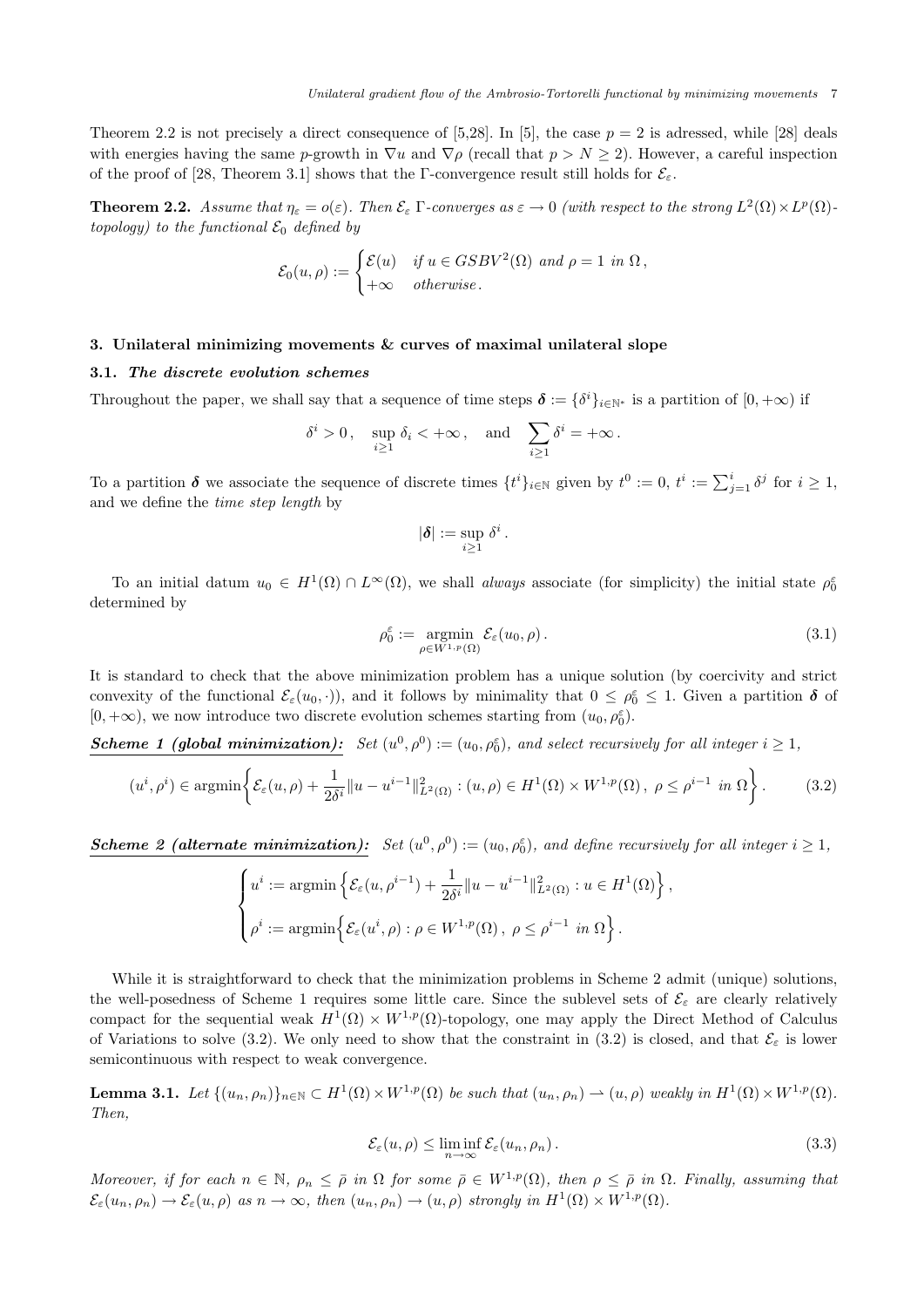**Proof.** Step 1. The sequence  $\{(u_n, \rho_n)\}\$  being weakly convergent, it is bounded in  $H^1(\Omega) \times W^{1,p}(\Omega)$ . Therefore  $\rho_n \to \rho$  in  $\mathscr{C}^0(\overline{\Omega})$  by the Sobolev Imbedding Theorem. Hence  $\rho \leq \overline{\rho}$  in  $\Omega$  whenever  $\rho_n \leq \overline{\rho}$  in  $\Omega$  for every  $n \in \mathbb{N}$ . Then  $\rho_n \nabla u_n \rightharpoonup \rho \nabla u$  weakly in  $L^2(\Omega)$ , and consequently,

$$
\int_{\Omega} (\eta_{\varepsilon} + \rho^2) |\nabla u|^2 dx \le \liminf_{n \to \infty} \int_{\Omega} (\eta_{\varepsilon} + \rho_n^2) |\nabla u_n|^2 dx.
$$

Since all other terms in  $\mathcal{E}_{\varepsilon}$  are clearly lower semicontinuous with respect to the weak convergence in  $H^1(\Omega) \times$  $W^{1,p}(\Omega)$ , we have proved (3.3).

Step 2. Let us now assume that  $\mathcal{E}_{\varepsilon}(u_n, \rho_n) \to \mathcal{E}_{\varepsilon}(u, \rho)$ . We first claim that

$$
\int_{\Omega} (\eta_{\varepsilon} + \rho^2) |\nabla u|^2 dx = \lim_{n \to \infty} \int_{\Omega} (\eta_{\varepsilon} + \rho_n^2) |\nabla u_n|^2 dx.
$$
\n(3.4)

 $\Box$ 

Indeed, assume by contradiction that for a subsequence  ${n_i}$  we have

$$
\int_{\Omega} (\eta_{\varepsilon} + \rho^2) |\nabla u|^2 dx < \liminf_{j \to \infty} \int_{\Omega} (\eta_{\varepsilon} + \rho_{n_j}^2) |\nabla u_{n_j}|^2 dx.
$$

Using the fact that  $u_n \to u$  strongly in  $L^2(\Omega)$ , we deduce from Step 1 that

$$
\lim_{j \to \infty} \mathcal{E}_{\varepsilon}(u_{n_j}, \rho_{n_j})
$$
\n
$$
\geq \liminf_{j \to \infty} \frac{1}{2} \int_{\Omega} (\eta_{\varepsilon} + \rho_{n_j}^2) |\nabla u_{n_j}|^2 dx + \liminf_{j \to \infty} \int_{\Omega} \left( \frac{\varepsilon^{p-1}}{p} |\nabla \rho_{n_j}|^p + \frac{\alpha}{p' \varepsilon} |1 - \rho_{n_j}|^p \right) dx + \frac{\beta}{2} \int_{\Omega} (u - g)^2 dx
$$
\n
$$
> \mathcal{E}_{\varepsilon}(u, \rho),
$$

which is impossible. Therefore (3.4) holds. Then, combining the convergence of  $\mathcal{E}_{\varepsilon}(u_n, \rho_n)$  with (3.4), we deduce that  $\|\rho_n\|_{W^{1,p}(\Omega)} \to \|\rho\|_{W^{1,p}(\Omega)}$ , whence the strong  $W^{1,p}(\Omega)$ -convergence of  $\rho_n$ .

It now remains to show that  $u_n \to u$  strongly in  $H^1(\Omega)$ . Using the uniform convergence of  $\rho_n$  established in Step 1, we first estimate

$$
\int_{\Omega}|\rho^2-\rho_n^2||\nabla u_n|^2\,dx\leq \big(\sup_{k\in\mathbb{N}}\|\nabla u_k\|_{L^2(\Omega;\mathbb{R}^N)}\big)\|\rho^2-\rho_n^2\|_{L^\infty(\Omega)}\underset{n\to\infty}{\longrightarrow}0.
$$

Then we infer from (3.4) that

$$
\int_{\Omega} (\eta_{\varepsilon} + \rho^2) |\nabla u_n|^2 dx = \int_{\Omega} (\eta_{\varepsilon} + \rho_n^2) |\nabla u_n|^2 dx + \int_{\Omega} (\rho^2 - \rho_n^2) |\nabla u_n|^2 dx \underset{n \to \infty}{\longrightarrow} \int_{\Omega} (\eta_{\varepsilon} + \rho^2) |\nabla u|^2 dx.
$$

Consequently  $||u_n||_{H^1(\Omega)} \to ||u||_{H^1(\Omega)}$ , whence the strong  $H^1(\Omega)$ -convergence of  $u_n$ .

Remark 3.2. Let us now briefly comment both algorithms. The first scheme is very much in the spirit of classical minimizing movements, and it is the analogue of the algorithm introduced in [12] for studying minimizing movements of the Mumford-Shah functional constrained to irreversible crack growth. Scheme 1 can be seen as a regularization of the one in [12] since the Ambrosio-Tortorelli functional Γ-converges as ε → 0 to the Mumford-Shah functional (see [5,28]). However, a practical drawback of Scheme 1 is that the pair  $(u^i, \rho^i)$  obtained at each time step might not be unique since  $\mathcal{E}_{\varepsilon}$  is not strictly convex (although is is separately strictly convex). This lack of uniqueness may generate some troubles from the point of view of numerical approximations. For that reason, it is of importance to consider an alternate scheme which uniquely defines the pair  $(u^i, \rho^i)$ . It turns out that Scheme 2 is actually the algorithm used in numerical experiments for quasi-static evolution in brittle fracture (see [7,8]). We shall prove that both schemes give rise to the same time continuous model, once the time step length  $|\delta|$  is sent to zero.

We state below some important pointwise estimates on the iterates  $\{(u^i, \rho^i)\}_{i\in\mathbb{N}}$  which easily follow from minimality and standard truncation arguments.

**Lemma 3.3.** Let  $\{(u^i, \rho^i)\}_{i\in\mathbb{N}}$  be a sequence obtained from either Scheme 1 or Scheme 2. Then, for every  $i \in \mathbb{N}$ ,  $||u^i||_{L^{\infty}(\Omega)} \le \max\{||u_0||_{L^{\infty}(\Omega)}, ||g||_{L^{\infty}(\Omega)}\}$  and  $0 \le \rho^{i+1} \le \rho^i \le 1$  in  $\Omega$ . (3.5)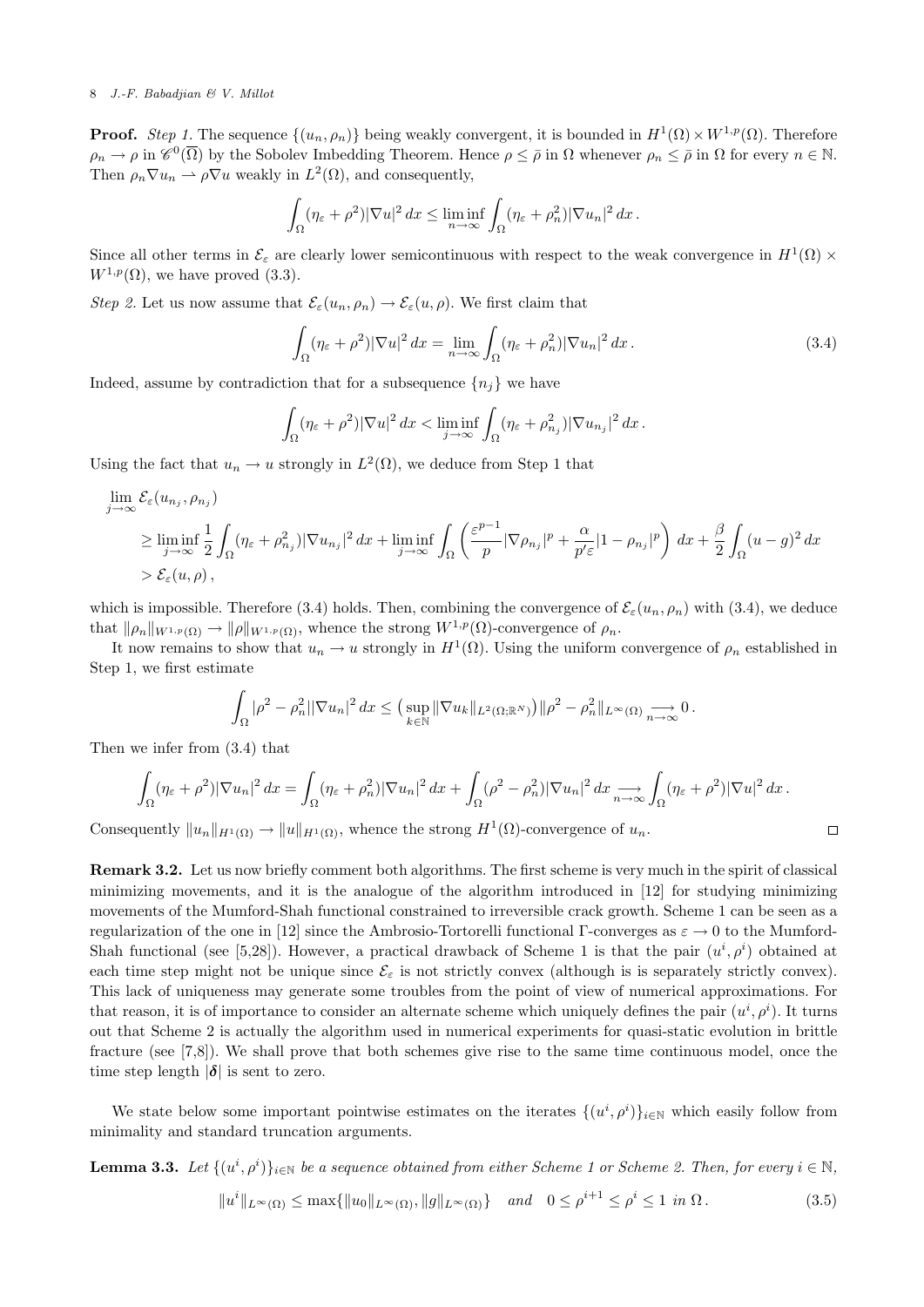From a sequence of iterates  $\{(u^i, \rho^i)\}_{i\in\mathbb{N}}$  obtained from either Scheme 1 or Scheme 2 and a partition  $\delta$ of  $[0, +\infty)$ , we associate a **discrete trajectory**  $(u_{\delta}, \rho_{\delta}) : [0, +\infty) \to H^1(\Omega) \times W^{1,p}(\Omega)$  defined as the left continuous piecewise constant interpolation of the  $(u^i, \rho^i)$ 's below. More precisely, we set

$$
u_{\boldsymbol{\delta}}(0)=u_0\,,\quad \rho_{\boldsymbol{\delta}}(0)=\rho_0^{\varepsilon}\,,
$$

and for  $t > 0$ ,

$$
\begin{cases} u_{\delta}(t) := u^{i} & \text{if } t \in (t^{i-1}, t^{i}]. \\ \rho_{\delta}(t) := \rho^{i} & \end{cases}
$$
 (3.6)

By analogy with the standard notion of minimizing movements, we now introduce the following definition.

Definition 3.4 (Unilateral - Alternate - Minimizing Movements). Let  $u_0\in H^1(\Omega)\cap L^\infty(\Omega)$ . We say that a pair  $(u, \rho) : [0, +\infty) \to L^2(\Omega) \times L^p(\Omega)$  is a *(generalized) unilateral minimizing movement* (resp. a *(generalized)* unilateral alternate minimizing movement) for  $\mathcal{E}_{\varepsilon}$  starting from  $(u_0, \rho_0^{\varepsilon})$  if there exist a sequence  $\{\boldsymbol{\delta}_k\}_{k\in\mathbb{N}}$  of partitions of  $[0, +\infty)$  satisfying  $|\boldsymbol{\delta}_k| \to 0$ , and associated discrete trajectories  $\{(u_{\boldsymbol{\delta}_k}, \rho_{\boldsymbol{\delta}_k})\}_{k\in\mathbb{N}}$  obtained from Scheme 1 (resp. Scheme 2) such that

$$
(u_{\boldsymbol{\delta}_k}(t), \rho_{\boldsymbol{\delta}_k}(t)) \underset{k \to \infty}{\longrightarrow} (u(t), \rho(t)) \quad \text{strongly in } L^2(\Omega) \times L^p(\Omega) \text{ for every } t \geq 0.
$$

We denote by  $GUMM(u_0, \rho_0^{\varepsilon})$  (resp.  $GUAMM(u_0, \rho_0^{\varepsilon}))$  the collection of all (generalized) unilateral minimizing movements (resp. (generalized) unilateral alternate minimizing movements) for  $\mathcal{E}_{\varepsilon}$  starting from  $(u_0, \rho_0^{\varepsilon})$ .

**Remark 3.5.** At this stage we do not claim that the collections  $GUMM(u_0, \rho_0^{\varepsilon})$  and  $GUAMM(u_0, \rho_0^{\varepsilon})$  are not empty. This will be proved in the next section through a compactness result on discrete trajectories (see Lemmas 4.9  $& 4.11$ , and Corollary 4.14).

### 3.2. Curves of maximal unilateral slope

In the spirit of [4], we introduce in this section the notion of  $L^2(\Omega)$ -unilateral gradient flow for the Ambrosio-Tortorelli functional in terms of curves of maximal unilateral slope, accounting for the quasi-stationnarity and the decrease monotonicity constraint on the phase field variable  $\rho$ . To this aim, we first define the unilateral slope of  $\mathcal{E}_{\varepsilon}$  which is analogous to the one introduced in [19] for the Mumford-Shah functional.

**Definition 3.6.** The unilateral slope of  $\mathcal{E}_{\varepsilon}$  at  $(u, \rho) \in H^{1}(\Omega) \times W^{1,p}(\Omega)$  is defined by

$$
|\partial \mathcal{E}_{\varepsilon}|(u,\rho) := \limsup_{v \to u} \sup_{\hat{\rho}} \left\{ \frac{\left(\mathcal{E}_{\varepsilon}(u,\rho) - \mathcal{E}_{\varepsilon}(v,\hat{\rho})\right)^{+}}{\|v - u\|_{L^{2}(\Omega)}} : \hat{\rho} \in W^{1,p}(\Omega), \ \hat{\rho} \leq \rho \text{ in } \Omega \right\},\
$$

where the convergence  $v \to u$  holds in  $L^2(\Omega)$ . The functional  $|\partial \mathcal{E}_{\varepsilon}|$  is then extended to  $L^2(\Omega) \times L^p(\Omega)$  by setting  $|\partial \mathcal{E}_{\varepsilon}|(u,\rho) := +\infty \text{ for } (u,\rho) \notin H^1(\Omega) \times W^{1,p}(\Omega).$ 

The unilateral slope being defined, we can now define curves of maximal unilateral slope for the Ambrosio-Tortorelli functional.

**Definition 3.7.** We say that a pair  $(u, \rho) : (a, b) \to L^2(\Omega) \times L^p(\Omega)$  is a curve of maximal unilateral slope for  $\mathcal{E}_{\varepsilon}$  if  $u \in AC^2(a, b; L^2(\Omega))$ ,  $\rho$  is non-increasing, and if there exists a non-increasing function  $\lambda : (a, b) \to [0, +\infty)$ such that for a.e.  $t \in (a, b), \mathcal{E}_{\varepsilon}(u(t), \rho(t)) = \lambda(t)$ , and

$$
\lambda'(t) \le -\frac{1}{2} \|u'(t)\|_{L^2(\Omega)}^2 - \frac{1}{2} |\partial \mathcal{E}_{\varepsilon}|^2 (u(t), \rho(t)). \tag{3.7}
$$

Our definition of curve of maximal unilateral slope is motivated by the following proposition which parallels [4, Theorem 1.2.5].

**Proposition 3.8.** If  $(u, \rho) : (a, b) \to L^2(\Omega) \times L^p(\Omega)$  is a curve of maximal unilateral slope for  $\mathcal{E}_{\varepsilon}$ , then

$$
||u'(t)||_{L^{2}(\Omega)} = |\partial \mathcal{E}_{\varepsilon}|(u(t), \rho(t)) \quad \text{for a.e. } t \in (a, b).
$$
 (3.8)

Moreover, if  $t \mapsto \mathcal{E}_{\varepsilon}(u(t), \rho(t))$  is absolutely continuous on  $(a, b)$ , then

$$
\mathcal{E}_{\varepsilon}(u(t),\rho(t)) + \int_{s}^{t} ||u'(r)||_{L^{2}(\Omega)}^{2} dr = \mathcal{E}_{\varepsilon}(u(s),\rho(s)) \text{ for every } s \text{ and } t \in (a,b) \text{ with } s \leq t.
$$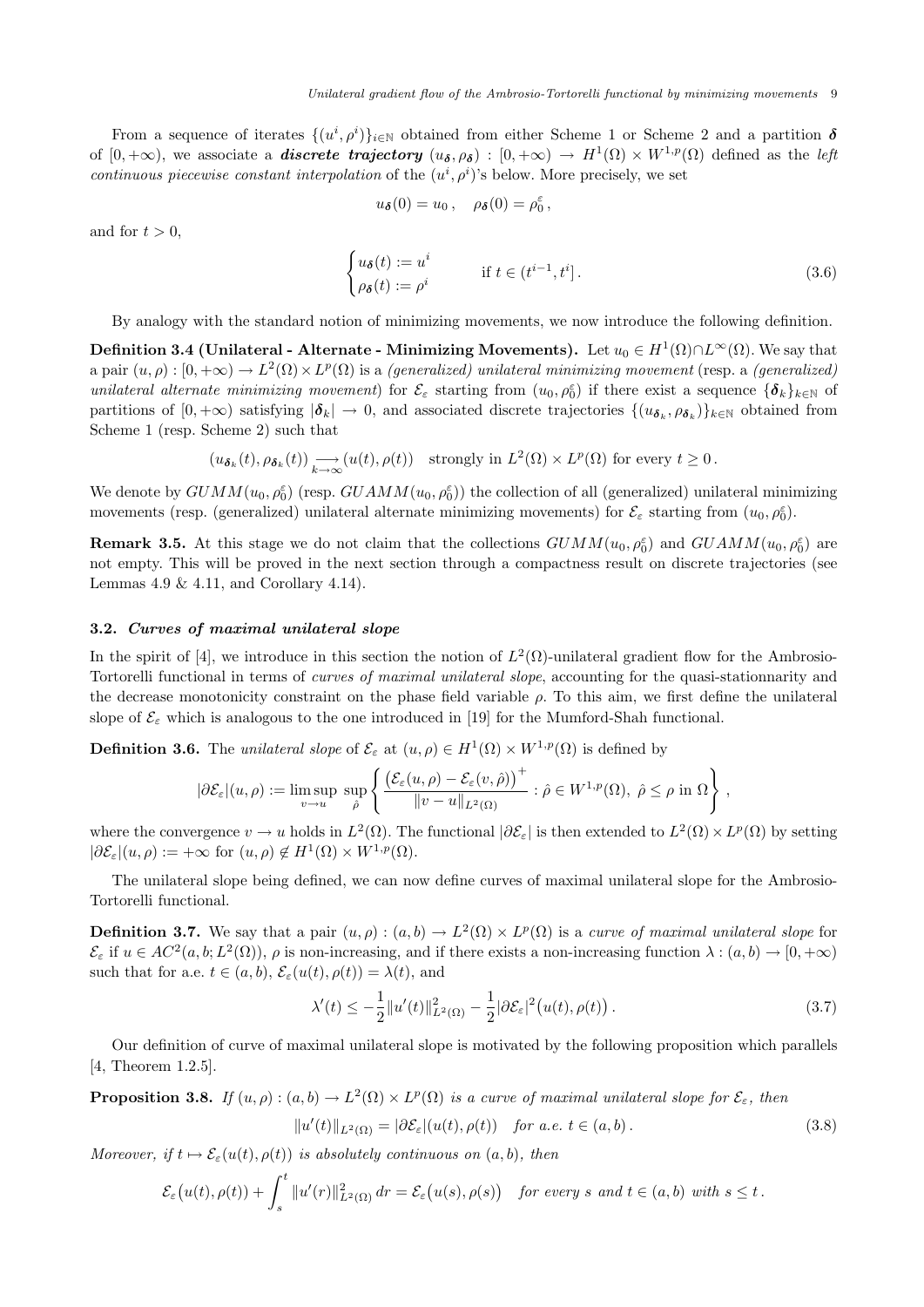**Proof.** Let  $\lambda$  be as in Definition 3.7. Since  $\lambda$  is non-increasing,  $\lambda$  has finite pointwise variation in  $(a, b)$ . Let us consider the set

$$
A := \{ t \in (a, b) : \mathcal{E}_{\varepsilon}(u(t), \rho(t)) = \lambda(t), \lambda \text{ and } u \text{ are derivable at } t \},
$$

and observe that  $\mathscr{L}^1((a, b) \setminus A) = 0$ .

Let  $t \in A$ . Since  $\lambda$  is non-increasing, we have  $\lambda'(t) \leq 0$ , and thus

$$
|\lambda'(t)| = -\lambda'(t) = \lim_{s \downarrow t, s \in A} \frac{\lambda(t) - \lambda(s)}{s - t} = \lim_{s \downarrow t, s \in A} \frac{\mathcal{E}_{\varepsilon}(u(t), \rho(t)) - \mathcal{E}_{\varepsilon}(u(s), \rho(s))}{s - t}.
$$

Using the fact that  $\rho(s) \leq \rho(t)$  when  $s > t$  (by the non-increasing property of  $t \mapsto \rho(t)$ ) and the strong  $L^2(\Omega)$ -continuity of u, we infer that

$$
|\lambda'(t)|\;\leq\;\limsup_{s\downarrow t}\sup_{s\in A}\sup_{\hat{\rho}\leq \rho(t)}\frac{\big(\mathcal{E}_\varepsilon(u(t),\rho(t))-\mathcal{E}_\varepsilon(u(s),\hat{\rho})\big)^+}{\|u(s)-u(t)\|_{L^2(\Omega)}}\;\frac{\|u(s)-u(t)\|_{L^2(\Omega)}}{s-t}\;\leq\;|\partial\mathcal{E}_\varepsilon|\big(u(t),\rho(t)\big)\|u'(t)\|_{L^2(\Omega)}\;.
$$

On the other hand,  $|\lambda'(t)| \geq \frac{1}{2} ||u'(t)||^2_{L^2(\Omega)} + \frac{1}{2} |\partial \mathcal{E}_{\varepsilon}|^2(u(t), \rho(t))$  by (3.7), and (3.8) follows as well as the fact that  $\lambda'(t) = -||u'(t)||_{L^2(\Omega)}^2$ .

Finally, if  $t \mapsto \mathcal{E}_{\varepsilon}(u(t), \rho(t))$  is absolutely continuous on  $(a, b)$ , then for every  $s, t \in (a, b)$  with  $s \leq t$ ,

$$
\mathcal{E}_{\varepsilon}(u(t), \rho(t)) - \mathcal{E}_{\varepsilon}(u(s), \rho(s)) = \int_{s}^{t} \lambda'(r) dr = - \int_{s}^{t} ||u'(r)||_{L^{2}(\Omega)}^{2} dr,
$$

which completes the proof of the proposition.

We state below necessary and sufficient conditions for the finiteness of the slope, as well as an explicit formula to represent it. This is one of the milestone of our entire analysis.

**Proposition 3.9.** Assume that  $\Omega$  has a  $\mathscr{C}^{1,1}$ -boundary, and let  $D(|\partial \mathcal{E}_{\varepsilon}|)$  be the proper domain of  $|\partial \mathcal{E}_{\varepsilon}|$ . Then,

$$
D(|\partial \mathcal{E}_{\varepsilon}|) = \left\{ (u, \rho) \in H^{2}(\Omega) \times W^{1, p}(\Omega) : \frac{\partial u}{\partial \nu} = 0 \text{ in } H^{1/2}(\partial \Omega), \text{ and}
$$
  

$$
\mathcal{E}_{\varepsilon}(u, \rho) \le \mathcal{E}_{\varepsilon}(u, \hat{\rho}) \text{ for all } \hat{\rho} \in W^{1, p}(\Omega) \text{ such that } \hat{\rho} \le \rho \text{ in } \Omega \right\}. \quad (3.9)
$$

In addition, for  $(u, \rho) \in D(|\partial \mathcal{E}_{\varepsilon}|),$ 

$$
|\partial \mathcal{E}_{\varepsilon}|(u,\rho) = ||\text{div}((\eta_{\varepsilon} + \rho^2)\nabla u) - \beta(u-g)||_{L^2(\Omega)},
$$
\n(3.10)

 $\Box$ 

and

$$
||u||_{H^2(\Omega)} \leq C_{\varepsilon} (1+||\nabla \rho||_{L^p(\Omega;\mathbb{R}^N)})^{\alpha} \left( |\partial \mathcal{E}_{\varepsilon}|(u,\rho) + \beta ||u - g||_{L^2(\Omega)} + ||u||_{H^1(\Omega)} \right),
$$

where  $\alpha \in \mathbb{N}$  is the smallest integer larger than or equal to  $p/(p-N)$ , and  $C_{\varepsilon}$  only depends on  $\eta_{\varepsilon}$ , p, N, and  $\Omega$ .

The proof of Proposition 3.9 is based on the following auxiliary regularity result.

**Lemma 3.10.** Assume that  $\Omega$  has a  $\mathscr{C}^{1,1}$ -boundary. For  $f \in L^2(\Omega)$  and  $\rho \in W^{1,p}(\Omega)$ , let  $u \in H^1(\Omega)$  be a solution of

$$
\begin{cases}\n-\text{div}\left((\eta_{\varepsilon}+\rho^{2})\nabla u\right)=f & \text{in } H^{-1}(\Omega), \\
(\eta_{\varepsilon}+\rho^{2})\nabla u\cdot\nu=0 & \text{in } H^{-1/2}(\partial\Omega).\n\end{cases}
$$
\n(3.11)

Then  $u \in H^2(\Omega)$ ,  $\frac{\partial u}{\partial \nu} = 0$  in  $H^{1/2}(\partial \Omega)$ , and

$$
||u||_{H^2(\Omega)} \leq C_{\varepsilon} (1+||\nabla \rho||_{L^p(\Omega; \mathbb{R}^N)})^{\alpha} (||f||_{L^2(\Omega)} + ||u||_{H^1(\Omega)}),
$$

where  $\alpha \in \mathbb{N}$  is as in Proposition 3.9, and  $C_{\varepsilon}$  only depends on  $\eta_{\varepsilon}$ , p, N, and  $\Omega$ .

Proof. Step 1. We claim that

$$
\frac{\partial u}{\partial \nu} = 0 \quad \text{in } H^{-1/2}(\partial \Omega). \tag{3.12}
$$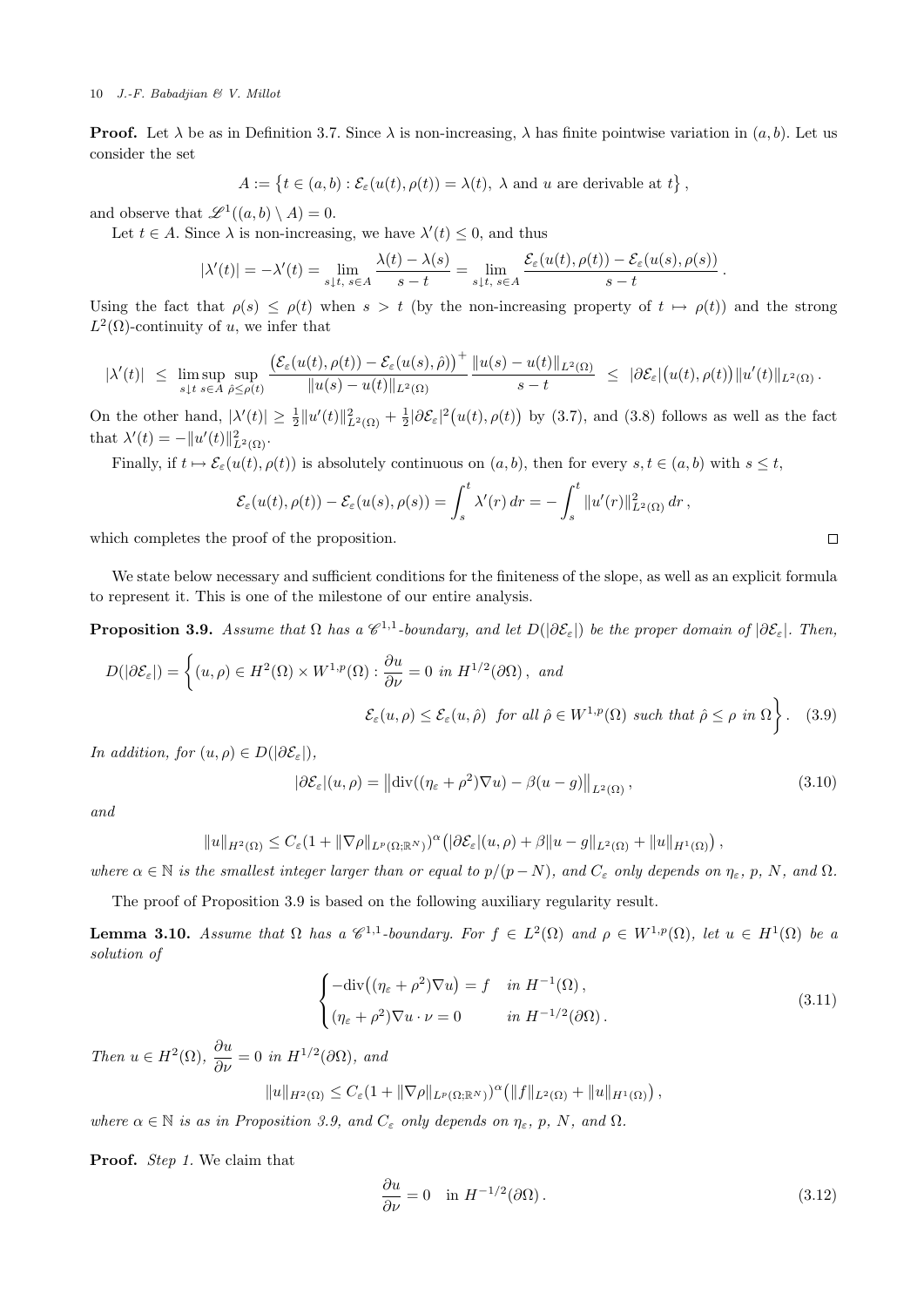To prove this claim, we first rewrite the equation as

$$
-\Delta u = \frac{2\rho}{\eta_{\varepsilon} + \rho^2} \nabla \rho \cdot \nabla u + \frac{f}{\eta_{\varepsilon} + \rho^2} \quad \text{in } \mathscr{D}'(\Omega). \tag{3.13}
$$

Hence  $\Delta u \in L^q(\Omega)$  with  $q := 2p/(p+2)$  by Hölder's inequality. Then we observe that  $q' := q/(q-1) < 2^*$  since  $p > N$ , so that  $H^1(\Omega) \hookrightarrow L^{q'}(\Omega)$  by the Sobolev Imbedding. Hence the linear mapping

$$
\varphi \in H^1(\Omega) \mapsto \int_{\Omega} (\nabla u \cdot \nabla \varphi + (\Delta u) \varphi) dx
$$

is well defined and continuous. Consequently, u admits a (weak) normal derivative  $\frac{\partial u}{\partial \nu}$  on  $\partial \Omega$  which belongs to the dual space  $H^{-1/2}(\partial\Omega)$ , and for any  $\varphi \in H^1(\Omega)$ ,

$$
\left\langle \frac{\partial u}{\partial \nu}, \varphi_{|\partial \Omega} \right\rangle_{\left(H^{-1/2}(\partial \Omega), H^{1/2}(\partial \Omega)\right)} = \int_{\Omega} \left( \nabla u \cdot \nabla \varphi + (\Delta u) \varphi \right) dx
$$
  
= 
$$
\int_{\Omega} (\eta_{\varepsilon} + \rho^2) \nabla u \cdot \nabla \left( \frac{\varphi}{\eta_{\varepsilon} + \rho^2} \right) dx + \int_{\Omega} \left( \Delta u + \frac{2\rho}{\eta_{\varepsilon} + \rho^2} \nabla \rho \cdot \nabla u \right) \varphi dx.
$$

We observe that in the second equality above, we have used the fact that  $\frac{\varphi}{\eta_{\varepsilon}+\rho^2} \in H^1(\Omega)$  whenever  $\varphi \in H^1(\Omega)$ . Indeed,

$$
\nabla \left( \frac{\varphi}{\eta_{\varepsilon} + \rho^2} \right) = \frac{\nabla \varphi}{\eta_{\varepsilon} + \rho^2} - \frac{2\rho \varphi \nabla \rho}{(\eta_{\varepsilon} + \rho^2)^2} \in L^2(\Omega),
$$

since  $\varphi \in L^{2^*}(\Omega)$ ,  $\rho \in L^{\infty}(\Omega)$ , and  $\nabla \rho \in L^p(\Omega)$  with  $p > N$ . In view of (3.11) we have

$$
\int_{\Omega} (\eta_{\varepsilon} + \rho^2) \nabla u \cdot \nabla \left( \frac{\varphi}{\eta_{\varepsilon} + \rho^2} \right) dx = \int_{\Omega} \frac{f \varphi}{\eta_{\varepsilon} + \rho^2} dx,
$$

and by (3.13),

$$
\int_{\Omega} \left( \Delta u + \frac{2\rho}{\eta_{\varepsilon} + \rho^2} \nabla \rho \cdot \nabla u \right) \varphi \, dx = - \int_{\Omega} \frac{f \varphi}{\eta_{\varepsilon} + \rho^2} \, dx \,,
$$

from which (3.12) follows.

Step 2. We now prove that  $u \in H^2(\Omega)$ . By the previous step,  $u \in H^1(\Omega)$  satisfies

$$
\begin{cases} \Delta u \in L^q(\Omega), \\ \frac{\partial u}{\partial \nu} = 0 \text{ in } H^{-1/2}(\partial \Omega). \end{cases}
$$

By elliptic regularity (see e.g. [31, Proposition 2.5.2.3 & Theorem 2.3.3.6]), we deduce that  $u \in W^{2,q_0}(\Omega)$  with  $q_0 := q = \frac{2p}{p+2}, \text{ and}$ 

$$
||u||_{W^{2,q_0}(\Omega)} \leq C(||\Delta u||_{L^{q_0}(\Omega)} + ||u||_{L^{q_0}(\Omega)}) ,
$$

for some constant  $C > 0$  only depending on N, p, and  $\Omega$ . Observing that the function  $t \mapsto t/(\eta_{\varepsilon} + t^2)$  is bounded, we derive from  $(3.13)$  and Hölder's inequality that

$$
||u||_{W^{2,q_0}(\Omega)} \leq C_{\varepsilon} (||f||_{L^2(\Omega)} + ||\nabla \rho||_{L^p(\Omega; \mathbb{R}^N)} ||\nabla u||_{L^2(\Omega; \mathbb{R}^N)} + ||u||_{L^2(\Omega)} )\n\leq C_{\varepsilon} (1 + ||\nabla \rho||_{L^p(\Omega; \mathbb{R}^N)}) (||f||_{L^2(\Omega)} + ||u||_{H^1(\Omega)}),
$$

where we used the fact that  $q_0 < 2$ . By the Sobolev Imbedding, we have  $u \in W^{1,q_0^*}(\Omega)$ , and thus  $\nabla u \cdot \nabla \rho \in L^{q_1}(\Omega)$ with

$$
\frac{1}{q_1} = \frac{1}{p} + \frac{1}{q_0^*}, \quad \text{i.e.,} \quad q_1 := \frac{2Np}{(N-2)p + 4N}
$$

.

Note that  $q_1 \geq 2$  if and only if  $p \geq 2N$ , so we have to distinguish the case  $p \geq 2N$  from the case  $p < 2N$ . *Case 1*). Let us first assume that  $p \geq 2N$ . Then  $\nabla u \cdot \nabla \rho \in L^2(\Omega)$  with

$$
\|\nabla u\cdot\nabla\rho\|_{L^2(\Omega)}\leq C\|\nabla u\cdot\nabla\rho\|_{L^{q_1}(\Omega)}\leq C\|\nabla\rho\|_{L^p(\Omega;\mathbb{R}^N)}\|\nabla u\|_{L^{q_0^*}(\Omega;\mathbb{R}^N)}\leq C\|\nabla\rho\|_{L^p(\Omega;\mathbb{R}^N)}\|u\|_{W^{2,q_0}(\Omega)}\,.
$$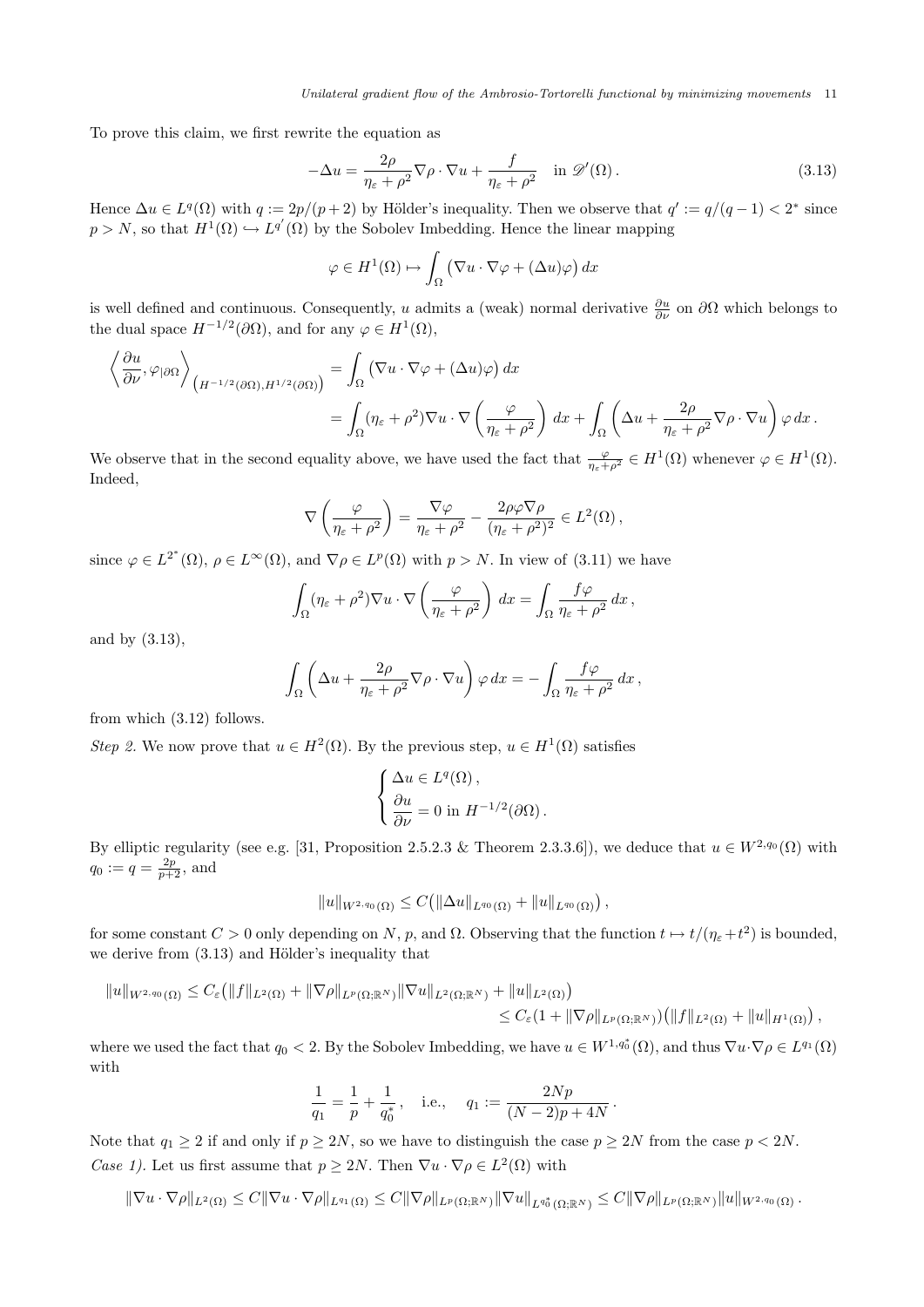Using again (3.12)-(3.13) and the elliptic regularity, we infer that  $u \in H^2(\Omega)$  with the estimate

$$
||u||_{H^2(\Omega)} \leq C(||\Delta u||_{L^2(\Omega)} + ||u||_{L^2(\Omega)})
$$
  
\n
$$
\leq C_{\varepsilon} (||f||_{L^2(\Omega)} + ||\nabla \rho||_{L^p(\Omega; \mathbb{R}^N)} ||u||_{W^{2,q_0}(\Omega)} + ||u||_{L^2(\Omega)})
$$
  
\n
$$
\leq C_{\varepsilon} (1 + ||\nabla \rho||_{L^p(\Omega; \mathbb{R}^N)})^2 (||f||_{L^2(\Omega)} + ||u||_{H^1(\Omega)}).
$$

Case 2). If  $p < 2N$  then  $q_1 < 2$ , and we have  $u \in W^{2,q_1}(\Omega)$  by (3.12)-(3.13) and elliptic regularity, with the estimate

$$
||u||_{W^{2,q_1}(\Omega)} \leq C_{\varepsilon} (||f||_{L^2(\Omega)} + ||\nabla \rho||_{L^p(\Omega)} ||u||_{W^{2,q_0}(\Omega)} + ||u||_{L^2(\Omega)})
$$
  
 
$$
\leq C_{\varepsilon} (1 + ||\nabla \rho||_{L^p(\Omega)})^2 (||f||_{L^2(\Omega)} + ||u||_{H^1(\Omega)}).
$$
 (3.14)

In particular,  $\nabla u \in L^{q^*}(\Omega)$  by the Sobolev Imbedding since  $q_1 < 2 \leq N$ . We then continue the process by setting

$$
\frac{1}{q_i} := \frac{1}{p} + \frac{1}{q_{i-1}^*}, \quad \text{i.e.,} \quad q_i := \frac{2Np}{(N-2i)p + 2(i+1)N}
$$

as long as  $q_{i-1} < 2$ , that is  $i < \alpha$ . Since  $q_{\alpha-1} \geq 2$ , iterating estimates of the form (3.14) we obtain

$$
||u||_{H^{2}(\Omega)} \leq C_{\varepsilon} (||f||_{L^{2}(\Omega)} + ||\nabla \rho||_{L^{p}(\Omega; \mathbb{R}^{N})} ||u||_{W^{2,q_{\alpha-2}}(\Omega)} + ||u||_{L^{2}(\Omega)})
$$
  
 
$$
\leq C_{\varepsilon} (1 + ||\nabla \rho||_{L^{p}(\Omega; \mathbb{R}^{N})})^{\alpha} (||f||_{L^{2}(\Omega)} + ||u||_{H^{1}(\Omega)}),
$$

and the proof is complete.

**Proof of Proposition 3.9.** Step 1. Let us consider a pair  $(u, \rho)$  such that  $|\partial \mathcal{E}_{\varepsilon}|(u, \rho) < \infty$ . For  $\varphi \in H^1(\Omega)$ with  $\varphi \neq 0$ , we estimate

$$
|\partial \mathcal{E}_{\varepsilon}|(u,\rho) \ge \limsup_{\delta \downarrow 0} \frac{\mathcal{E}_{\varepsilon}(u,\rho) - \mathcal{E}_{\varepsilon}(u - \delta \varphi, \rho)}{\delta \|\varphi\|_{L^2(\Omega)}} \ge \frac{1}{\|\varphi\|_{L^2(\Omega)}} \bigg( \int_{\Omega} (\eta_{\varepsilon} + \rho^2) \nabla u \cdot \nabla \varphi \, dx + \beta \int_{\Omega} (u - g) \varphi \, dx \bigg). \tag{3.15}
$$

By density of  $H^1(\Omega)$  in  $L^2(\Omega)$  and the Riesz representation Theorem in  $L^2(\Omega)$ , we deduce that there exists  $\tilde{f} \in L^2(\Omega)$  such that

$$
\int_{\Omega} (\eta_{\varepsilon} + \rho^2) \nabla u \cdot \nabla \varphi \, dx + \beta \int_{\Omega} (u - g) \varphi \, dx = \int_{\Omega} \tilde{f} \varphi \, dx
$$

for all  $\varphi \in H^1(\Omega)$ . Hence u solves (3.11) with  $f = \tilde{f} - \beta(u - g)$ . We then infer from Lemma 3.10 that  $u \in H^2(\Omega)$ , and that  $\frac{\partial u}{\partial \nu} = 0$  in  $H^{1/2}(\partial \Omega)$ . Next, taking  $\varphi \in H^1(\Omega)$  such that  $\|\varphi\|_{L^2(\Omega)} = 1$ , integrating by parts in (3.15), and passing to the supremum over all such  $\varphi$ 's yields the lower bound

$$
|\partial \mathcal{E}_{\varepsilon}|(u,\rho) \ge ||\text{div}((\eta_{\varepsilon} + \rho^2)\nabla u) - \beta(u - g)||_{L^2(\Omega)}.
$$

We now claim that the following minimality property for  $\rho$  holds:

$$
\mathcal{E}_{\varepsilon}(u,\rho) \le \mathcal{E}_{\varepsilon}(u,\hat{\rho}) \quad \text{for all } \hat{\rho} \in W^{1,p}(\Omega) \text{ such that } \hat{\rho} \le \rho \text{ in } \Omega. \tag{3.16}
$$

Since  $|\partial \mathcal{E}_{\varepsilon}|(u,\rho) < +\infty$  we can find sequences  $\{v_n\} \subset H^1(\Omega)$  and  $\{\rho_n\} \subset W^{1,p}(\Omega)$  such that  $v_n \to u$  strongly in  $L^2(\Omega)$ ,

$$
\rho_n = \operatorname{argmin} \left\{ \mathcal{E}_{\varepsilon}(v_n, \hat{\rho}) : \hat{\rho} \in W^{1, p}(\Omega), \, \hat{\rho} \le \rho \text{ in } \Omega \right\} \quad \text{for each } n \in \mathbb{N},
$$
  

$$
\mathcal{E}_{\varepsilon}(v_n, \rho_n) \le \mathcal{E}_{\varepsilon}(u, \rho), \tag{3.17}
$$

and

$$
\limsup_{n \to \infty} \frac{\mathcal{E}_{\varepsilon}(u,\rho) - \mathcal{E}_{\varepsilon}(v_n,\rho_n)}{\|v_n - u\|_{L^2(\Omega)}} \le |\partial \mathcal{E}_{\varepsilon}|(u,\rho). \tag{3.18}
$$

By (3.17) the sequence  $\{\nabla v_n\}$  is uniformly bounded in  $L^2(\Omega;\mathbb{R}^N)$ . Hence, for a suitable subsequence (not relabeled),

$$
|\nabla v_n|^2 \mathscr{L}^N \mathbb{L} \Omega \rightharpoonup |\nabla u|^2 \mathscr{L}^N \mathbb{L} \Omega + \mu
$$

 $\Box$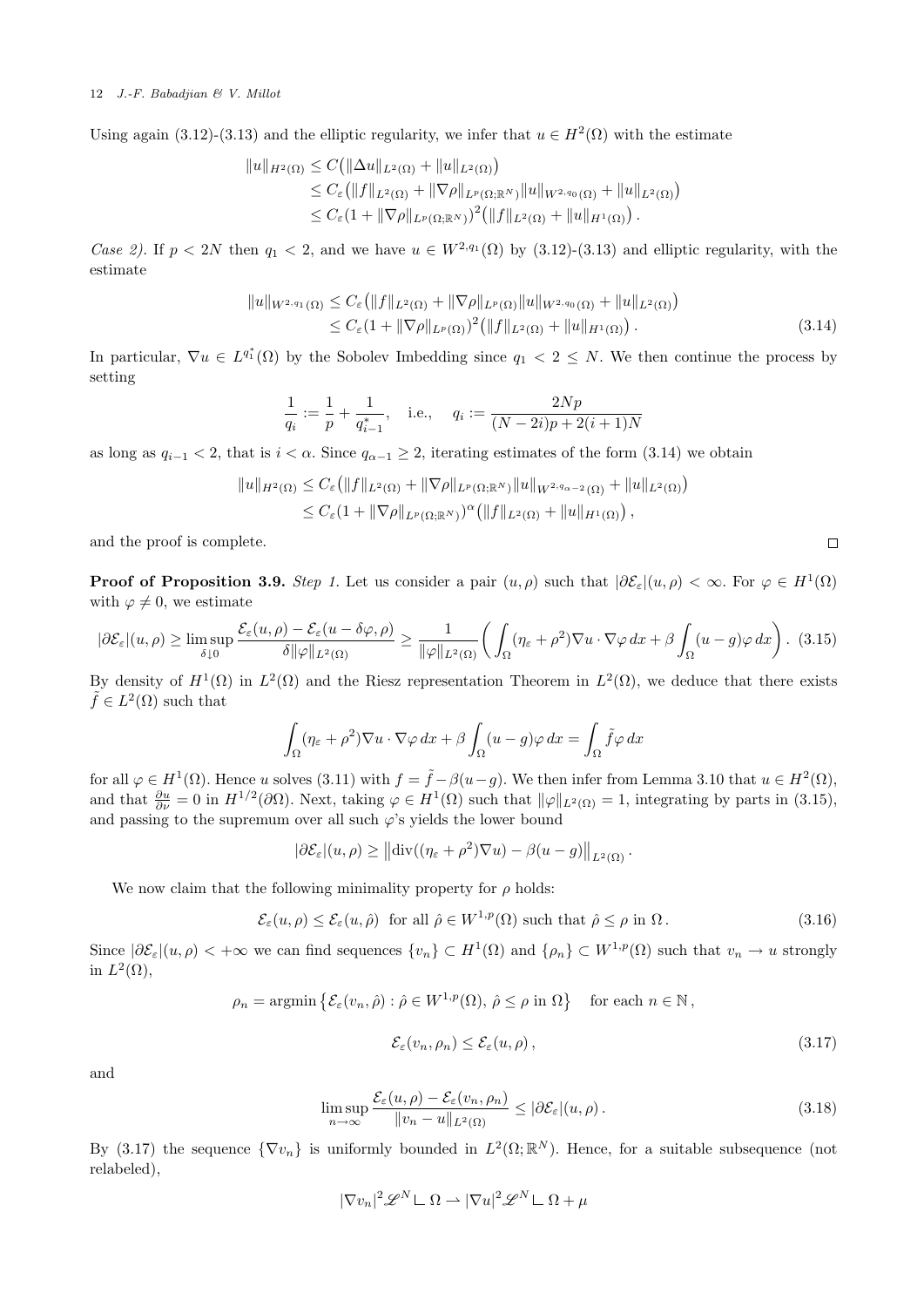weakly<sup>\*</sup> in  $\mathscr{M}(\mathbb{R}^N)$  for some nonnegative Radon measure  $\mu \in \mathscr{M}(\mathbb{R}^N)$  supported in  $\overline{\Omega}$ . Let us now consider the following functionals on  $W^{1,p}(\Omega)$  defined by

$$
\mathcal{F}_n(\hat{\rho}) := \begin{cases} \mathcal{E}_{\varepsilon}(v_n, \hat{\rho}) & \text{if } \hat{\rho} \leq \rho, \\ +\infty & \text{otherwise}, \end{cases} \text{ and } \mathcal{F}(\hat{\rho}) := \begin{cases} \mathcal{E}_{\varepsilon}(u, \hat{\rho}) + \frac{1}{2} \int_{\overline{\Omega}} (\eta_{\varepsilon} + \hat{\rho}^2) d\mu & \text{if } \hat{\rho} \leq \rho, \\ +\infty & \text{otherwise}. \end{cases}
$$

Note that by the Sobolev Imbedding  $W^{1,p}(\Omega) \hookrightarrow \mathscr{C}^0(\overline{\Omega})$ , the functional  $\mathcal F$  is well defined on the space  $W^{1,p}(\Omega)$ .

We claim that  $\mathcal{F}_n$  Γ-converges to  $\mathcal F$  for the sequential weak  $W^{1,p}(\Omega)$ -topology. Indeed, the upper bound is immediate since  $\mathcal{F}_n(\hat{\rho}) \to \mathcal{F}(\hat{\rho})$  for each  $\hat{\rho} \in W^{1,p}(\Omega)$ . For what concerns the lower bound, if  $\{\hat{\rho}_n\} \subset$  $W^{1,p}(\Omega)$  is such that  $\liminf_n \mathcal{F}_n(\hat{\rho}_n) < \infty$  and  $\hat{\rho}_n \to \hat{\rho}$  weakly in  $W^{1,p}(\Omega)$ , then for a subsequence  $\{n_k\}$  we have  $\lim_{k} \mathcal{F}_{n_k}(\hat{\rho}_{n_k}) = \liminf_{n} \mathcal{F}_n(\hat{\rho}_n)$ , and  $\hat{\rho}_{n_k} \to \hat{\rho}$  in  $\mathscr{C}^0(\overline{\Omega})$  by the compact imbedding  $W^{1,p}(\Omega) \hookrightarrow \mathscr{C}^0(\overline{\Omega})$ . Consequently  $\hat{\rho} \leq \rho$  in  $\Omega$ , and

$$
\int_{\Omega} \hat{\rho}_{n_k}^2 |\nabla v_{n_k}|^2 dx \to \int_{\Omega} \hat{\rho}^2 |\nabla u|^2 dx + \int_{\overline{\Omega}} \hat{\rho}^2 d\mu.
$$

Since the remaining terms in the energy  $\mathcal{F}_n$  are independent of n and lower semicontinuous for the weak  $W^{1,p}(\Omega)$ -convergence, we deduce that

$$
\mathcal{F}(\hat{\rho}) \leq \liminf_{n \to \infty} \mathcal{F}_n(\hat{\rho}_n),
$$

and the Γ-convergence is proved.

Since the sublevel sets of  $\mathcal{F}_n$  are relatively compact for the sequential weak  $W^{1,p}(\Omega)$ -topology (uniformly in n), we infer from the Γ-convergence of  $\mathcal{F}_n$  towards  $\mathcal F$  that

$$
\mathcal{E}_{\varepsilon}(v_n,\rho_n)=\min_{W^{1,p}(\Omega)}\mathcal{F}_n\to\min_{W^{1,p}(\Omega)}\mathcal{F}.
$$

On the other hand, by (3.17) and (3.18) we have  $\mathcal{E}_{\varepsilon}(v_n, \rho_n) \to \mathcal{E}_{\varepsilon}(u, \rho)$  from which we deduce that

$$
\mathcal{E}_{\varepsilon}(u,\rho)=\min_{W^{1,p}(\Omega)}\mathcal{F}=\min\left\{\mathcal{F}(\hat{\rho}): \hat{\rho}\in W^{1,p}(\Omega),\,\hat{\rho}\leq\rho\,\,\text{in}\,\,\Omega\right\}\,.
$$

We conclude from this last relation that  $\mu = 0$  and that (3.16) holds.

Step 2. Conversely, we show that if a pair  $(u, \rho)$  belongs to the set in the right hand side of (3.9), then  $|\partial \mathcal{E}_{\varepsilon}|(u,\rho) < \infty$  and  $|\partial \mathcal{E}_{\varepsilon}|(u,\rho) \leq ||\text{div}((\eta_{\varepsilon}+\rho^2)\nabla u) - \beta(u-g)||_{L^2(\Omega)}$ .

Consider a pair  $(u, \rho) \in H^2(\Omega) \times W^{1,p}(\Omega)$  satisfying  $\frac{\partial u}{\partial \nu} = 0$  in  $H^{1/2}(\partial \Omega)$  and

$$
\mathcal{E}_{\varepsilon}(u,\rho) \le \mathcal{E}_{\varepsilon}(u,\hat{\rho})
$$

for all  $\hat{\rho} \in W^{1,p}(\Omega)$  such that  $\hat{\rho} \leq \rho$  in  $\Omega$ . Note that  $u \in W^{1,r}(\Omega)$  for every  $r \leq 2^*$  by the Sobolev Imbedding, and since  $p > N$ , the product  $\nabla u \cdot \nabla \rho$  belongs to  $L^2(\Omega)$  and  $\rho \in L^{\infty}(\Omega)$ . Hence,

$$
\operatorname{div}((\eta_{\varepsilon} + \rho^2) \nabla u) = (\eta_{\varepsilon} + \rho^2) \Delta u + 2\rho \nabla \rho \cdot \nabla u \in L^2(\Omega),
$$

and consequently, it is enough to check that

$$
|\partial \mathcal{E}_{\varepsilon}|(u,\rho) \leq ||\text{div}((\eta_{\varepsilon} + \rho^2)\nabla u) - \beta(u - g)||_{L^2(\Omega)}.
$$

Consider a sequence  $\{v_n\} \subset H^1(\Omega)$  converging strongly to u in  $L^2(\Omega)$  such that

$$
|\partial \mathcal{E}_{\varepsilon}|(u,\rho) = \lim_{n \to \infty} \sup \left\{ \frac{\left(\mathcal{E}_{\varepsilon}(u,\rho) - \mathcal{E}_{\varepsilon}(v_n,\hat{\rho})\right)^{+}}{\|v_n - u\|_{L^2(\Omega)}} : \hat{\rho} \in W^{1,p}(\Omega), \ \hat{\rho} \le \rho \text{ in } \Omega \right\},\
$$

and let

$$
\rho_n = \operatorname{argmin} \left\{ \mathcal{E}_{\varepsilon}(v_n, \hat{\rho}) : \hat{\rho} \in W^{1, p}(\Omega) \text{ such that } \hat{\rho} \le \rho \text{ in } \Omega \right\}.
$$

Then

$$
\sup_{\hat{\rho}\leq \rho} \left(\mathcal{E}_{\varepsilon}(u,\rho)-\mathcal{E}_{\varepsilon}(v_n,\hat{\rho})\right)^{+} \leq \left(\mathcal{E}_{\varepsilon}(u,\rho)-\mathcal{E}_{\varepsilon}(v_n,\rho_n)\right)^{+},
$$

so that

$$
|\partial \mathcal{E}_{\varepsilon}|(u,\rho) = \lim_{n \to \infty} \frac{\left(\mathcal{E}_{\varepsilon}(u,\rho) - \mathcal{E}_{\varepsilon}(v_n,\rho_n)\right)^+}{\|v_n - u\|_{L^2(\Omega)}}.
$$
\n(3.19)

 $+$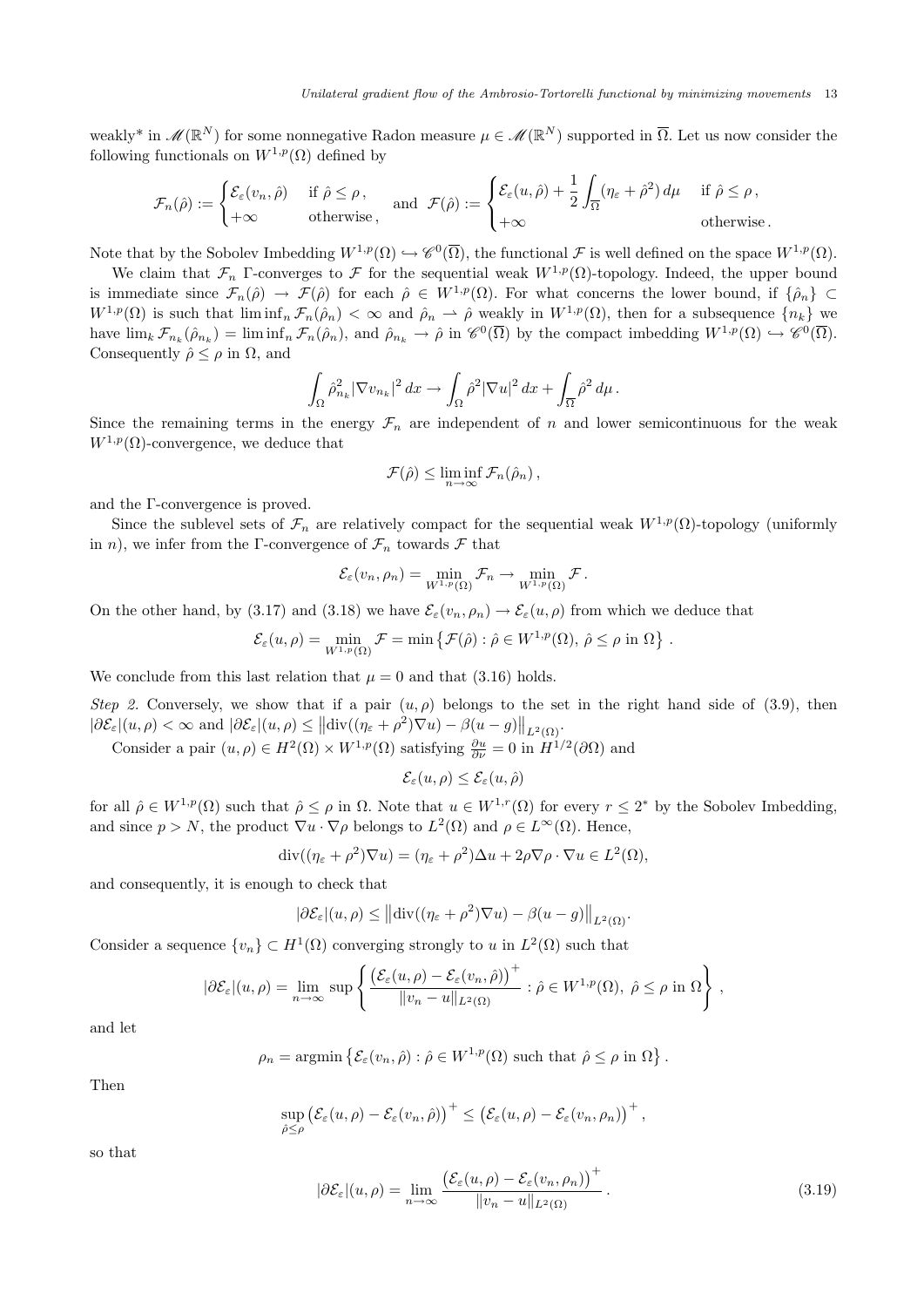If for infinitely many n's we have  $\mathcal{E}_{\varepsilon}(v_n, \rho_n) > \mathcal{E}_{\varepsilon}(u, \rho)$ , then  $|\partial \mathcal{E}_{\varepsilon}|(u, \rho) = 0$  and there is nothing to prove. Hence we can assume without loss of generality that  $\mathcal{E}_{\varepsilon}(v_n, \rho_n) \leq \mathcal{E}_{\varepsilon}(u, \rho)$ . In particular,  $\{\rho_n\}$  is uniformly bounded in  $W^{1,p}(\Omega)$ , and  $\{v_n\}$  is uniformly bounded in  $H^1(\Omega)$ . As a consequence, for a subsequence  $v_n \rightharpoonup u$  weakly in  $H^1(\Omega)$  and  $\rho_n \rightharpoonup \rho_*$  weakly in  $W^{1,p}(\Omega)$ . From Lemma 3.1 we infer that  $\rho_* \leq \rho$  in  $\Omega$ , and

$$
\mathcal{E}_{\varepsilon}(u,\rho_{*}) \le \liminf_{n \to \infty} \mathcal{E}_{\varepsilon}(v_n,\rho_n) \le \limsup_{n \to \infty} \mathcal{E}_{\varepsilon}(v_n,\rho_n) \le \mathcal{E}_{\varepsilon}(u,\rho).
$$
\n(3.20)

By the minimality property of  $\rho$ , we have that  $\mathcal{E}_{\varepsilon}(u,\rho) \leq \mathcal{E}_{\varepsilon}(u,\rho_*)$  which leads to  $\mathcal{E}_{\varepsilon}(u,\rho) = \mathcal{E}_{\varepsilon}(u,\rho_*)$ . By uniqueness of the minimizer (due to the strict convexity of  $\mathcal{E}_{\varepsilon}(u, \cdot)$ ), we deduce that  $\rho_* = \rho$ . Then Lemma 3.1 and (3.20) with  $\rho_* = \rho$  shows that  $\rho_n \to \rho$  strongly in  $W^{1,p}(\Omega)$ .

We now estimate

$$
\mathcal{E}_{\varepsilon}(u,\rho) - \mathcal{E}_{\varepsilon}(v_n,\rho_n) \leq \mathcal{E}_{\varepsilon}(u,\rho_n) - \mathcal{E}_{\varepsilon}(v_n,\rho_n)
$$
  

$$
\leq \int_{\Omega} (\eta_{\varepsilon} + \rho_n^2) \nabla u \cdot (\nabla u - \nabla v_n) dx + \beta \int_{\Omega} (u - g)(u - v_n) dx
$$
  

$$
= - \int_{\Omega} (u - v_n) (\text{div}((\eta_{\varepsilon} + \rho_n^2) \nabla u) - \beta(u - g)) dx.
$$

Note that in the last equality, there is no boundary term since  $\frac{\partial u}{\partial \nu} = 0$  in  $H^{1/2}(\partial\Omega)$ . Moreover, since  $u \in H^2(\Omega)$ and  $\rho_n \in W^{1,p}(\Omega)$ , we have  $\text{div}((\eta_{\varepsilon} + \rho_n^2) \nabla u) \in L^2(\Omega)$ . Applying Cauchy-Schwarz Inequality we obtain

$$
\frac{\mathcal{E}_{\varepsilon}(u,\rho)-\mathcal{E}_{\varepsilon}(v_n,\rho_n)}{\|v_n-u\|_{L^2(\Omega)}} \leq \|\text{div}((\eta_{\varepsilon}+\rho_n^2)\nabla u)-\beta(u-g)\|_{L^2(\Omega)}.
$$

Since  $H^2(\Omega) \hookrightarrow W^{1,r}(\Omega)$  for every  $r \leq 2^*$  and  $\rho_n \to \rho$  strongly in  $W^{1,p}(\Omega)$ , we get that

$$
\operatorname{div}((\eta_{\varepsilon} + \rho_n^2) \nabla u) = (\eta_{\varepsilon} + \rho_n^2) \Delta u + 2\rho_n \nabla \rho_n \cdot \nabla u \xrightarrow[n \to \infty]{} (\eta_{\varepsilon} + \rho^2) \Delta u + 2\rho \nabla \rho \cdot \nabla u = \operatorname{div}((\eta_{\varepsilon} + \rho^2) \nabla u)
$$

strongly in  $L^2(\Omega)$ . Hence

$$
\lim_{n\to\infty}\frac{\mathcal{E}_{\varepsilon}(u,\rho)-\mathcal{E}_{\varepsilon}(v_n,\rho_n)}{\|v_n-u\|_{L^2(\Omega)}}\leq \|\text{div}((\eta_{\varepsilon}+\rho^2)\nabla u)-\beta(u-g)\|_{L^2(\Omega)}.
$$

Together with (3.19), this last estimate gives the desired upper bound for the slope  $|\partial \mathcal{E}_{\varepsilon}|(u,\rho)|$ .

Step 3. Let  $(u, \rho) \in D(|\partial \mathcal{E}_{\varepsilon}|)$ . By the previous steps,  $\tilde{f} := -\text{div}((\eta_{\varepsilon} + \rho^2) \nabla u) + \beta(u - g) \in L^2(\Omega)$  and u solves (3.11) with  $f = \tilde{f} - \beta(u - g)$ . Applying Lemma 3.10 we find that

$$
||u||_{H^2(\Omega)} \leq C_{\varepsilon} (1+||\nabla \rho||_{L^p(\Omega;\mathbb{R}^N)})^{\alpha} (||f||_{L^2(\Omega)}+||u||_{H^1(\Omega)})
$$
  
 
$$
\leq C_{\varepsilon} (1+||\nabla \rho||_{L^p(\Omega;\mathbb{R}^N)})^{\alpha} (|\partial \mathcal{E}_{\varepsilon}|(u,\rho)+\beta||u-g||_{L^2(\Omega)}+||u||_{H^1(\Omega)}),
$$

and the proof is complete.

The expression of the slope and the characterization of its domain provided by Proposition 3.9 enables one to show the lower semicontinuity of  $|\partial \mathcal{E}_{\varepsilon}|$  along sequences with uniformly bounded energy.

**Proposition 3.11.** Assume that  $\Omega$  has a  $\mathscr{C}^{1,1}$ -boundary. Let  $\{(u_n,\rho_n)\}_{n\in\mathbb{N}}\subset L^2(\Omega)\times L^p(\Omega)$  be such that  $\sup_{n\in\mathbb{N}}\mathcal{E}_{\varepsilon}(u_n,\rho_n)<\infty$  and  $(u_n,\rho_n)\to(u,\rho)$  strongly in  $L^2(\Omega)\times L^p(\Omega)$ . Then,

$$
|\partial \mathcal{E}_{\varepsilon}|(u,\rho) \leq \liminf_{n \to \infty} |\partial \mathcal{E}_{\varepsilon}|(u_n,\rho_n).
$$

**Proof.** Let us assume without loss of generality that  $\liminf_n |\partial \mathcal{E}_\varepsilon|(u_n, \rho_n)| < \infty$ , and extract a subsequence  ${n_k}$  such that

$$
\liminf_{n\to\infty} |\partial \mathcal{E}_{\varepsilon}|(u_n,\rho_n) = \lim_{k\to\infty} |\partial \mathcal{E}_{\varepsilon}|(u_{n_k},\rho_{n_k}).
$$

Since  $\mathcal{E}_{\varepsilon}(u_{n_k}, \rho_{n_k})$  is uniformly bounded with respect to k, we deduce that the sequence  $\{(u_{n_k}, \rho_{n_k})\}$  is uniformly bounded in  $H^1(\Omega) \times W^{1,p}(\Omega)$ . Moreover  $(u_{n_k}, \rho_{n_k}) \in D(|\partial \mathcal{E}_{\varepsilon}|)$ , and as a consequence of Proposition 3.9, we deduce that  $\{u_{n_k}\}\$ is uniformly bounded in  $H^2(\Omega)$ , and that  $\frac{\partial u_{n_k}}{\partial \nu} = 0$  in  $H^{1/2}(\partial \Omega)$ . Whence  $\rho_{n_k} \rightharpoonup \rho$  weakly in  $W^{1,p}(\Omega)$ ,  $u_{n_k} \rightharpoonup u$  weakly in  $H^2(\Omega)$  for a (not relabeled) subsequence, and  $\frac{\partial u}{\partial \nu} = 0$  in  $H^{1/2}(\partial \Omega)$ . By the Sobolev Imbedding we get that  $\rho_{n_k} \to \rho$  in  $\mathscr{C}^0(\overline{\Omega})$ , while  $u_{n_k} \to u$  strongly in  $H^1(\Omega)$ . Thanks to the uniform

 $\Box$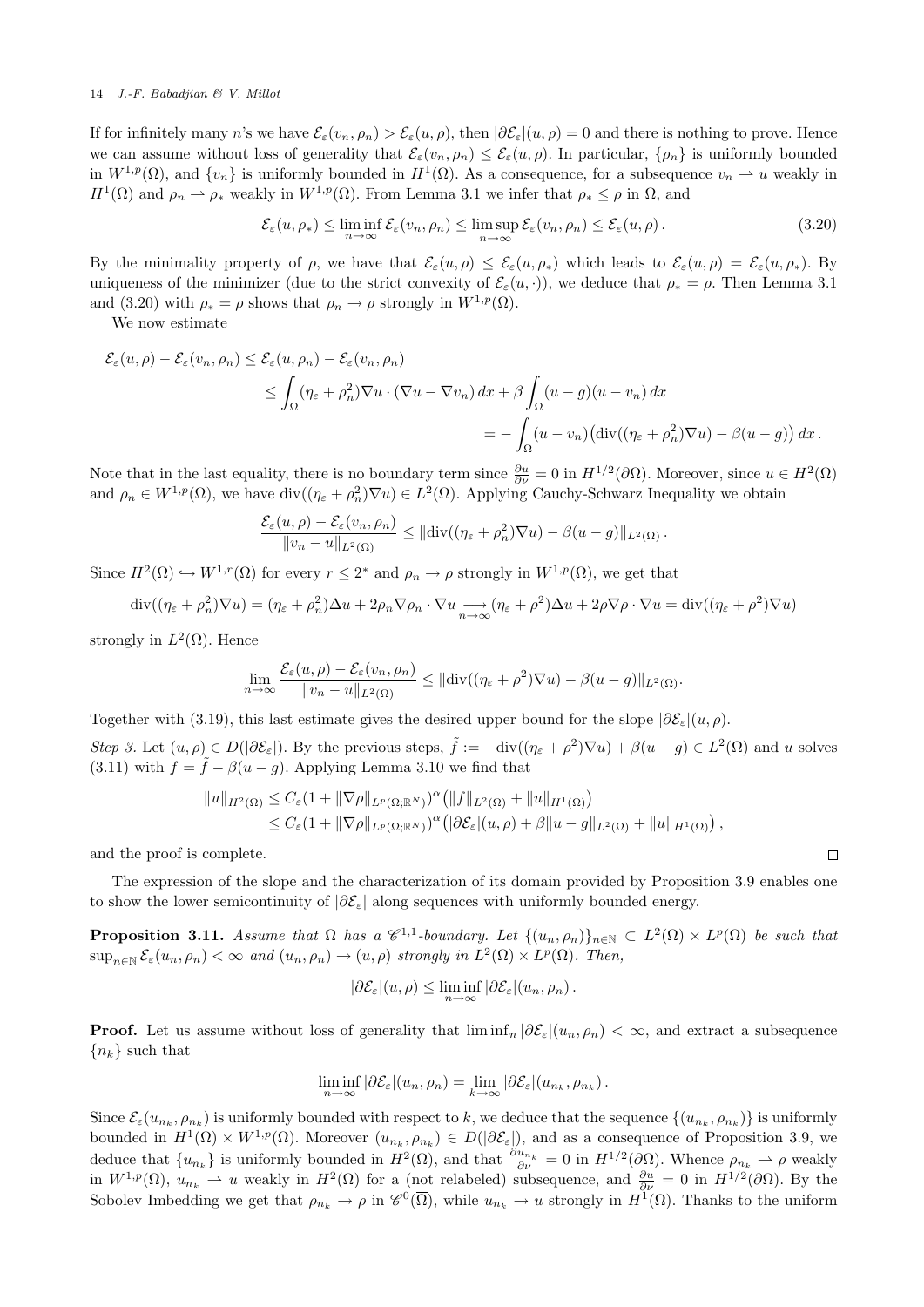convergence of  $\rho_{n_k}$  to  $\rho$ , we may argue as in the proof of Proposition 3.9, Step 1 with minor modifications, to show that the functionals  $\mathcal{F}_k : W^{1,p}(\Omega) \to [0, +\infty]$  defined by

$$
\mathcal{F}_k(\hat{\rho}) := \begin{cases} \mathcal{E}_{\varepsilon}(u_{n_k}, \hat{\rho}) & \text{if } \hat{\rho} \le \rho_{n_k}, \\ +\infty & \text{otherwise}, \end{cases}
$$
\n(3.21)

Γ-converge (with respect to the sequential weak  $W^{1,p}(\Omega)$ -topology) to the functional  $\mathcal{F}: W^{1,p}(\Omega) \to [0, +\infty]$ given by

$$
\mathcal{F}(\hat{\rho}) := \begin{cases} \mathcal{E}_{\varepsilon}(u,\hat{\rho}) & \text{if } \hat{\rho} \leq \rho, \\ +\infty & \text{otherwise.} \end{cases}
$$
 (3.22)

Indeed, the lower bound inequality can be obtained as in the proof of Proposition 3.9, Step 1, while the upper bound requires the following argument. Given  $\hat{\rho} \in W^{1,p}(\Omega)$  satisfying  $\hat{\rho} \leq \rho$  in  $\Omega$ , we set  $\hat{\rho}_{\delta} := \hat{\rho} - \delta$  where  $\delta > 0$ is small. Since  $\rho_{n_k} \to \rho$  uniformly in  $\Omega$ , we have  $\hat{\rho}_{\delta} \leq \rho_{n_k}$  in  $\Omega$  whenever k large enough (depending only on  $\delta$ ). Hence,

$$
\lim_{\delta \downarrow 0} \limsup_{k \to \infty} \mathcal{F}_k(\hat{\rho}_{\delta}) \leq \mathcal{F}(\hat{\rho}),
$$

and we obtain from  $\{\hat{\rho}_{\delta}\}_{\delta>0}$  a suitable recovery sequence for  $\hat{\rho}$  through a diagonalization argument. Since

$$
\rho_{n_k} = \operatorname*{argmin}_{\hat{\rho} \in W^{1,p}(\Omega)} \mathcal{F}_k(\hat{\rho}),
$$

and  $\rho_{n_k} \to \rho$  weakly in  $W^{1,p}(\Omega)$ , we infer from the Γ-convergence of  $\mathcal{F}_k$  toward  $\mathcal F$  that

$$
\rho = \operatorname*{argmin}_{\hat{\rho} \in W^{1,p}(\Omega)} \mathcal{F}(\hat{\rho}) .
$$

By the expression of the domain of the slope provided by Proposition 3.9, we infer that  $(u, \rho) \in D(|\partial \mathcal{E}_{\varepsilon}|)$ . From the established convergences of  $(u_{n_k}, \rho_{n_k})$  we deduce that

$$
\operatorname{div}((\eta_{\varepsilon} + \rho_{n_k}^2) \nabla u_{n_k}) = (\eta_{\varepsilon} + \rho_{n_k}^2) \Delta u_{n_k} + 2\rho_{n_k} \nabla \rho_{n_k} \cdot \nabla u_{n_k}
$$
  

$$
\Delta (\eta_{\varepsilon} + \rho^2) \Delta u + 2\rho \nabla \rho \cdot \nabla u = \operatorname{div}((\eta_{\varepsilon} + \rho^2) \nabla u)
$$

weakly in  $L^2(\Omega)$ . Using now the expression of the slope given by Proposition 3.9, we conclude

$$
\liminf_{n \to \infty} |\partial \mathcal{E}_{\varepsilon}|(u_n, \rho_n) = \lim_{k \to \infty} |\partial \mathcal{E}_{\varepsilon}|(u_{n_k}, \rho_{n_k})
$$
  
\n
$$
= \lim_{k \to \infty} ||\text{div}((\eta_{\varepsilon} + \rho_{n_k}^2) \nabla u_{n_k}) - \beta (u_{n_k} - g)||_{L^2(\Omega)}
$$
  
\n
$$
\geq ||\text{div}((\eta_{\varepsilon} + \rho^2) \nabla u) - \beta (u - g)||_{L^2(\Omega)} = |\partial \mathcal{E}_{\varepsilon}|(u, \rho),
$$

which ends the proof.

We next prove that the energy is continuous along convergent sequences with uniformly bounded slope.

**Proposition 3.12.** Assume that  $\Omega$  has a  $\mathscr{C}^{1,1}$ -boundary. Let  $\{(u_n,\rho_n)\}_{n\in\mathbb{N}}\subset L^2(\Omega)\times L^p(\Omega)$  be such that

$$
\sup_{n\in\mathbb{N}}\{\mathcal{E}_{\varepsilon}(u_n,\rho_n)+|\partial\mathcal{E}_{\varepsilon}|(u_n,\rho_n)\}<\infty,
$$

and  $(u_n, \rho_n) \to (u, \rho)$  strongly in  $L^2(\Omega) \times L^p(\Omega)$ . Then  $\mathcal{E}_{\varepsilon}(u_n, \rho_n) \to \mathcal{E}_{\varepsilon}(u, \rho)$  as  $n \to \infty$ .

**Proof.** Arguing as in the proof of Proposition 3.11, we have  $u_n \rightharpoonup u$  weakly in  $H^2(\Omega)$  and  $\rho_n \rightharpoonup \rho$  weakly in  $W^{1,p}(\Omega)$  with  $(u, \rho) \in D(|\partial \mathcal{E}_{\varepsilon}|)$ . By the Sobolev Imbedding,  $\rho_n \to \rho$  in  $\mathscr{C}^0(\overline{\Omega})$  and  $u_n \to u$  strongly in  $H^1(\Omega)$ . Hence the functional  $\mathcal{F}_n : W^{1,p}(\Omega) \to [0,+\infty]$  defined by (3.21) (with n in place of  $n_k$ ) Γ-converges (with respect to the sequential weak  $W^{1,p}(\Omega)$ -topology) to the functional  $\mathcal{F}: W^{1,p}(\Omega) \to [0, +\infty]$  given by (3.22). By the convergence of the minimum values, we infer that

$$
\mathcal{E}_{\varepsilon}(u_n,\rho_n)=\min_{W^{1,p}(\Omega)}\mathcal{F}_n \underset{n\to\infty}{\longrightarrow} \min_{W^{1,p}(\Omega)}\mathcal{F}=\mathcal{E}_{\varepsilon}(u,\rho),
$$

and the proposition is proved.

 $\Box$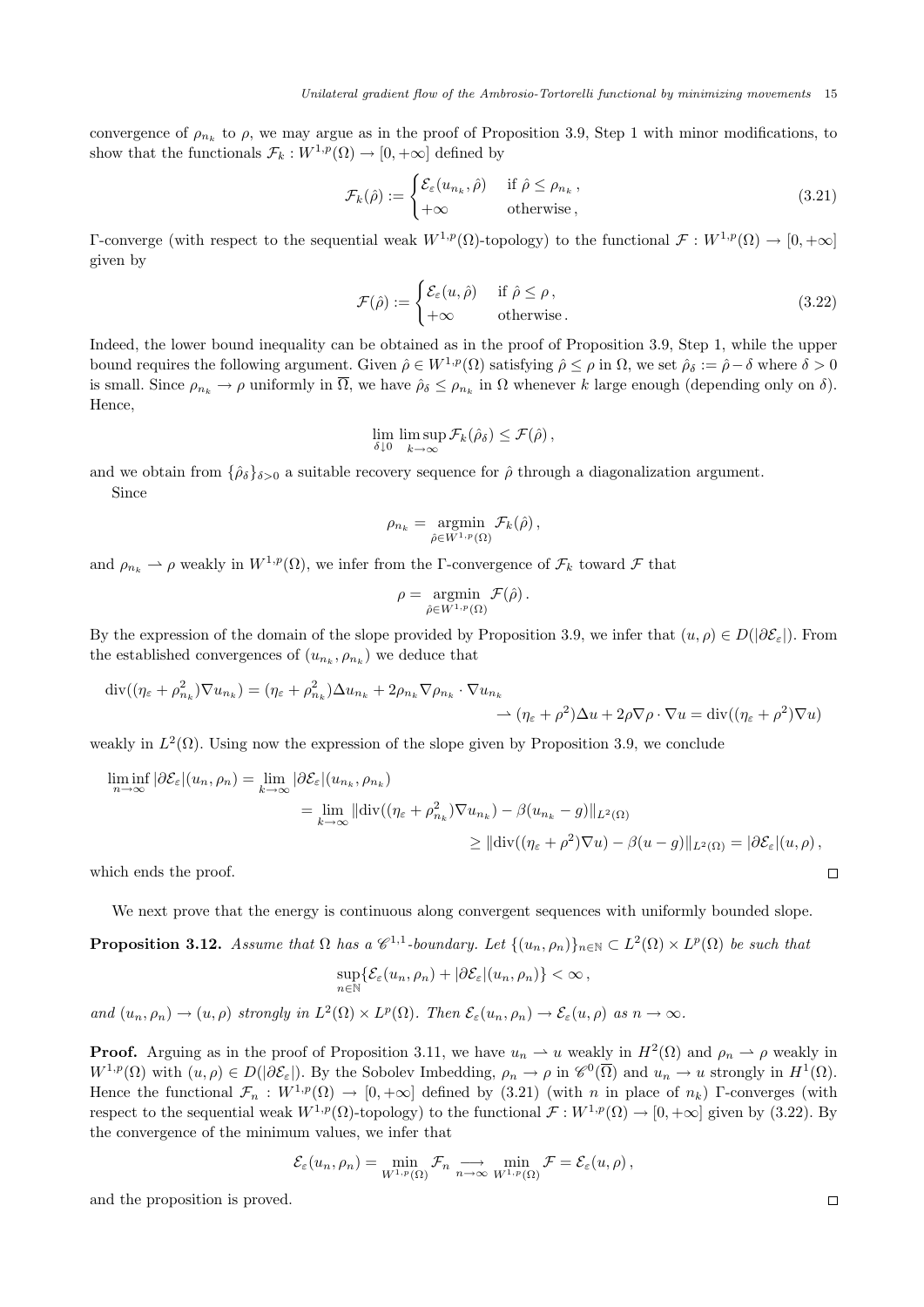## 4. Compactness of discrete trajectories

The purpose of this section is to obtain compactness properties of discrete-in-time evolutions  $\{(u_{\delta_k}, \rho_{\delta_k})\}_{k\in\mathbb{N}}$ associated to a sequence  ${\{\delta_k\}}_{k\in\mathbb{N}}$  of partitions of  $[0, +\infty)$  as the time step length  $|\delta_k|$  tends to zero. In a first subsection we shall define a suitable notion of De Giorgi interpolants in order to derive from Scheme 1 a precise discrete energy identity (see (4.11)). This interpolation procedure extends the standard De Giorgi interpolation as defined in [4] to our unilateral setting. For Scheme 2, a direct computation shall provide an optimal energy inequality (see (4.12)). From these energy estimates and from the regularity result obtained in Proposition 3.9 (concerning the slope of the Ambrosio-Tortorelli functional), we will derive a priori estimates leading to the compactness of  $\{(u_{\boldsymbol{\delta}_k}, \rho_{\boldsymbol{\delta}_k})\}_{k\in\mathbb{N}}$  in various functional spaces.

Throughout this section we fix an arbitrary  $u_0 \in H^1(\Omega) \cap L^\infty(\Omega)$ , and we consider the function  $\rho_0^{\varepsilon}$  determined by (3.1). A sequence  ${\{\delta_k\}_{k\in\mathbb{N}}}$  of partitions of  $[0, +\infty)$  satisfying  $|\delta_k| \to 0$  is also given. We write

$$
\delta_k =: \{\delta_k^i\}_{i \in \mathbb{N}^*}, \quad t_k^0 := 0, \text{ and } t_k^i := \sum_{j=1}^i \delta_k^j \text{ for } i \ge 1.
$$

For each  $k \in \mathbb{N}$  we consider a discrete trajectory  $(u_k, \rho_k) : [0, +\infty) \to H^1(\Omega) \times W^{1,p}(\Omega)$  associated to  $\boldsymbol{\delta}_k$  which is obtained from either Scheme 1 or Scheme 2 (and (3.6)). We also assume that every element of the resulting sequence  $\{(u_k, \rho_k)\}_{k\in\mathbb{N}}$  arises from the same scheme as in Definition 3.4. To simplify the notation, we write

$$
(u_k^i, \rho_k^i) := (u_k(t_k^i), \rho_k(t_k^i)).
$$

We next define for every  $k \in \mathbb{N}$  a further piecewise constant interpolation  $\rho_k^- : [0, +\infty) \to W^{1,p}(\Omega)$  from the iterates  $\{\rho_k^i\}_{i\in\mathbb{N}}$  setting  $\rho_k^-(0) = \rho_0^{\varepsilon}$ , and for  $t > 0$ ,

$$
\rho_k^-(t) := \rho_k^{i-1} \quad \text{if } t \in (t_k^{i-1}, t_k^i]. \tag{4.1}
$$

We also consider the piecewise affine interpolation  $v_k : [0, +\infty) \to H^1(\Omega)$  of the  $u_k^i$ 's defined for each  $k \in \mathbb{N}$  by

$$
v_k(t) := u_k^{i-1} + \frac{t - t_k^{i-1}}{\delta_k^i} (u_k^i - u_k^{i-1}) \qquad \text{if } t \in [t_k^{i-1}, t_k^i].
$$
\n
$$
(4.2)
$$

# 4.1. De Giorgi interpolants for Scheme 1

We present in this subsection a notion of unilateral De Giorgi interpolation very much in the spirit of [4, Chapter 3]. Up to minor modifications due to the unilateral constraint, the proofs of the results below follow closely their analogues in [4, Chapter 3]. For clarity reasons we have decided to present all the details.

Let us fix  $k \in \mathbb{N}$ , and assume that the iterates  $\{(u_k^i, \rho_k^i)\}_{i \in \mathbb{N}}$  are obtained from Scheme 1. For an integer  $i \geq 1$  and  $\tau > 0$ , we define  $\Phi_{i,k}(\tau; \cdot) : H^1(\Omega) \times W^{1,p}(\Omega) \to [0, +\infty]$  by

$$
\Phi_{i,k}(\tau;u,\rho):=\mathcal{E}_\varepsilon(u,\rho)+\frac{1}{2\tau}\|u-u_k^{i-1}\|_{L^2(\Omega)}^2\,.
$$

Then we consider the function  $\phi_{i,k} : (0, +\infty) \to [0, +\infty)$  given by

$$
\phi_{i,k}(\tau) := \inf \left\{ \Phi_{i,k}(\tau; u, \rho) : (u, \rho) \in H^1(\Omega) \times W^{1,p}(\Omega), \ \rho \le \rho_k^{i-1} \text{ in } \Omega \right\}.
$$

To each  $\phi_{i,k}(\tau)$  we associate the (resolvent) set  $\mathscr{J}_{i,k}(\tau) \subset H^1(\Omega) \times W^{1,p}(\Omega)$  defined as

$$
\mathscr{J}_{i,k}(\tau) := \operatorname{argmin} \Phi_{i,k}(\tau; \cdot).
$$

We observe that  $\mathscr{J}_{i,k}(\tau) \neq \emptyset$  by the argument used in the proof of Lemma 3.1, and that  $(u_k^i, \rho_k^i) \in \mathscr{J}_{i,k}(\delta_k^i)$ .

**Definition 4.1 (De Giorgi interpolation).** We consider  $(\tilde{u}_k, \tilde{\rho}_k) : [0, +\infty) \to H^1(\Omega) \times W^{1,p}(\Omega)$  an arbitrary interpolation of the iterates  $\{(u_k^i, \rho_k^i)\}_{i \in \mathbb{N}}$  (obtained from Scheme 1) satisfying

$$
\begin{cases} (\tilde{u}_k(t_k^i), \tilde{\rho}_k(t_k^i)) = (u_k^i, \rho_k^i) & \text{for } i \in \mathbb{N}, \\ (\tilde{u}_k(t), \tilde{\rho}_k(t)) \in \mathscr{J}_{i,k}(\tau) & \text{if } t = t_k^{i-1} + \tau \in (t_k^{i-1}, t_k^i). \end{cases}
$$

Let us emphasize that, at a formal level, a De Giorgi interpolation corresponds to a unilateral minimal energy path connecting the discrete values  $\{(u_k^i, \rho_k^i)\}_{i\in\mathbb{N}}$ . To investigate the main properties of  $(\tilde{u}_k, \tilde{\rho}_k)$  it therefore of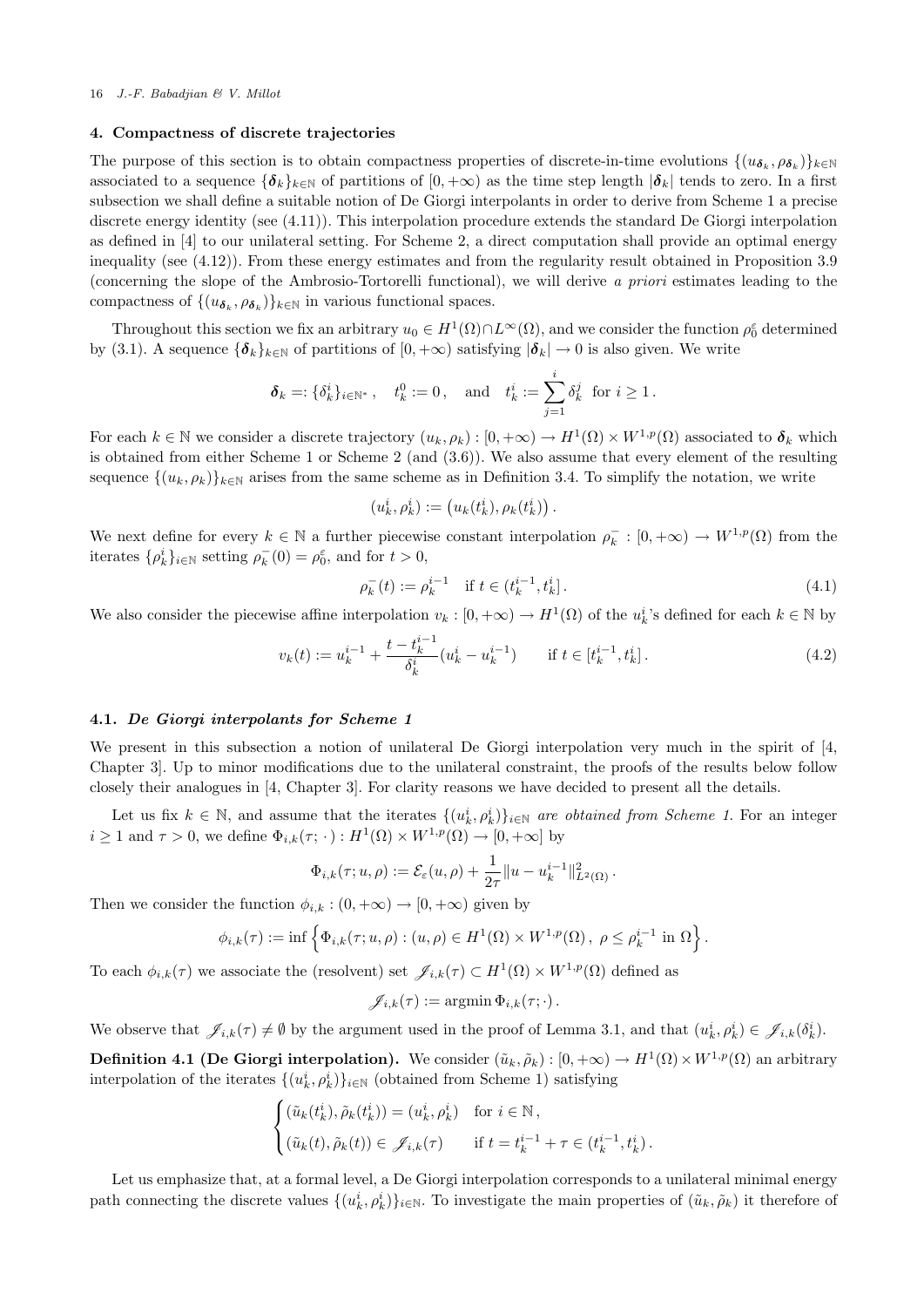importance to look for the regularity of the energy along such interpolation. To this purpose it is useful to introduce the functions  $d_{i,k}^{\pm} : (0, +\infty) \to [0, +\infty)$  defined by

$$
d_{i,k}^+(\tau) := \sup_{(u_\tau,\rho_\tau) \in \mathscr{J}_{i,k}(\tau)} \|u_\tau - u_k^{i-1}\|_{L^2(\Omega)} \quad \text{and} \quad d_{i,k}^-(\tau) := \inf_{(u_\tau,\rho_\tau) \in \mathscr{J}_{i,k}(\tau)} \|u_\tau - u_k^{i-1}\|_{L^2(\Omega)}.
$$

First notice that

$$
|\mathbf{d}_{i,k}^{\pm}(\tau)| \le C\,,\tag{4.3}
$$

for some constant  $C > 0$  independent of k, i, and  $\tau$ . Indeed, we can argue as in Lemma 3.3 to obtain the uniform bound

 $||u_\tau||_{L^\infty(\Omega)} \leq \max\{||u_0||_{L^\infty(\Omega)}, ||g||_{L^\infty(\Omega)}\}$  for every  $\tau \geq 0$  and every  $(u_\tau, \rho_\tau) \in \mathscr{J}_{i,k}(\tau)$ ,

from which estimate (4.3) follows.

**Lemma 4.2.** Let  $i \geq 1, 0 < \tau_1 < \tau_2$ , and  $(u_{\tau_j}, \rho_{\tau_j}) \in \mathscr{J}_{i,k}(\tau_j)$  for  $j = 1, 2$ . We have

- (*i*)  $\phi_{i,k}(\tau_2) \leq \phi_{i,k}(\tau_1) \leq \mathcal{E}_{\varepsilon}(u_k^{i-1}, \rho_k^{i-1});$  $(ii)$   $||u_{\tau_1} - u_k^{i-1}||_{L^2(\Omega)} \le ||u_{\tau_2} - u_k^{i-1}||_{L^2(\Omega)};$
- (iii)  $d_{i,k}^+(\tau_1) \leq d_{i,k}^-(\tau_2) \leq d_{i,k}^+(\tau_2)$ .

In addition, there exists an (at most) countable set  $\mathcal{N}_{i,k} \subset (0, +\infty)$  such that

 $\epsilon$ 

$$
d_{i,k}^{+}(\tau) = d_{i,k}^{-}(\tau) \quad \text{for every } \tau \in (0, +\infty) \setminus \mathcal{N}_{i,k}. \tag{4.4}
$$

Finally,

$$
\lim_{\tau \downarrow 0} \phi_{i,k}(\tau) = \mathcal{E}_{\varepsilon}(u_k^{i-1}, \rho_k^{i-1}). \tag{4.5}
$$

**Proof.** It is straightforward to check (i), which shows that  $\tau \mapsto \phi_{i,k}(\tau)$  is non-increasing. Then, by minimality of  $(u_{\tau_j}, \rho_{\tau_j})$ , we easily estimate

$$
\frac{\|u_{\tau_1} - u_k^{i-1}\|_{L^2(\Omega)}^2}{2\tau_1} + \mathcal{E}_{\varepsilon}(u_{\tau_1}, \rho_{\tau_1}) \le \frac{\|u_{\tau_2} - u_k^{i-1}\|_{L^2(\Omega)}^2}{2\tau_1} + \mathcal{E}_{\varepsilon}(u_{\tau_2}, \rho_{\tau_2})
$$
  
= 
$$
\frac{\tau_2 - \tau_1}{2\tau_1\tau_2} \|u_{\tau_2} - u_k^{i-1}\|_{L^2(\Omega)}^2 + \phi_{i,k}(\tau_2) \le \frac{\tau_2 - \tau_1}{2\tau_1\tau_2} \|u_{\tau_2} - u_k^{i-1}\|_{L^2(\Omega)}^2 + \frac{\|u_{\tau_1} - u_k^{i-1}\|_{L^2(\Omega)}^2}{2\tau_2} + \mathcal{E}_{\varepsilon}(u_{\tau_1}, \rho_{\tau_1}),
$$

and then derive

$$
\frac{\tau_2-\tau_1}{2\tau_1\tau_2} \|u_{\tau_1}-u_k^{i-1}\|_{L^2(\Omega)}^2 \leq \frac{\tau_2-\tau_1}{2\tau_1\tau_2} \|u_{\tau_2}-u_k^{i-1}\|_{L^2(\Omega)}^2,
$$

whence  $(ii)$  and  $(iii)$ .

As a consequence of (ii), the functions  $\tau \mapsto d_{i,k}^-(\tau)$  are non-decreasing, and therefore continuous outside an (at most) countable set  $\mathcal{N}_{i,k} \subset (0, +\infty)$ . Then, for  $\tau \in (0, +\infty) \setminus \mathcal{N}_{i,k}$ ,

$$
\mathrm{d}_{i,k}^-(\tau) \le \mathrm{d}_{i,k}^+(\tau) \le \lim_{s \downarrow \tau} \mathrm{d}_{i,k}^-(s) = \mathrm{d}_{i,k}^-(\tau) \,,
$$

and (4.4) is proved.

Let us now consider an arbitrary sequence  $\tau_n \downarrow 0$ , and  $(u_{\tau_n}, \rho_{\tau_n}) \in \mathscr{J}_{i,k}(\tau_n)$ . From *(i)* we first deduce that

$$
\mathcal{E}_{\varepsilon}(u_{\tau_n}, \rho_{\tau_n}) \leq \mathcal{E}_{\varepsilon}(u_k^{i-1}, \rho_k^{i-1}) \quad \text{and} \quad \|u_{\tau_n} - u_k^{i-1}\|_{L^2(\Omega)}^2 \leq 2\tau_n \mathcal{E}_{\varepsilon}(u_k^{i-1}, \rho_k^{i-1}) \underset{n \to \infty}{\longrightarrow} 0 \,.
$$

Hence we can find a subsequence (not relabeled) such that  $(u_{\tau_n}, \rho_{\tau_n}) \to (u_k^{i-1}, \rho_*)$  weakly in  $H^1(\Omega) \times W^{1,p}(\Omega)$ for some  $\rho_* \in W^{1,p}(\Omega)$ . From Lemma 3.1 we derive that  $\rho_* \leq \rho_k^{i-1}$  in  $\Omega$ , and

$$
\mathcal{E}_{\varepsilon}(u_k^{i-1}, \rho_*) \leq \liminf_{n \to \infty} \mathcal{E}_{\varepsilon}(u_{\tau_n}, \rho_{\tau_n}) \leq \liminf_{n \to \infty} \phi_{i,k}(\tau_n) \leq \limsup_{n \to \infty} \phi_{i,k}(\tau_n) \leq \mathcal{E}_{\varepsilon}(u_k^{i-1}, \rho_k^{i-1}).
$$

On the other hand, we have  $\mathcal{E}_{\varepsilon}(u_k^{i-1}, \rho_*) \geq \mathcal{E}_{\varepsilon}(u_k^{i-1}, \rho_k^{i-1})$  by minimality of  $\rho_k^{i-1}$ , and thus  $\phi_{i,k}(\tau_n) \to$  $\mathcal{E}_{\varepsilon}(u_k^{i-1}, \rho_k^{i-1})$  as  $n \to \infty$ . Then (4.5) follows through the standard argument on the uniqueness of the limit.

**Remark 4.3.** It follows from the previous lemma that the functions  $\tau \mapsto d_{i,k}^{\pm}(\tau)$  are Borel measurable.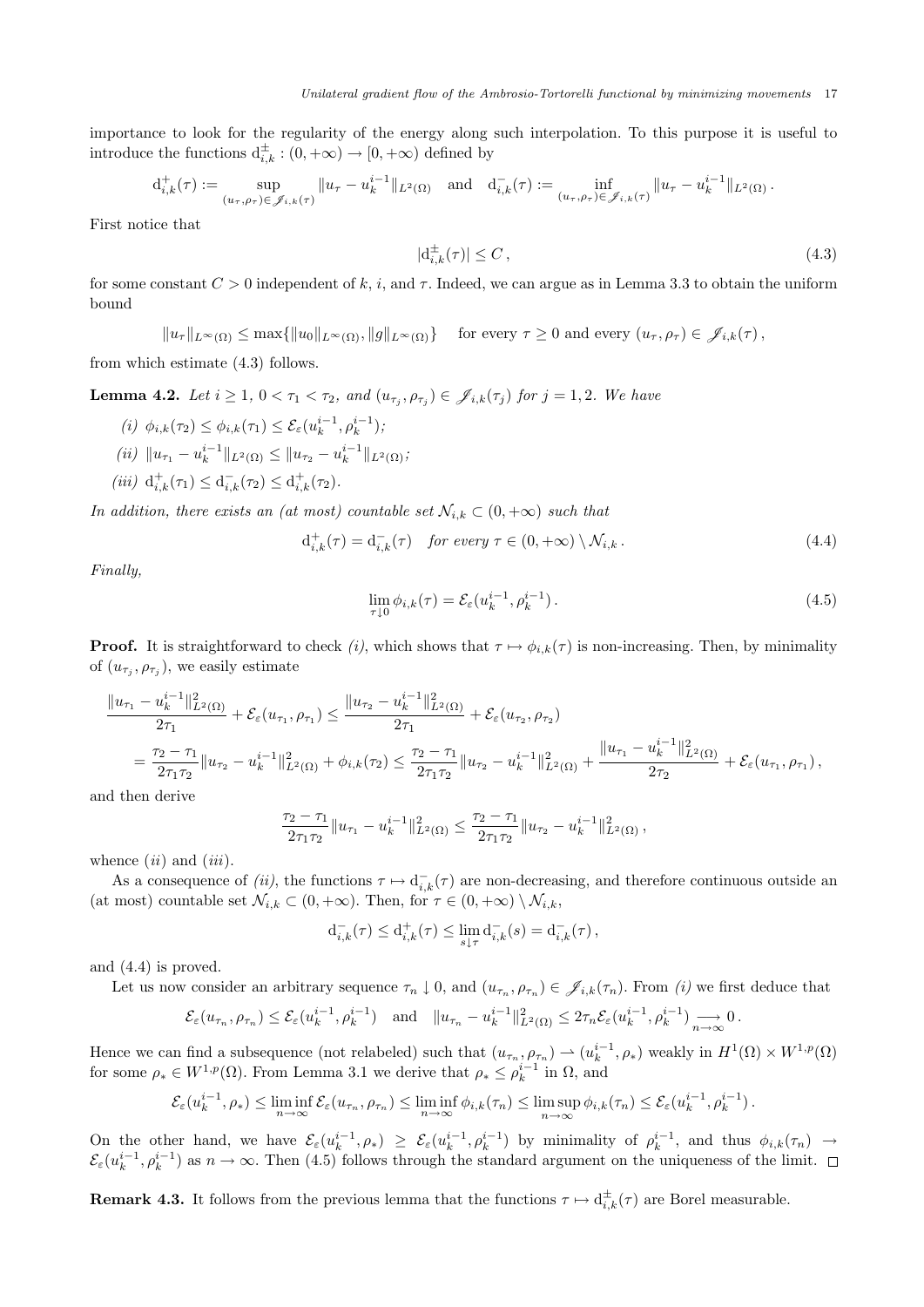We next intend to obtain a discrete energy equality involving the term  $\frac{d_{i,k}^+(r)}{\tau}$  acting as a "discrete time" derivative" of  $u_k$ .

**Proposition 4.4.** For each integer  $i \geq 1$ , the function  $\tau \mapsto \phi_{i,k}(\tau)$  is locally Lipschitz in  $(0, +\infty)$ , and

$$
\frac{d\phi_{i,k}}{d\tau}(\tau) = -\frac{(\mathbf{d}_{i,k}^+(\tau))^2}{2\tau^2} = -\frac{(\mathbf{d}_{i,k}^-(\tau))^2}{2\tau^2} \quad \text{for every } \tau \in (0, +\infty) \setminus \mathcal{N}_{i,k} \,.
$$
 (4.6)

In particular, for every  $(u_\tau, \rho_\tau) \in \mathscr{J}_{i,k}(\tau)$ ,

$$
\mathcal{E}_{\varepsilon}(u_{\tau}, \rho_{\tau}) + \frac{1}{2\tau} \|u_{\tau} - u_k^{i-1}\|_{L^2(\Omega)}^2 + \frac{1}{2} \int_0^{\tau} \left| \frac{d_{i,k}^+(\sigma)}{\sigma} \right|^2 d\sigma = \mathcal{E}_{\varepsilon}(u_k^{i-1}, \rho_k^{i-1}), \tag{4.7}
$$

and for each  $i \geq 1$ ,

$$
\mathcal{E}_{\varepsilon}(u_k^i, \rho_k^i) + \frac{1}{2} \int_{t_k^{i-1}}^{t_k^i} \|v_k'(s)\|_{L^2(\Omega)}^2 ds + \frac{1}{2} \int_0^{\delta_k^i} \left| \frac{d_{i,k}^+(\sigma)}{\sigma} \right|^2 d\sigma = \mathcal{E}_{\varepsilon}(u_k^{i-1}, \rho_k^{i-1}). \tag{4.8}
$$

**Proof.** Let us fix arbitrary  $0 < \tau_1 < \tau_2$  and  $(u_{\tau_j}, \rho_{\tau_j}) \in \mathscr{J}_{i,k}(\tau_j)$  for  $j = 1, 2$ . We first observe that

$$
\phi_{i,k}(\tau_1) - \phi_{i,k}(\tau_2) \leq \Phi_{i,k}(\tau_1; u_{\tau_2}, \rho_{\tau_2}) - \Phi_{i,k}(\tau_2; u_{\tau_2}, \rho_{\tau_2}) = \frac{\tau_2 - \tau_1}{2\tau_1\tau_2} \|u_{\tau_2} - u_k^{i-1}\|_{L^2(\Omega)}^2.
$$

Similarly, we obtain that

$$
\phi_{i,k}(\tau_1) - \phi_{i,k}(\tau_2) \geq \frac{\tau_2 - \tau_1}{2\tau_1\tau_2} \|u_{\tau_1} - u_k^{i-1}\|_{L^2(\Omega)}^2.
$$

From the arbitrariness of  $(u_{\tau_j}, \rho_{\tau_j})$  we infer that

$$
\frac{(\mathrm{d}_{i,k}^+(\tau_1))^2}{2\tau_1\tau_2} \le \frac{\phi_{i,k}(\tau_1) - \phi_{i,k}(\tau_2)}{\tau_2 - \tau_1} \le \frac{(\mathrm{d}_{i,k}^-(\tau_2))^2}{2\tau_1\tau_2},
$$

which shows, together with (4.3), that  $\tau \mapsto \phi_{i,k}(\tau)$  is locally Lipschitz in  $(0, +\infty)$ . For  $\tau \in (0, +\infty) \setminus \mathcal{N}_{i,k}$ , we can pass to the limit as  $\tau_1 \to \tau$  and  $\tau_2 \to \tau$  in the inequality above to derive (4.6).

Then, for  $0 < \tau_0 < \tau$ , integrating (4.6) between  $\tau_0$  and  $\tau$  yields

$$
\phi_{i,k}(\tau) + \frac{1}{2} \int_{\tau_0}^{\tau} \left| \frac{d_{i,k}^+(\sigma)}{\sigma} \right|^2 d\sigma = \phi_{i,k}(\tau_0).
$$

In view of (4.5), it now remains to let  $\tau_0 \downarrow 0$  to recover (4.7). Finally for each integer  $i \geq 1$ , we have  $(u_k^i, \rho_k^i) \in$  $\mathscr{J}_{i,k}(\delta_k^i)$ , and so identity (4.7) yields (4.8).  $\Box$ 

We end this subsection by estimating the slope of the Ambrosio-Tortorelli functional at the De Giorgi interpolants in terms of the "discrete time derivative" of  $u_k$ .

**Lemma 4.5.** For an integer  $i \geq 1$ , and  $\tau > 0$ , let  $(u_{\tau}, \rho_{\tau}) \in \mathscr{J}_{i,k}(\tau)$ . Then  $(u_{\tau}, \rho_{\tau}) \in D(|\partial \mathcal{E}_{\varepsilon}|)$ , and

$$
|\partial \mathcal{E}_{\varepsilon}|(u_{\tau}, \rho_{\tau}) \leq \frac{1}{\tau} ||u_{\tau} - u_k^{i-1}||_{L^2(\Omega)}.
$$

In particular, for every  $t > 0$  we have  $(\tilde{u}_k(t), \tilde{\rho}_k(t)) \in D(|\partial \mathcal{E}_{\varepsilon}|)$ , and

$$
|\partial \mathcal{E}_{\varepsilon}|(\tilde{u}_k(t), \tilde{\rho}_k(t)) \le G_k(t), \qquad (4.9)
$$

where  $G_k : (0, +\infty) \to [0, +\infty)$  is defined by

$$
G_k(t) := \frac{\mathrm{d}_{i,k}^+(\tau)}{\tau} \quad \text{if } t = t_k^{i-1} + \tau \in (t_k^{i-1}, t_k^i]. \tag{4.10}
$$

**Proof.** Let  $(v, \rho) \in H^1(\Omega) \times W^{1,p}(\Omega)$  be such that  $\rho \leq \rho_k^{i-1}$  in  $\Omega$ . Then, by minimality of  $(u_\tau, \rho_\tau)$ ,

$$
\mathcal{E}_{\varepsilon}(u_{\tau}, \rho_{\tau}) - \mathcal{E}_{\varepsilon}(v, \rho) \leq \frac{1}{2\tau} \|v - u_k^{i-1}\|_{L^2(\Omega)}^2 - \frac{1}{2\tau} \|u_{\tau} - u_k^{i-1}\|_{L^2(\Omega)}^2 \n\leq \frac{1}{2\tau} \left( \|v - u_k^{i-1}\|_{L^2(\Omega)} + \|u_{\tau} - u_k^{i-1}\|_{L^2(\Omega)} \right) \|v - u_{\tau}\|_{L^2(\Omega)}.
$$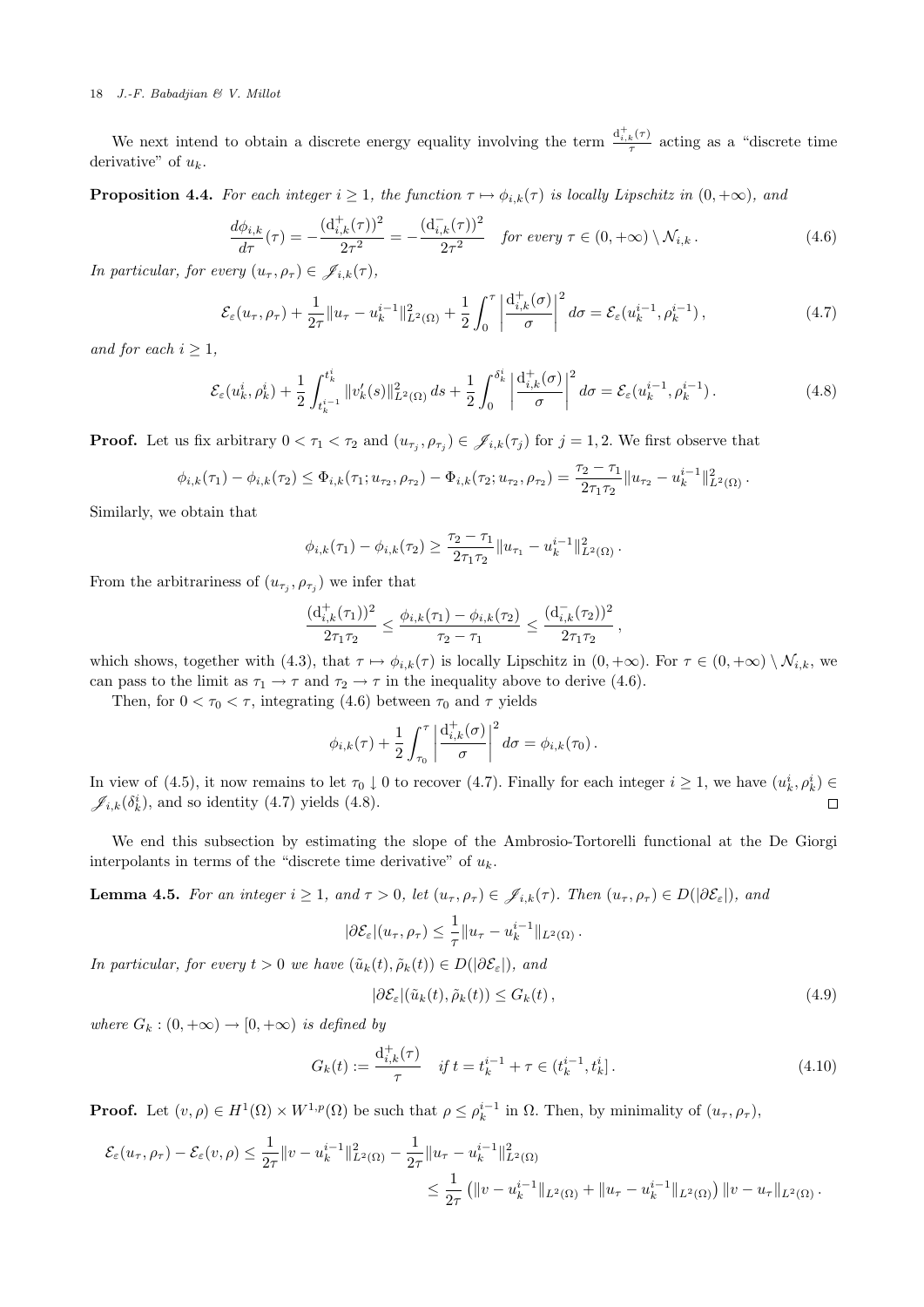$\Box$ 

 $\Box$ 

Dividing this inequality by  $||v - u_{\tau}||_{L^2(\Omega)}$  and taking the supremum over  $\rho$ , we derive that

$$
\sup_{\rho \leq \rho_{\tau}} \frac{\left(\mathcal{E}_{\varepsilon}(u_{\tau}, \rho_{\tau}) - \mathcal{E}_{\varepsilon}(v, \rho)\right)^{+}}{\|v - u_{\tau}\|_{L^{2}(\Omega)}} \leq \sup_{\rho \leq \rho_{k}^{i-1}} \frac{\left(\mathcal{E}_{\varepsilon}(u_{\tau}, \rho_{\tau}) - \mathcal{E}_{\varepsilon}(v, \rho)\right)^{+}}{\|v - u_{\tau}\|_{L^{2}(\Omega)}} \leq \frac{1}{2\tau} \left(\|v - u_{k}^{i-1}\|_{L^{2}(\Omega)} + \|u_{\tau} - u_{k}^{i-1}\|_{L^{2}(\Omega)}\right).
$$

Taking the lim sup as  $v \to u_\tau$  in  $L^2(\Omega)$  then yields the desired result.

# 4.2. A priori estimates and energy inequalities

We first state a priori estimates based on discrete energy (in)equalities, which will later be essential to get compactness properties of the discrete trajectories.

**Lemma 4.6.** If the discrete trajectory  $(u_k, \rho_k)$  is obtained from Scheme 1, then for every  $i \in \mathbb{N}$ ,

$$
\mathcal{E}_{\varepsilon}(u_k^i, \rho_k^i) + \frac{1}{2} \int_0^{t_k^i} \|v_k'(s)\|_{L^2(\Omega)}^2 ds + \frac{1}{2} \int_0^{t_k^i} |G_k(s)|^2 ds = \mathcal{E}_{\varepsilon}(u_0, \rho_0^{\varepsilon}). \tag{4.11}
$$

**Proof.** In view of the definition (4.10) of  $G_k$ , iterating (4.8) from  $j = 1$  to  $j = i$  yields (4.11).

For Scheme 2, we only obtain an (optimal) energy inequality between two arbitrary discrete times.

**Lemma 4.7.** If the discrete trajectory  $(u_k, \rho_k)$  is obtained from Scheme 2, then for every integers  $j \geq i$ ,

$$
\mathcal{E}_{\varepsilon}(u_k^j, \rho_k^j) + \int_{t_k^i}^{t_k^j} \|v_k'(s)\|_{L^2(\Omega)}^2 ds \le \mathcal{E}_{\varepsilon}(u_k^i, \rho_k^i). \tag{4.12}
$$

**Proof.** By minimality, for each  $\ell \in \{i + 1, \ldots, j\}$ ,  $u_k^{\ell}$  satisfies

$$
\int_{\Omega} \frac{u_k^{\ell} - u_k^{\ell-1}}{\delta_k^{\ell}} \varphi \, dx + \int_{\Omega} (\eta_{\varepsilon} + (\rho_k^{\ell-1})^2) \nabla u_k^{\ell} \cdot \nabla \varphi \, dx + \beta \int_{\Omega} (u_k^{\ell} - g) \varphi \, dx = 0
$$

for all  $\varphi \in H^1(\Omega)$ . In view of this equation and the minimality of  $\rho_k^{\ell}$ , we first compute

$$
\mathcal{E}_{\varepsilon}(u_{k}^{\ell-1}, \rho_{k}^{\ell-1}) = \mathcal{E}_{\varepsilon}(u_{k}^{\ell}, \rho_{k}^{\ell-1}) + \int_{\Omega} (\eta_{\varepsilon} + (\rho_{k}^{\ell-1})^{2}) \nabla u_{k}^{\ell} \cdot \nabla (u_{k}^{\ell-1} - u_{k}^{\ell}) dx \n+ \beta \int_{\Omega} (u_{k}^{\ell} - g)(u_{k}^{\ell-1} - u_{k}^{\ell}) dx + \frac{1}{2} \int_{\Omega} (\eta_{\varepsilon} + (\rho_{k}^{\ell-1})^{2}) |\nabla (u_{k}^{\ell-1} - u_{k}^{\ell})|^{2} dx + \frac{\beta}{2} \int_{\Omega} (u_{k}^{\ell-1} - u_{k}^{\ell})^{2} dx,
$$

and then estimate

$$
\mathcal{E}_{\varepsilon}(u_{k}^{\ell-1},\rho_{k}^{\ell-1}) \ge \mathcal{E}_{\varepsilon}(u_{k}^{\ell},\rho_{k}^{\ell-1}) + \delta_{k}^{\ell} \int_{\Omega} \left| \frac{u_{k}^{\ell} - u_{k}^{\ell-1}}{\delta_{k}^{\ell}} \right|^{2} dx \ge \mathcal{E}_{\varepsilon}(u_{k}^{\ell},\rho_{k}^{\ell}) + \int_{t_{k}^{\ell-1}}^{t_{k}^{\ell}} \|v_{k}'(s)\|_{L^{2}(\Omega)}^{2} ds.
$$
\n(4.13)\n\nag this last inequality from  $\ell = i + 1$  to  $\ell = j$  yields (4.12).

Iterating this last inequality from  $\ell = i + 1$  to  $\ell = j$  yields (4.12).

Proposition 3.9 then provides an additional  $H^2(\Omega)$  estimate uniform in k for both schemes.

**Proposition 4.8.** Assume that  $\Omega$  has a  $\mathscr{C}^{1,1}$ -boundary. Then  $u_k$  belongs to  $L^2_{loc}([0,+\infty);H^2(\Omega)$ ,  $\frac{\partial u_k}{\partial \nu}=0$  in  $L^2(0, +\infty; H^{1/2}(\partial\Omega))$ , and for every  $T > 0$ ,

$$
\int_0^T \|u_k(t)\|_{H^2(\Omega)}^2 dt \le C_{\varepsilon}(T+1),
$$
\n(4.14)

for some constant  $C_{\varepsilon} > 0$  independent of k.

**Proof.** Step 1. We first consider the case where  $u_k$  is obtain from Scheme 1. Let  $t > 0$  such that  $t \in (t_k^{i-1}, t_k^i)$ for some integer  $i > 1$ . By minimality  $u_k(t)$  solves

$$
\begin{cases}\n-\text{div}((\eta_{\varepsilon} + \rho_k^2(t))\nabla u_k(t)) = -v'_k(t) - \beta(u_k(t) - g) & \text{in } H^{-1}(\Omega), \\
(\eta_{\varepsilon} + \rho_k^2(t))\nabla u_k(t) \cdot \nu = 0 & \text{in } H^{-1/2}(\partial\Omega).\n\end{cases}
$$
\n(4.15)

From Lemma 3.10 we deduce that  $u_k(t) \in H^2(\Omega)$ ,  $\frac{\partial u_k(t)}{\partial \nu} = 0$  in  $H^{1/2}(\partial \Omega)$ , and the estimate

$$
||u_k(t)||_{H^2(\Omega)} \leq C_{\varepsilon} (1+||\nabla \rho_k(t)||_{L^p(\Omega;\mathbb{R}^N)})^{\alpha} (||v'_k(t)||_{L^2(\Omega)} + \beta ||u_k(t)-g||_{L^2(\Omega)} + ||u_k(t)||_{H^1(\Omega)}).
$$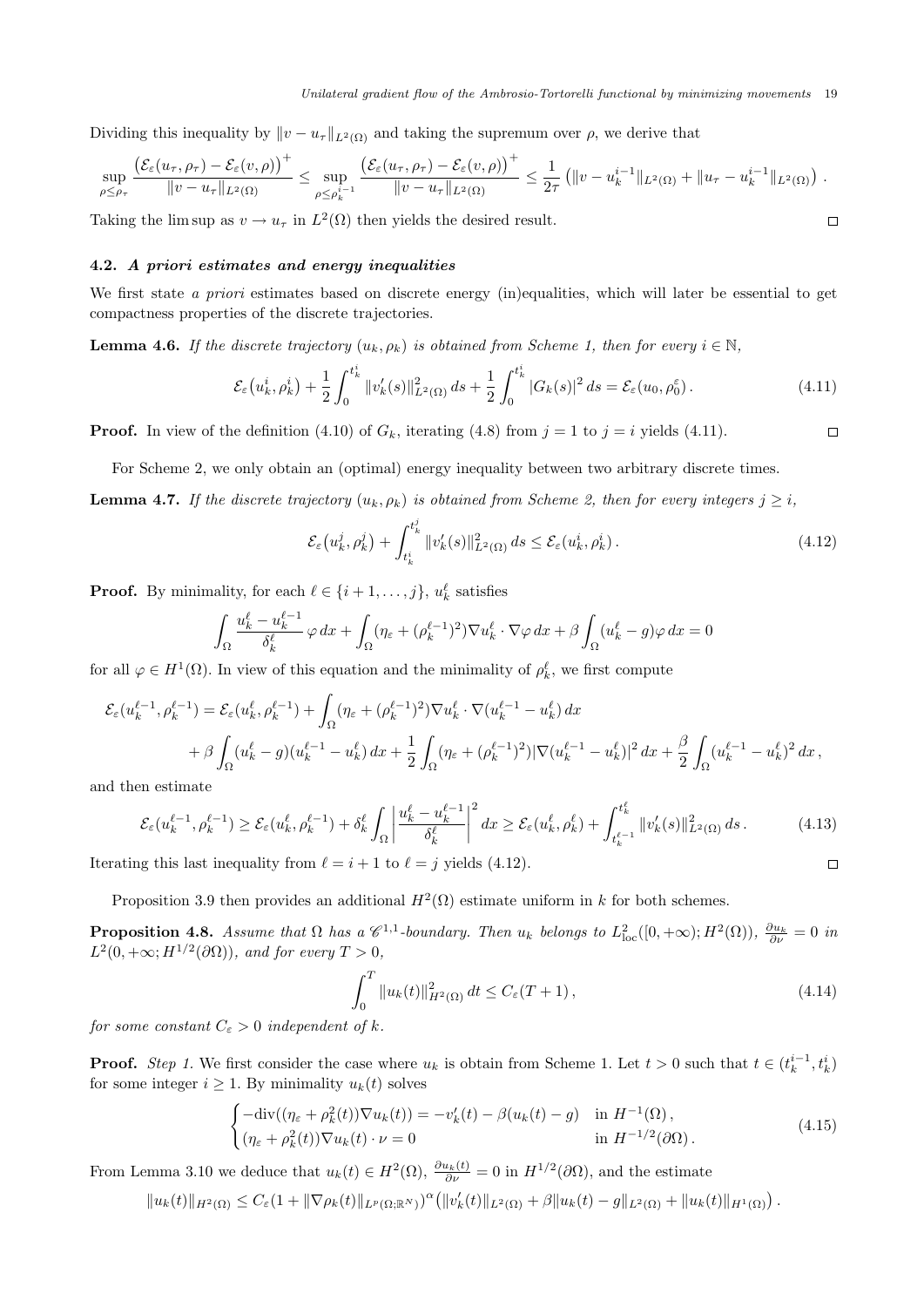In view of (4.11) and Lemma 3.3, we deduce that

$$
||u_k(t)||_{H^2(\Omega)}^2 \leq C_{\varepsilon} (||v'_k(t)||_{L^2(\Omega)}^2 + 1),
$$

for some constant  $C_{\varepsilon} > 0$  independent of k, and (4.14) follows integrating this last inequality between 0 and T.

Step 2. In the case where  $u_k$  is obtained from Scheme 2, we simply repeat the argument of Step 1 replacing  $\rho_k$ by  $\rho_k^-$ , and using (4.12) instead of (4.11).  $\Box$ 

## 4.3. Compactness

We are now in position to to establish some compactness results for the sequences  $\{u_k\}_{k\in\mathbb{N}}$  and  $\{\rho_k\}_{k\in\mathbb{N}}$ . We start with  $\{\rho_k\}_{k\in\mathbb{N}}$  and  $\{\rho_k^-\}_{k\in\mathbb{N}}$ .

**Lemma 4.9.** There exist a subsequence  $k_n \to \infty$  and a strongly measurable map  $\rho_{\varepsilon} : [0, +\infty) \to W^{1,p}(\Omega)$  such that  $\rho_{k_n}(t) \rightharpoonup \rho_{\varepsilon}(t)$  weakly in  $W^{1,p}(\Omega)$  for every  $t \geq 0$ . In addition,  $\rho_{\varepsilon} \in L^{\infty}(0, +\infty; W^{1,p}(\Omega))$ ,  $\rho_{\varepsilon}(0) = \rho_0^{\varepsilon}$ , and  $0 \leq \rho_{\varepsilon}(t) \leq \rho_{\varepsilon}(s) \leq 1$  in  $\Omega$  for every  $t \geq s \geq 0$ .

**Proof.** By Lemma 3.3,  $\rho_k : [0, +\infty) \to L^1(\Omega)$  is monotone non-increasing, and  $0 \le \rho_k(t) \le 1$  in  $\Omega$  for every  $t \geq 0$ . By a generalized version of Helly's selection principle (see [35, Theorem 3.2]), we deduce that there exists a subsequence  $k_n \to \infty$  and a map  $\rho_{\varepsilon} : [0, +\infty) \to L^1(\Omega)$  such that  $\rho_{k_n}(t) \to \rho_{\varepsilon}(t)$  weakly in  $L^1(\Omega)$  for every  $t \geq 0$ . On the other hand, since

$$
\mathcal{E}_{\varepsilon}(u_0,\rho_0^{\varepsilon}) \leq \mathcal{E}_{\varepsilon}(u_0,1) \leq \|\nabla u_0\|_{L^2(\Omega;\mathbb{R}^N)}^2 + \frac{\beta}{2} \|u_0 - g\|_{L^2(\Omega)}^2,
$$

we derive from Lemmas 4.6 & 4.7 that

$$
\sup_{t\geq 0} \|\rho_k(t)\|_{W^{1,p}(\Omega)} \leq C_{\varepsilon},
$$

for some constant  $C_{\varepsilon} > 0$  independent of k. Therefore,  $\rho_{k_n}(t) \rightharpoonup \rho_{\varepsilon}(t)$  weakly in  $W^{1,p}(\Omega)$ , and  $\rho_{k_n}(t) \rightharpoonup \rho_{\varepsilon}(t)$ in  $\mathscr{C}^0(\overline{\Omega})$  for every  $t \geq 0$  by the Sobolev Imbedding Theorem. In particular  $\rho_{\varepsilon}(t) \in W^{1,p}(\Omega)$  for every  $t \geq 0$ , and by lower semicontinuity,

$$
\sup_{t\geq 0} \|\rho_{\varepsilon}(t)\|_{W^{1,p}(\Omega)} \leq C_{\varepsilon}.
$$

Moreover, since  $0 \le \rho_k(t) \le \rho_k(s) \le 1$  in  $\Omega$  whenever  $s \le t$ , we deduce from the uniform convergence that  $0 \leq \rho_{\varepsilon}(t) \leq \rho_{\varepsilon}(s) \leq 1$  in  $\Omega$  for every  $t \geq s \geq 0$ .

Since  $\rho_{\varepsilon} : [0, +\infty) \to W^{1,p}(\Omega)$  is a pointwise weak limit of a sequence of measurable (locally) simple functions, we deduce that  $\rho_{\varepsilon} : [0, +\infty) \to W^{1,p}(\Omega)$  is weakly measurable, hence strongly measurable thanks to the separability of  $W^{1,p}(\Omega)$  and Pettis Theorem.  $\Box$ 

Through the same argument we obtain the convergence of the sequence  $\{\rho_k^-\}_{k\in\mathbb{N}}$  (defined in (4.1)).

**Lemma 4.10.** Let  $\{k_n\}_{n\in\mathbb{N}}$  be the subsequence given by Lemma 4.9. There exist a further subsequence (not relabeled) and a strongly measurable map  $\rho_{\varepsilon}^-:[0,+\infty) \to W^{1,p}(\Omega)$  such that  $\rho_{k_n}^-(t) \rightharpoonup \rho_{\varepsilon}^-(t)$  weakly in  $W^{1,p}(\Omega)$ for every  $t \geq 0$ . In addition,  $\rho_{\varepsilon}^{-} \in L^{\infty}(0, +\infty; W^{1,p}(\Omega)),$   $\rho_{\varepsilon}^{-}(0) = \rho_{0}^{\varepsilon}$ , and  $0 \leq \rho_{\varepsilon}(t) \leq \rho_{\varepsilon}^{-}(t) \leq \rho_{\varepsilon}^{-}(s) \leq 1$  in  $\Omega$ for every  $t \geq s \geq 0$ .

We next derive some compactness results for the sequences  ${u_k}_{k\in\mathbb{N}}$  and  ${v_k}_{k\in\mathbb{N}}$  (defined by (4.2)).

**Lemma 4.11.** Let  $\{k_n\}_{n\in\mathbb{N}}$  be the subsequence given by Lemma 4.10. There exist a further subsequence (not relabeled) and a strongly measurable map  $u_{\varepsilon}:[0,+\infty) \to H^1(\Omega)$  such that  $u_{k_n}(t) \to u_{\varepsilon}(t)$  and  $v_{k_n}(t) \to u_{\varepsilon}(t)$ weakly in  $H^1(\Omega)$  for every  $t \geq 0$ . In addition,

- (i)  $u_{\varepsilon}(0) = u_0$ ; (ii)  $||u_{\varepsilon}(t)||_{L^{\infty}(\Omega)} \leq \max{||u_{0}||_{L^{\infty}(\Omega)}, ||g||_{L^{\infty}(\Omega)}}$  for every  $t \geq 0$ ;
- (iii)  $u_{\varepsilon} \in L^{\infty}(0, +\infty; H^1(\Omega)) \cap L^2_{\text{loc}}([0, +\infty); H^2(\Omega))$ ;

$$
(iv) \frac{\partial u_{\varepsilon}}{\partial \nu} = 0 \text{ in } L^2(0, +\infty; H^{1/2}(\partial \Omega));
$$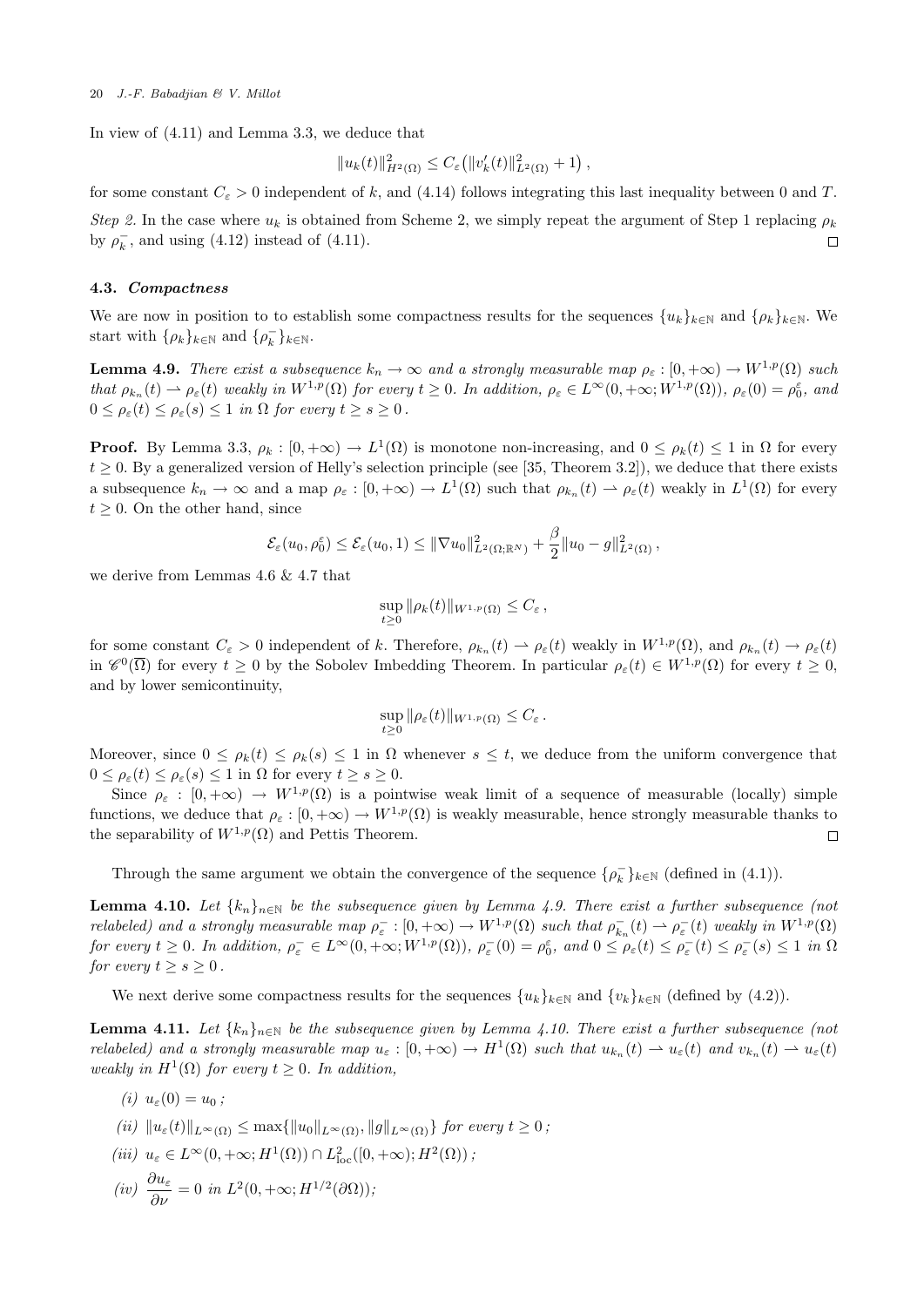(v) 
$$
u_{\varepsilon} \in AC^2([0, +\infty); L^2(\Omega))
$$
 and  
\n
$$
\int_0^{+\infty} ||u'_{\varepsilon}(t)||^2_{L^2(\Omega)} dt \le ||\nabla u_0||^2_{L^2(\Omega;\mathbb{R}^N)} + \frac{\beta}{2} ||u_0 - g||^2_{L^2(\Omega)};
$$

(vi)  $v'_{k_n} \rightharpoonup u'_{\varepsilon}$  weakly in  $L^2(0, +\infty; L^2(\Omega))$ .

**Proof.** We start by establishing the compactness of the sequence  $\{v_k\}$ . First Lemma 3.3 yields for every  $t \ge 0$ ,

$$
||v_{k_n}(t)||_{L^{\infty}(\Omega)} = ||u_{k_n}(t)||_{L^{\infty}(\Omega)} \le \max\{||u_0||_{L^{\infty}(\Omega)}, ||g||_{L^{\infty}(\Omega)}\}.
$$
\n(4.16)

Then, combining the energy (in)equalities  $(4.11)$  for Scheme 1 or  $(4.12)$  for Scheme 2 together with  $(4.2)$ , we infer that

$$
\sup_{t\geq 0} \|\nabla v_{k_n}(t)\|_{L^2(\Omega;\mathbb{R}^N)} \leq \sup_{t\geq 0} \|\nabla u_{k_n}(t)\|_{L^2(\Omega;\mathbb{R}^N)} \leq C_{\varepsilon},\tag{4.17}
$$

for some constant  $C_{\varepsilon} > 0$  independent of  $k_n$ . Consequently, for every  $T > 0$  the set  $\bigcup_n v_{k_n}([0,T])$  is relatively compact in  $L^2(\Omega)$ . On the other hand, (4.11) and (4.12) yield

$$
\int_0^{+\infty} \|v_{k_n}'(r)\|_{L^2(\Omega)}^2 dr \le \mathcal{E}_{\varepsilon}(u_0, \rho_0^{\varepsilon}) \le \mathcal{E}_{\varepsilon}(u_0, 1) \le \|\nabla u_0\|_{L^2(\Omega; \mathbb{R}^N)}^2 + \frac{\beta}{2} \|u_0 - g\|_{L^2(\Omega)}^2.
$$
 (4.18)

Since for any  $t \geq s \geq 0$  we have

$$
||v_{k_n}(t) - v_{k_n}(s)||_{L^2(\Omega)} \le \int_s^t ||v'_{k_n}(r)||_{L^2(\Omega)} dr , \qquad (4.19)
$$

we deduce from (4.18) and Cauchy-Schwarz inequality that

$$
||v_{k_n}(t) - v_{k_n}(s)||_{L^2(\Omega)}^2 \le (t - s) \int_s^t ||v_{k_n}'(r)||_{L^2(\Omega)}^2 dr \le (t - s) \left( ||\nabla u_0||_{L^2(\Omega; \mathbb{R}^N)}^2 + \frac{\beta}{2} ||u_0 - g||_{L^2(\Omega)}^2 \right). \tag{4.20}
$$

By the Arzela-Ascoli Theorem we can find a subsequence of  $\{k_n\}$  (not relabeled) such that

$$
v_{k_n} \to u_{\varepsilon} \quad \text{in } \mathscr{C}^0([0,T]; L^2(\Omega)) \text{ for every } T > 0, \tag{4.21}
$$

for some  $u_{\varepsilon} \in \mathscr{C}^{0,1/2}([0,+\infty);L^2(\Omega))$ . In particular,  $v_{k_n}(t) \to u_{\varepsilon}(t)$  strongly in  $L^2(\Omega)$  for every  $t \geq 0$ , which yields (*i*) since  $v_{k_n}(0) = u_0$ .

On the other hand, in view of estimates (4.16) and (4.17), we obtain (ii) and the fact that  $v_{k_n}(t) \to u_{\varepsilon}(t)$ weakly in  $H^1(\Omega)$  for every  $t \geq 0$ . By lower semicontinuity we also deduce from (4.17) that

$$
\sup_{t\geq 0} \|u_{\varepsilon}(t)\|_{H^1(\Omega)} \leq C_{\varepsilon} \,. \tag{4.22}
$$

We next show the compactness of the sequence  $\{u_{k_n}\}\$ . Let us now consider an arbitrary  $t > 0$ . For each  $n \in \mathbb{N}$ there is a unique  $i \in \mathbb{N}$  such that  $t \in (t_{k_n}^{i-1}, t_{k_n}^i]$ . We then have  $u_{k_n}(t) = u_{k_n}(t_{k_n}^i) = v_{k_n}(t_{k_n}^i)$ . Consequently, by  $(4.20),$ 

$$
||u_{k_n}(t) - u_{\varepsilon}(t)||_{L^2(\Omega)} = ||v_{k_n}(t_{k_n}^i) - u_{\varepsilon}(t)||_{L^2(\Omega)}
$$
  
\n
$$
\leq ||v_{k_n}(t_{k_n}^i) - v_{k_n}(t)||_{L^2(\Omega)} + ||v_{k_n}(t) - u_{\varepsilon}(t)||_{L^2(\Omega)}
$$
  
\n
$$
\leq C\sqrt{|\delta_{k_n}|} + ||v_{k_n}(t) - u_{\varepsilon}(t)||_{L^2(\Omega)} \underset{n \to \infty}{\longrightarrow} 0.
$$

Hence  $u_{k_n}(t) \to u_{\varepsilon}(t)$  strongly in  $L^2(\Omega)$  for every  $t \geq 0$ , and in view of  $(4.17)$  we infer that  $u_{k_n}(t) \to u_{\varepsilon}(t)$  weakly in  $H^1(\Omega)$  for every  $t \geq 0$ . The mappings  $t \mapsto u_{k_n}(t)$  being (locally) simple and measurable, we conclude as in the proof of Lemma 4.9 that  $u_{\varepsilon} : [0, +\infty) \to H^1(\Omega)$  is strongly measurable. Moreover  $u_{\varepsilon} \in L^{\infty}(0, +\infty; H^1(\Omega))$  by (4.22). By the pointwise strong  $L^2(\Omega)$ -convergence of  $u_{k_n}$  towards  $u_{\varepsilon}$  and the dominated convergence theorem, we have  $u_{k_n} \to u_{\varepsilon}$  strongly in  $L^2_{loc}(0, +\infty; L^2(\Omega))$ . On the other hand,  $\{u_{k_n}\}\$ is bounded in  $L^2(0, T; H^2(\Omega))$ for every  $T > 0$  by (4.14). Hence  $u_{k_n} \rightharpoonup u_{\varepsilon}$  weakly in  $L^2_{loc}(0, +\infty; H^2(\Omega))$  which shows in particular that  $u_{\varepsilon} \in L_{\text{loc}}^2(0, +\infty; H^2(\Omega))$ . Item *(iii)* is thus proved.

We now prove that  $u_{\varepsilon}$  satisfies the Neumann boundary condition *(iv)*. To this purpose let us fix  $T > 0$  and an arbitrary  $\varphi \in L^2(0,T;H^1(\Omega))$ . By Proposition 4.8 we have  $\frac{\partial u_{k_n}}{\partial \nu} = 0$  in  $L^2(0,T;H^{1/2}(\partial \Omega))$ , so that

$$
\int_0^T \int_{\Omega} (-\Delta u_{\varepsilon}) \varphi \, dx \, dt = \lim_{n \to \infty} \int_0^T \int_{\Omega} (-\Delta u_{k_n}) \varphi \, dx \, dt = \lim_{n \to \infty} \int_0^T \int_{\Omega} \nabla u_{k_n} \cdot \nabla \varphi \, dx \, dt = \int_0^T \int_{\Omega} \nabla u_{\varepsilon} \cdot \nabla \varphi \, dx \, dt.
$$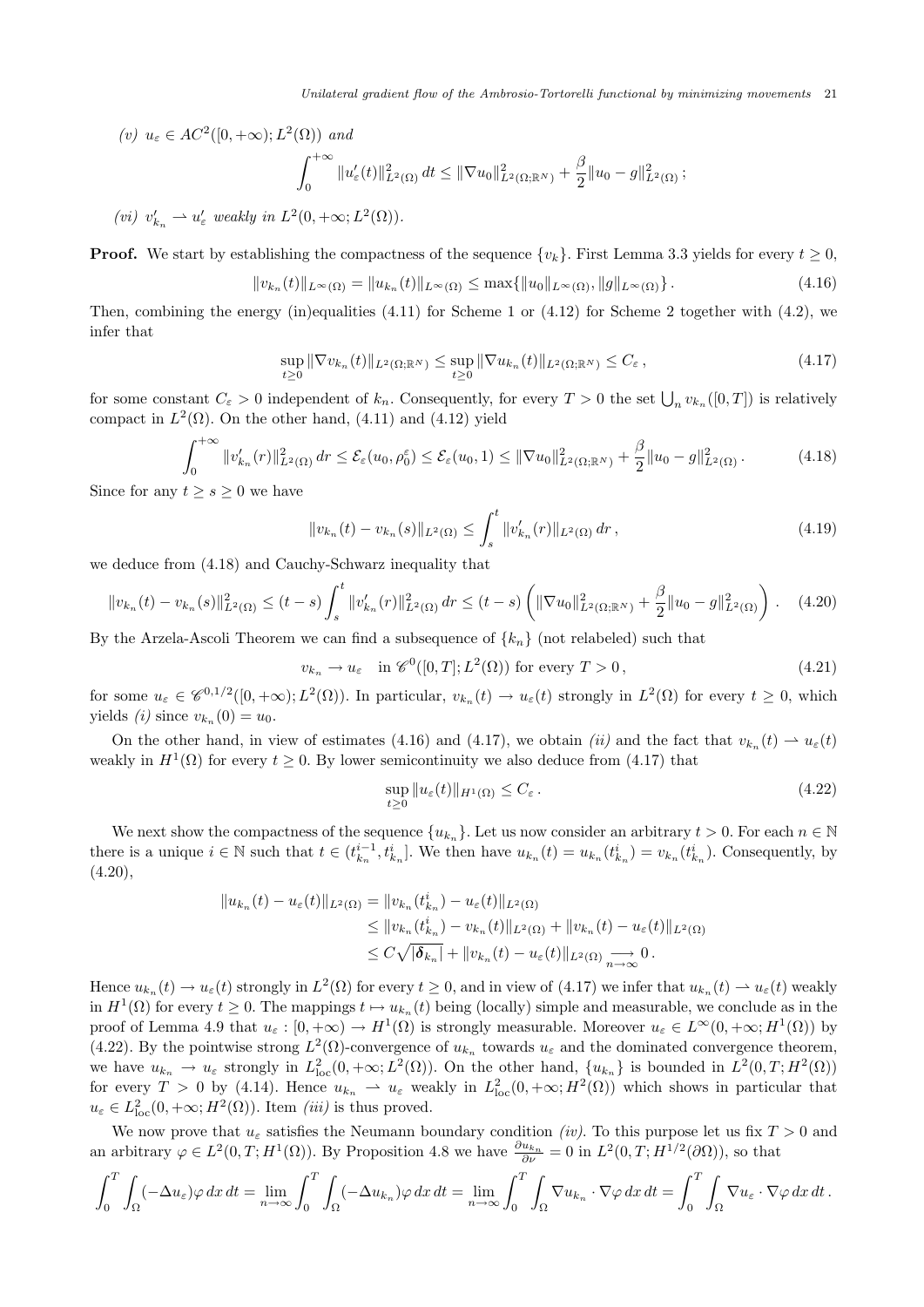From the arbitrariness of  $\varphi$  and T, we conclude that  $\frac{\partial u_{\varepsilon}}{\partial \nu} = 0$  in  $L^2(0,T;H^{1/2}(\partial\Omega))$  for every  $T > 0$ .

It remains to show the absolute continuity in time of  $u_{\varepsilon}$ . We note that (4.18) tells us that the functions  $A_{k_n}: t \in (0, +\infty) \mapsto ||v_{k_n}'(t)||_{L^2(\Omega)}$  are bounded in  $L^2(0, +\infty)$ . Hence we can find a further subsequence (not relabeled) such that  $A_{k_n} \to A$  weakly in  $L^2(0, +\infty)$ , for a non-negative function  $A \in L^2(0, +\infty)$  satisfying

$$
\int_0^{+\infty} A^2(t) dt \leq \|\nabla u_0\|_{L^2(\Omega;\mathbb{R}^N)}^2 + \frac{\beta}{2} \|u_0 - g\|_{L^2(\Omega)}^2.
$$

Letting  $n \to \infty$  in (4.19), we conclude that for every  $t \geq s \geq 0$ ,

$$
||u_{\varepsilon}(t)-u_{\varepsilon}(s)||_{L^{2}(\Omega)} \leq \int_{s}^{t} A(r) dr,
$$

which shows that  $u_{\varepsilon} \in AC^2([0, +\infty); L^2(\Omega))$ , whence  $(v)$ .

Now, since  $\{v'_{k_n}\}\$ is bounded in  $L^2(0, +\infty; L^2(\Omega))$ , up to a subsequence,  $\{v'_{k_n}\}\$ converges weakly in  $L^2(0, +\infty; L^2(\Omega))$  to some element in  $L^2(0, +\infty; L^2(\Omega))$  which has to agree with  $u'_\varepsilon$  by (4.21). This implies that  $(vi)$  holds.  $\Box$ 

**Remark 4.12.** As a consequence of *(iii)* and *(v)* in the previous lemma,  $u_{\varepsilon} : [0, +\infty) \to H^1(\Omega)$  is weakly continuous.

We finally state a compactness result for the De Giorgi interpolants  $\{\tilde{u}_k\}_{k\in\mathbb{N}}$  (see Definition 4.1) in the case of Scheme 1.

**Lemma 4.13.** If the discrete trajectories  $\{(u_k, \rho_k)\}_{k \in \mathbb{N}}$  are obtained from Scheme 1, and  $\{k_n\}_{n \in \mathbb{N}}$  is the subsequence obtained in Lemma 4.11, then  $\tilde{u}_{k_n}(t) \rightharpoonup u_{\varepsilon}(t)$  weakly in  $H^1(\Omega)$  for every  $t \geq 0$ .

**Proof.** Let  $t > 0$  with  $t \in (t_{k_n}^{i-1}, t_{k_n}^i]$ . In view of (4.7), (4.11), and (4.20), we have

$$
\|\tilde{u}_{k_n}(t)-v_{k_n}(t)\|_{L^2(\Omega)} \le \|\tilde{u}_{k_n}(t)-u_{k_n}^{i-1}\|_{L^2(\Omega)} + \|v_{k_n}(t)-v_{k_n}(t_{k_n}^{i-1})\|_{L^2(\Omega)} \le C\sqrt{|\boldsymbol{\delta}_{k_n}|},
$$

and thus  $\tilde{u}_{k_n}(t) \to u_{\varepsilon}(t)$  strongly in  $L^2(\Omega)$  by Lemma 4.11. On the other hand, (4.7) and (4.11) also show that

$$
\|\nabla \tilde u_{k_n}(t)\|_{L^2(\Omega;\mathbb{R}^N)} \leq C_{\varepsilon},
$$

and thus  $\tilde{u}_{k_n}(t) \rightharpoonup u_{\varepsilon}(t)$  weakly in  $H^1(\Omega)$ .

As an immediate consequence of Lemmas 4.9 & 4.11, we obtain that unilateral (alternate or not) minimizing movements starting from  $(u_0, \rho_0^{\varepsilon})$  do exist.

**Corollary 4.14.** The collections  $GUMM(u_0, \rho_0^{\varepsilon})$  and  $GUAMM(u_0, \rho_0^{\varepsilon})$  are not empty.

# 5. Convergence of discrete trajectories

The object of this section is to provide more accurate information on generalized unilateral (alternate) minimizing movements, and to prove that they are solutions of the unilateral gradient flow of the Ambrosio-Tortorelli functional in sense of Definition 3.7. The main results of this section can be summarized in the following theorems.

**Theorem 5.1.** Assume that  $\Omega$  has a  $\mathscr{C}^{1,1}$ -boundary. Let  $u_0 \in H^1(\Omega) \cap L^{\infty}(\Omega)$  and let  $\rho_0^{\varepsilon}$  be given by (3.1).  $Any (u_{\varepsilon}, \rho_{\varepsilon}) \in GUMM(u_0, \rho_0^{\varepsilon})$  is a curve of maximal unilateral slope for  $\mathcal{E}_{\varepsilon}$ . More precisely,

$$
u_{\varepsilon} \in AC^2([0, +\infty); L^2(\Omega)) \cap L^{\infty}(0, +\infty; H^1(\Omega)) \cap L^2_{\text{loc}}([0, +\infty); H^2(\Omega)),
$$

$$
\rho_{\varepsilon} \in L^{\infty}(0, +\infty; W^{1, p}(\Omega)), \quad 0 \le \rho_{\varepsilon}(t) \le \rho_{\varepsilon}(s) \le 1 \text{ for every } t \ge s \ge 0,
$$

and

$$
\begin{cases}\nu'_{\varepsilon} = \text{div}\big((\eta_{\varepsilon} + \rho_{\varepsilon}^2)\nabla u_{\varepsilon}\big) - \beta(u_{\varepsilon} - g) & \text{in } L^2(0, +\infty; L^2(\Omega)) ,\\ \frac{\partial u_{\varepsilon}}{\partial \nu} = 0 & \text{in } L^2(0, +\infty; H^{1/2}(\partial \Omega)) ,\\ u_{\varepsilon}(0) = u_0 ,\end{cases}
$$

$$
\Box
$$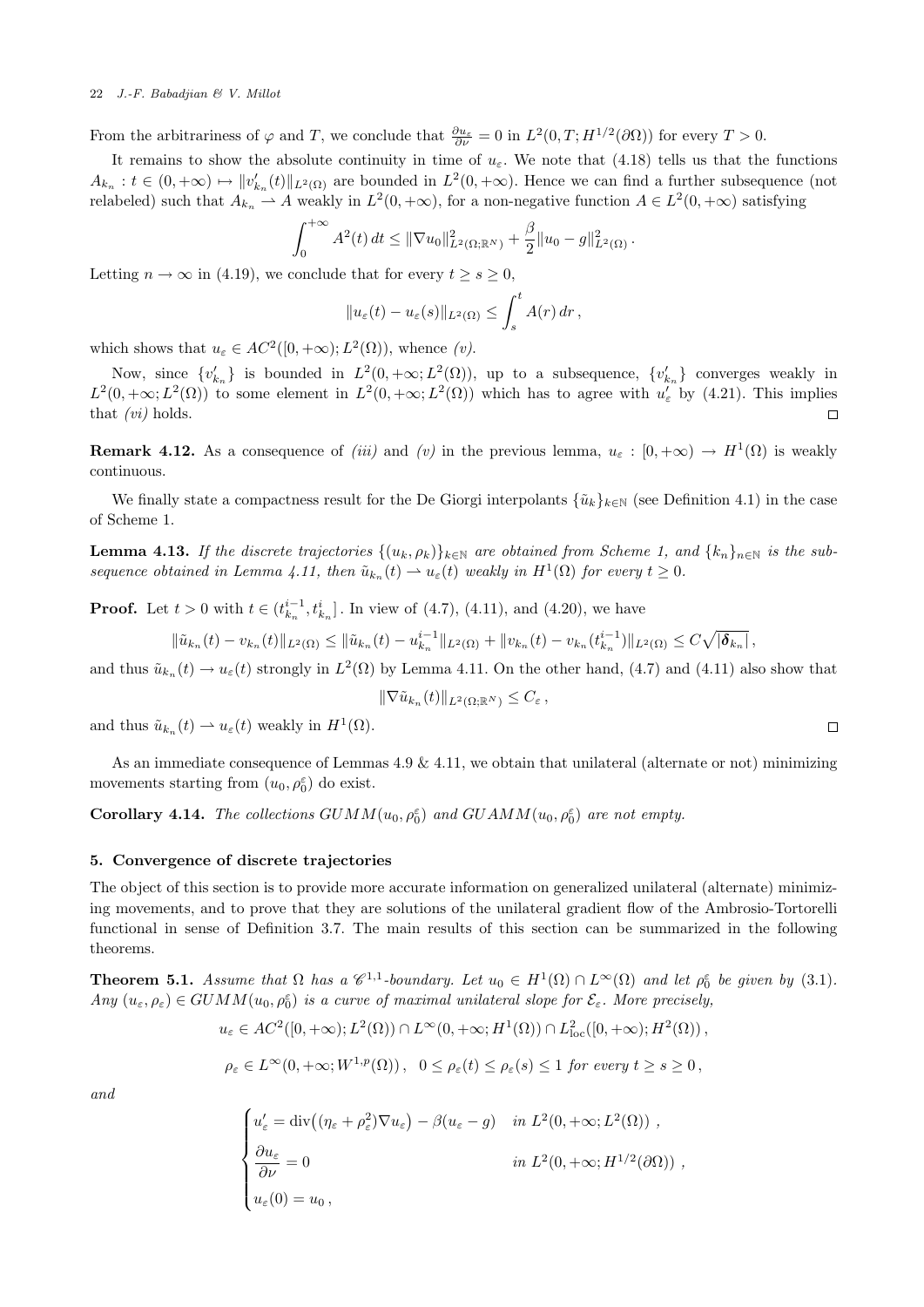with

$$
\begin{cases} \mathcal{E}_{\varepsilon}(u_{\varepsilon}(t), \rho_{\varepsilon}(t)) \leq \mathcal{E}_{\varepsilon}(u_{\varepsilon}(t), \rho) \text{ for every } t \geq 0 \text{ and } \rho \in W^{1, p}(\Omega) \text{ such that } \rho \leq \rho_{\varepsilon}(t) \text{ in } \Omega, \\ \rho_{\varepsilon}(0) = \rho_{0}^{\varepsilon} \text{ .} \end{cases}
$$

Moreover,  $t \mapsto \mathcal{E}_{\varepsilon}(u_{\varepsilon}(t), \rho_{\varepsilon}(t))$  has finite pointwise variation in  $[0, +\infty)$ , and there exists an (at most) countable set  $\mathcal{N}_{\varepsilon} \subset (0, +\infty)$  such that

- (i)  $(u_{\varepsilon}, \rho_{\varepsilon}) : [0, +\infty) \setminus \mathcal{N}_{\varepsilon} \to H^1(\Omega) \times W^{1,p}(\Omega)$  is strongly continuous;
- (ii) for every  $s \in [0, +\infty) \setminus \mathcal{N}_{\varepsilon}$ , and every  $t > s$ ,

$$
\mathcal{E}_{\varepsilon}(u_{\varepsilon}(t),\rho_{\varepsilon}(t)) + \int_{s}^{t} \|u_{\varepsilon}'(r)\|_{L^{2}(\Omega)}^{2} dr \leq \mathcal{E}_{\varepsilon}(u_{\varepsilon}(s),\rho_{\varepsilon}(s)).
$$

**Theorem 5.2.** Assume that  $\Omega$  has a  $\mathscr{C}^{1,1}$ -boundary. Let  $u_0 \in H^1(\Omega) \cap L^{\infty}(\Omega)$  and let  $\rho_0^{\varepsilon}$  be given by (3.1). Let  $(u_{\varepsilon}, \rho_{\varepsilon}) \in GUAMM(u_0, \rho_0^{\varepsilon})$ , and assume that for each  $t \geq 0$ ,  $(u_{\varepsilon}(t), \rho_{\varepsilon}(t))$  is a strong  $L^2(\Omega) \times L^p(\Omega)$ -limit of some discrete trajectories  $\{(u_k(t), \rho_k(t))\}_{k\in\mathbb{N}}$  obtained from Scheme 2, and some sequence of partitions  $\{\boldsymbol{\delta}_k\}_{k\in\mathbb{N}}$ of  $[0, +\infty)$  satisfying  $|\boldsymbol{\delta}_k| \to 0$  and

$$
\sup_{k \in \mathbb{N}} \left( \sup_{i \ge 1} \frac{\delta_k^{i+1}}{\delta_k^i} \right) < \infty. \tag{5.1}
$$

Then all the conclusions of Theorem 5.1 hold for  $(u_{\varepsilon}, \rho_{\varepsilon})$ .

The entire section is devoted to the proof of those theorems. To this purpose, we consider for the rest of this section an open set  $\Omega$  with  $\mathscr{C}^{1,1}$ -boundary, an arbitrary element  $(u_\varepsilon, \rho_\varepsilon)$  in  $GUMM(u_0, \rho_0^\varepsilon)$  or  $GUAMM(u_0, \rho_0^\varepsilon)$ , a sequence  $\{\boldsymbol{\delta}_k\}_{k\in\mathbb{N}}$  of partitions of  $[0, +\infty)$  satisfying  $|\boldsymbol{\delta}_k| \to 0$ , and discrete trajectories  $\{(u_k, \rho_k)\}_{k\in\mathbb{N}}$  associated to  $\{\boldsymbol{\delta}_k\}_{k\in\mathbb{N}}$  such that

$$
(u_k(t), \rho_k(t)) \underset{k \to \infty}{\longrightarrow} (u_{\varepsilon}(t), \rho_{\varepsilon}(t)) \quad \text{strongly in } L^2(\Omega) \times L^p(\Omega) \text{ for every } t \ge 0.
$$

If  $(u_\varepsilon, \rho_\varepsilon) \in GUMM(u_0, \rho_0^\varepsilon)$  the discrete trajectories  $\{(u_k, \rho_k)\}_{k\in\mathbb{N}}$  are obtained from Scheme 1, while  $\{(u_k, \rho_k)\}_{k\in\mathbb{N}}$  are obtained from Scheme 2 if  $(u_{\varepsilon}, \rho_{\varepsilon}) \in GUAMM(u_0, \rho_0^{\varepsilon})$ . In addition, we require that  $(5.1)$ holds if  $(u_\varepsilon, \rho_\varepsilon) \in GUAMM(u_0, \rho_0^\varepsilon)$ . Finally, extracting a subsequence if necessary, we may assume that all the results of Section 4 hold. For consistency we shall keep the notation of Section 4.

The plan of the proof is as follows. Let us first define the (diffuse) surface energy at a time  $t \geq 0$  by

$$
\mathfrak{S}_{\varepsilon}(t) := \int_{\Omega} \left( \frac{\varepsilon^{p-1}}{p} |\nabla \rho_{\varepsilon}(t)|^p + \frac{\alpha}{p' \varepsilon} (1 - \rho_{\varepsilon}(t))^p \right) dx , \qquad (5.2)
$$

and the bulk energy

$$
\mathfrak{B}_{\varepsilon}(t) := \frac{1}{2} \int_{\Omega} (\eta_{\varepsilon} + \rho_{\varepsilon}^2(t)) |\nabla u_{\varepsilon}(t)|^2 dx + \frac{\beta}{2} \int_{\Omega} (u_{\varepsilon}(t) - g)^2 dx.
$$
 (5.3)

In subsection 5.1, we establish a first minimality property for the phase field variable  $\rho_{\varepsilon}$  leading to monotonicity and continuity properties of the surface energy  $\mathfrak{S}_{\varepsilon}$  (Proposition 5.3), and then to the strong  $W^{1,p}(\Omega)$ -continuity of  $t \mapsto \rho_{\varepsilon}(t)$  outside a countable subset of  $(0, +\infty)$ . In subsection 5.2 we start by proving that  $u_{\varepsilon}$  satisfies the inhomogeneous heat equation. Exploiting a semi-group property for this equation, we show that the bulk energy  $\mathfrak{B}_{\varepsilon}$  has also monotonicity and continuity properties (Proposition 5.8) from which the strong  $H^1(\Omega)$ continuity of  $t \mapsto u_{\varepsilon}(t)$  outside a countable subset of  $(0, +\infty)$  follows (Corollary 5.10). Then Subsection 5.3 is devoted to strong convergence results for the sequence  $\{(u_k(t), \rho_k(t))\}_{k\in\mathbb{N}}$  in  $H^1(\Omega) \times W^{1,p}(\Omega)$  (Lemma 5.12) & Proposition 5.13). As a consequence of these strong convergences, a stronger minimality property at every time for  $\rho_{\varepsilon}$  is obtained. Finally, we show in Subsection 5.4 that  $(u_{\varepsilon}, \rho_{\varepsilon})$  is a curve of maximal unilateral slope (Proposition 5.14) and, as a byproduct, that an energy inequality is valid between (almost every) two arbitrary times (Corollary 5.15).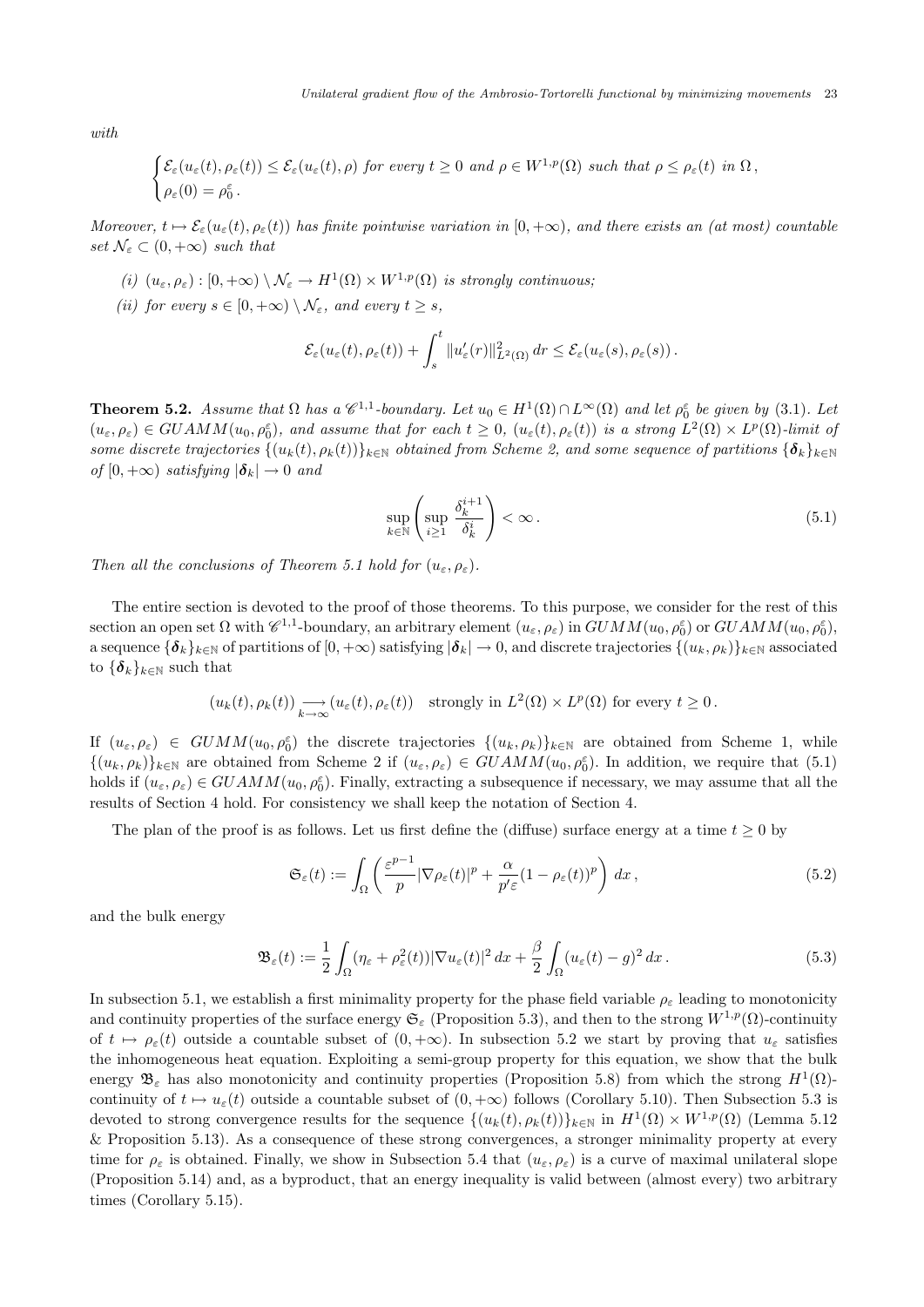### 5.1. Time continuity for the phase field variable and the surface energy

We first establish several properties of the limiting phase field  $\rho_{\varepsilon}$ , starting from a (weak) minimality principle as stated in the following proposition.

**Proposition 5.3.** For every  $t \geq 0$ ,

$$
\int_{\Omega} \left( \frac{\varepsilon^{p-1}}{p} |\nabla \rho_{\varepsilon}(t)|^p + \frac{\alpha}{p' \varepsilon} (1 - \rho_{\varepsilon}(t))^p \right) dx \le \int_{\Omega} \left( \frac{\varepsilon^{p-1}}{p} |\nabla \rho|^p + \frac{\alpha}{p' \varepsilon} (1 - \rho)^p \right) dx
$$

for all  $\rho \in W^{1,p}(\Omega)$  such that  $\rho \leq \rho_{\varepsilon}(t)$  in  $\Omega$ . In particular, the surface energy  $\mathfrak{S}_{\varepsilon}$  defined in (5.2) is nondecreasing on  $[0, +\infty)$ , and thus continuous outside an (at most) countable set  $\mathcal{S}_{\varepsilon} \subset [0, +\infty)$ .

**Proof.** Fix  $t > 0$  and let  $i \in \mathbb{N}$  be such that  $t \in (t_k^{i-1}, t_k^i]$ . Consider a function  $\rho \in W^{1,p}(\Omega)$  such that  $\rho \leq \rho_{\varepsilon}(t)$ in  $\Omega$ , and define  $\rho_k := \rho \wedge \rho_k(t)$ . Then  $\rho_k \in W^{1,p}(\Omega)$  and  $\rho_k \leq \rho_k(t) \leq \rho_k^{i-1}$ . By the minimality properties of the pair  $(u_k(t), \rho_k(t))$  obtained by either Scheme 1 or 2,

$$
\mathcal{E}_{\varepsilon}(u_k(t), \rho_k(t)) \leq \mathcal{E}_{\varepsilon}(u_k(t), \hat{\rho}_k),
$$

and since  $\hat{\rho}_k \leq \rho_k(t)$ ,

$$
\int_{\Omega} \left( \frac{\varepsilon^{p-1}}{p} |\nabla \rho_k(t)|^p + \frac{\alpha}{p' \varepsilon} (1 - \rho_k(t))^p \right) dx \le \int_{\Omega} \left( \frac{\varepsilon^{p-1}}{p} |\nabla \hat{\rho}_k|^p + \frac{\alpha}{p' \varepsilon} (1 - \hat{\rho}_k)^p \right) dx. \tag{5.4}
$$

Let us now define the measurable sets  $A_k := \{ \rho \leq \rho_k(t) \}$ . By definition of  $\hat{\rho}_k$ , we have

$$
\int_{\Omega} |\nabla \hat{\rho}_k|^p dx = \int_{A_k} |\nabla \rho|^p dx + \int_{\Omega \setminus A_k} |\nabla \rho_k(t)|^p dx,
$$

and thanks to (5.4), we infer that

$$
\frac{\varepsilon^{p-1}}{p} \int_{A_k} |\nabla \rho_k(t)|^p \, dx + \frac{\alpha}{p' \varepsilon} \int_{\Omega} (1 - \rho_k(t))^p \, dx \le \frac{\varepsilon^{p-1}}{p} \int_{A_k} |\nabla \rho|^p \, dx + \frac{\alpha}{p' \varepsilon} \int_{\Omega} (1 - \hat{\rho}_k)^p \, dx. \tag{5.5}
$$

Since  $\rho_k(t) \to \rho_{\varepsilon}(t)$  strongly in  $L^p(\Omega)$  and  $\rho \leq \rho_{\varepsilon}(t)$  in  $\Omega$ , we deduce that  $\mathscr{L}^N(\Omega \setminus A_k) \to 0$ . As a consequence,

$$
\int_{A_k} |\nabla \rho|^p \, dx \to \int_{\Omega} |\nabla \rho|^p \, dx \, ,
$$

and  $\chi_{A_k} \nabla \rho_k(t) \rightharpoonup \nabla \rho_{\varepsilon}(t)$  weakly in  $L^p(\Omega; \mathbb{R}^N)$  which in turn leads to

$$
\liminf_{k\to\infty}\int_{A_k}|\nabla\rho_k(t)|^p\,dx\geq\int_{\Omega}|\nabla\rho_{\varepsilon}(t)|^p\,dx.
$$

Passing to the limit in (5.5) as  $k \to \infty$  yields

$$
\int_{\Omega} \left( \frac{\varepsilon^{p-1}}{p} |\nabla \rho_{\varepsilon}(t)|^p + \frac{\alpha}{p' \varepsilon} (1 - \rho_{\varepsilon}(t))^p \right) dx \leq \int_{\Omega} \left( \frac{\varepsilon^{p-1}}{p} |\nabla \rho|^p + \frac{\alpha}{p' \varepsilon} (1 - \rho)^p \right) dx.
$$

In particular, taking  $\rho = \rho_{\varepsilon}(s)$  with  $s \geq t$  leads to the desired monotonicity property for the function  $\mathfrak{S}_{\varepsilon}$ .  $\Box$ 

At this stage we do not have any a priori time-regularity for  $t \mapsto \rho_{\varepsilon}(t)$  except that it is non-increasing, and thus it has finite pointwise variation (with values in  $L^1(\Omega)$ ). In the following result we show that this mapping is actually strongly continuous in  $W^{1,p}(\Omega)$  outside a countable subset of  $(0, +\infty)$  containing the discontinuity points of the surface energy  $\mathfrak{S}_{\varepsilon}$ .

**Lemma 5.4.** There exists an (at most) countable set  $\mathcal{R}_{\varepsilon} \subset (0, +\infty)$  containing  $\mathcal{S}_{\varepsilon}$  such that the mapping  $t \mapsto \rho_{\varepsilon}(t)$  is strongly continuous in  $W^{1,p}(\Omega)$  on  $[0, +\infty) \setminus \mathcal{R}_{\varepsilon}$ . In particular,  $\rho_{\varepsilon}$  is strongly continuous at  $t = 0$ .

**Proof.** Let  $\mathcal{R}_{\varepsilon}$  be the union of the set  $\mathcal{S}_{\varepsilon}$  given by Proposition 5.3 and the set of all discontinuity points of

$$
t \mapsto \int_{\Omega} \rho_{\varepsilon}(t) dx. \tag{5.6}
$$

Note that  $\mathcal{R}_{\varepsilon}$  is at most countable by the decreasing property of the latter function. Let  $t \in [0, +\infty) \setminus \mathcal{R}_{\varepsilon}$ , we claim that  $\rho_{\varepsilon}$  is strongly continuous in  $W^{1,p}(\Omega)$  at t. Consider a sequence  $t_n \to t$  and extract a subsequence  $\{t_{n_j}\}\subset \{t_n\}$  such that  $\rho_{\varepsilon}(t_{n_j})\rightharpoonup \rho_{\star}$  weakly in  $W^{1,p}(\Omega)$  for some  $\rho_{\star}\in W^{1,p}(\Omega)$ . Upon extracting a further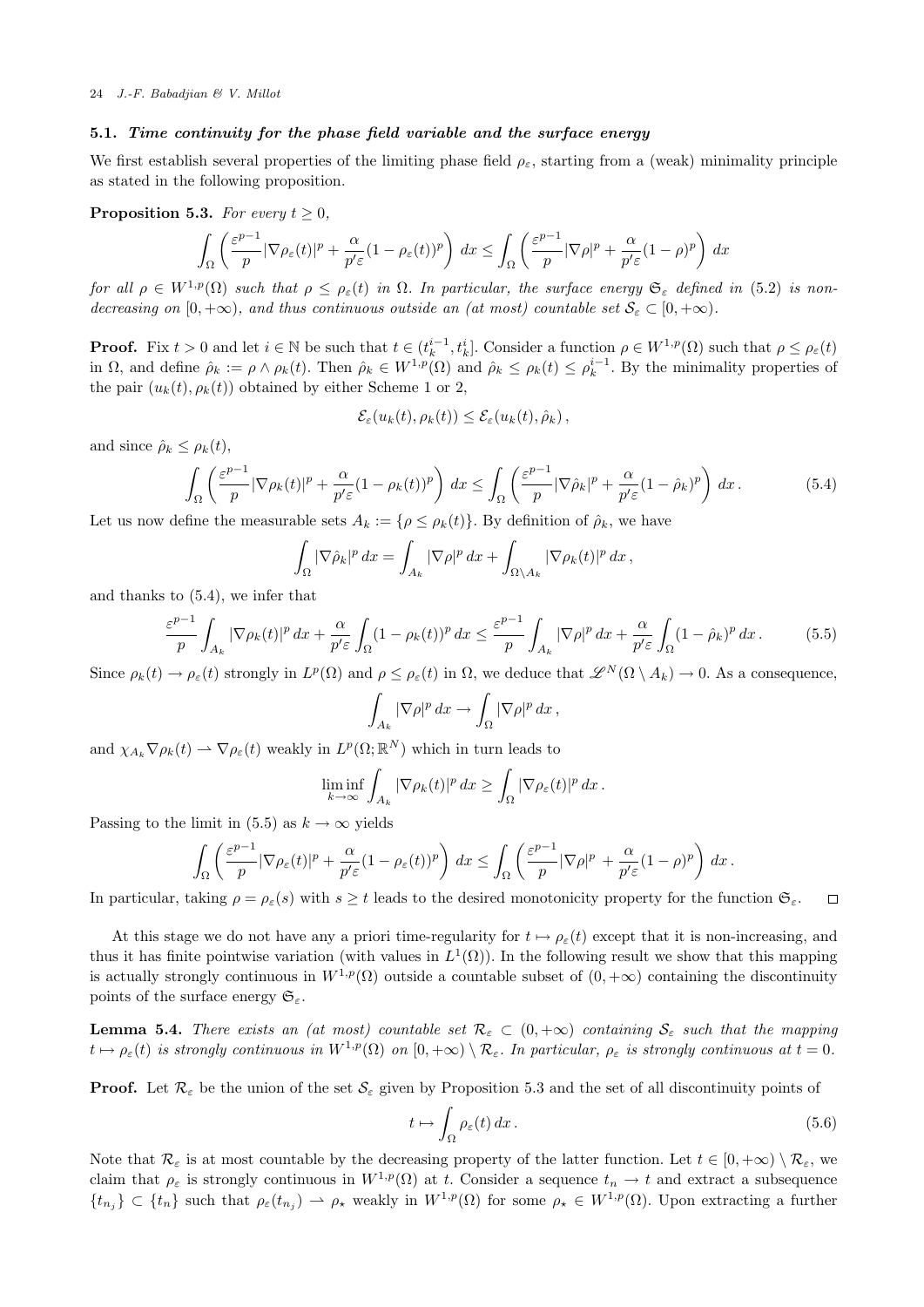subsequence, we may assume without loss of generality that  $t_{n_j} > t$  for each  $j \in \mathbb{N}$  (the other case  $t_{n_j} < t$  can be treated in a similar way). Then  $\rho_{\varepsilon}(t_{n_j}) \leq \rho_{\varepsilon}(t)$  in  $\Omega$ , and passing to the limit yields  $\rho_{\star} \leq \rho_{\varepsilon}(t)$  in  $\Omega$ . On the other hand, by our choice of  $t$  as a continuity point of the mapping  $(5.6)$ , we have

$$
\int_{\Omega} \rho_{\varepsilon}(t) dx = \lim_{j \to \infty} \int_{\Omega} \rho_{\varepsilon}(t_{n_j}) dx = \int_{\Omega} \rho_{\star} dx,
$$

and thus  $\rho_* = \rho_{\varepsilon}(t)$ . As a consequence, the limit is independent of the choice of the subsequence, and the full sequence  $\{\rho_{\varepsilon}(t_n)\}\$  weakly converges to  $\rho_{\varepsilon}(t)$  in  $W^{1,p}(\Omega)$ . Finally, using the fact that t is a continuity point of  $\mathfrak{S}_{\varepsilon}$ , we get that  $\mathfrak{S}_{\varepsilon}(t_n) \to \mathfrak{S}_{\varepsilon}(t)$ , and thus  $\|\rho_{\varepsilon}(t_n)\|_{W^{1,p}(\Omega)} \to \|\rho_{\varepsilon}(t)\|_{W^{1,p}(\Omega)}$ . We then deduce that  $\rho_{\varepsilon}(t_n) \to \rho_{\varepsilon}(t)$ strongly in  $W^{1,p}(\Omega)$ .

It now remains to show that  $\rho_{\varepsilon}$  is continuous at  $t = 0$ . Let  $t_i \downarrow 0$  be an arbitrary sequence. By Remark 4.12 we have  $u_{\varepsilon}(t_j) \rightharpoonup u_0$  weakly in  $H^1(\Omega)$ . By Lemma 4.9,  $\rho_{\varepsilon} \in L^{\infty}(0, +\infty; W^{1,p}(\Omega))$ , and we can extract a (not relabeled) subsequence such that  $\rho_{\varepsilon}(t_j) \rightharpoonup \rho_*$  weakly in  $W^{1,p}(\Omega)$  for some  $\rho_* \in W^{1,p}(\Omega)$ . According to the energy inequality proved in Lemma 4.6 & 4.7, we have  $\mathcal{E}_{\varepsilon}(u_k(t_j), \rho_k(t_j)) \leq \mathcal{E}_{\varepsilon}(u_0, \rho_0^{\varepsilon})$  for all  $j \in \mathbb{N}$  and all  $k \in \mathbb{N}$ . Now we apply Lemma 3.1 to pass to the limit first as  $k \to \infty$  and then as  $j \to \infty$ , which yields  $\mathcal{E}_{\varepsilon}(u_0, \rho_*) \leq \mathcal{E}_{\varepsilon}(u_0, \rho_0^{\varepsilon})$ . From the minimality property (3.1) satisfied by  $\rho_0^{\varepsilon}$ , we deduce that  $\mathcal{E}_{\varepsilon}(u_0, \rho_*) = \mathcal{E}_{\varepsilon}(u_0, \rho_0^{\varepsilon})$ . By uniqueness of the solution of the minimization problem (3.1), we have  $\rho_* = \rho_0^{\varepsilon}$ . Moreover, we infer from the discussion above that  $\lim_{j} \mathcal{E}_{\varepsilon}(u_{\varepsilon}(t_j), \rho_{\varepsilon}(t_j)) = \mathcal{E}_{\varepsilon}(u_0, \rho_0^{\varepsilon}),$  which implies that  $\rho_{\varepsilon}(t_j) \to \rho_0^{\varepsilon}$  strongly in  $W^{1,p}(\Omega)$  by Lemma 3.1. This convergence holds for the full sequence  $\{t_i\}$  by uniqueness of the limit.  $\Box$ 

Thanks to the just established continuity of  $t \mapsto \rho_{\varepsilon}(t)$ , we deduce that  $\rho_{\varepsilon}$  and  $\rho_{\varepsilon}$  actually coincide almost everywhere in time whenever (5.1) holds.

**Corollary 5.5.** Assume that (5.1) holds. Then there exists an  $\mathscr{L}^1$ -negligible set  $\mathcal{M}_{\varepsilon} \subset [0, +\infty)$  such that  $\rho_{\varepsilon}^{-}(t) = \rho_{\varepsilon}(t)$  for every  $t \in [0, +\infty) \setminus \mathcal{M}_{\varepsilon}$ .

**Proof.** Step 1. Let us consider the function  $\ell_k : [0, +\infty) \to [0, +\infty)$  defined by

$$
\ell_k(t) := \begin{cases} 0 & \text{if } t \in [0, t_k^1], \\ t_k^{i-1} + \frac{\delta_k^i}{\delta_k^{i+1}}(t - t_k^i) & \text{if } t \in (t_k^i, t_k^{i+1}] \text{ with } i \ge 1. \end{cases}
$$

Notice that

$$
\sup_{t\geq 0} |\ell_k(t)-t| \leq 3|\boldsymbol{\delta}_k| \underset{k\to\infty}{\longrightarrow} 0.
$$

Setting

$$
\rho_{\varepsilon}^k(t) := \rho_{\varepsilon}(\ell_k(t)),
$$

we infer from Lemma 5.4 that  $\rho_{\varepsilon}^k(t) \to \rho_{\varepsilon}(t)$  strongly in  $L^1(\Omega)$  for every  $t \in [0, +\infty) \setminus \mathcal{R}_{\varepsilon}$ . Since  $0 \le \rho_{\varepsilon} \le 1$ , by dominated convergence we have  $\rho_{\varepsilon}^{k} \to \rho_{\varepsilon}$  strongly in  $L^{1}(0,T;L^{1}(\Omega))$  for every  $T > 0$ . Similarly, by (3.5) we have that  $\rho_k \to \rho_{\varepsilon}$  and  $\rho_k^- \to \rho_{\varepsilon}^-$  strongly in  $L^1(0,T;L^1(\Omega))$  for every  $T > 0$ . Given  $T > 0$  arbitrary, we estimate

$$
\|\rho_{\varepsilon}^{-}-\rho_{\varepsilon}\|_{L^{1}(0,T;L^{1}(\Omega))}\leq \|\rho_{\varepsilon}^{-}-\rho_{k}^{-}\|_{L^{1}(0,T;L^{1}(\Omega))}+\|\rho_{k}^{-}-\rho_{\varepsilon}^{k}\|_{L^{1}(0,T;L^{1}(\Omega))}+\|\rho_{\varepsilon}^{k}-\rho_{\varepsilon}\|_{L^{1}(0,T;L^{1}(\Omega))}\underset{k\to\infty}{\longrightarrow}0.
$$

Indeed, observing that  $\rho_k^-(t) = \rho_k(\ell_k(t))$  and  $\ell_k(t) \leq t$ , we deduce from (5.1) that

$$
\int_0^T \|\rho_k^-(t) - \rho_\varepsilon^k(t)\|_{L^1(\Omega)} dt = \int_{\delta_k^1}^T \|\rho_k(\ell_k(t)) - \rho_\varepsilon(\ell_k(t))\|_{L^1(\Omega)} dt
$$
  

$$
\leq \left(\sup_{i \geq 1} \frac{\delta_k^{i+1}}{\delta_k^i} \right) \int_0^T \|\rho_k(t) - \rho_\varepsilon(t)\|_{L^1(\Omega)} dt \longrightarrow 0.
$$

Hence  $\|\rho_{\varepsilon}^{\perp}-\rho_{\varepsilon}\|_{L^{1}(0,T;L^{1}(\Omega))}=0$  for every  $T>0$ , whence  $\rho_{\varepsilon}^{\perp}(t)=\rho_{\varepsilon}(t)$  for all  $t\in[0,+\infty)\setminus\mathcal{M}_{\varepsilon}$  for some  $\mathscr{L}^1$ -negligible set  $\mathcal{M}_{\varepsilon} \subset [0, +\infty)$ .  $\Box$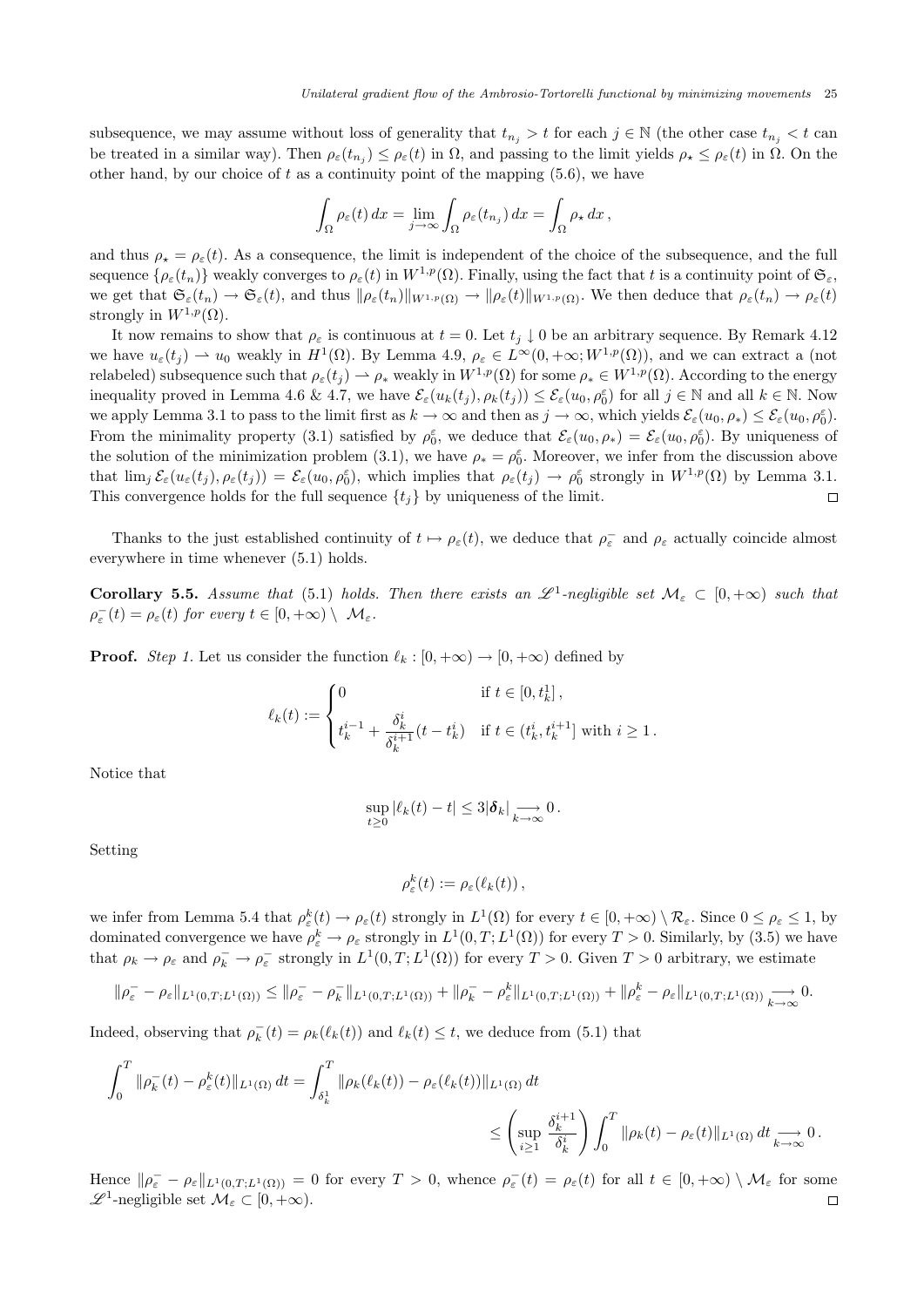## 5.2. Time continuity for  $u_{\varepsilon}$  and the bulk energy

We start proving the following convergence result which is the main point to show that  $u_{\varepsilon}$  solves the inhomogeneous heat equation.

**Proposition 5.6.** If  $(u_{\varepsilon}, \rho_{\varepsilon}) \in GUMM(u_0, \rho_0^{\varepsilon})$  then

$$
\mathrm{div}\big((\eta_{\varepsilon}+\rho_k^2)\nabla u_k\big) \underset{k\to\infty}{\rightharpoonup} \mathrm{div}\big((\eta_{\varepsilon}+\rho_{\varepsilon}^2)\nabla u_{\varepsilon}\big) \quad weakly\ in\ L^2_{\mathrm{loc}}\big([0,+\infty);L^2(\Omega)\big)\,,
$$

while

$$
\operatorname{div}\left((\eta_{\varepsilon}+(\rho_k^-)^2)\nabla u_k\right) \underset{k\to\infty}{\to} \operatorname{div}\left((\eta_{\varepsilon}+\rho_{\varepsilon}^2)\nabla u_{\varepsilon}\right) \quad weakly \ in \ L^2_{\text{loc}}\left([0,+\infty);L^2(\Omega)\right),
$$

if  $(u_{\varepsilon}, \rho_{\varepsilon}) \in GUAMM(u_0, \rho_0^{\varepsilon}).$ 

**Proof.** Step 1. We first consider the case where  $(u_{\varepsilon}, \rho_{\varepsilon}) \in GUMM(u_0, \rho_0^{\varepsilon})$ . For  $t > 0$  such that  $t \in (t_k^{i-1}, t_k^i]$  for some integer  $i \geq 1$ , the function  $u_k(t)$  solves (4.15). Hence  $\text{div}\left((\eta_{\varepsilon} + \rho_k^2(t))\nabla u_k(t)\right) \in L^2(\Omega)$  with the estimate

$$
\left\| \mathrm{div} \big( (\eta_{\varepsilon} + \rho_k^2(t)) \nabla u_k(t) \big) \right\|_{L^2(\Omega)} \leq \| v'_k(t) \|_{L^2(\Omega)} + \beta \| u_k(t) - g \|_{L^2(\Omega)}.
$$

In view of (3.5) and (4.18), we deduce that for every  $T > 0$ .

$$
\int_0^T \left\| \mathrm{div} \big( (\eta_{\varepsilon} + \rho_k^2(t)) \nabla u_k(t) \big) \right\|_{L^2(\Omega)}^2 dt \le C \int_0^T \|v_k'(t)\|_{L^2(\Omega)}^2 dt + CT \le C(T+1),
$$

for some constant  $C > 0$  independent of k and T. Hence we can find a subsequence (not relabeled) such that  $\text{div}\big((\eta_{\varepsilon}+\rho_k^2)\nabla u_k\big)\rightharpoonup \Theta$  weakly in  $L^2_{\text{loc}}([0,+\infty);L^2(\Omega))$ . Let  $\varphi\in\mathscr{C}_c^\infty([0,T]\times\Omega)$ . We have

$$
\int_0^T \int_{\Omega} \operatorname{div} \left( (\eta_{\varepsilon} + \rho_k^2) \nabla u_k \right) \varphi \, dx \, dt = - \int_0^T \int_{\Omega} (\eta_{\varepsilon} + \rho_k^2) \nabla u_k \cdot \nabla \varphi \, dx \, dt \,. \tag{5.7}
$$

From the convergences established in Lemmas 4.9 and 4.11 we have

$$
\int_{\Omega} (\eta_{\varepsilon} + \rho_k^2(t)) \nabla u_k(t) \cdot \nabla \varphi(t) dx \underset{k \to \infty}{\longrightarrow} \int_{\Omega} (\eta_{\varepsilon} + \rho_{\varepsilon}^2(t)) \nabla u_{\varepsilon}(t) \cdot \nabla \varphi(t) dx \quad \text{for every } t \ge 0.
$$

Then, from (3.5) and (4.17) we deduce that

$$
\int_0^T \int_{\Omega} (\eta_{\varepsilon} + \rho_k^2) \nabla u_k \cdot \nabla \varphi \, dx \, dt \longrightarrow \int_0^T \int_{\Omega} (\eta_{\varepsilon} + \rho_{\varepsilon}^2) \nabla u_{\varepsilon} \cdot \nabla \varphi \, dx \, dt,
$$

by dominated convergence. Therefore, letting  $k \to \infty$  in (5.7) yields

$$
\int_0^T \int_{\Omega} \Theta \varphi \, dx \, dt = -\int_0^T \int_{\Omega} (\eta_{\varepsilon} + \rho_{\varepsilon}^2) \nabla u_{\varepsilon} \cdot \nabla \varphi \, dx \, dt
$$

from which we deduce that  $\Theta = \text{div}((\eta_{\varepsilon} + \rho_{\varepsilon}^2) \nabla u_{\varepsilon}),$  and this first step is complete.

Step 2. The case where  $(u_{\varepsilon}, \rho_{\varepsilon}) \in GUAMM(u_0, \rho_0^{\varepsilon})$  is essentially the same, replacing  $\rho_k$  by the translated  $\rho_k^-$ , and using the property established in Corollary 5.5. We do not reproduce the proof for this case.  $\Box$ 

**Corollary 5.7.** The function  $u_{\varepsilon} \in AC^2([0, +\infty); L^2(\Omega))$  solves

$$
\begin{cases}\nu'_{\varepsilon} = \text{div}\left((\eta_{\varepsilon} + \rho_{\varepsilon}^{2})\nabla u_{\varepsilon}\right) - \beta(u_{\varepsilon} - g) & \text{in } L^{2}(0, +\infty; L^{2}(\Omega)), \\
\frac{\partial u_{\varepsilon}}{\partial \nu} = 0 & \text{in } L^{2}(0, +\infty; H^{1/2}(\partial \Omega)), \\
u_{\varepsilon}(0) = u_{0}.\n\end{cases}
$$
\n(5.8)

**Proof.** It suffices to combine (4.15) (replacing  $\rho_k(t)$  by  $\rho_k^-(t)$  for the case  $(u_\varepsilon, \rho_\varepsilon) \in GUAMM(u_0, \rho_0^\varepsilon)$ ) with the convergence results of Lemma 4.11 and Proposition 5.6.  $\Box$ 

We are now in position to prove the decrease monotonicity of the bulk energy  $\mathfrak{B}_{\varepsilon}$ .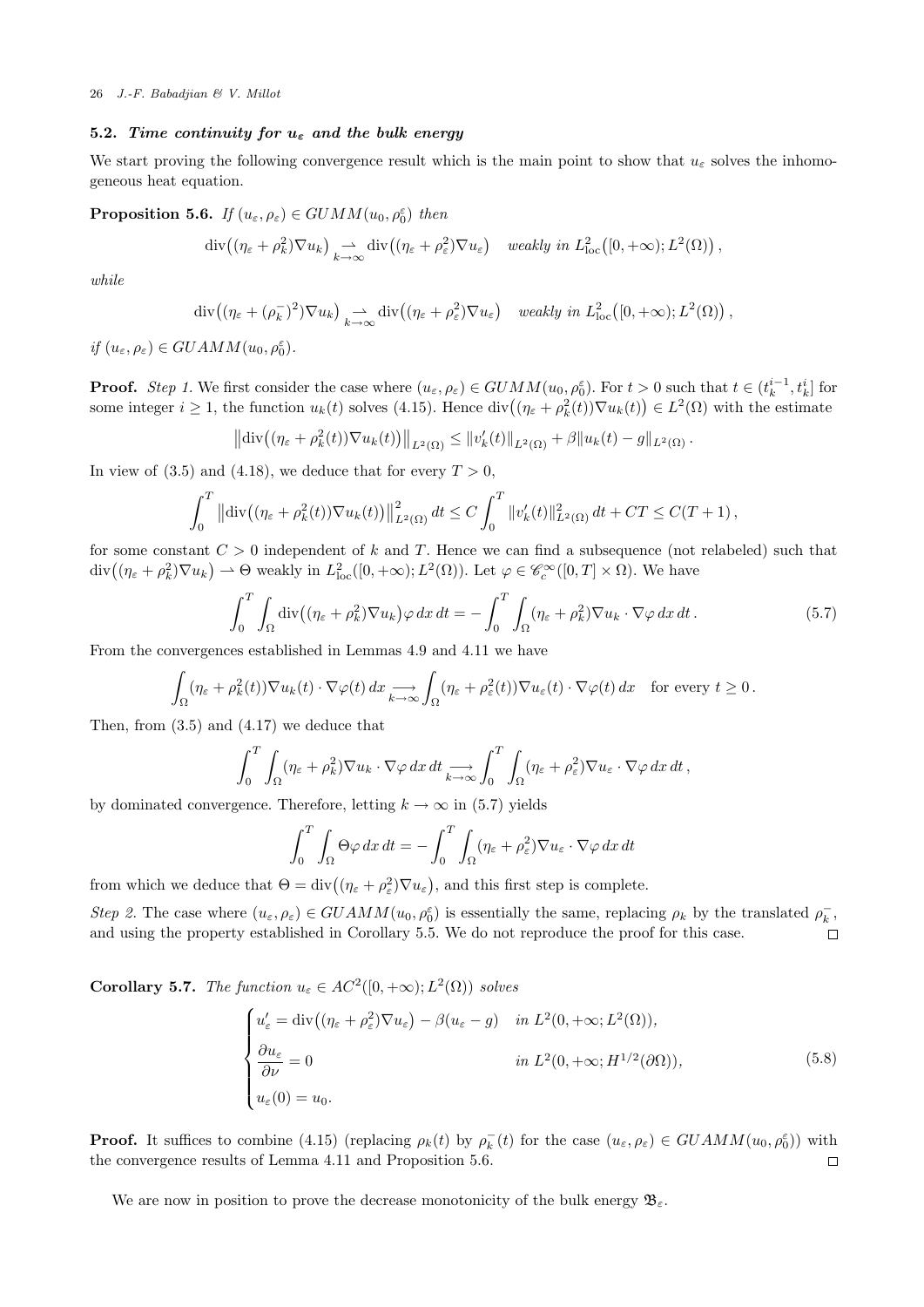**Proposition 5.8.** Let  $t_0 > 0$  and set  $\rho_{\varepsilon}^{t_0}(t) := \rho_{\varepsilon}(t + t_0)$ . For any  $w_0 \in H^1(\Omega) \cap L^{\infty}(\Omega)$  there exists a unique solution  $w_{\varepsilon} \in AC^2([0, +\infty); L^2(\Omega)) \cap L^{\infty}(0, +\infty; H^1(\Omega))$  of

$$
\begin{cases}\nw_{\varepsilon}' = \text{div}\left(\left(\eta_{\varepsilon} + (\rho_{\varepsilon}^{t_0})^2\right)\nabla w_{\varepsilon}\right) - \beta(w_{\varepsilon} - g) & \text{in } L^2_{\text{loc}}([0, +\infty); H^{-1}(\Omega)), \\
\left(\eta_{\varepsilon} + (\rho_{\varepsilon}^{t_0})^2\right)\nabla w_{\varepsilon} \cdot \nu = 0 & \text{in } L^2_{\text{loc}}([0, +\infty); H^{-1/2}(\partial\Omega)), \\
w_{\varepsilon}(0) = w_0,\n\end{cases} \tag{5.9}
$$

and  $w_{\varepsilon}$  satisfies the following energy inequality for every  $t \geq 0$ ,

$$
\frac{1}{2} \int_{\Omega} \left( \eta_{\varepsilon} + (\rho_{\varepsilon}^{t_0}(t))^2 \right) |\nabla w_{\varepsilon}(t)|^2 dx + \frac{\beta}{2} \int_{\Omega} (w_{\varepsilon}(t) - g)^2 dx \le \frac{1}{2} \int_{\Omega} \left( \eta_{\varepsilon} + \rho_{\varepsilon}^2(t_0) \right) |\nabla w_0|^2 dx + \frac{\beta}{2} \int_{\Omega} (w_0 - g)^2 dx. \tag{5.10}
$$

In particular, for any  $t_0 > 0$  the function  $u_{\varepsilon}(\cdot + t_0)$  is the unique solution of (5.9) with initial datum  $w_0 := u_{\varepsilon}(t_0)$ . As a consequence, the bulk energy  $\mathfrak{B}_{\varepsilon}$  defined in (5.3) is non increasing on  $[0, +\infty)$ , and thus continuous outside an (at most) countable subset  $\mathcal{B}_{\varepsilon}$  of  $[0, +\infty)$ .

**Proof.** Step 1, Uniqueness. Let  $w_{\varepsilon,1}$  and  $w_{\varepsilon,2}$  be two solutions of (5.9), and set  $z_{\varepsilon} := w_{\varepsilon,1} - w_{\varepsilon,2}$ . Then  $z_{\varepsilon}(0) = 0$ . The variational formulation of (5.9) implies that for any  $T > 0$  and any test function  $\phi \in L^2(0,T;H^1(\Omega))$ ,

$$
\int_0^T \int_{\Omega} \left( z_{\varepsilon}' \phi + \left( \eta_{\varepsilon} + (\rho_{\varepsilon}^{t_0})^2 \right) \nabla z_{\varepsilon} \cdot \nabla \phi + \beta z_{\varepsilon} \phi \right) dx dt = 0.
$$

Choosing  $\phi(t) := z_{\varepsilon}(t) \chi_{[0,T]}(t)$  as test function above yields

$$
\int_0^T \int_{\Omega} z_{\varepsilon}' z_{\varepsilon} dx dt \le 0 \quad \text{for every } T > 0.
$$

On the other hand, since  $z_{\varepsilon} \in AC^2([0, +\infty); L^2(\Omega))$ , we have  $||z_{\varepsilon}(\cdot)||_{L^2(\Omega)}^2 \in AC([0, +\infty))$  and

$$
\frac{d}{dt}||z_{\varepsilon}(t)||_{L^{2}(\Omega)}^{2}=2\int_{\Omega}z_{\varepsilon}'(t)z_{\varepsilon}(t) dx \quad \text{for a.e. } t\in(0,+\infty).
$$

Therefore,

$$
0 \ge \int_0^T \int_{\Omega} z_{\varepsilon}' z_{\varepsilon} dx dt = \frac{1}{2} ||z_{\varepsilon}(T)||^2_{L^2(\Omega)} \text{ for every } T > 0,
$$

which shows that  $z_{\varepsilon} \equiv 0$ , i.e.,  $w_{\varepsilon,1} = w_{\varepsilon,2}$ .

Step 2, Existence. For what concerns existence, we reproduce a minimizing movement scheme as before. More precisely, given a sequence  $\tau_k \downarrow 0$ , we set  $\tau_k^i := i\tau_k$  for  $i \in \mathbb{N}$ . Taking  $w_k^0 := w_0$ , we define recursively for all integer  $i \geq 1$ ,  $w_k^i \in H^1(\Omega)$  as the unique solution of the minimization problem

$$
\min_{v\in H^1(\Omega)} \left\{ \frac{1}{2} \int_{\Omega} \left( \eta_\varepsilon + (\rho_\varepsilon^{t_0} (t_k^{i-1}))^2 \right) |\nabla v|^2 \, dx + \frac{\beta}{2} \int_{\Omega} (v-g)^2 \, dx + \frac{1}{2\tau_k} \int_{\Omega} (v-u_k^{i-1})^2 \, dx \right\} \, .
$$

Using the minimality of  $w_k^i$  at each step and the fact that  $0 \leq \rho_{\varepsilon}^{t_0}(\tau_k^i) \leq \rho_{\varepsilon}^{t_0}(\tau_k^{i-1})$ , we obtain that for every integer  $i \geq 1$ ,

$$
\frac{1}{2} \int_{\Omega} \left( \eta_{\varepsilon} + (\rho_{\varepsilon}^{t_0} (\tau_k^{i-1}))^2 \right) |\nabla w_k^i|^2 \, dx + \frac{\beta}{2} \int_{\Omega} (w_k^i - g)^2 \, dx + \sum_{j=1}^i \frac{1}{2\tau_k} \int_{\Omega} (w_k^j - w_k^{j-1})^2 \, dx
$$
\n
$$
\leq \frac{1}{2} \int_{\Omega} (\eta_{\varepsilon} + \rho_{\varepsilon}^2(t_0)) |\nabla w_0|^2 \, dx + \frac{\beta}{2} \int_{\Omega} (w_0 - g)^2 \, dx. \tag{5.11}
$$

Let us now define the following piecewise constant and piecewise affine interpolations. Set  $w_k(0) = \hat{w}_k(0) = w_0$ , and for  $t \in (\tau_k^{i-1}, \tau_k^i]$ ,

$$
\begin{cases} w_k(t) := w_k^i \,, \\ \varrho_k^{t_0}(t) := \rho_{\varepsilon}^{t_0}(\tau_k^{i-1}) \,, \\ \hat{w}_k(t) := w_k^{i-1} + \tau_k^{-1}(t - \tau_k^{i-1})(w_k^i - w_k^{i-1}) \,. \end{cases}
$$

By Lemma 5.4, we have  $\varrho_k^{t_0}(t) \to \varrho_{\varepsilon}^{t_0}(t)$  strongly in  $W^{1,p}(\Omega)$  for all  $t \in [0, +\infty) \setminus (-t_0 + \mathcal{R}_{\varepsilon})$ . Arguing exactly as in the proof of Lemma 4.11 we prove that (for a suitable subsequence)  $w_k(t) \to w_{\varepsilon}(t)$  weakly in  $H^1(\Omega)$  for every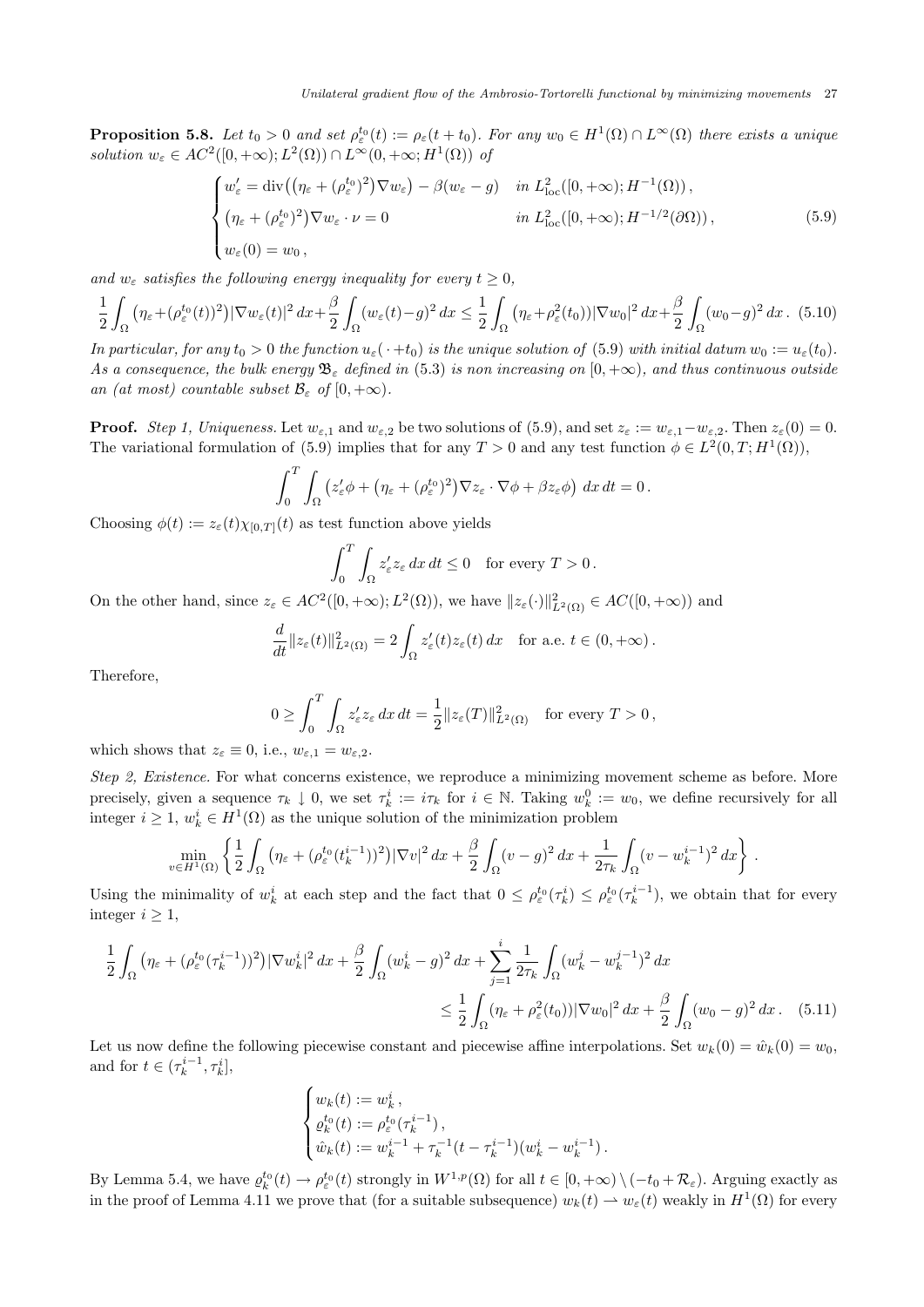$t \geq 0$  and  $\hat{w}'_k \rightharpoonup w'_\varepsilon$  weakly in  $L^2(0, +\infty; L^2(\Omega))$ , for some  $w_\varepsilon \in AC^2([0, +\infty); L^2(\Omega)) \cap L^\infty(0, +\infty; H^1(\Omega)) \cap$  $L^2_{loc}([0,+\infty); H^2(\Omega))$ . Then we can reproduce with minor modifications the proof of Proposition 5.6 and Corollary 5.7 to show that  $w_{\varepsilon}$  is a solution of (5.9).

Since  $0 \leq \rho_{\varepsilon}^{t_0}(t) \leq \varrho_k^{t_0}(t)$  and  $w_k(t) \to w_{\varepsilon}(t)$  strongly in  $L^2(\Omega)$  for every  $t \geq 0$ , we infer from (5.11) that for every  $t \geq 0$ ,

$$
\frac{1}{2} \int_{\Omega} (\eta_{\varepsilon} + \rho_{\varepsilon}^{2}(t_{0})) |\nabla w_{0}|^{2} dx + \frac{\beta}{2} \int_{\Omega} (w_{0} - g)^{2} dx
$$
\n
$$
\geq \liminf_{k \to \infty} \left( \frac{1}{2} \int_{\Omega} (\eta_{\varepsilon} + (\rho_{k}^{t_{0}}(t))^{2}) |\nabla w_{k}(t)|^{2} dx + \frac{\beta}{2} \int_{\Omega} (w_{k}(t) - g)^{2} dx \right)
$$
\n
$$
\geq \liminf_{k \to \infty} \frac{1}{2} \int_{\Omega} (\eta_{\varepsilon} + (\rho_{\varepsilon}^{t_{0}}(t))^{2}) |\nabla w_{k}(t)|^{2} dx + \frac{\beta}{2} \int_{\Omega} (w_{\varepsilon}(t) - g)^{2} dx
$$
\n
$$
\geq \frac{1}{2} \int_{\Omega} (\eta_{\varepsilon} + (\rho_{\varepsilon}^{t_{0}}(t))^{2}) |\nabla w_{\varepsilon}(t)|^{2} dx + \frac{\beta}{2} \int_{\Omega} (w_{\varepsilon}(t) - g)^{2} dx,
$$

 $\Box$ 

and (5.10) is proved.

**Remark 5.9.** We notice that the proof of Lemma 5.4 together with Remark 4.12 show that the function  $\mathfrak{B}_{\varepsilon}$  is actually continuous at time  $t = 0$ , i.e.,  $0 \notin \mathcal{B}_{\varepsilon}$ .

As a consequence of Lemma 5.4 and Proposition 5.8, we obtain the strong continuity in  $H^1(\Omega)$  of the mapping  $t \mapsto u_{\varepsilon}(t)$  outside a countable subset of  $(0, +\infty)$  containing the discontinuity points of  $\mathfrak{S}_{\varepsilon}$  and  $\mathfrak{B}_{\varepsilon}$ .

**Corollary 5.10.** The mapping  $u_{\varepsilon} : [0, +\infty) \to H^1(\Omega)$  is strongly continuous on  $[0, +\infty) \setminus (\mathcal{R}_{\varepsilon} \cup \mathcal{B}_{\varepsilon})$ .

**Proof.** Let us consider  $t_0 \in [0, +\infty) \setminus (\mathcal{R}_{\varepsilon} \cup \mathcal{B}_{\varepsilon})$  and  $\{t_n\} \subset [0, +\infty)$  an arbitrary sequence such that  $t_n \to t_0$ . Since  $t_0 \notin \mathcal{R}_{\varepsilon} \cup \mathcal{B}_{\varepsilon}$  we have  $\mathfrak{B}_{\varepsilon}(t_n) \to \mathfrak{B}_{\varepsilon}(t_0)$  and  $\rho_{\varepsilon}(t_n) \to \rho_{\varepsilon}(t_0)$  strongly in  $W^{1,p}(\Omega)$ . Therefore  $\mathcal{E}_{\varepsilon}(u_{\varepsilon}(t_n), \rho_{\varepsilon}(t_n)) \to \mathcal{E}_{\varepsilon}(u_{\varepsilon}(t_0), \rho_{\varepsilon}(t_0)).$  On the other hand  $u_{\varepsilon}(t_n) \to u_{\varepsilon}(t_0)$  weakly in  $H^1(\Omega)$  by Remark 4.12, and the conclusion follows from Lemma 3.1.  $\Box$ 

### 5.3. Strong convergences and limiting minimality

Thanks to the equation solved by  $u_{\varepsilon}$ , we are now able to improve the weak  $H^1(\Omega)$ -convergence of the sequence  ${u_k}_{k\in\mathbb{N}}$  into a strong convergence. We start by proving that the bulk energy converges in time average.

**Lemma 5.11.** If  $(u_{\varepsilon}, \rho_{\varepsilon}) \in GUMM(u_0, \rho_0^{\varepsilon})$  we have

$$
\lim_{k \to \infty} \int_{s}^{t} \int_{\Omega} (\eta_{\varepsilon} + \rho_{k}^{2}(r)) |\nabla u_{k}(r)|^{2} dx dr = \int_{s}^{t} \int_{\Omega} (\eta_{\varepsilon} + \rho_{\varepsilon}^{2}(r)) |\nabla u_{\varepsilon}(r)|^{2} dx dr \quad \text{for every } t > s \ge 0,
$$
 (5.12)

while

$$
\lim_{k \to \infty} \int_{s}^{t} \int_{\Omega} \left( \eta_{\varepsilon} + (\rho_{k}^{-}(r))^{2} \right) |\nabla u_{k}(r)|^{2} dx dr = \int_{s}^{t} \int_{\Omega} (\eta_{\varepsilon} + \rho_{\varepsilon}^{2}(r)) |\nabla u_{\varepsilon}(r)|^{2} dx dr \text{ for every } t > s \ge 0,
$$
  
if  $(u_{\varepsilon}, \rho_{\varepsilon}) \in GUAMM(u_{0}, \rho_{0}^{\varepsilon}).$ 

**Proof.** We only consider the case  $(u_{\varepsilon}, \rho_{\varepsilon}) \in GUMM(u_0, \rho_0^{\varepsilon})$ . In the case  $(u_{\varepsilon}, \rho_{\varepsilon}) \in GUAMM(u_0, \rho_0^{\varepsilon})$ , it suffices to reproduce the argument below with  $\rho_k^-$  instead of  $\rho_k$ .

Taking  $u_k(r)$  as test function in the variational formulation (4.15) and integrating in time between s and t leads to

$$
\int_s^t \int_{\Omega} (\eta_{\varepsilon} + \rho_k^2(r)) |\nabla u_k(r)|^2 \, dx \, dr = - \int_s^t \int_{\Omega} v'_k(r) u_k(r) \, dx \, dr - \beta \int_s^t \int_{\Omega} (u_k(r) - g) u_k(r) \, dx \, dr.
$$

From Lemma 4.11 we have  $u_k \to u_\varepsilon$  strongly in  $L^2_{loc}([0, +\infty); L^2(\Omega))$  and  $v'_k \to u'_\varepsilon$  weakly in  $L^2(0, +\infty; L^2(\Omega))$ . Therefore,

$$
\lim_{k\to\infty}\int_s^t\int_{\Omega}(\eta_{\varepsilon}+\rho_k^2(r))|\nabla u_k(r)|^2\,dx\,dt=-\int_s^t\int_{\Omega}u_{\varepsilon}'(r)u_{\varepsilon}(r)\,dx\,dr-\beta\int_s^t\int_{\Omega}(u_{\varepsilon}(r)-g)u_{\varepsilon}(r)\,dx\,dr.
$$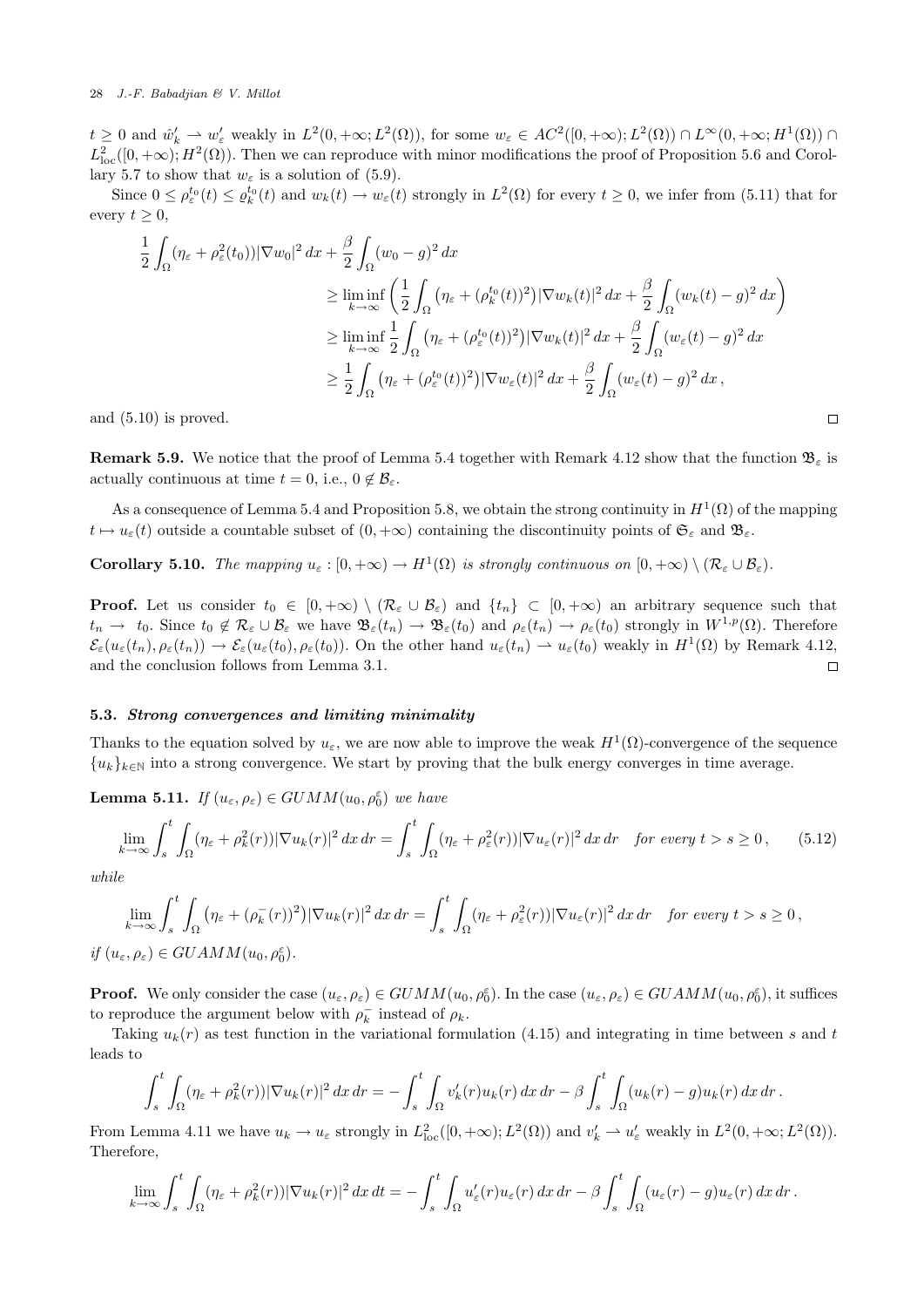On the other hand, according to equation (5.8) solved by  $u_{\varepsilon}$ , we have

$$
-\int_{s}^{t} \int_{\Omega} u_{\varepsilon}'(r) u_{\varepsilon}(r) \, dx \, dr - \beta \int_{s}^{t} \int_{\Omega} (u_{\varepsilon}(r) - g) u_{\varepsilon}(r) \, dx \, dr = \int_{s}^{t} \int_{\Omega} (\eta_{\varepsilon} + \rho_{\varepsilon}^{2}(r)) |\nabla u_{\varepsilon}(r)|^{2} \, dx \, dr,
$$
  
eads to (5.12).

which 1

From Lemma 5.11, we deduce the announced strong convergence of the sequence  $\{u_k\}_{k\in\mathbb{N}}$ .

**Lemma 5.12.** For every  $t \in [0, +\infty) \setminus \mathcal{B}_{\varepsilon}$ ,  $u_k(t) \to u_{\varepsilon}(t)$  strongly in  $H^1(\Omega)$ .

**Proof.** Step 1. We first assume that  $(u_{\varepsilon}, \rho_{\varepsilon}) \in GUMM(u_0, \rho_0^{\varepsilon})$ . Let  $t_0 \in [0, +\infty) \setminus \mathcal{B}_{\varepsilon}$ . Since  $\mathfrak{B}_{\varepsilon}$  is continuous at  $t_0$ , for every  $\alpha > 0$  there exists  $\delta_{\alpha} > 0$  such that  $\mathfrak{B}_{\varepsilon}(t) \leq \mathfrak{B}_{\varepsilon}(t_0) + \alpha$  for all  $t \in [t_0 - \delta_{\alpha}, t_0]$ .

Let us fix  $\alpha > 0$  arbitrary. Since  $\mathcal{E}_{\varepsilon}(u_k^i, \rho_k^i) \leq \mathcal{E}_{\varepsilon}(u_k^{i-1}, \rho_k^i)$  and  $\rho_k^i \leq \rho_k^{i-1}$  in  $\Omega$  for each integers k and  $i \geq 1$ , we infer that the function

$$
t \mapsto \frac{1}{2} \int_{\Omega} (\eta_{\varepsilon} + \rho_k^2(t)) |\nabla u_k(t)|^2 dx + \frac{\beta}{2} \int_{\Omega} (u_k(t) - g)^2 dx
$$

is non increasing on  $[0, +\infty)$ , and thus

$$
\delta_{\alpha} \left( \frac{1}{2} \int_{\Omega} (\eta_{\varepsilon} + \rho_k^2(t_0)) |\nabla u_k(t_0)|^2 dx + \frac{\beta}{2} \int_{\Omega} (u_k(t_0) - g)^2 dx \right) \leq \int_{t_0 - \delta_{\alpha}}^{t_0} \left( \frac{1}{2} \int_{\Omega} (\eta_{\varepsilon} + \rho_k^2(t)) |\nabla u_k(t)|^2 dx + \frac{\beta}{2} \int_{\Omega} (u_k(t) - g)^2 dx \right) dt.
$$

By Lemma 5.11 and the strong convergence of  $u_k$  to  $u_{\varepsilon}$  in  $L^2_{loc}([0,+\infty);L^2(\Omega))$ , we infer that

$$
\delta_{\alpha} \limsup_{k \to \infty} \left( \frac{1}{2} \int_{\Omega} (\eta_{\varepsilon} + \rho_k^2(t_0)) |\nabla u_k(t_0)|^2 dx + \frac{\beta}{2} \int_{\Omega} (u_k(t_0) - g)^2 dx \right)
$$
  

$$
\leq \lim_{k \to \infty} \int_{t_0 - \delta_{\alpha}}^{t_0} \left( \frac{1}{2} \int_{\Omega} (\eta_{\varepsilon} + \rho_k^2(t)) |\nabla u_k(t)|^2 dx + \frac{\beta}{2} \int_{\Omega} (u_k(t) - g)^2 dx \right) dt
$$
  

$$
= \int_{t_0 - \delta_{\alpha}}^{t_0} \mathfrak{B}_{\varepsilon}(t) dt \leq (\mathfrak{B}_{\varepsilon}(t_0) + \alpha) \delta_{\alpha}.
$$

Dividing the previous inequality by  $\delta_{\alpha}$  and using the strong convergence of  $u_k(t_0)$  in  $L^2(\Omega)$ , we derive in view of the arbitrariness of  $\alpha$  that

$$
\limsup_{k\to\infty}\int_{\Omega}(\eta_{\varepsilon}+\rho_k^2(t_0))|\nabla u_k(t_0)|^2\,dx\leq \int_{\Omega}(\eta_{\varepsilon}+\rho_{\varepsilon}^2(t_0))|\nabla u_{\varepsilon}(t_0)|^2\,dx.
$$

As in the proof of Lemma 3.1 we obtain

$$
\int_{\Omega} (\eta_{\varepsilon} + \rho_{\varepsilon}^2(t_0)) |\nabla u_{\varepsilon}(t_0)|^2 dx \le \liminf_{k \to \infty} \int_{\Omega} (\eta_{\varepsilon} + \rho_k^2(t_0)) |\nabla u_k(t_0)|^2 dx.
$$

Combining the last two inequalities we conclude

$$
\lim_{k \to \infty} \int_{\Omega} (\eta_{\varepsilon} + \rho_k^2(t_0)) |\nabla u_k(t_0)|^2 dx = \int_{\Omega} (\eta_{\varepsilon} + \rho_{\varepsilon}^2(t_0)) |\nabla u_{\varepsilon}(t_0)|^2 dx.
$$
\n(5.13)

Finally, using (5.13), the weak convergence of  $\rho_k(t_0)$  to  $\rho_{\varepsilon}(t_0)$  in  $W^{1,p}(\Omega)$ , and the weak convergence of  $u_k(t_0)$ to  $u_{\varepsilon}(t_0)$  in  $H^1(\Omega)$ , we can argue as in the proof of Lemma 3.1 to show that  $u_k(t_0) \to u_{\varepsilon}(t_0)$  strongly in  $H^1(\Omega)$ . Step 2. If  $(u_{\varepsilon}, \rho_{\varepsilon}) \in GUAMM(u_0, \rho_0^{\varepsilon})$ , we essentially proceed as in Step 1 up to the modification indicated below. First notice that inequality  $(4.13)$  shows that for each integer k the function

$$
t \mapsto \frac{1}{2} \int_{\Omega} \left( \eta_{\varepsilon} + (\rho_k^-(t))^2 \right) |\nabla u_k(t)|^2 \, dx + \frac{\beta}{2} \int_{\Omega} (u_k(t) - g)^2 \, dx
$$

is non increasing on  $[0, +\infty)$ . Then we conclude as in Step 1 that

$$
\limsup_{k \to \infty} \int_{\Omega} (\eta_{\varepsilon} + \rho_k^2(t_0)) |\nabla u_k(t_0)|^2 dx \leq \limsup_{k \to \infty} \int_{\Omega} (\eta_{\varepsilon} + (\rho_k^-(t_0))^2) |\nabla u_k(t_0)|^2 dx
$$
  

$$
\leq \int_{\Omega} (\eta_{\varepsilon} + \rho_{\varepsilon}^2(t_0)) |\nabla u_{\varepsilon}(t_0)|^2 dx.
$$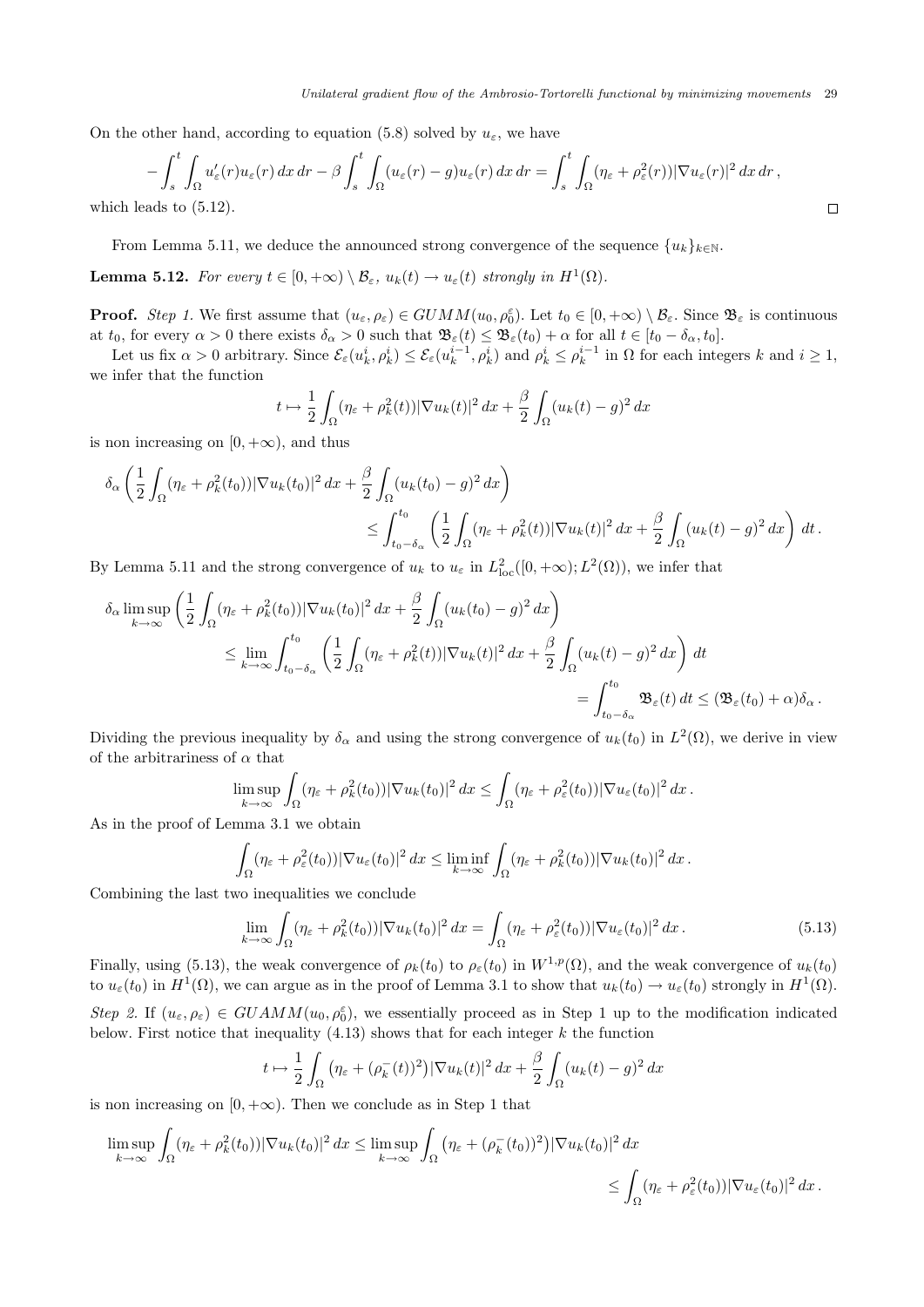At this stage, it suffices to continue the argument of Step 1 to reach the conclusion.

We now derive the (strong) minimality property for  $\rho_{\varepsilon}(t)$  at all times, as well as the strong  $W^{1,p}(\Omega)$ convergence of  $\{\rho_k(t)\}_{k\in\mathbb{N}}$  at all continuity points of the bulk energy.

**Proposition 5.13.** For every  $t \geq 0$  the function  $\rho_{\varepsilon}(t)$  satisfies

$$
\mathcal{E}_{\varepsilon}(u_{\varepsilon}(t), \rho_{\varepsilon}(t)) \leq \mathcal{E}_{\varepsilon}(u_{\varepsilon}(t), \rho) \quad \text{for all } \rho \in W^{1, p}(\Omega) \text{ such that } \rho \leq \rho_{\varepsilon}(t) \text{ in } \Omega. \tag{5.14}
$$

In addition, if  $t \in [0, +\infty) \setminus \mathcal{B}_{\varepsilon}$  then

$$
\rho_{\varepsilon}(t) = \operatorname{argmin} \left\{ \mathcal{E}_{\varepsilon}(u_{\varepsilon}(t), \rho) : \rho \in W^{1, p}(\Omega) \text{ such that } \rho \le \rho_{\varepsilon}^{-}(t) \text{ in } \Omega \right\},\tag{5.15}
$$

and  $\rho_k(t) \to \rho_{\varepsilon}(t)$  strongly in  $W^{1,p}(\Omega)$ .

**Proof.** Let us fix an arbitrary  $t \geq 0$ . Since  $u_k(t) \to u_{\varepsilon}(t)$  weakly in  $H^1(\Omega)$ , we can find a (not relabeled) subsequence and a nonnegative Radon measure  $\mu \in \mathscr{M}(\mathbb{R}^N)$  supported in  $\overline{\Omega}$  such that

$$
|\nabla u_k(t)|^2 \mathscr{L}^N \mathbb{L} \Omega \rightharpoonup |\nabla u_\varepsilon(t)|^2 \mathscr{L}^N \mathbb{L} \Omega + \mu
$$

weakly<sup>\*</sup> in  $\mathscr{M}(\mathbb{R}^N)$ . Then we consider the functionals  $\mathcal{F}_k$  and  $\mathcal F$  defined on  $W^{1,p}(\Omega)$  by

$$
\mathcal{F}_k(\rho) := \begin{cases} \mathcal{E}_\varepsilon(u_k(t), \rho) & \text{if } \rho \le \rho_k^-(t), \\ +\infty & \text{otherwise,} \end{cases} \quad \text{and} \quad \mathcal{F}(\rho) := \begin{cases} \mathcal{E}_\varepsilon(u_\varepsilon(t), \rho) + \frac{1}{2} \int_{\overline{\Omega}} (\eta_\varepsilon + \rho^2) d\mu & \text{if } \rho \le \rho_\varepsilon^-(t), \\ +\infty & \text{otherwise.} \end{cases}
$$

Since  $\rho_k^- (t) \rightharpoonup \rho_{\varepsilon}^- (t)$  weakly in  $W^{1,p}(\Omega)$ , we may argue as in the proofs of Proposition 3.9 (Step 1) and Proposition 3.11 to show that  $\mathcal{F}_k$  Γ-converges to F with respect to the sequential weak topology in  $W^{1,p}(\Omega)$ . Since

$$
\rho_k(t) = \operatorname*{argmin}_{\rho \in W^{1,p}(\Omega)} \mathcal{F}_k(\rho),
$$

and  $\rho_k(t) \rightharpoonup \rho_{\varepsilon}(t)$  weakly in  $W^{1,p}(\Omega)$ , we infer that

$$
\rho_{\varepsilon}(t) = \underset{\rho \in W^{1,p}(\Omega)}{\operatorname{argmin}} \mathcal{F}(\rho).
$$
\n(5.16)

Let us now fix an arbitrary  $\rho \in W^{1,p}(\Omega)$  such that  $\rho \leq \rho_{\varepsilon}(t)$  in  $\Omega$ , and set  $\rho^+ := \rho \wedge 0$ . Then  $\rho^+ \in W^{1,p}(\Omega)$ ,  $0 \leq \rho^+ \leq \rho_{\varepsilon}(t)$  in  $\Omega$ , and  $\mathcal{E}_{\varepsilon}(u_{\varepsilon}(t), \rho^+) \leq \mathcal{E}_{\varepsilon}(u_{\varepsilon}(t), \rho)$ . Since  $\rho^+ \leq \rho_{\varepsilon}(t) \leq \rho_{\varepsilon}^-(t)$  in  $\Omega$ , we have  $\mathcal{F}(\rho_{\varepsilon}(t)) \leq \mathcal{F}(\rho^+)$ which leads to

$$
\mathcal{E}_{\varepsilon}(u_{\varepsilon}(t),\rho_{\varepsilon}(t)) \leq \mathcal{E}_{\varepsilon}(u_{\varepsilon}(t),\rho_{\varepsilon}(t)) + \frac{1}{2} \int_{\Omega} (\rho_{\varepsilon}^{2}(t) - (\rho^{+})^{2}) d\mu \leq \mathcal{E}_{\varepsilon}(u_{\varepsilon}(t),\rho^{+}) \leq \mathcal{E}_{\varepsilon}(u_{\varepsilon}(t),\rho) ,
$$

and (5.14) is proved.

Next we observe that if  $t \in [0, +\infty) \setminus \mathcal{B}_{\varepsilon}$ , then  $\mu = 0$  by Lemma 5.12. Hence  $\mathcal{F}(\rho) = \mathcal{E}_{\varepsilon}(u_{\varepsilon}(t), \rho)$  for every  $\rho \in W^{1,p}(\Omega)$  such that  $\rho \leq \rho_{\varepsilon}^{-}(t)$  in  $\Omega$ , and (5.15) is a consequence of (5.16). From the  $\Gamma$ -convergence of  $\mathcal{F}_k$  to  $\mathcal F$  we also have  $\min \mathcal F_k \to \min \mathcal F$ , and thus

$$
\mathcal{E}_{\varepsilon}(u_k(t), \rho_k(t)) \underset{k\to\infty}{\longrightarrow} \mathcal{E}_{\varepsilon}(u_{\varepsilon}(t), \rho_{\varepsilon}(t)),
$$

and the strong convergence in  $W^{1,p}(\Omega)$  of  $\rho_k(t)$  follows from Lemma 3.1.

### 5.4. Energy inequalities

**Proposition 5.14.** The mapping  $(u_{\varepsilon}, \rho_{\varepsilon}) : [0, +\infty) \to L^2(\Omega) \times L^p(\Omega)$  is a curve of maximal unilateral slope for  $\mathcal{E}_{\varepsilon}$ .

**Proof.** Let us define for each  $k \in \mathbb{N}$  and  $t \geq 0$ ,  $\lambda_k(t) := \mathcal{E}_{\varepsilon}(u_k(t), \rho_k(t))$ . By Lemmas 4.6 & 4.7 the function  $\lambda_k : [0, +\infty) \to [0, +\infty)$  is non-increasing and bounded uniformly with respect to k. By Helly's Theorem for monotone functions we can find a (not relabeled) subsequence such that

$$
\lambda_k(t) \underset{k \to \infty}{\longrightarrow} \lambda(t) \quad \text{for every } t \ge 0,
$$

 $\Box$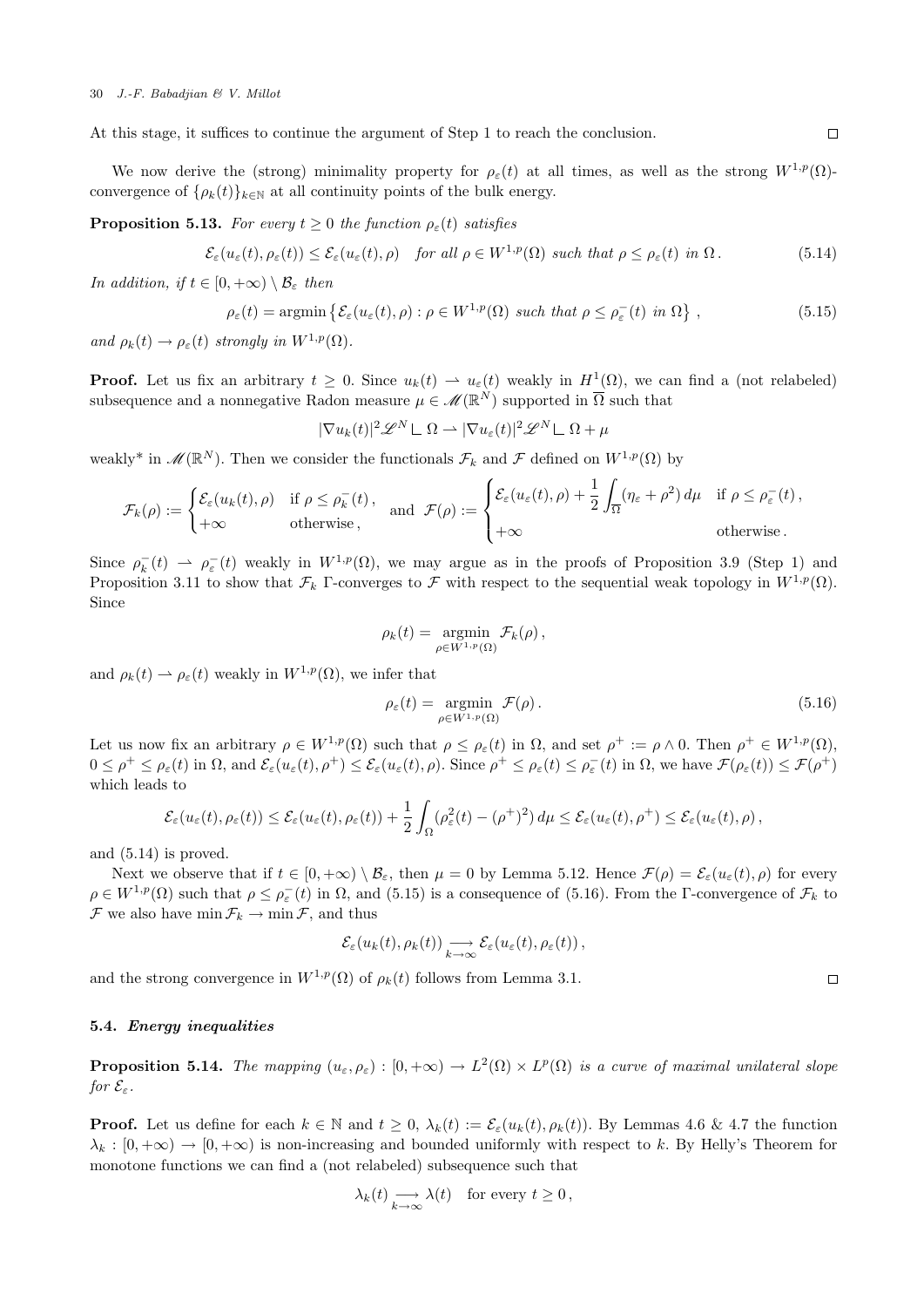for some non-increasing function  $\lambda : [0, +\infty) \to [0, +\infty)$ . Then we infer from Lemma 5.12 and Proposition 5.13 that

$$
\lambda(t) = \mathcal{E}_{\varepsilon}(u_{\varepsilon}(t), \rho_{\varepsilon}(t)) \quad \text{for every } t \in [0, +\infty) \setminus \mathcal{B}_{\varepsilon}.
$$
 (5.17)

We shall now distinguish both cases  $(u_{\varepsilon}, \rho_{\varepsilon}) \in GUMM(u_0, \rho_0^{\varepsilon})$  and  $(u_{\varepsilon}, \rho_{\varepsilon}) \in GUAMM(u_0, \rho_0^{\varepsilon})$ .

Case 1. We first assume that  $(u_{\varepsilon}, \rho_{\varepsilon}) \in GUMM(u_0, \rho_0^{\varepsilon})$ . Let us fix  $t \geq s > 0$ , and write  $s \in (t_k^{i_s-1}, t_k^{i_s}]$  and  $t \in (t_k^{i_t-1}, t_k^{i_t}]$ . As in the proof of Lemma 4.6 we deduce from (4.8) that

$$
\lambda_k(t) + \frac{1}{2} \int_{t_k^{i_s}}^{t_k^{i_t}} \|v'_k(r)\|_{L^2(\Omega)}^2 \, dr + \frac{1}{2} \int_{t_k^{i_s}}^{t_k^{i_t}} |G_k(r)|^2 \, dr \le \lambda_k(s) \,. \tag{5.18}
$$

Applying (vi) in Lemma 4.11 and Fatou's lemma, we let  $k \to \infty$  in (5.18) to obtain

$$
\lambda(t) + \frac{1}{2} \int_s^t \|u_{\varepsilon}'(r)\|_{L^2(\Omega)}^2 \, dr + \frac{1}{2} \int_s^t \liminf_{k \to \infty} |G_k(r)|^2 \, dr \le \lambda(s) \, .
$$

We now claim that there exists an  $\mathscr{L}^1$ -negligible set  $\mathcal{L}_{\varepsilon} \subset (0, +\infty)$  such that

$$
\liminf_{k \to \infty} |G_k(t)|^2 \ge |\partial \mathcal{E}_{\varepsilon}|^2 (u_{\varepsilon}(t), \rho_{\varepsilon}(t)) \quad \text{for every } t \in (0, +\infty) \setminus \mathcal{L}_{\varepsilon} \,.
$$

Before proving this claim we complete the argument. Thanks to (5.19) we have

$$
\lambda(t) + \frac{1}{2} \int_{s}^{t} \|u_{\varepsilon}'(r)\|_{L^{2}(\Omega)}^{2} dr + \frac{1}{2} \int_{s}^{t} |\partial \mathcal{E}_{\varepsilon}|^{2} (u_{\varepsilon}(r), \rho_{\varepsilon}(r)) dr \leq \lambda(s).
$$
 (5.20)

Notice that the second integral term above is well defined by the explicit formula (3.10), Proposition 5.13, and items *(iii)* & *(iv)* in Lemma 4.11. Since s and t are arbitrary, we deduce from (5.20) that

$$
\lambda'(t) \leq -\frac{1}{2} ||u'_{\varepsilon}(t)||_{L^{2}(\Omega)}^{2} - \frac{1}{2} |\partial \mathcal{E}_{\varepsilon}|^{2} (u_{\varepsilon}(t), \rho_{\varepsilon}(t)) \quad \text{for a.e. } t \in (0, +\infty).
$$

In view of (5.17), we have thus proved that  $(u_{\varepsilon}, \rho_{\varepsilon})$  is a curve of maximal unilateral slope for  $\mathcal{E}_{\varepsilon}$ .

It now remains to prove (5.19). First notice that Lemma 4.6 implies through Fatou's lemma that

$$
\int_0^{+\infty} \liminf_{k \to \infty} |G_k(r)|^2 \, dr < +\infty \, .
$$

Hence we can find an  $\mathscr{L}^1$ -negligible set  $\tilde{\mathcal{L}}_{\varepsilon} \subset (0, +\infty)$  such that

$$
C(t) := \liminf_{k \to \infty} |G_k(t)|^2 < +\infty \quad \text{for every } t \in (0, +\infty) \setminus \widetilde{\mathcal{L}}_{\varepsilon}.
$$

We set  $\mathcal{L}_{\varepsilon} := \widetilde{\mathcal{L}}_{\varepsilon} \cup \mathcal{B}_{\varepsilon}$ , so that  $\mathscr{L}^1(\mathcal{L}_{\varepsilon}) = 0$ . Let us now fix an arbitrary  $t \in (0, +\infty) \setminus \mathcal{L}_{\varepsilon}$ . We then extract a subsequence  $\{k_n\}$  (depending on t) such that

$$
\lim_{n \to \infty} |G_{k_n}(t)|^2 = C(t).
$$

In view of estimate (4.9) we deduce that

$$
\sup_{n \in \mathbb{N}} |\partial \mathcal{E}_{\varepsilon}|(\tilde{u}_{k_n}(t), \tilde{\rho}_{k_n}(t)) < +\infty.
$$
\n(5.21)

On the other hand, we infer from (4.7) and (4.11) that

$$
\sup_{n \in \mathbb{N}} \mathcal{E}_{\varepsilon}(\tilde{u}_{k_n}(t), \tilde{\rho}_{k_n}(t)) < +\infty.
$$
\n(5.22)

Then, (5.21) together with (5.22) implies that the sequence  $\{\tilde{u}_{k_n}(t)\}\$ is bounded in  $H^2(\Omega)$  by Proposition 3.9, and thus  $\tilde{u}_{k_n}(t) \to u_\varepsilon(t)$  strongly in  $H^1(\Omega)$  by Lemma 4.13. By (5.22),  $\{\tilde{\rho}_{k_n}(t)\}$  is bounded in  $W^{1,p}(\Omega)$ , and up to the extraction of a further subsequence we may assume that  $\tilde{\rho}_{k_n}(t) \rightharpoonup \rho_*$  weakly in  $W^{1,p}(\Omega)$  for some  $\rho_* \in W^{1,p}(\Omega).$ 

Now we consider once again the functionals  $\widetilde{\mathcal{F}}_k$  and  $\widetilde{\mathcal{F}}$  defined on  $W^{1,p}(\Omega)$  by

$$
\widetilde{\mathcal{F}}_k(\rho) := \begin{cases} \mathcal{E}_{\varepsilon}(\tilde{u}_k(t), \rho) & \text{if } \rho \leq \rho_k^-(t), \\ +\infty & \text{otherwise}, \end{cases} \text{ and } \widetilde{\mathcal{F}}(\rho) := \begin{cases} \mathcal{E}_{\varepsilon}(u_{\varepsilon}(t), \rho) & \text{if } \rho \leq \rho_{\varepsilon}^-(t), \\ +\infty & \text{otherwise}. \end{cases}
$$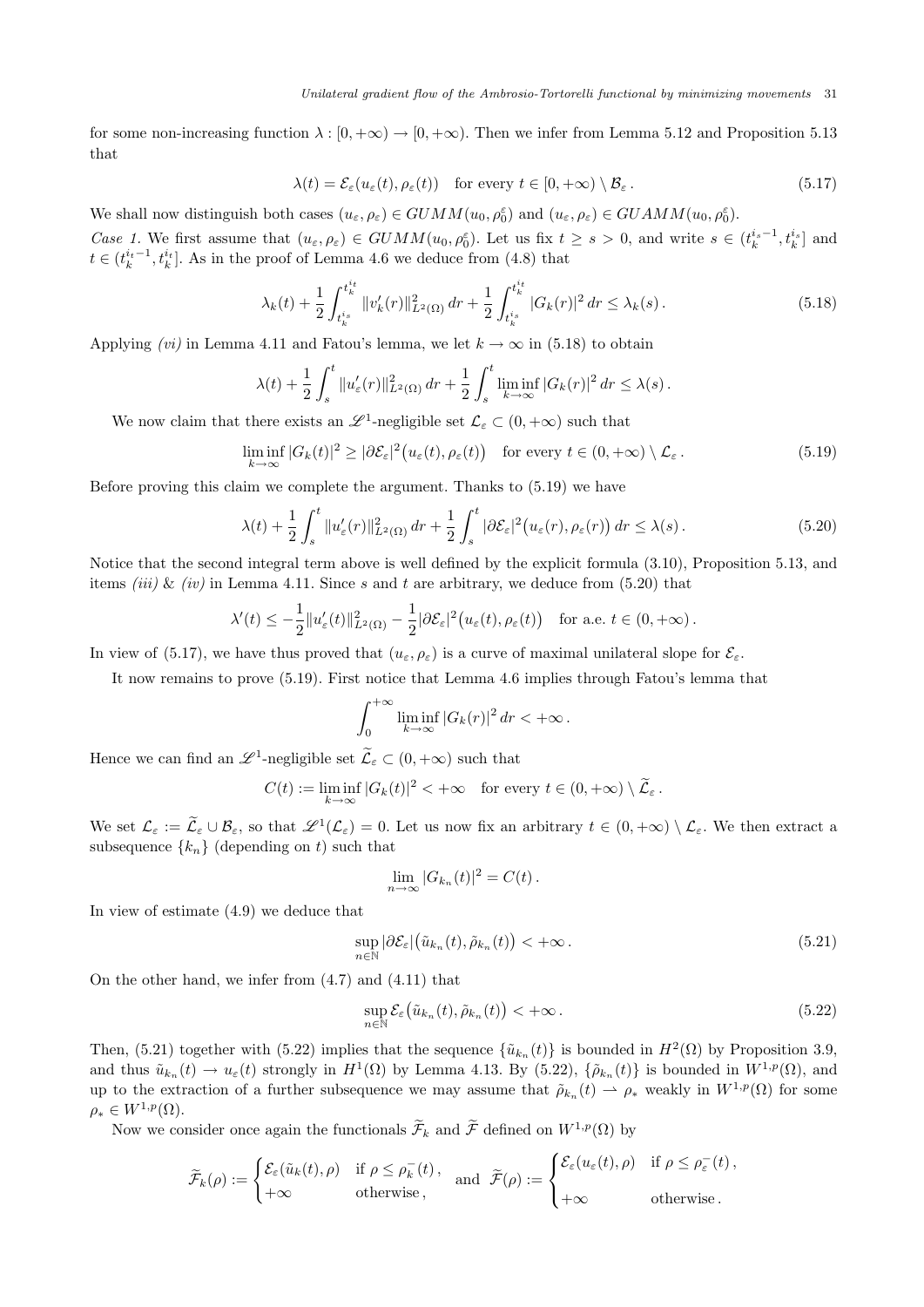Arguing as in the proof of Proposition 5.13 we obtain that  $\widetilde{\mathcal{F}}_k$  Γ-converges as  $k \to \infty$  to  $\widetilde{\mathcal{F}}$  with respect to the sequential weak topology of  $W^{1,p}(\Omega)$ . By the very definition of  $\tilde{\rho}_{k_n}(t)$  we have

$$
\tilde{\rho}_{k_n}(t) = \operatorname*{argmin}_{\rho \in W^{1,p}(\Omega)} \tilde{\mathcal{F}}_{k_n}(\rho),
$$

and since  $\tilde{\rho}_{k_n}(t) \rightharpoonup \rho_*$  weakly in  $W^{1,p}(\Omega)$ , we deduce that

$$
\rho_* = \operatorname*{argmin}_{\rho \in W^{1,p}(\Omega)} \widetilde{\mathcal{F}}(\rho) .
$$

Since  $t \notin \mathcal{B}_{\varepsilon}$  we conclude from Proposition 5.13 that  $\rho_* = \rho_{\varepsilon}(t)$  by uniqueness of the minimizer (again due to the strict convexity of  $\mathcal{E}_{\varepsilon}(u_{\varepsilon}(t),\cdot)$ ).

To summarize, we have established that  $\tilde{u}_{k_n}(t) \to u_{\varepsilon}(t)$  strongly in  $H^1(\Omega)$ , and that  $\tilde{\rho}_{k_n}(t) \to \rho_{\varepsilon}(t)$  weakly in  $W^{1,p}(\Omega)$ . By (5.21) we can now apply Proposition 3.11 and use (4.9) to derive that

$$
|\partial \mathcal{E}_{\varepsilon}|^2(u_{\varepsilon}(t), \rho_{\varepsilon}(t)) \leq \liminf_{n \to \infty} |\partial \mathcal{E}_{\varepsilon}|^2(\tilde{u}_{k_n}(t), \tilde{\rho}_{k_n}(t)) \leq \lim_{n \to \infty} |G_{k_n}(t)|^2,
$$

and (5.19) is proved.

Case 2. We now assume that  $(u_{\varepsilon}, \rho_{\varepsilon}) \in GUAMM(u_0, \rho_0^{\varepsilon})$ . Let us fix again  $t \geq s > 0$ , and write  $s \in (t_k^{i_s-1}, t_k^{i_s})$ and  $t \in (t_k^{i_t-1}, t_k^{i_t}]$ . From Lemma 4.7 we deduce that

$$
\lambda_k(t) + \int_{t_k^{is}}^{t_k^{it-1}} \|v_k'(r)\|_{L^2(\Omega)}^2 \, dr \le \lambda_k(s) \,. \tag{5.23}
$$

Still applying (vi) in Lemma 4.11 and Fatou's lemma, we let  $k \to \infty$  in (5.23) to obtain

$$
\lambda(t) + \int_{s}^{t} \|u_{\varepsilon}'(r)\|_{L^{2}(\Omega)}^{2} dr \leq \lambda(s).
$$
\n(5.24)

 $\Box$ 

On the other hand, in view of Lemma 4.11 (iii)-(iv), the minimality (5.14) satisfied by  $\rho_{\varepsilon}$ , and the equation (5.8) satisfied by  $u_{\varepsilon}$ , we infer from Proposition 3.9 that

$$
||u'_{\varepsilon}(r)||_{L^{2}(\Omega)} = |\partial \mathcal{E}_{\varepsilon}|(u_{\varepsilon}(r), \rho_{\varepsilon}(r)) \quad \text{for a.e. } r \in (0, +\infty).
$$
 (5.25)

Then (5.24) yields (5.20), and the conclusion follows as in Case 1.

**Corollary 5.15.** For every  $s \in [0, +\infty) \setminus \mathcal{B}_{\varepsilon}$  and every  $t \geq s$ ,

$$
\mathcal{E}_{\varepsilon}(u_{\varepsilon}(t),\rho_{\varepsilon}(t)) + \int_{s}^{t} \|u_{\varepsilon}'(r)\|_{L^{2}(\Omega)}^{2} dr \leq \mathcal{E}_{\varepsilon}(u_{\varepsilon}(s),\rho_{\varepsilon}(s)).
$$

**Proof.** Step 1. We assume in this step that  $(u_{\varepsilon}, \rho_{\varepsilon}) \in GUMM(u_0, \rho_0^{\varepsilon})$ . Let us fix  $s \in (0, +\infty) \setminus \mathcal{B}_{\varepsilon}$  and  $t \geq s$ . Using the notation of the previous proof, we first notice that  $\mathcal{E}_{\varepsilon}(u_{\varepsilon}(t), \rho_{\varepsilon}(t)) \leq \lambda(t)$  for every  $t \geq 0$  by Lemma 3.1. Then, combining (5.17) with (5.20) yields

$$
\mathcal{E}_{\varepsilon}(u_{\varepsilon}(t),\rho_{\varepsilon}(t)) + \frac{1}{2}\int_{s}^{t} \|u_{\varepsilon}'(r)\|_{L^{2}(\Omega)}^{2} dr + \frac{1}{2}\int_{s}^{t} |\partial \mathcal{E}_{\varepsilon}|^{2} (u_{\varepsilon}(r),\rho_{\varepsilon}(r)) dr \leq \mathcal{E}_{\varepsilon}(u_{\varepsilon}(s),\rho_{\varepsilon}(s)).
$$

As in the previous proof, Lemma 4.11 (iii)-(iv), (5.14), (5.8), and Proposition 3.9 imply that (5.25) holds, and the result follows.

Step 2. If  $(u_{\varepsilon}, \rho_{\varepsilon}) \in GUAMM(u_0, \rho_0^{\varepsilon})$ , we still have  $\mathcal{E}_{\varepsilon}(u_{\varepsilon}(t), \rho_{\varepsilon}(t)) \leq \lambda(t)$  for every  $t \geq 0$  by Lemma 3.1. Then the result is a direct consequence of (5.17) and (5.24).  $\Box$ 

### 6. Asymptotic behavior of unilateral minimizing movements in the Mumford-Shah limit

The main goal of this section is to analyse the behavior of a unilateral (alternate) minimizing movement as  $\varepsilon$  tends to zero. We prove that in the limit  $\varepsilon \to 0$ , we recover a parabolic type evolution for the Mumford-Shah functional under the irreversible growth constraint on the crack set similar to [12]. The result rests on the approximation of the Mumford-Shah functional by the Ambrosio-Tortorelli functional by means of Γ-convergence proved in [5,6,28]. The main result of this section is the following theorem.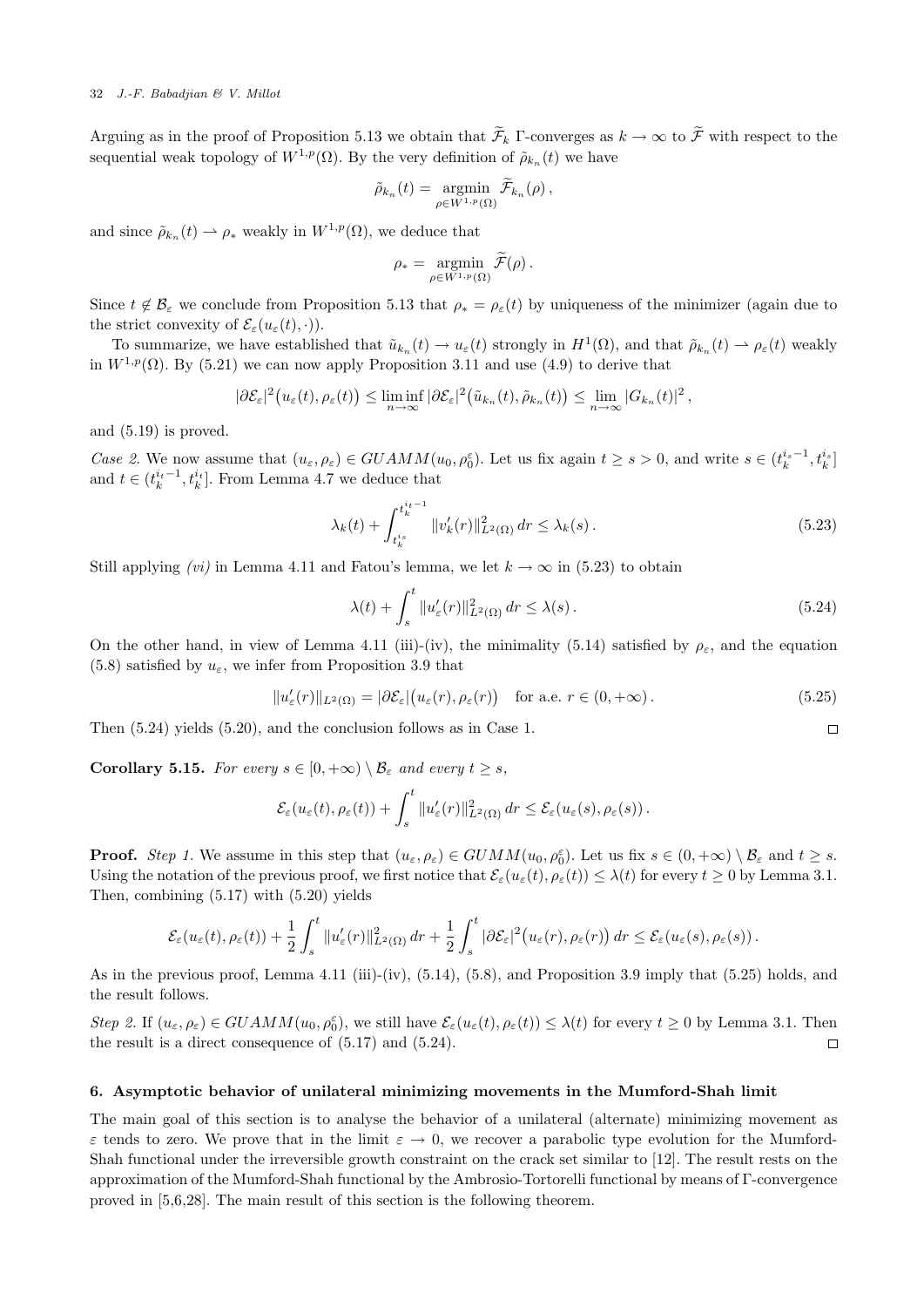**Theorem 6.1.** Assume that  $\Omega$  has a  $\mathscr{C}^{1,1}$ -boundary. Let  $\varepsilon_n \downarrow 0$  be an arbitrary sequence,  $u_0 \in H^1(\Omega) \cap L^{\infty}(\Omega)$ , and  $\rho_0^{\varepsilon_n}$  determined by (3.1). Let  $\{(u_{\varepsilon_n}, \rho_{\varepsilon_n})\}_{n\in\mathbb{N}}$  be a sequence in either  $GUMM(u_0, \rho_0^{\varepsilon_n})$  or  $GUAMM(u_0, \rho_0^{\varepsilon_n})$ . In the case  $\{(u_{\varepsilon_n}, \rho_{\varepsilon_n})\}_{n\in\mathbb{N}}\subset GUAMM(u_0,\rho_0^{\varepsilon_n})$ , assume in addition that assumption (5.1) in Theorem 5.2 holds. Then there exist a (not relabeled) subsequence and  $u_* \in AC^2([0, +\infty); L^2(\Omega))$  such that

$$
\begin{cases}\n\rho_{\varepsilon_n}(t) \to 1 \text{ strongly in } L^p(\Omega) \text{ for every } t \ge 0, \\
u_{\varepsilon_n}(t) \to u_*(t) \text{ strongly in } L^2(\Omega) \text{ for every } t \ge 0, \\
u'_{\varepsilon_n} \to u'_* \text{ weakly in } L^2(0, +\infty; L^2(\Omega)).\n\end{cases}
$$
\n(6.1)

For every  $t \geq 0$  the function  $u_*(t)$  belongs to  $SBV^2(\Omega) \cap L^{\infty}(\Omega)$  with

$$
||u_*(t)||_{L^{\infty}(\Omega)} \le \max\{||u_0||_{L^{\infty}(\Omega)}, ||g||_{L^{\infty}(\Omega)}\},
$$
\n(6.2)

and  $\nabla u_* \in L^{\infty}(0, +\infty; L^2(\Omega; \mathbb{R}^N))$ . Moreover  $u_*$  solves

$$
\begin{cases}\nu'_* = \operatorname{div}(\nabla u_*) - \beta(u_* - g) & \text{in } L^2(0, +\infty; L^2(\Omega)), \\
\nabla u_* \cdot \nu = 0 & \text{in } L^2(0, +\infty; H^{-1/2}(\partial \Omega)), \\
u_*(0) = u_0,\n\end{cases}
$$

and there exists a family of countably  $\mathscr{H}^{N-1}$ -rectifiable subsets  $\{\Gamma(t)\}_{t\geq0}$  of  $\overline{\Omega}$  such that

- (i)  $\Gamma(s) \subset \Gamma(t)$  for every  $0 \leq s \leq t$ ;
- (ii)  $J_{u_*(t)} \tilde{\subset} \Gamma(t)$  for every  $t \geq 0$ ;
- (iii) for every  $t \geq 0$ ,

$$
\begin{aligned} \frac{1}{2}\int_{\Omega}|\nabla u_{*}(t)|^{2}\,dx &+\mathscr{H}^{N-1}(\Gamma(t)) &+\frac{\beta}{2}\int_{\Omega}(u_{*}(t)-g)^{2}\,dx+\int_{0}^{t}\|u_{*}'(s)\|_{L^{2}(\Omega)}^{2}\,ds \\ & \leq \frac{1}{2}\int_{\Omega}|\nabla u_{0}|^{2}\,dx+\frac{\beta}{2}\int_{\Omega}(u_{0}-g)^{2}\,dx\,. \end{aligned}
$$

This section is now essentially devoted to the proof of this theorem. To this purpose, we consider for the rest of the section an open set  $\Omega$  with  $\mathscr{C}^{1,1}$ -boundary, a sequence  $\varepsilon_n \downarrow 0$ , and an arbitrary sequence  $\{(u_{\varepsilon_n}, \rho_{\varepsilon_n})\}_{n\in\mathbb{N}}$ in  $GUMM(u_0, \rho_0^{\varepsilon})$  or  $GUAMM(u_0, \rho_0^{\varepsilon})$  (and we assume that the assumptions of Theorem 5.2 hold in this later case).

## 6.1. Compactness and the limiting heat equation

We start by proving compactness properties for the sequence  $\{(u_{\varepsilon_n}, \rho_{\varepsilon_n})\}_{n\in\mathbb{N}}$ .

**Proposition 6.2.** There exist a (not relabeled) subsequence  $\{u_{\varepsilon_n}\}_{n\in\mathbb{N}}$  and a function  $u_*\in AC^2([0,+\infty);L^2(\Omega))$ such that (6.1) holds. In addition,  $u_*(t) \in SBV^2(\Omega) \cap L^{\infty}(\Omega)$  with (6.2) for every  $t \geq 0$ , and the mapping  $t \mapsto \nabla u_*(t) \in L^2(\Omega;\mathbb{R}^N)$  is strongly measurable with  $\nabla u_* \in L^\infty(0,+\infty; L^2(\Omega;\mathbb{R}^N))$ . Moreover, for every  $t \geq 0$ and any  $0 < \delta_1 < \delta_2 < 1$ , there exists  $s_n = s_n(t, \delta_1, \delta_2) \in (\delta_1, \delta_2)$  such that  $E_n := \{\rho_{\varepsilon_n}(t) < s_n\}$  has finite perimeter in  $\Omega$ ,  $\tilde{u}_{\varepsilon_n}(t) := (1 - \chi_{E_n}) u_{\varepsilon_n}(t) \in SBV^2(\Omega) \cap L^{\infty}(\Omega)$ , and

$$
\begin{cases} \tilde{u}_{\varepsilon_n}(t) \to u_*(t) \text{ strongly in } L^2(\Omega), \\ \tilde{u}_{\varepsilon_n}(t) \to u_*(t) \text{ weakly* in } L^{\infty}(\Omega), \\ \nabla \tilde{u}_{\varepsilon_n}(t) \to \nabla u_*(t) \text{ weakly } L^2(\Omega; \mathbb{R}^N). \end{cases}
$$

Finally, for any open subset  $A \subset \Omega$ ,

$$
\begin{cases}\n\mathcal{H}^{N-1}(J_{u_*(t)} \cap A) \leq \liminf_{n \to \infty} \frac{p}{2} \int_A (1 - \rho_{\varepsilon_n}(t))^{p-1} |\nabla \rho_{\varepsilon_n}(t)| dx, \\
\int_A |\nabla u_*(t)|^2 dx \leq \liminf_{n \to \infty} \int_A (\eta_{\varepsilon_n} + \rho_{\varepsilon_n}^2(t)) |\nabla u_{\varepsilon_n}(t)|^2 dx.\n\end{cases} \tag{6.3}
$$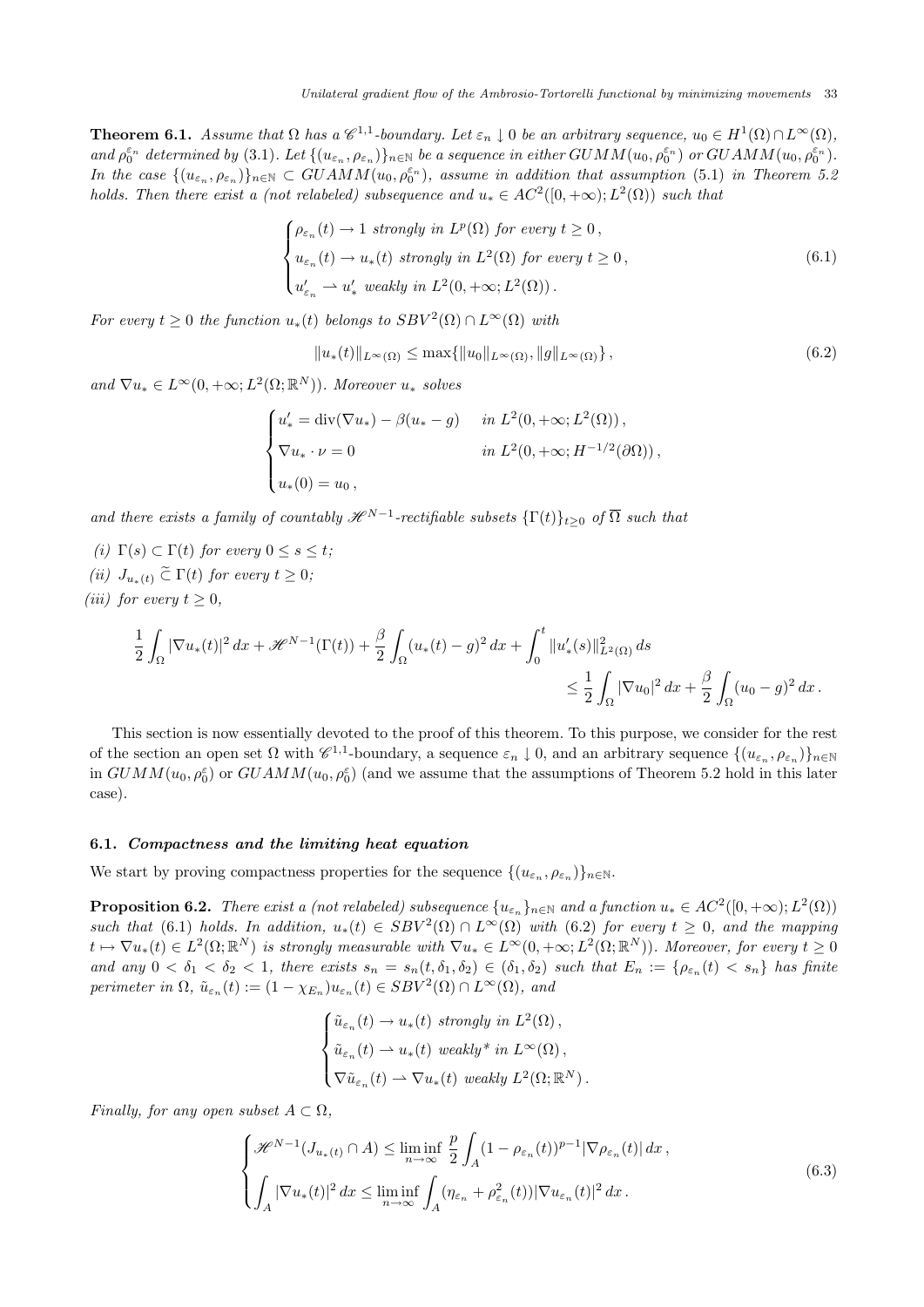**Proof.** Step 1. We first derive a priori estimates from the energy inequality obtained in Corollary 5.15. Indeed according to that result together with the minimality property (3.1) of  $\rho_0^{\varepsilon_n}$ , we infer that for every  $t \geq 0$ ,

$$
\frac{1}{2} \int_{\Omega} (\eta_{\varepsilon_n} + \rho_{\varepsilon_n}^2(t)) |\nabla u_{\varepsilon_n}(t)|^2 dx + \frac{\varepsilon_n^{p-1}}{p} \int_{\Omega} |\nabla \rho_{\varepsilon_n}(t)|^p dx + \frac{\alpha}{p' \varepsilon_n} \int_{\Omega} (1 - \rho_{\varepsilon_n}(t))^p dx \n+ \int_0^t \|u'_{\varepsilon_n}(s)\|_{L^2(\Omega)}^2 ds \leq \mathcal{E}_{\varepsilon_n}(u_0, \rho_0^{\varepsilon_n}) \leq \mathcal{E}_{\varepsilon_n}(u_0, 1) \leq \int_{\Omega} |\nabla u_0|^2 dx + \frac{\beta}{2} \int_{\Omega} (u_0 - g)^2 dx. \tag{6.4}
$$

Then, applying Young's inequality and using (2.2), we obtain

$$
\frac{\varepsilon_n^{p-1}}{p} \int_{\Omega} |\nabla \rho_{\varepsilon_n}(t)|^p \, dx + \frac{\alpha}{p' \varepsilon_n} \int_{\Omega} (1 - \rho_{\varepsilon_n}(t))^p \, dx \ge \frac{p}{2} \int_{\Omega} (1 - \rho_{\varepsilon_n}(t))^{p-1} |\nabla \rho_{\varepsilon_n}(t)| \, dx \,, \tag{6.5}
$$

from which we deduce the following uniform bound

$$
||u'_{\varepsilon_n}||_{L^2(0,+\infty;L^2(\Omega))}^2 + \int_{\Omega} (\eta_{\varepsilon_n} + \rho_{\varepsilon_n}^2(t)) |\nabla u_{\varepsilon_n}(t)|^2 dx + \int_{\Omega} (1 - \rho_{\varepsilon_n}(t))^{p-1} |\nabla \rho_{\varepsilon_n}(t)| dx \le C_0,
$$
 (6.6)

for some constant  $C_0 > 0$  independent of  $\varepsilon_n$  and t.

Step 2. We now establish the weak convergence of  $\{u_{\varepsilon_n}\}\$ and the bound (6.2). Recalling that  $0 \le \rho_{\varepsilon_n} \le 1$ , the fact that

 $\rho_{\varepsilon}(t) \to 1$  strongly in  $L^p(\Omega)$  for every  $t \geq 0$ ,

is a direct consequence of (6.4). According to items (v) and (ii) in Lemma 4.11, the sequence  $\{u_{\varepsilon_n}\}$  in uniformly equi-continuous in  $L^2(\Omega)$ , and for each  $t \in [0, +\infty)$ , the sequence  $\{u_{\varepsilon_n}(t)\}\$ is sequentially weakly relatively compact in  $L^2(\Omega)$ . Therefore, according to Ascoli-Arzela Theorem, we can find a (not relabeled) subsequence and  $u_* \in AC^2([0, +\infty); L^2(\Omega))$  such that  $u_{\varepsilon_n}(t) \to u_*(t)$  weakly in  $L^2(\Omega)$  (and also weakly\* in  $L^{\infty}(\Omega)$ ) for every  $t \geq 0$ , and  $u'_{\varepsilon_n} \rightharpoonup u'_{*}$  weakly in  $L^2(0, +\infty; L^2(\Omega))$ . In particular, (6.2) follows from item *(ii)* in Lemma 4.11.

Step 3. We now examine more accurately the asymptotic behavior of the sequence  ${u_{\epsilon_n}}$  as in [5,6,28], and prove (6.3). Let us fix  $t \geq 0$ ,  $0 < \delta_1 < \delta_2 < 1$  and an arbitrary open subset A of  $\Omega$ . According to the BV-coarea formula (see [3, Theorem 3.40]),

$$
\int_{A} (1 - \rho_{\varepsilon_n}(t))^{p-1} |\nabla \rho_{\varepsilon_n}(t)| dx = \int_0^1 (1 - s)^{p-1} \mathcal{H}^{N-1}(\partial^* \{ \rho_{\varepsilon_n}(t) < s \} \cap A) ds
$$
\n
$$
\geq \int_{\delta_1}^{\delta_2} (1 - s)^{p-1} \mathcal{H}^{N-1}(\partial^* \{ \rho_{\varepsilon_n}(t) < s \} \cap A) ds. \quad (6.7)
$$

Consequently, by the mean value theorem there exists some  $s_n = s_n(t, \delta_1, \delta_2, A) \in (\delta_1, \delta_2)$  such that

$$
\int_{A} (1 - \rho_{\varepsilon_n}(t))^{p-1} |\nabla \rho_{\varepsilon_n}(t)| dx \ge \frac{\delta_2^p - \delta_1^p}{p} \mathcal{H}^{N-1}(\partial^* E_n \cap A), \tag{6.8}
$$

where  $E_n := \{ \rho_{\varepsilon_n}(t) < s_n \} \cap A$ . Note that from (6.4) we have

$$
\mathscr{L}^N(E_n) \le \frac{1}{(1 - s_n)^p} \int_{\Omega} (1 - \rho_{\varepsilon_n}(t))^p \, dx \le \frac{C \varepsilon_n}{(1 - \delta_2)^p} \to 0 \text{ as } n \to \infty \,, \tag{6.9}
$$

for some constant  $C > 0$  independent of n.

Let us define the new sequence

$$
\tilde{u}_{\varepsilon_n}(t) := (1 - \chi_{E_n}) u_{\varepsilon_n}(t).
$$
\n(6.10)

By  $(6.9)$  we have

$$
||u_{\varepsilon_n}(t) - \tilde{u}_{\varepsilon_n}(t)||_{L^2(A)} \le ||u_{\varepsilon_n}||_{L^\infty(\Omega)} \sqrt{\mathscr{L}^N(E_n)} \to 0
$$
\n(6.11)

as  $n \to \infty$ , from which we deduce that  $\tilde{u}_{\varepsilon_n}(t) \to u_*(t)$  weakly in  $L^2(A)$ . On the other hand, according to [3, Theorem 3.84] we have  $\tilde{u}_{\varepsilon_n}(t) \in SBV^2(A) \cap L^{\infty}(A)$  with

$$
\begin{cases}\nJ_{\tilde{u}_{\varepsilon_n}(t)} \tilde{\subset} \partial^* E_n, \\
\nabla \tilde{u}_{\varepsilon_n}(t) = (1 - \chi_{E_n}) \nabla u_{\varepsilon_n}(t), \\
\|\tilde{u}_{\varepsilon_n}(t)\|_{L^\infty(A)} \le \max\{\|u_0\|_{L^\infty(\Omega)}, \|g\|_{L^\infty(\Omega)}\}.\n\end{cases}
$$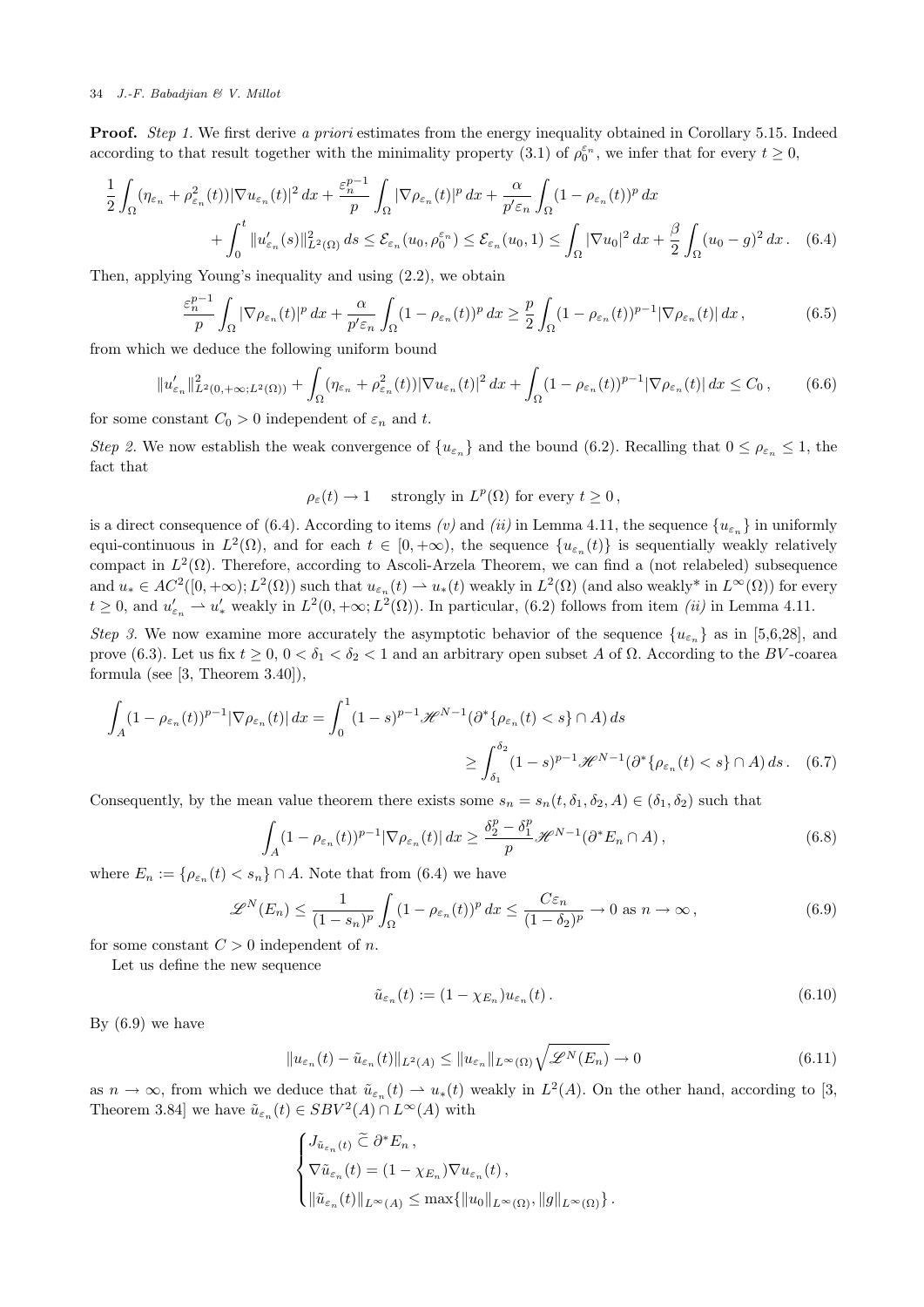By the energy estimate  $(6.6)$  together with  $(6.7)$  and  $(6.8)$ ,

$$
\|\nabla \tilde{u}_{\varepsilon_n}(t)\|^2_{L^2(A;\mathbb{R}^N)} \leq \frac{1}{s_n^2} \int_{\Omega} \rho_{\varepsilon_n}^2(t) |\nabla u_{\varepsilon_n}(t)|^2 dx \leq \frac{C_0}{\delta_1^2},
$$

and

$$
\mathcal{H}^{N-1}(J_{\tilde{u}_{\varepsilon_n}(t)} \cap A) \leq \mathcal{H}^{N-1}(\partial^* E_n \cap A) \leq \frac{C_0 p}{\delta_2^p - \delta_1^p}.
$$

We are now in position to apply Ambrosio's compactness Theorem in SBV (see Theorems 4.7 and 4.8 in [3]) to deduce that  $u_*(t) \in SBV^2(\Omega)$  (by arbitrariness of A), and that

$$
\begin{cases} \tilde{u}_{\varepsilon_n}(t) \to u_*(t) \text{ strongly in } L^2(A), \\ \tilde{u}_{\varepsilon_n}(t) \to u_*(t) \text{ weakly* in } L^{\infty}(A), \\ \nabla \tilde{u}_{\varepsilon_n}(t) \to \nabla u_*(t) \text{ weakly } L^2(A; \mathbb{R}^N). \end{cases}
$$

In view of (6.11) we deduce that  $u_{\varepsilon_n}(t) \to u_*(t)$  strongly in  $L^2(\Omega)$  for each  $t \geq 0$  (again by arbitrariness of A). Next Proposition 2.1 yields

$$
2\mathscr{H}^{N-1}(J_{u_*(t)}\cap A)\leq \liminf_{n\to\infty}\mathscr{H}^{N-1}(\partial^*E_n\cap A).
$$

Combining this inequality with (6.8) we get that

$$
(\delta_2^p - \delta_1^p) \mathscr{H}^{N-1}(J_{u_*(t)} \cap A) \le \liminf_{n \to \infty} \frac{p}{2} \int_A (1 - \rho_{\varepsilon_n}(t))^{p-1} |\nabla \rho_{\varepsilon_n}(t)| dx,
$$

and the first inequality of (6.3) follows by letting  $\delta_1 \rightarrow 0$  and  $\delta_2 \rightarrow 1$ .

For what concerns the bulk energy, we have

$$
\int_A (\eta_{\varepsilon_n} + \rho_{\varepsilon_n}^2(t)) |\nabla u_{\varepsilon_n}(t)|^2 dx \geq s_n^2 \int_{A \setminus E_n} |\nabla u_{\varepsilon_n}(t)|^2 dx \geq \delta_1^2 \int_{A \setminus E_n} |\nabla u_{\varepsilon_n}(t)|^2 dx.
$$

Since  $\tilde{u}_{\varepsilon_n}(t) = (1 - \chi_{E_n}) u_{\varepsilon_n}(t)$ , we have  $\nabla \tilde{u}_{\varepsilon_n}(t) = (1 - \chi_{E_n}) \nabla u_{\varepsilon_n}(t) \rightharpoonup \nabla u_*(t)$  weakly in  $L^2(A; \mathbb{R}^N)$ , and thus

$$
\liminf_{n\to\infty}\int_A(\eta_{\varepsilon_n}+\rho_{\varepsilon_n}^2(t))|\nabla u_{\varepsilon_n}(t)|^2\,dx\geq \delta_1^2\liminf_{n\to\infty}\int_A|\nabla \tilde u_{\varepsilon_n}(t)|^2\,dx\geq \delta_1^2\int_A|\nabla u_*(t)|^2\,dx,
$$

and the second inequality of (6.3) follows by letting  $\delta_1 \rightarrow 1$ .

Step 4. It now remains to prove the strong measurability in  $L^2(\Omega;\mathbb{R}^N)$  of  $t \mapsto \nabla u_*(t)$ , and that  $\nabla u_* \in$  $L^{\infty}(0, +\infty; L^2(\Omega;\mathbb{R}^N))$ . Given  $t \geq 0$  and  $0 < \delta_1 < \delta_2 < 1$  arbitrary, let us consider as in Step 3 the set  $E_n$  and the function  $\tilde{u}_{\varepsilon_n}(t) \in SBV^2(\Omega)$  given by (6.10) with  $A = \Omega$ . Then,

$$
(\eta_{\varepsilon_n} + \rho_{\varepsilon_n}^2(t))(1 - \chi_{E_n}) \nabla u_{\varepsilon_n}(t) = (\eta_{\varepsilon_n} + \rho_{\varepsilon_n}^2(t)) \nabla \tilde{u}_{\varepsilon_n}(t).
$$

Note that this last sequence is bounded in  $L^2(\Omega;\mathbb{R}^N)$ . Since  $\rho_{\varepsilon_n}(t) \to 1$  strongly in  $L^p(\Omega)$  with  $0 \leq \rho_{\varepsilon_n} \leq 1$ , and  $\nabla \tilde{u}_{\varepsilon_n}(t) \rightharpoonup \nabla u_*(t)$  weakly in  $L^2(\Omega;\mathbb{R}^N)$ , we deduce that

$$
(\eta_{\varepsilon_n} + \rho_{\varepsilon_n}^2(t))(1 - \chi_{E_n}) \nabla u_{\varepsilon_n}(t) \rightharpoonup \nabla u_*(t) \text{ weakly in } L^2(\Omega; \mathbb{R}^N). \tag{6.12}
$$

On the other hand, from the a priori estimate (6.6), the Cauchy-Schwarz inequality, and (6.9), we infer that for every  $\Phi \in \mathscr{C}_c^\infty(\Omega;\mathbb{R}^N)$ ,

$$
\int_{E_n} (\eta_{\varepsilon_n} + \rho_{\varepsilon_n}^2(t)) \nabla u_{\varepsilon_n}(t) \cdot \Phi \, dx
$$
\n
$$
\leq \|\Phi\|_{L^{\infty}(\Omega; \mathbb{R}^N)} \left( \int_{\Omega} (\eta_{\varepsilon_n} + \rho_{\varepsilon_n}^2(t)) |\nabla u_{\varepsilon_n}(t)|^2 \, dx \right)^{1/2} \left( \int_{E_n} (\eta_{\varepsilon_n} + \rho_{\varepsilon_n}^2(t)) \, dx \right)^{1/2}
$$
\n
$$
\leq \|\Phi\|_{L^{\infty}(\Omega; \mathbb{R}^N)} \sqrt{C_0 (1 + \eta_{\varepsilon_n}) \mathscr{L}^N(E_n)} \to 0. \quad (6.13)
$$

By (6.6) and the boundedness of  $\rho_{\varepsilon_n}$ , the sequence  $\{(\eta_{\varepsilon_n} + \rho_{\varepsilon_n}(t)^2) \nabla u_{\varepsilon_n}(t)\}\)$  is thus bounded in  $L^2(\Omega;\mathbb{R}^N)$ , so that  $(6.12)$  and  $(6.13)$  yield

$$
(\eta_{\varepsilon_n} + \rho_{\varepsilon_n}^2(t))\nabla u_{\varepsilon_n}(t) \rightharpoonup \nabla u_*(t) \text{ weakly in } L^2(\Omega; \mathbb{R}^N). \tag{6.14}
$$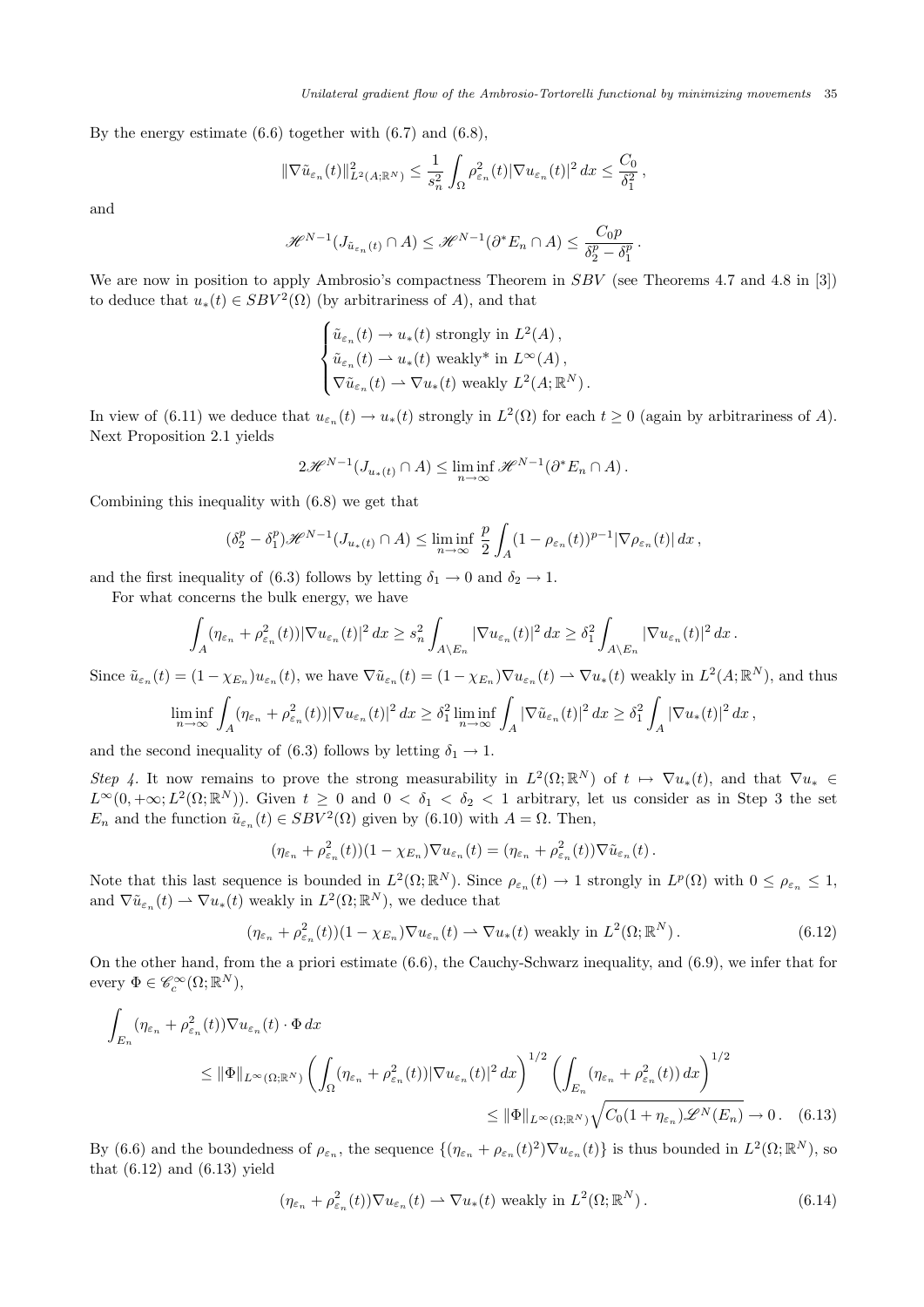Finally, Lemmas 4.9 and 4.11 ensure that, for each  $n \in \mathbb{N}$ , the mappings  $t \mapsto (\eta_{\varepsilon_n} + \rho_{\varepsilon_n}(t)^2) \nabla u_{\varepsilon_n}(t)$  are strongly measurable in  $L^2(\Omega;\mathbb{R}^N)$ . Hence  $t \mapsto \nabla u_*(t)$  is weakly measurable in  $L^2(\Omega;\mathbb{R}^N)$ , and thus strongly measurable owing to Pettis Theorem. The fact that  $\nabla u_* \in L^{\infty}(0, +\infty; L^2(\Omega; \mathbb{R}^N))$  is a consequence of the second relation in (6.3) together with the uniform bound (6.6).  $\Box$ 

Our next goal is to pass to the limit as  $\varepsilon_n \to 0$  in the inhomogeneous heat equation solved by  $u_{\varepsilon_n}$ .

**Proposition 6.3.** The function  $u_*$  solves the generalized heat equation

$$
\begin{cases}\nu'_{*} = \text{div}(\nabla u_{*}) - \beta(u_{*} - g) & \text{in } L^{2}(0, +\infty; L^{2}(\Omega)), \\
\nabla u_{*} \cdot \nu = 0 & \text{in } L^{2}(0, +\infty; H^{-1/2}(\partial \Omega)), \\
u_{*}(0) = u_{0}.\n\end{cases}
$$

**Proof.** By Corollary 5.7  $u_{\varepsilon_n}$  is the solution of the equation

$$
\begin{cases}\nu'_{\varepsilon_n} = \text{div}\left((\eta_{\varepsilon_n} + \rho_{\varepsilon_n}^2)\nabla u_{\varepsilon_n}\right) - \beta(u_{\varepsilon_n} - g) & \text{in } L^2(0, +\infty; L^2(\Omega)) \\
\frac{\partial u_{\varepsilon_n}}{\partial \nu} = 0 & \text{in } L^2(0, +\infty; H^{1/2}(\partial \Omega)) \\
u_{\varepsilon_n}(0) = u_0.\n\end{cases}
$$

According to Proposition 6.2,  $u'_{\varepsilon_n} + \beta(u_{\varepsilon_n} - g) \rightharpoonup u'_* + \beta(u_* - g)$  weakly in  $L^2_{loc}([0, +\infty); L^2(\Omega))$ , so that it remains to pass to the limit in the divergence term. Let us fix  $\Phi \in L^2(0, +\infty; L^2(\Omega; \mathbb{R}^N))$  arbitrary. Thanks to  $(6.14)$ , for a.e.  $t \geq 0$  we have

$$
\int_{\Omega} (\eta_{\varepsilon_n} + \rho_{\varepsilon_n}^2(t)) \nabla u_{\varepsilon_n}(t) \cdot \Phi(t) \, dx \longrightarrow \int_{\Omega} \nabla u_*(t) \cdot \Phi(t) \, dx \, .
$$

By the dominated convergence theorem, we deduce that for every  $T > 0$ ,

$$
\int_0^T \int_{\Omega} (\eta_{\varepsilon_n} + \rho_{\varepsilon_n}^2) \nabla u_{\varepsilon_n} \cdot \Phi \, dx \, dt \longrightarrow \int_0^T \int_{\Omega} \nabla u_* \cdot \Phi \, dx \, dt \, .
$$

Hence  $(\eta_{\varepsilon_n} + \rho_{\varepsilon_n}^2) \nabla u_{\varepsilon_n} \rightharpoonup \nabla u_*$  weakly in  $L^2_{loc}([0, +\infty); L^2(\Omega))$ . On the other hand, it follows from the equation that the sequence  $\{\text{div}\left((\eta_{\varepsilon_n}+\rho_{\varepsilon_n}^2)\nabla u_{\varepsilon_n}\right)\}\)$  is uniformly bounded in  $L^2_{\text{loc}}([0,+\infty);L^2(\Omega))$ . Up to a subsequence, it is therefore weakly convergent in  $L^2_{loc}([0, +\infty); L^2(\Omega))$ . Identifying the limits in the distributional sense, we infer that  $\mathrm{div}((\eta_{\varepsilon_n}+\rho_{\varepsilon_n}^2)\nabla u_{\varepsilon_n}) \rightharpoonup \mathrm{div}(\nabla u_*)$  weakly in  $L^2_{\mathrm{loc}}([0,+\infty);L^2(\Omega))$  which yields

$$
u'_{*} = \text{div}(\nabla u_{*}) - \beta(u_{*} - g) \quad \text{in } L^{2}(0, +\infty; L^{2}(\Omega)).
$$
\n(6.15)

Concerning the Neumann boundary condition, we first notice that  $\nabla u_* \in L^{\infty}(0, +\infty; L^2(\Omega; \mathbb{R}^N))$  and  $\text{div}(\nabla u_*) \in L^2_{\text{loc}}([0, +\infty); L^2(\Omega))$  imply that  $\nabla u_*(t)$  has a well defined weak normal trace for a.e.  $t \geq 0$  on  $\partial\Omega$ (denoted by  $\nabla u_*(t) \cdot \nu$ ), and that  $t \mapsto \nabla u_*(t) \cdot \nu$  belongs to  $L^2_{loc}([0, +\infty); H^{-1/2}(\partial \Omega))$ . Then, given  $T > 0$ , we infer from the equation solved by  $u_{\varepsilon_n}$  that

$$
\int_0^T \int_{\Omega} \left( u'_{\varepsilon_n} \phi + (\eta_{\varepsilon_n} + \rho_{\varepsilon_n}^2) \nabla u_{\varepsilon_n} \cdot \nabla \phi + \beta (u_{\varepsilon_n} - g) \phi \right) dx dt = 0 \quad \text{for all } \phi \in L^2(0, T; H^1(\Omega)).
$$

Passing to the limit as  $\varepsilon_n \to 0$  in this variational equality yields

$$
\int_0^T \int_{\Omega} \left( u'_* \, \phi + \nabla u_* \cdot \nabla \phi + \beta (u_* - g) \phi \right) dx \, dt = 0 \quad \text{for all } \phi \in L^2(0, T; H^1(\Omega)).
$$

Together with (6.15) this last property ensures that  $\nabla u_* \cdot \nu = 0$  in  $L^2(0,T;H^{-1/2}(\partial\Omega))$  for every  $T > 0$ .

Finally, the initial condition  $u_*(0) = u_0$  is a consequence of the fact that  $u_{\epsilon_n}(0) = u_0$  together with the strong convergence in  $L^2(\Omega)$  of  $u_{\varepsilon_n}(0)$  to  $u_*(0)$ .  $\Box$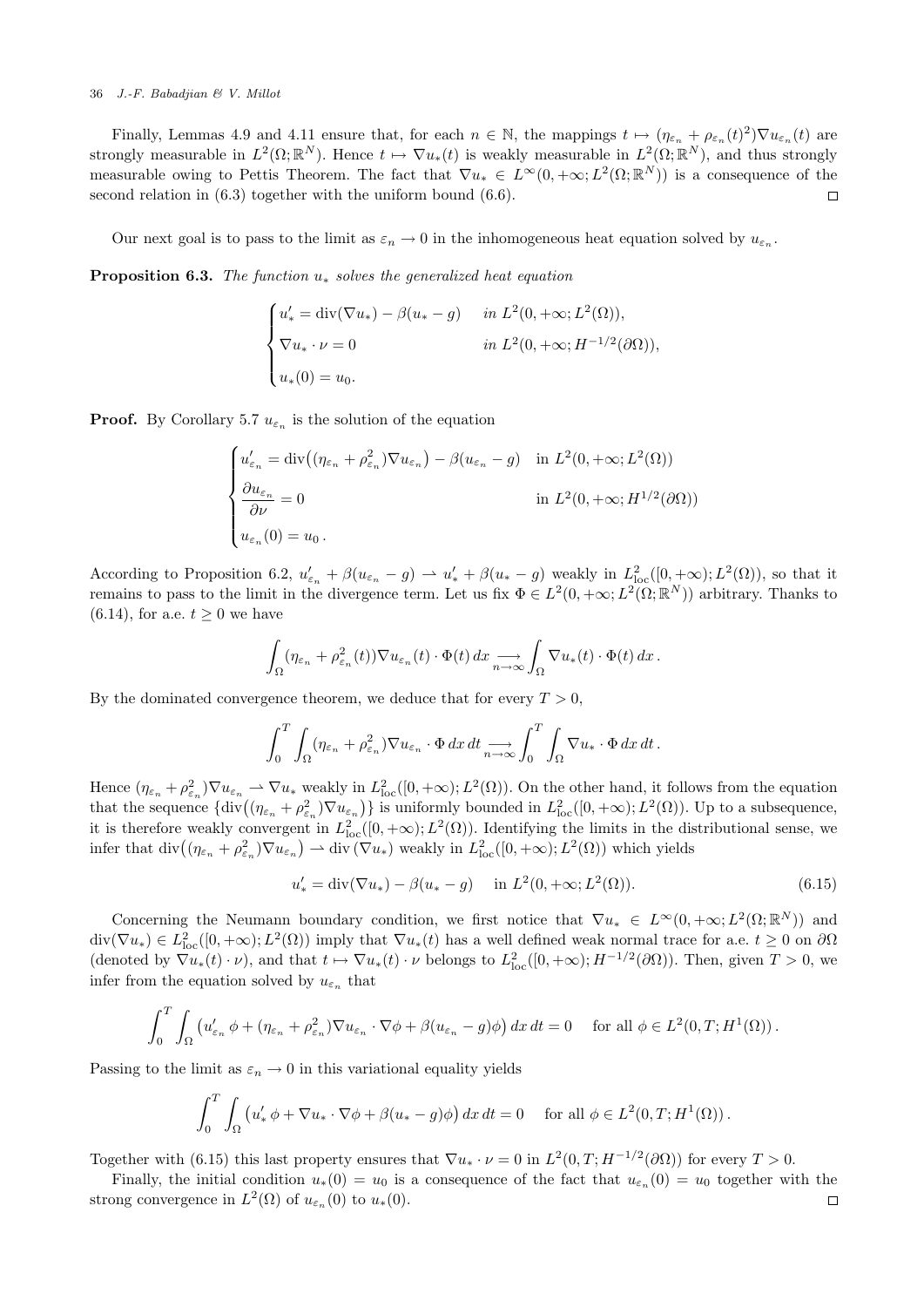## 6.2. Limiting crack set and the energy inequality

Our main goal is now to pass to the limit as  $\varepsilon_n \to 0$  in the energy inequality established in Corollary 5.15. We first notice that Theorem 2.2 and Proposition 6.2 (with  $A = \Omega$ ) immediately imply that for every  $t \geq 0$ ,

$$
\mathcal{E}(u_*(t)) = \frac{1}{2} \int_{\Omega} |\nabla u_*(t)|^2 dx + \mathcal{H}^{N-1}(J_{u_*(t)}) + \frac{\beta}{2} \int_{\Omega} (u_*(t) - g)^2 dx \le \liminf_{n \to \infty} \mathcal{E}_{\varepsilon_n}(u_{\varepsilon_n}(t), \rho_{\varepsilon_n}(t)).
$$

We emphasize that this lower bound only involves the measure of the jump set of  $u_*(t)$ . It will be later improved in Proposition 6.7 by replacing  $J_{u_*(t)}$  by a countably  $\mathscr{H}^{N-1}$ -rectifiable set  $\Gamma(t)$  containing  $J_{u_*(t)}$  and increasing with respect to t. This monotonicity property of the crack acts as a memory of the irreversibility of the process characterized by the non-increasing property of  $t \mapsto \rho_{\varepsilon_n}(t)$  together with the non-decreasing property of the diffuse surface energy  $\mathfrak{S}_{\varepsilon_n}$  established in Proposition 5.3.

To prove the assertion above, we fix an arbitrary countable dense subset D of  $[0, +\infty)$ , and we consider for each  $t \in D$  and  $n \in \mathbb{N}$  the bounded Radon measure

$$
\mu_n(t) := \left(\frac{\varepsilon_n^{p-1}}{p} |\nabla \rho_{\varepsilon_n}(t)|^p + \frac{\alpha}{p' \varepsilon_n} (1 - \rho_{\varepsilon_n}(t))^p\right) \mathscr{L}^N \mathcal{L} \Omega.
$$

By the energy inequality (6.4), we infer that the sequences  $\{\mu_n(t)\}_{n\in\mathbb{N}}$  are uniformly bounded with respect to  $t \in D$ . Then, a standard diagonalization procedure together with the metrizability of bounded subsets of  $\mathscr{M}(\mathbb{R}^N)$ yields the existence of a subsequence (not relabeled) and a family of bounded non negative Radon measures  $\{\mu(t)\}_{t\in D}$  (supported in  $\overline{\Omega}$ ) such that

$$
\mu_n(t) \rightharpoonup \mu(t)
$$
 weakly\* in  $\mathscr{M}(\mathbb{R}^N)$  for every  $t \in D$ .

We first claim that the mapping  $t \in D \mapsto \mu(t)$  inherits the increase monotonicity of the diffuse surface energy.

**Lemma 6.4.** For every s and  $t \in D$  with  $0 \leq s \leq t$  we have

$$
\mu(s)\leq\mu(t).
$$

**Proof.** Let us fix s and  $t \in D$  with  $0 \le s \le t$ . Let  $B \subset \mathbb{R}^N$  be an arbitrary Borel set, and  $K \subset B \subset A$  where A is open and K is compact. Let us consider a cut-off function  $\zeta \in \mathscr{C}_c^\infty(\mathbb{R}^N;[0,1])$  such that  $\zeta = 1$  on K and  $\zeta = 0$  on  $\mathbb{R}^N \setminus A$ , and let us define

$$
\hat{\rho}_n := \zeta \rho_{\varepsilon_n}(t) + (1 - \zeta) \rho_{\varepsilon_n}(s).
$$

Note that  $\rho_n \in W^{1,p}(\Omega)$ , and since  $t \geq s$ , we have  $\rho_n \leq \rho_{\varepsilon_n}(s)$  in  $\Omega$ . As a consequence of the minimality property established in Proposition 5.3, we have

$$
\int_{\Omega} \left( \frac{\varepsilon_n^{p-1}}{p} |\nabla \rho_{\varepsilon_n}(s)|^p + \frac{\alpha}{p' \varepsilon_n} (1 - \rho_{\varepsilon_n}(s))^p \right) dx \le \int_{\Omega} \left( \frac{\varepsilon_n^{p-1}}{p} |\nabla \hat{\rho}_n|^p + \frac{\alpha}{p' \varepsilon_n} (1 - \hat{\rho}_n)^p \right) dx.
$$

Since  $\nabla \hat{\rho}_n = \zeta \nabla \rho_{\varepsilon_n}(t) + (1-\zeta) \nabla \rho_{\varepsilon_n}(s) + (\rho_{\varepsilon_n}(t) - \rho_{\varepsilon_n}(s)) \nabla \zeta$ , there exists a constant  $C > 0$  (independent of n) such that

$$
\int_{\Omega} |\nabla \hat{\rho}_n|^p dx \leq \int_{\Omega} |\zeta \nabla \rho_{\varepsilon_n}(t) + (1 - \zeta) \nabla \rho_{\varepsilon_n}(s)|^p
$$
  
+  $C \int_{\Omega} |\nabla \zeta| (\rho_{\varepsilon_n}(s) - \rho_{\varepsilon_n}(t)) (1 + |\nabla \rho_{\varepsilon_n}(t)|^{p-1} + |\nabla \rho_{\varepsilon_n}(s)|^{p-1} + |\nabla \zeta|^{p-1} |\rho_{\varepsilon_n}(t) - \rho_{\varepsilon_n}(s)|^{p-1}) dx$   
 $\leq \int_{\Omega} (\zeta |\nabla \rho_{\varepsilon_n}(t)|^p + (1 - \zeta) |\nabla \rho_{\varepsilon_n}(s)|^p) dx + C (1 + ||\nabla \rho_{\varepsilon_n}(t)||_{L^p(\Omega; \mathbb{R}^N)}^{p-1} + ||\nabla \rho_{\varepsilon_n}(s)||_{L^p(\Omega; \mathbb{R}^N)}^{p-1}),$ 

where we used Hölder's inequality and the fact that  $0 \leq \rho_{\varepsilon_n} \leq 1$ . Hence,

$$
\mu_n(s)(\mathbb{R}^N) \le \int_{\mathbb{R}^N} \zeta \, d\mu_n(t) + \int_{\mathbb{R}^N} (1 - \zeta) \, d\mu_n(s) + C \varepsilon_n^{p-1} + C \varepsilon_n^{(p-1)/p} (\|\varepsilon_n^{(p-1)/p} \nabla \rho_{\varepsilon_n}(t)\|_{L^p(\Omega; \mathbb{R}^N)}^{p-1} + \|\varepsilon_n^{(p-1)/p} \nabla \rho_{\varepsilon_n}(s)\|_{L^p(\Omega; \mathbb{R}^N)}^{p-1}), \quad (6.16)
$$

and passing to the limit as  $n \to \infty$  yields

$$
\mu(s)(\mathbb{R}^N) \leq \int_{\mathbb{R}^N} \zeta \, d\mu(t) - \int_{\mathbb{R}^N} \zeta \, d\mu(s) + \mu(s)(\mathbb{R}^N).
$$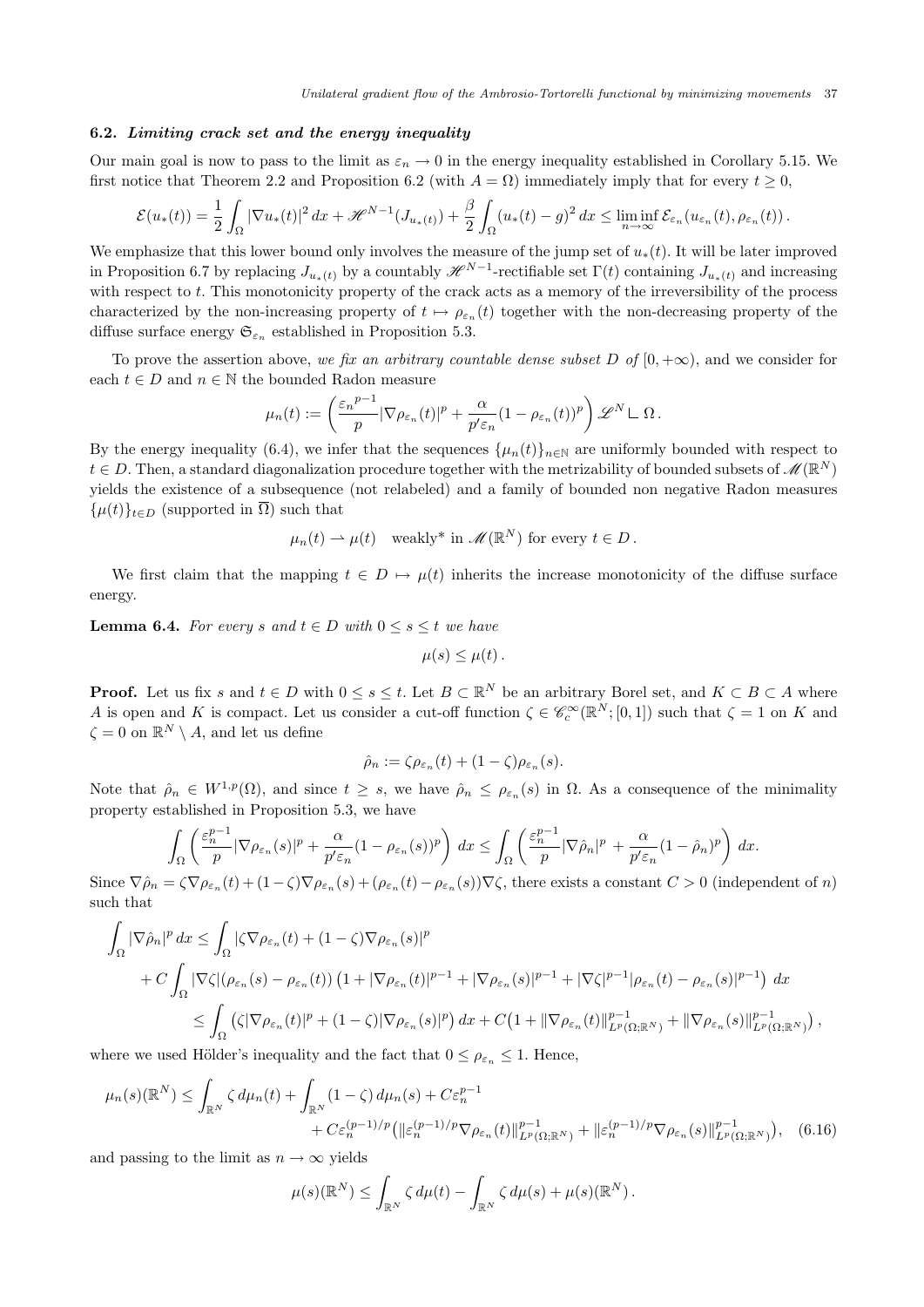From this inequality we deduce that

$$
\mu(s)(K) \leq \int_{\mathbb{R}^N} \zeta \, d\mu(s) \leq \int_{\mathbb{R}^N} \zeta \, d\mu(t) \leq \mu(t)(A) .
$$

Taking the supremum among all compact sets  $K \subset B$ , the infimum among all open sets  $A \supset B$ , and using the outer-inner regularity of the measures  $\mu(s)$  and  $\mu(t)$  leads to  $\mu(s)(B) \leq \mu(t)(B)$ .  $\Box$ 

We can now define a family of increasing cracks for times in the countable dense set  $D$ .

**Lemma 6.5.** There exists a family of countably  $\mathscr{H}^{N-1}$ -rectifiable subsets  $\{\hat{\Gamma}(t)\}_{t\in D}$  of  $\overline{\Omega}$  such that

- $\hat{\Gamma}(s) \tilde{\subset} \hat{\Gamma}(t)$  for every  $s \leq t$  with  $s, t \in D$ ;
- $J_{u(s)} \nightharpoonup \nightharpoonup (t)$  for every  $t \in D$  and  $0 \leq s \leq t$ ;
- $\mu(t) \geq \mathcal{H}^{N-1} \sqcup \hat{\Gamma}(t)$  for every  $t \in D$ .

**Proof.** For  $t \in D$ , let us define the upper density of  $\mu(t)$  at x by

$$
\Theta^*(t, x) := \limsup_{r \to 0} \frac{\mu(t)(B_r(x))}{\omega_{N-1}r^{N-1}} = \limsup_{r \to 0} \frac{\mu(t)(B_r(x))}{\omega_{N-1}r^{N-1}}
$$

for all  $x \in \mathbb{R}^N$ , and the Borel set

$$
K(t) := \left\{ x \in \mathbb{R}^N : \Theta^*(t, x) \ge 1 \right\} \subset \overline{\Omega} \, .
$$

Note that the monotonicity property established in Lemma 6.4 ensures that  $D \ni t \mapsto \Theta^*(t, x)$  is non-decreasing for every  $x \in \overline{\Omega}$ . Consequently,

$$
K(s) \subset K(t) \text{ for every } 0 \le s \le t \text{ with } s, t \in D.
$$

Moreover, from standard properties of densities (see [3, Theorem 2.56]) we infer that for every  $t \in D$ ,

$$
\mathcal{H}^{N-1} \mathcal{L} K(t) \le \mu(t). \tag{6.17}
$$

Let us now fix  $t \in D$  and  $s \in [0, t]$  (not necessarily in D), and let A and  $A' \subset \mathbb{R}^N$  be open sets such that  $\overline{A} \subset A'$ . We consider a cut-off function  $\zeta \in \mathscr{C}_{c}^{\infty}(\mathbb{R}^{N};[0,1])$  such that  $\zeta = 1$  on  $A \cap \Omega$  and  $\zeta = 0$  on  $\mathbb{R}^{N} \setminus A'$ . Arguing exactly as in the proof of Lemma 6.4, we obtain inequality (6.16) from which we deduce that

$$
\mu_n(s)(A) \le \int_{\mathbb{R}^N} \zeta \, d\mu_n(s) \le \int_{\mathbb{R}^N} \zeta \, d\mu_n(t) + C \varepsilon_n^{(p-1)/p},\tag{6.18}
$$

for some constant  $C > 0$  independent of n. By (6.5) and (6.3), we infer that

$$
\liminf_{n \to \infty} \mu_n(s)(A) \geq \mathcal{H}^{N-1}(J_{u_*(s)} \cap A).
$$

Passing to the limit in (6.18) then leads to

$$
\mathscr{H}^{N-1}(J_{u_*(s)} \cap A) \leq \int_{\mathbb{R}^N} \zeta \, d\mu(t) \leq \mu(t)(A').
$$

Taking the infimum with respect to all open sets  $A'$  containing  $\overline{A}$  yields

 $\mu(t)(\overline{A}) \geq \mathscr{H}^{N-1}(J_{u_*(s)} \cap A)$  for every open set A.

In particular, since  $J_{u_*(s)}$  is countably  $\mathscr{H}^{N-1}$ -rectifiable, we infer from the Besicovitch-Mastrand-Mattila Theorem (see [3, Theorem 2.63]) that  $\Theta^*(t,x) \geq 1$  for  $\mathscr{H}^{N-1}$ -a.e.  $x \in J_{u_*(s)}$ , and hence

$$
J_{u_*(s)} \tilde{\subset} K(t) \quad \text{for every } s \in [0, t]. \tag{6.19}
$$

The Borel sets  $\{K(t)\}_{t\in D}$  have all the required properties, except that they might not be countably  $\mathscr{H}^{N-1}$ rectifiable. However, since  $\mathscr{H}^{N-1}(K(t)) < +\infty$  by (6.17), it is possible to decompose each  $K(t)$  into the union of a countably  $\mathscr{H}^{N-1}$ -rectifiable set  $\hat{\Gamma}(t)$ , and a purely  $\mathscr{H}^{N-1}$ -unrectifiable set  $K(t)\setminus \hat{\Gamma}(t)$  (see e.g. [3, page 83]). This decomposition being unique up to  $\mathscr{H}^{N-1}$ -negligible sets, and  $J_{u_*(s)}$  being countably  $\mathscr{H}^{N-1}$ -rectifiable, we deduce from (6.19) that

$$
J_{u_*(s)} \widetilde{\subset} \widehat{\Gamma}(t) \quad \text{for every } t \in D \text{ and } s \in [0, t].
$$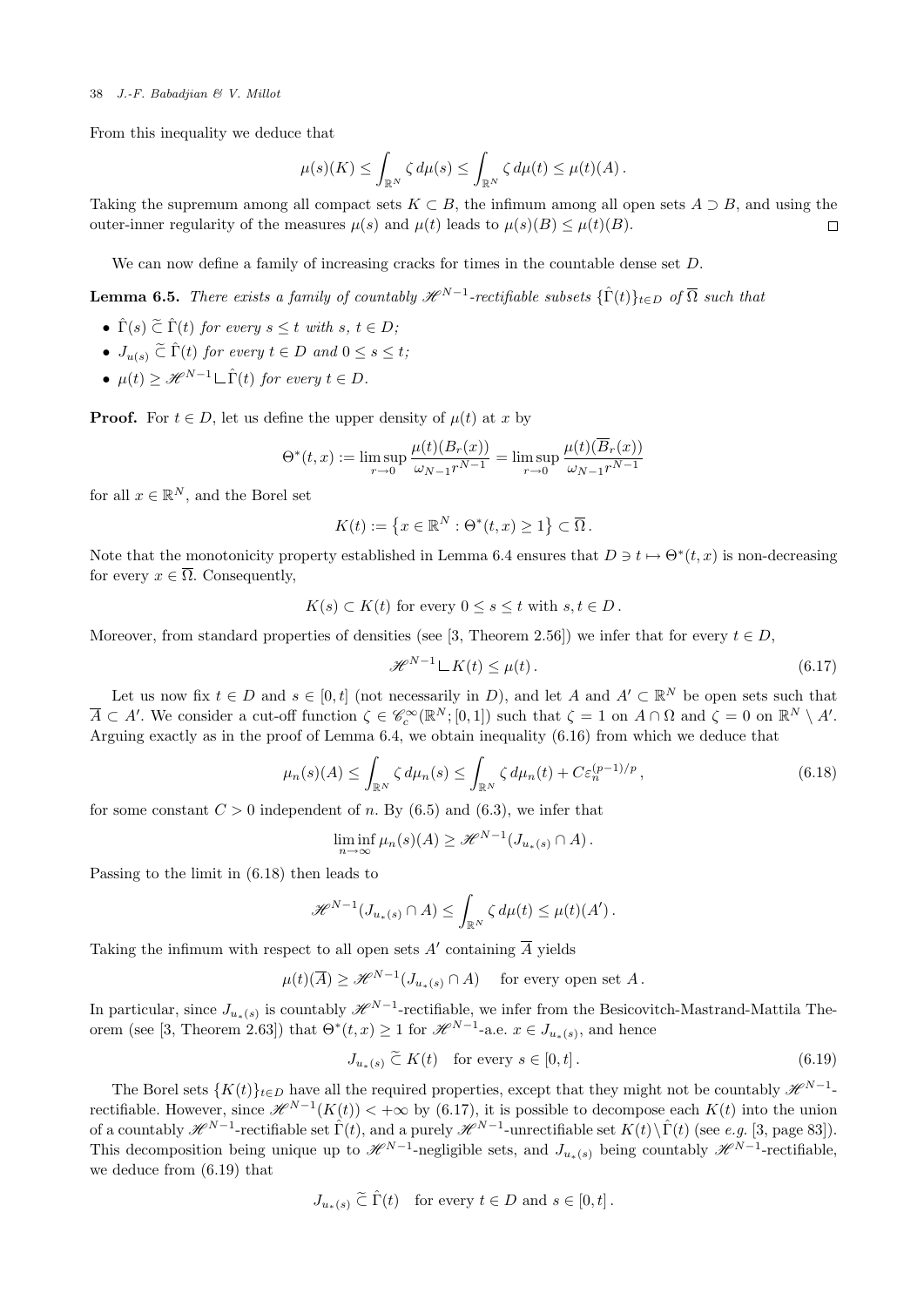$\Box$ 

Moreover, for  $s, t \in D$  with  $s \leq t$  we have  $\hat{\Gamma}(s) \subset K(s) \subset K(t)$ , and since  $\hat{\Gamma}(s)$  is countably  $\mathscr{H}^{N-1}$ -rectifiable we finally conclude that  $\hat{\Gamma}(s) \tilde{\subset} \hat{\Gamma}(t)$ .  $\Box$ 

We now extend our definition of crack set for arbitrary times. We set for each  $t \geq 0$ ,

$$
\Gamma(t) := \bigcap_{\tau > t, \, \tau \in D} \hat{\Gamma}(\tau).
$$

**Lemma 6.6.** For every  $t \geq 0$ , the set  $\Gamma(t)$  is countably  $\mathscr{H}^{N-1}$ -rectifiable, and it satisfies

- Γ(s)  $\subset \Gamma(t)$  for every  $0 \leq s \leq t$ ;
- $J_{u_*(t)} \nightharpoonup \Gamma(t)$  for every  $t \geq 0$ .

**Proof.** Clearly  $\{\Gamma(t)\}_{t\geq0}$  is a family of countably  $\mathscr{H}^{N-1}$ -rectifiable sets satisfying  $\Gamma(s) \subset \Gamma(t)$  for every  $0 \leq s \leq t$ . Moreover, for  $t \geq 0$  we have

$$
\mathcal{H}^{N-1}(J_{u_*(t)} \setminus \Gamma(t)) = \mathcal{H}^{N-1}\left(J_{u_*(t)} \setminus \bigcap_{\tau > t, \tau \in D} \hat{\Gamma}(\tau)\right)
$$
  
= 
$$
\mathcal{H}^{N-1}\left(\bigcup_{\tau > t, \tau \in D} (J_{u_*(t)} \setminus \hat{\Gamma}(\tau))\right) \le \sum_{\tau > t, \tau \in D} \mathcal{H}^{N-1}\left(J_{u_*(t)} \setminus \hat{\Gamma}(\tau)\right) = 0,
$$

since  $J_{u_*(t)} \tilde{\subset} \hat{\Gamma}(\tau)$  for all  $\tau \in D$  such that  $\tau > t$  by Lemma 6.5. Consequently,  $J_{u_*(t)} \tilde{\subset} \Gamma(t)$ .

We are now in position to improve the energy inequality by replacing the jump set of  $u_*(t)$  by the increasing family of cracks  $\Gamma(t)$  constructed before.

**Proposition 6.7.** For every  $t \geq 0$ ,

$$
\frac{1}{2} \int_{\Omega} |\nabla u_*(t)|^2 dx + \mathcal{H}^{N-1}(\Gamma(t)) + \frac{\beta}{2} \int_{\Omega} (u_*(t) - g)^2 dx + \int_0^t \|u'_*(s)\|_{L^2(\Omega)}^2 ds
$$
  

$$
\leq \frac{1}{2} \int_{\Omega} |\nabla u_0|^2 dx + \frac{\beta}{2} \int_{\Omega} (u_0 - g)^2 dx.
$$

**Proof.** Step 1. We first consider the case  $t \in D$ . According to the energy inequality in Corollary 5.15, we have

$$
\frac{1}{2}\int_{\Omega}(\eta_{\varepsilon_n}+\rho_{\varepsilon_n}^2(t))|\nabla u_{\varepsilon_n}(t)|^2\,dx+\mu_n(t)(\mathbb{R}^N)+\frac{\beta}{2}\int_{\Omega}(u_{\varepsilon_n}(t)-g)^2\,dx+\int_0^t\|u_{\varepsilon_n}'(s)\|_{L^2(\Omega)}^2\,ds\leq \mathcal{E}_{\varepsilon_n}(u_0,\rho_0^{\varepsilon_n}).
$$

Since  $\mu_n(t) \rightharpoonup \mu(t)$  weakly<sup>\*</sup> in  $\mathscr{M}(\mathbb{R}^N)$  and  $\mu(t) \geq \mathscr{H}^{N-1} \sqcup \hat{\Gamma}(t)$  by Lemma 6.5, we have

$$
\liminf_{n\to\infty}\mu_n(t)(\mathbb{R}^N)\geq\mu(t)(\mathbb{R}^N)\geq\mathscr{H}^{N-1}(\hat{\Gamma}(t)).
$$

On the other hand the second inequality in (6.3) with  $A = \Omega$  yields

$$
\liminf_{n\to\infty}\int_{\Omega}(\eta_{\varepsilon_n}+\rho_{\varepsilon_n}(t)^2)|\nabla u_{\varepsilon_n}(t)|^2\,dx\geq \int_{\Omega}|\nabla u_*(t)|^2\,dx.
$$

Therefore,

$$
\begin{split}\n&\frac{1}{2}\int_{\Omega}|\nabla u_{*}(t)|^{2} dx + \mathcal{H}^{N-1}(\hat{\Gamma}(t)) + \frac{\beta}{2}\int_{\Omega}(u_{*}(t)-g)^{2} dx + \int_{0}^{t} \|u_{*}'(s)\|_{L^{2}(\Omega)}^{2} ds \\
&\leq \liminf_{n \to \infty} \left\{ \frac{1}{2}\int_{\Omega} (\eta_{\varepsilon_{n}} + \rho_{\varepsilon_{n}}(t)^{2})|\nabla u_{\varepsilon_{n}}(t)|^{2} dx + \mu_{n}(t)(\mathbb{R}^{N}) + \frac{\beta}{2}\int_{\Omega}(u_{\varepsilon_{n}}(t)-g)^{2} dx + \int_{0}^{t} \|u_{\varepsilon_{n}}'(s)\|_{L^{2}(\Omega)}^{2} ds \right\}.\n\end{split}
$$

Then, by the minimality property (3.1) of  $\rho_0^{\varepsilon_n}$ , we have

$$
\mathcal{E}_{\varepsilon_n}(u_0,\rho_0^{\varepsilon_n}) \leq \mathcal{E}_{\varepsilon_n}(u_0,1) = \frac{1+\eta_{\varepsilon_n}}{2} \int_{\Omega} |\nabla u_0|^2 \, dx + \frac{\beta}{2} \int_{\Omega} (u_0 - g)^2 \, dx \to \frac{1}{2} \int_{\Omega} |\nabla u_0|^2 \, dx + \frac{\beta}{2} \int_{\Omega} (u_0 - g)^2 \, dx,
$$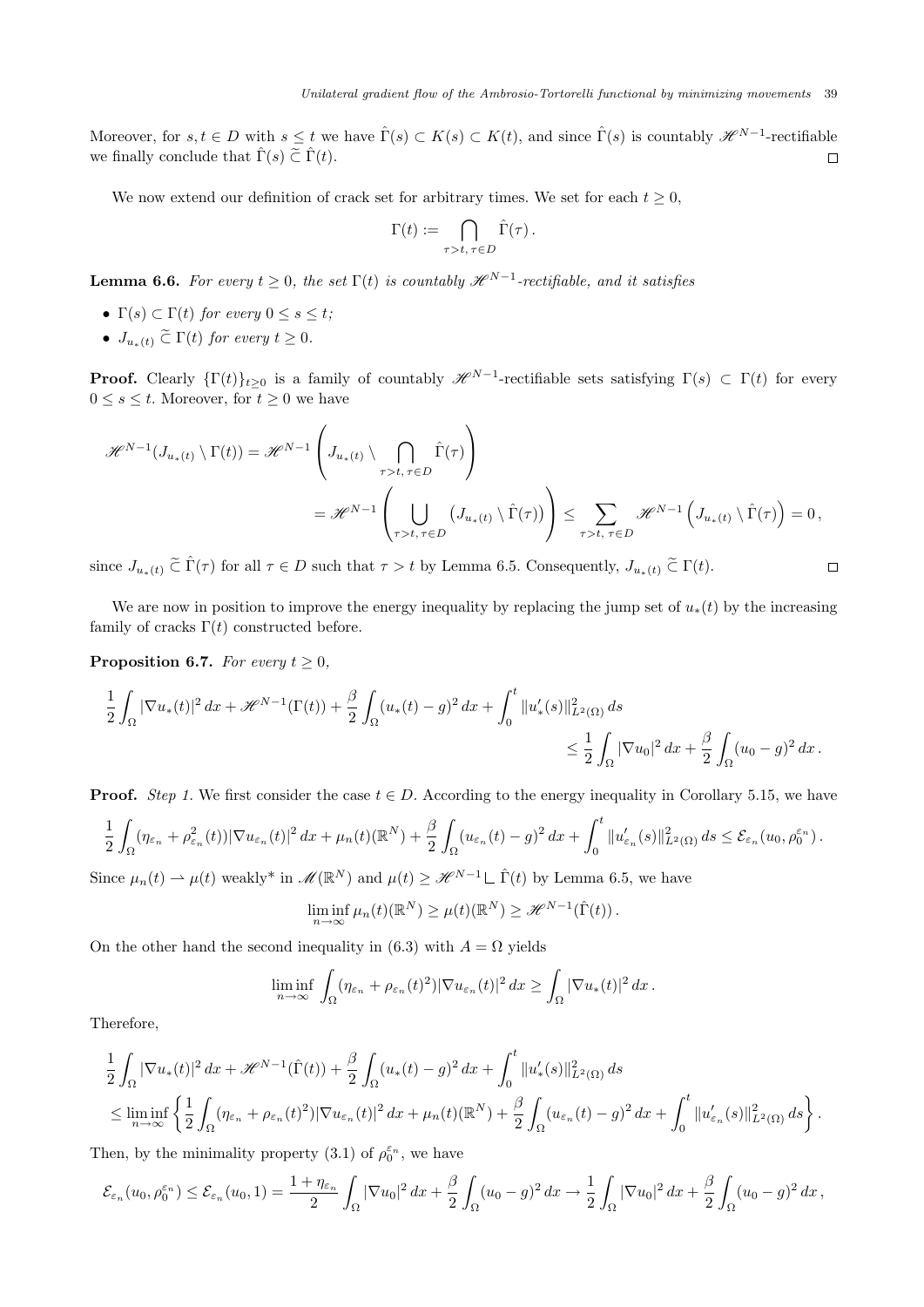which leads to

$$
\frac{1}{2} \int_{\Omega} |\nabla u_*(t)|^2 dx + \mathcal{H}^{N-1}(\hat{\Gamma}(t)) + \frac{\beta}{2} \int_{\Omega} (u_*(t) - g)^2 dx + \int_0^t \|u'_*(s)\|_{L^2(\Omega)}^2 ds
$$
  

$$
\leq \frac{1}{2} \int_{\Omega} |\nabla u_0|^2 dx + \frac{\beta}{2} \int_{\Omega} (u_0 - g)^2 dx. \quad (6.20)
$$

Step 2. We now extend the inequality above to the case where  $t \geq 0$  is arbitrary. In that case, there exists a sequence  $\{t_j\} \subset D$  such that  $t_j \to t$  with  $t_j > t$ . By (6.20) we have

$$
\sup_{j\in\mathbb{N}}\left\{\|u_*(t_j)\|_{L^\infty(\Omega)}+\|\nabla u_*(t_j)\|_{L^2(\Omega;\mathbb{R}^N)}+\mathscr{H}^{N-1}(J_{u_*(t_j)})\right\}<\infty\,,
$$

since  $J_{u_*(t_j)} \tilde{\subset} \hat{\Gamma}(t_j)$  by Lemma 6.5. On the other hand,  $u_* \in AC^2(0, +\infty; L^2(\Omega))$  by Proposition 6.2, and thus  $u_*(t_j) \to u_*(t)$  strongly in  $L^2(\Omega)$ . Applying Ambrosio's compactness Theorem (Theorems 4.7 and 4.8 in [3]), we deduce that  $\nabla u(t_j) \rightharpoonup \nabla u(t)$  weakly in  $L^2(\Omega; \mathbb{R}^N)$ . Since  $\Gamma(t) \subset \hat{\Gamma}(t_j)$  for all  $j \in \mathbb{N}$ , we finally conclude that

$$
\frac{1}{2} \int_{\Omega} |\nabla u_*(t)|^2 dx + \mathcal{H}^{N-1}(\Gamma(t)) + \frac{\beta}{2} \int_{\Omega} (u_*(t) - g)^2 dx + \int_0^t \|u'_*(s)\|_{L^2(\Omega)}^2 ds
$$
\n
$$
\leq \liminf_{j \to \infty} \left\{ \frac{1}{2} \int_{\Omega} |\nabla u_*(t_j)|^2 dx + \mathcal{H}^{N-1}(\hat{\Gamma}(t_j)) + \frac{\beta}{2} \int_{\Omega} (u_*(t_j) - g)^2 dx + \int_0^{t_j} \|u'_*(s)\|_{L^2(\Omega)}^2 ds \right\},
$$

 $\Box$ 

which, in view of  $(6.20)$ , completes the proof of the energy inequality.

# 6.3. Relation with the unilateral slope of the Mumford-Shah functional

In [19] the authors have introduced a new notion of unilateral slope for the Mumford-Shah functional (in dimension  $N = 2$  and for  $\beta = 0$ ). In this paper, the Mumford-Shah functional is slightly different from the one we consider here (see  $(2.3)$ ). It is rather defined on pairs  $(u, K)$  by

$$
\mathcal{E}_*(u,K) := \frac{1}{2} \int_{\Omega} |\nabla u|^2 dx + \mathcal{H}^{N-1}(K) + \frac{\beta}{2} \int_{\Omega} (u - g)^2 dx,
$$

where  $u \in SBV^2(\Omega)$  and K is a subset of  $\Omega$  satisfying  $\mathscr{H}^{N-1}(K) < \infty$  and  $J_u \subset K$ . The related unilateral slope of  $\mathcal{E}_*$  is then given by

$$
|\partial \mathcal{E}_*|(u,K):=\limsup_{v\to u}\frac{(\mathcal{E}_*(u,K)-\mathcal{E}_*(v,K\cup J_v))^+}{\|v-u\|_{L^2(\Omega)}},
$$

where  $v \to u$  in  $L^2(\Omega)$ . In [19], the authors proved that if  $|\partial \mathcal{E}_*|(u,K) < \infty$ , then  $\text{div}(\nabla u) \in L^2(\Omega)$ , and that a weak form of

$$
\frac{\partial u}{\partial \nu} = 0 \quad \text{on } K
$$

holds, where  $\nu$  denotes a unit normal vector on K. They also obtained the inequality  $|\partial \mathcal{E}_*|(u, K) \geq ||div(\nabla u) \beta(u-g)\|_{L^2(\Omega)}$ , and that equality holds if u and K are smooth enough. By means of an explicit counterexample, they have shown that  $|\partial \mathcal{E}_*|$  is not lower semicontinuous for any reasonable notion of convergence. In view of this result, they have introduced a notion of relaxed slope corresponding to a lower semicontinuous envelope of  $|\partial \mathcal{E}_*|$  with respect to a suitable sequential topology. More precisely, the relaxed slope  $|\partial \overline{\mathcal{E}}_*|$  is defined for a pair  $(u, K)$  in the domain of  $\mathcal{E}_*$  by

$$
|\overline{\partial \mathcal{E}_*}|(u,K) := \inf \big\{ \liminf_{n \to \infty} |\partial \mathcal{E}_*|(u_n, K_n) \big\}
$$

where the infimum is taken over all sequences  $\{(u_n, K_n)\}_{n\in\mathbb{N}}$  such that  $u_n \to u$  strongly in  $L^2(\Omega)$ ,  $\nabla u_n \rightharpoonup \nabla u$ weakly in  $L^2(\Omega;\mathbb{R}^N)$ , and  $K_n$   $\sigma^2$ -converges to K (see [14, Definition 4.1] for a precise definition). They established that if  $|\overline{\partial \mathcal{E}}_*|(u,K)<\infty$ , then there exists  $f\in L^2(\Omega)$  such that

$$
\begin{cases}\n-\text{div}(\nabla u) = f & \text{in } L^2(\Omega), \\
|\nabla u|^2 - \text{div}(u\nabla u) \le fu & \text{in } \mathcal{D}'(\Omega), \\
\nabla u \cdot \nu = 0 & \text{in } H^{-1/2}(\partial \Omega).\n\end{cases}
$$
\n(6.21)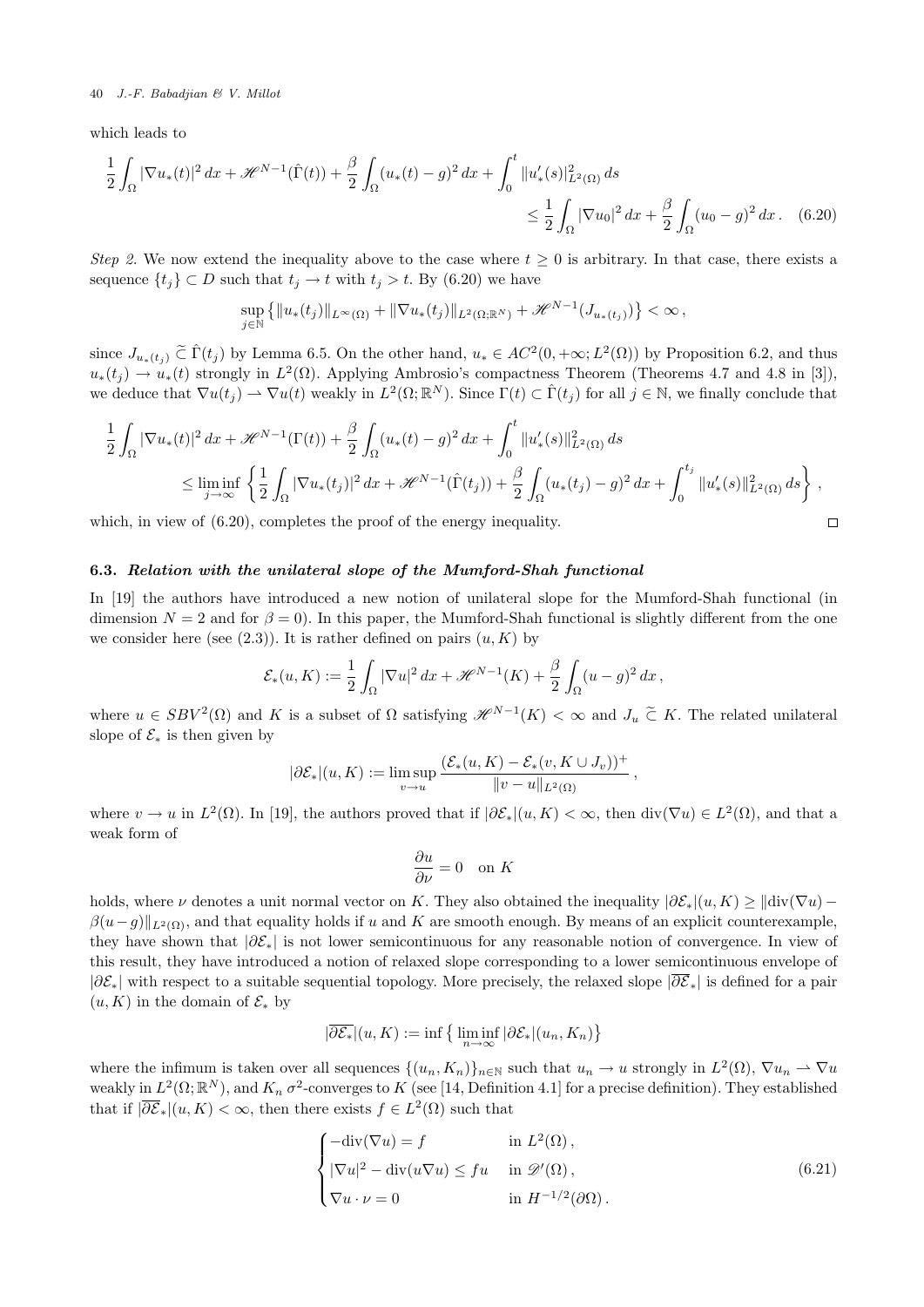Again, there is an inequality  $|\overline{\partial \mathcal{E}}_*(u, K)| \ge ||\text{div}(\nabla u) - \beta(u - g)||_{L^2(\Omega)}$ , and equality holds in some particular cases. Note that, in the case where  $u$  and  $K$  are smooth enough, the first line in  $(6.21)$  implies the continuity of  $\frac{\partial u}{\partial \nu}$  across K, and the second one is then a weak reformulation of

$$
(u^+ - u^-)\frac{\partial u}{\partial \nu} \ge 0 \quad \text{on } K \,,
$$

where  $u^{\pm}$  are the one-sided traces of u on K according to the orientation  $\nu$ .

In our context, the analogy between the definitions of the unilateral slopes  $|\partial \mathcal{E}_{\varepsilon}|$  and  $|\partial \mathcal{E}_{*}|$  is quite clear, and it was actually one of the motivations to introduce  $\left|\partial \mathcal{E}_{\varepsilon}\right|$ . In view of the relation between the Ambrosio-Tortorelli functional and the Mumford-Shah functional in terms of Γ-convergence, a very interesting issue would be to find a precise relation between  $|\partial \mathcal{E}_*|$  and the asymptotic behavior as  $\varepsilon \downarrow 0$  of  $|\partial \mathcal{E}_\varepsilon|$ . Even if we do not pursue this issue here, we prove for completeness that a conclusion similar to [19, Proposition 1.3] holds for  $|\partial \mathcal{E}_{\varepsilon}|$ . For clarity reasons we only state the result in terms of the asymptotic limit  $u_*$  previously obtained.

**Proposition 6.8.** For a.e.  $t \geq 0$ , we have

$$
\|\text{div}(\nabla u_*(t)) - \beta(u_*(t) - g)\|_{L^2(\Omega)} \le \liminf_{n \to \infty} |\partial \mathcal{E}_{\varepsilon_n}| \big(u_{\varepsilon_n}(t), \rho_{\varepsilon_n}(t)\big) < \infty,
$$
\n(6.22)

and

$$
|\nabla u_*(t)|^2 - \mathrm{div}\big(u_*(t)\nabla u_*(t)\big) \le -u_*(t)\,\mathrm{div}\big(\nabla u_*(t)\big) \quad \text{in } \mathscr{D}'(\Omega)\,.
$$

**Proof.** From Propositions 3.8  $\&$  5.14 together with (6.4) and Fatou's lemma, we first deduce that

$$
\int_0^{+\infty} \liminf_{n\to\infty} |\partial \mathcal{E}_{\varepsilon_n}|^2(u_{\varepsilon_n}(t),\rho_{\varepsilon_n}(t)) dt \leq \liminf_{n\to\infty} \int_0^{+\infty} |\partial \mathcal{E}_{\varepsilon_n}|^2(u_{\varepsilon_n}(t),\rho_{\varepsilon_n}(t)) dt \leq C,
$$

for a constant  $C > 0$  independent of n. Hence there exists an  $\mathscr{L}^1$ -negligible set  $\mathcal{L} \subset (0, +\infty)$  such that

$$
\liminf_{n\to\infty}|\partial \mathcal{E}_{\varepsilon_n}|(u_{\varepsilon_n}(t),\rho_{\varepsilon_n}(t))<\infty\quad\text{for }t\in(0,+\infty)\setminus\mathcal{L}\,.
$$

Let us now fix  $t \in (0, +\infty) \setminus \mathcal{L}$  and extract a subsequence (depending on t) such that

$$
\lim_{j\to\infty}|\partial \mathcal{E}_{\varepsilon_{n_j}}|(u_{\varepsilon_{n_j}}(t),\rho_{\varepsilon_{n_j}}(t))=\liminf_{n\to\infty}|\partial \mathcal{E}_{\varepsilon_n}|(u_{\varepsilon_n}(t),\rho_{\varepsilon_n}(t)).
$$

By Proposition 3.9, the sequence  $\{\text{div}\big((\eta_{\varepsilon_{n_j}}+\rho_{\varepsilon_{n_j}}^2(t))\nabla u_{\varepsilon_{n_j}}(t)\big)\}\)$  is thus bounded in  $L^2(\Omega)$ , and in view of (6.14) we deduce that

$$
\operatorname{div}\left((\eta_{\varepsilon_{n_j}} + \rho_{\varepsilon_{n_j}}^2(t))\nabla u_{\varepsilon_{n_j}}(t)\right) \rightharpoonup \operatorname{div}\left(\nabla u_*(t)\right) \quad \text{weakly in } L^2(\Omega). \tag{6.23}
$$

Then (6.22) follows from the convergences in (6.1), and the lower semicontinuity of the  $L^2(\Omega)$ -norm.

Using again Proposition 3.9, we next notice that

$$
\int_{\Omega} \left( \eta_{\varepsilon_n} + \rho_{\varepsilon_n}^2(t) \right) |\nabla u_{\varepsilon_n}(t)|^2 \varphi \, dx + \int_{\Omega} u_{\varepsilon_n}(t) \left( \eta_{\varepsilon_n} + \rho_{\varepsilon_n}^2(t) \right) \nabla u_{\varepsilon_n}(t) \cdot \nabla \varphi \, dx
$$
\n
$$
= - \int_{\Omega} u_{\varepsilon_n}(t) \operatorname{div} \left( (\eta_{\varepsilon_n} + \rho_{\varepsilon_n}^2(t) \right) \nabla u_{\varepsilon_n}(t) \right) \varphi \, dx
$$

for any nonnegative function  $\varphi \in \mathscr{D}(\Omega)$ , and the conclusion follows from (6.14) and (6.23).

 $\Box$ 

# Acknowledgements

The authors wish to thank François Murat for many helpful discussions and suggestions at different stages of the preparation of this work. They have been supported by the Agence Nationale de la Recherche under Grant No. ANR 10-JCJC 0106.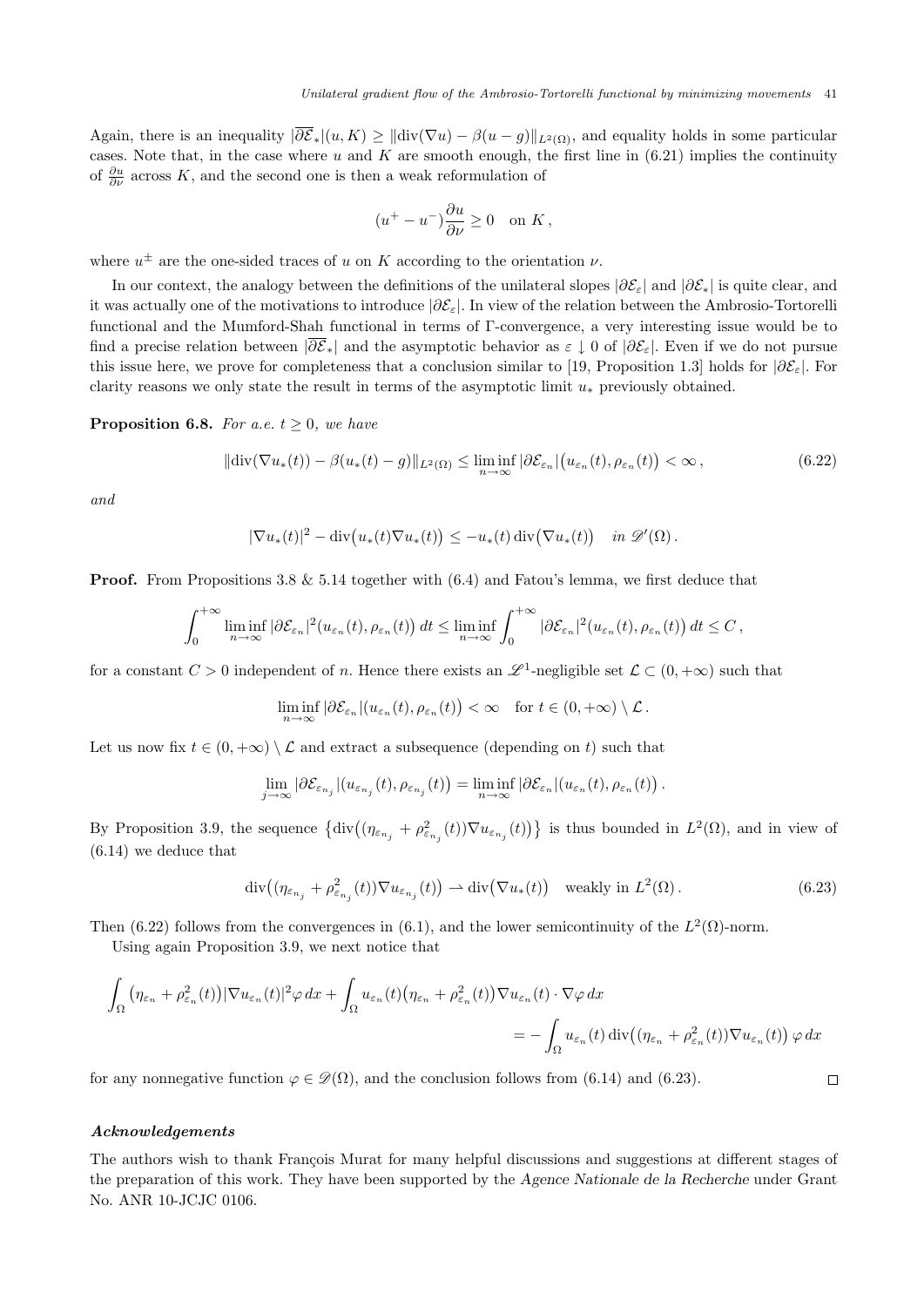### References

- [1] L. AMBROSIO: Minimizing Movements, Rend. Accad. Naz. Sci. XL Mem. Mat. Appl. 19 (1995) 191-246.
- [2] L. AMBROSIO, A. BRAIDES: Energies in SBV and variational models in fracture mechanics, in Homogenization and applications to material sciences (Nice, 1995), GAKUTO Internat. Ser. Math. Sci. Appl., Vol. 9 (Gakkotosho, 1995) 1–22.
- [3] L. AMBROSIO, N. FUSCO, D. PALLARA: Functions of bounded variation and free discontinuity problems, Oxford University Press (2000).
- [4] L. AMBROSIO, N. GIGLI, G. SAVARÉ: Gradient flows in metric spaces and in the space of probability measures, Second edition. Lectures in Mathematics ETH Zürich. Birkhäuser Verlag, Basel (2008).
- [5] L. AMBROSIO, V. M. TORTORELLI: On the approximation of free discontinuity problems, Bollettino U. M. I 7 (1992) 105–123.
- [6] L. AMBROSIO, V. M. TORTORELLI: Approximation of functionals depending on jumps by elliptic functionals by Γ-convergence, Comm. Pure Appl. Math. 43 (1990) 999–1036.
- [7] B. BOURDIN, G. A. FRANCFORT, J.-J. MARIGO: Numerical experiments in revisited brittle fracture, J. Mech. Phys. Solids 48 (2000) 797–826.
- [8] B. BOURDIN, G. A. FRANCFORT, J.-J. MARIGO: The variational approach to fracture, J. Elasticity 9 (2008) 5–148.
- [9] A. Braides: A handbook of Gamma-convergence, Handbook of Differential Equations. Stationary Partial Differential Equations, Volume 3 (M. Chipot and P. Quittner, eds.) Elsevier 2006.
- [10] A. Braides, A. Chambolle, M. Solci: A relaxation result for energies defined on pairs set-function and applications, ESAIM Control Optim. Calc. Var. 13 (2007) 717–734.
- [11] H. BRÉZIS: Operateurs maximaux monotones et semi-groupes de contractions dans les espaces de Hilbert, North-Holland, Amsterdam-London; American Elsevier, New York (1973).
- [12] A. CHAMBOLLE, F. DOVERI: Minimizing movements of the Mumford-Shah functional, *Discrete Contin. Dyn. Syst.* A 3 (1997) 153–174.
- [13] D. CIORANESCU, F. MURAT: Un terme étrange venu d'ailleurs, Nonlinear partial differential equations and their applications. Collège de France Seminar, Vol. III (Paris, 1980/1981), Res. Notes in Math. 70, Pitman: Boston, Mass., 1982, 154–178, 425–426.
- [14] G. DAL MASO, G. FRANCFORT, R. TOADER: Quasistatic crack growth in nonlinear elasticity, Arch. Rational Mech. Anal. 176 (2005) 165–225.
- [15] G. DAL MASO, C. J. LARSEN: Existence for wave equations on domains with arbitrary growing cracks, Atti Accad. Naz. Lincei Cl. Sci. Fis. Mat. Natur. Rend. Lincei, (9) Mat. Appl. 22 (2011) 387-408.
- [16] G. Dal Maso, P. Longo: Γ-limits of obstacles, Ann. Mat. Pura Appl. 128 (1981) 1–50.
- [17] G. DAL MASO, R. TOADER: A model for the quasi-static growth of brittle fractures: existence and approximation results, Arch. Rational Mech. Anal. 162 (2002) 101–135.
- [18] G. DAL MASO, R. TOADER: A model for the quasi-static growth of brittle fractures based on local minimization, Math. Models Methods Appl. Sci. 12 (2002) 1773–1800.
- [19] G. DAL MASO, R. TOADER: On a notion of unilateral slope for the Mumford-Shah functional, NoDEA 13 (2007) 713–734.
- [20] E. De Giorgi: New problems on minimizing movements, In: C. Baiocchi J.-L. Lions (eds.), Boundary Value Problems for PDE and Applications, Masson, Paris (1993) 81–98
- [21] E. DE GIORGI, M. CARRIERO, A. LEACI: Existence theorem for a minimum problem with free discontinuity set, Arch. Rational Mech. Anal. 108, (1989) 195–218.
- [22] E. De Giorgi, A. Marino, M. Tosques Problemi di evoluzione in spazi metrici e curve di massima pendenza, Atti Accad. Naz. Lincei Rend. Cl. Sci. Fis. Mat. Natur. 68 (1980) 180–187.
- [23] J. DIESTEL, J. J. UHL: Vector measures, Mathematical Surveys, No. 15. American Mathematical Society, Providence, R.I. (1977).
- [24] G. A. FRANCFORT, C. J. LARSEN: Existence and convergence for quasi-static evolution in brittle fracture, Comm. Pure Appl. Math. 56 (2003) 1465–1500.
- [25] G. A. FRANCFORT, N. Q. LE, S. SERFATY: Critical Points of Ambrosio-Tortorelli converge to critical points of Mumford-Shah in the one-dimensional Dirichlet case, ESAIM Control Optim. Calc. Var. 15 (2009) 576–598.
- [26] G. A. FRANCFORT, J.-J. MARIGO: Revisiting brittle fracture as an energy minimization problem, J. Mech. Phys. Solids 46 (1998) 1319–1342.
- [27] X. Feng, A. Prohl: Analysis of gradient flow of a regularized Mumford-Shah functional for image segmentation and image impainting, ESAIM: M2AN 38 (2004) 291–320.
- [28] M. FOCARDI: On the variational approximation of free discontinuity problems in the vectorial case, Math Models Methods Appl. Sci. 11 (2001) 663–684.
- [29] A. GIACOMINI: Ambrosio-Tortorelli approximation of quasi-static evolution of brittle fractures, Calc. Var. and PDEs 22 (2005) 129–172.
- [30] M. GOBBINO: Gradient flow for the one-dimensional Mumford-Shah functional, Ann. Sc. Norm. Sup. Pisa, Cl. Sc. 4 27 (1998) 145–193.
- [31] P. GRISVARD: Elliptic problems in nonsmooth domains, Monographs and Studies in Mathematics, 24. Pitman (Advanced Publishing Program), Boston, MA (1985).
- [32] C. J. LARSEN: Epsilon-stable quasi-static brittle fracture evolution, Comm. Pure Appl. Math. 63 (2010) 630–654.